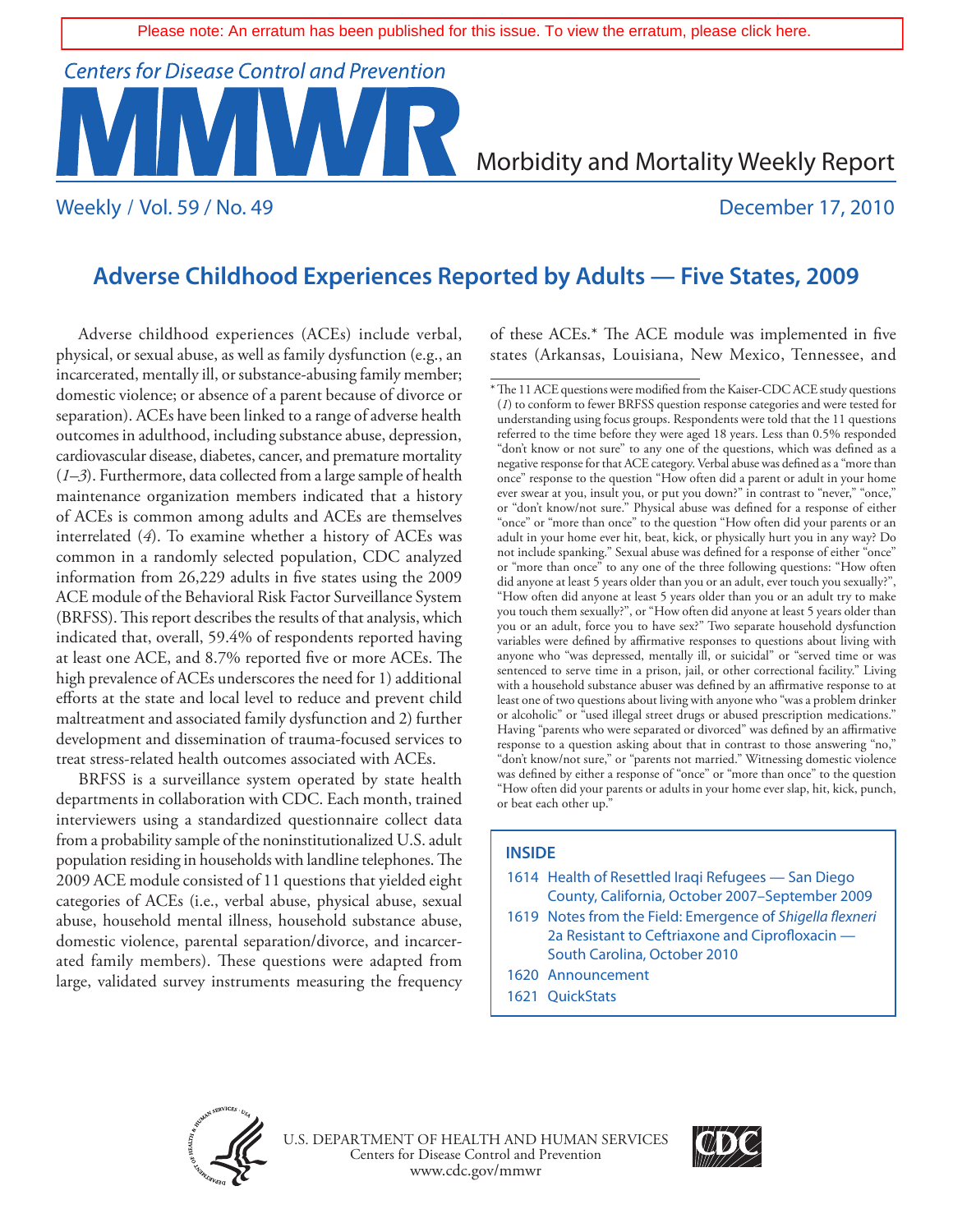Washington). Response rates for these states, calculated using the Council of American Survey Research Organizations (CASRO) guidelines, ranged from 48.2% to 59.8%.

Among the 29,212 adult survey participants, 1,757 (6.0%) who terminated the telephone call before the ACE module was administered and another 1,226 (4.2%) who refused to answer at least one of the 11 ACE questions were excluded. Thus, the sample included 26,229 (89.8%) of the interviewed BRFSS participants.

The prevalence of each ACE ranged from a high of 29.1% for household substance abuse to a low of having an incarcerated family member (7.2%) (Table 1). Approximately one quarter (25.9%) of respondents reported verbal abuse, 14.8% reported physical abuse, and 12.2% reported sexual abuse. For ACEs measuring family dysfunction, 26.6% reported separated or divorced parents; 19.4% reported that they had lived with someone who was depressed, mentally ill, or suicidal; and 16.3% reported witnessing domestic violence.

Men and women reported similar prevalences for each ACE, with the exception of sexual abuse (17.2% for women and  $6.7\%$  for men [p<0.05]), living with a mentally ill household member (22.0% for women and  $16.7\%$  for men [p<0.05]), and living with a substance-abusing family member (30.6% for women

and 27.5% for men [p<0.05]). Younger respondents more often reported living with an incarcerated and/ or mentally ill household member (p<0.05).

For each ACE, a sharp decrease was observed in prevalence reported by adults aged  $\geq$ 55 years (p<0.05). For example, the prevalence of reported physical abuse was 16.9% among adults aged 18–24 years compared with 9.6% among those aged ≥55 years (p<0.05). Non-Hispanic black respondents reported the lowest prevalence of each ACE category among all racial/ethnic groups (p<0.05), with the exception of having had an incarcerated family member, parental separation or divorce, and witnessing domestic violence. Hispanics reported a higher prevalence than non-Hispanic whites of physical abuse (p<0.05), witnessing domestic violence (p<0.05), and having an incarcerated family member  $(p<0.05)$ . Those respondents with less than a high school education compared with those with more than a high school education had a greater prevalence of physical abuse, an incarcerated family member, substance abuse, and separation/divorce  $(p<0.05$  for all). Among the five states, little variation was observed (Table 1).

Approximately 41% of respondents reported having no ACEs (Table 2), 22% reported one ACE, and 8.7% reported five or more ACEs (Table 2).

The *MMWR* series of publications is published by the Office of Surveillance, Epidemiology, and Laboratory Services, Centers for Disease Control and Prevention (CDC), U.S. Department of Health and Human Services, Atlanta, GA 30333. Suggested citation: Centers for Disease Control and Prevention. [Article title]. MMWR 2010;59:[inclusive page numbers].

Centers for Disease Control and Prevention

Thomas R. Frieden, MD, MPH, *Director*

Harold W. Jaffe, MD, MA, *Associate Director for Science*

James W. Stephens, PhD, *Office of the Associate Director for Science* Stephen B. Thacker, MD, MSc, *Deputy Director for Surveillance, Epidemiology, and Laboratory Services* Stephanie Zaza, MD, MPH, *Director, Epidemiology and Analysis Program Office*

### *MMWR* Editorial and Production Staff

Ronald L. Moolenaar, MD, MPH, *Editor,* MMWR *Series*

John S. Moran, MD, MPH, *Deputy Editor,* MMWR *Series* Robert A. Gunn, MD, MPH, *Associate Editor,* MMWR *Series* Teresa F. Rutledge, *Managing Editor,* MMWR *Series* Douglas W. Weatherwax, *Lead Technical Writer-Editor* Donald G. Meadows, MA, Jude C. Rutledge, *Writer-Editors*

Martha F. Boyd, *Lead Visual Information Specialist* Malbea A. LaPete, Julia C. Martinroe, Stephen R. Spriggs, Terraye M. Starr *Visual Information Specialists* Quang M. Doan, MBA, Phyllis H. King *Information Technology Specialists*

### *MMWR* Editorial Board

William L. Roper, MD, MPH, Chapel Hill, NC, *Chairman*

Virginia A. Caine, MD, Indianapolis, IN Jonathan E. Fielding, MD, MPH, MBA, Los Angeles, CA David W. Fleming, MD, Seattle, WA William E. Halperin, MD, DrPH, MPH, Newark, NJ King K. Holmes, MD, PhD, Seattle, WA Deborah Holtzman, PhD, Atlanta, GA John K. Iglehart, Bethesda, MD Dennis G. Maki, MD, Madison, WI

Patricia Quinlisk, MD, MPH, Des Moines, IA Patrick L. Remington, MD, MPH, Madison, WI Barbara K. Rimer, DrPH, Chapel Hill, NC John V. Rullan, MD, MPH, San Juan, PR William Schaffner, MD, Nashville, TN Anne Schuchat, MD, Atlanta, GA Dixie E. Snider, MD, MPH, Atlanta, GA John W. Ward, MD, Atlanta, GA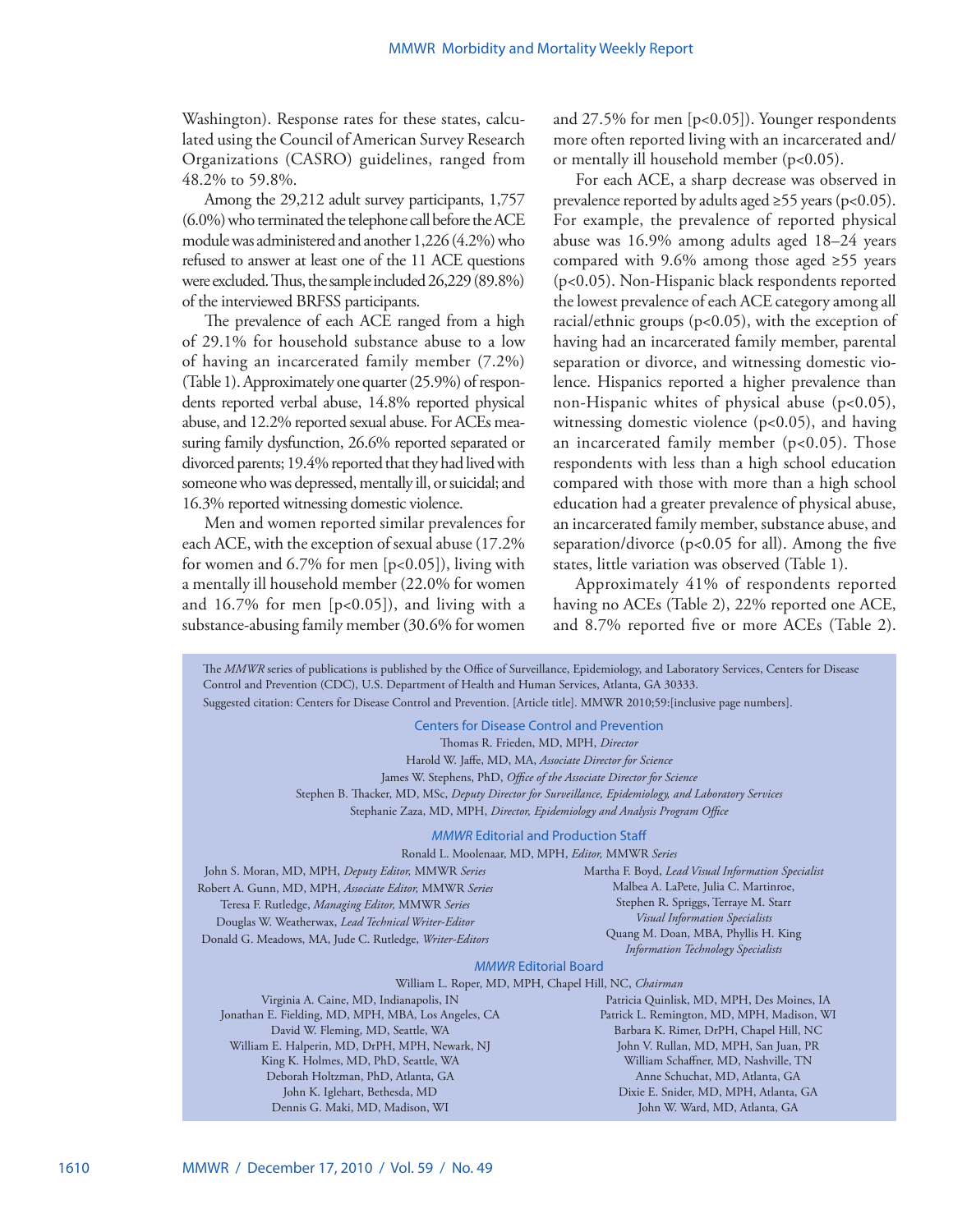|                                                                       | TABLE 1. Percentage of adults aged $\geq$ 18 years reporting adverse childhood experiences (ACEs), by ACE category and selected characteristics — |
|-----------------------------------------------------------------------|---------------------------------------------------------------------------------------------------------------------------------------------------|
| Behavioral Risk Factor Surveillance System (BRFSS), five states, 2009 |                                                                                                                                                   |

|                                                                                                                                                                                                                                                                                |                      | Verbal abuse        | <b>Physical abuse</b> | Sexual abuse        | <b>Mentally ill</b><br>household<br>member | Household<br>member in<br>prison | Substance-<br>abusing<br>household<br>member | <b>Parents</b><br>separated/<br>divorced | <b>Witness</b><br>domestic<br>violence |
|--------------------------------------------------------------------------------------------------------------------------------------------------------------------------------------------------------------------------------------------------------------------------------|----------------------|---------------------|-----------------------|---------------------|--------------------------------------------|----------------------------------|----------------------------------------------|------------------------------------------|----------------------------------------|
| Characteristic                                                                                                                                                                                                                                                                 | Survey<br>population | % (95% CI)          | % (95% CI)            | % (95% CI)          | % (95% CI)                                 | % (95% CI)                       | % (95% CI)                                   | % (95% CI)                               | % (95% CI)                             |
| Total*                                                                                                                                                                                                                                                                         | 26,229               | 25.9 (25.0-26.9)    | 14.8 (14.0-15.6)      |                     | 12.2 (11.5-12.9) 19.4 (18.5-20.4)          | $7.2(6.5 - 7.9)$                 | 29.1 (28.1-30.2)                             | 26.6 (25.5–27.7) 16.3 (15.5–17.2)        |                                        |
| Sex                                                                                                                                                                                                                                                                            |                      |                     |                       |                     |                                            |                                  |                                              |                                          |                                        |
| Men                                                                                                                                                                                                                                                                            | 9,474                | 24.8 (23.3-26.4)    | $14.1(13.0 - 15.5)$   | $6.7(5.9 - 7.7)$    | $16.7(15.3 - 18.3)$                        | $7.7(6.5-9.1)$                   | 27.5 (25.8-29.3)                             | 26.5 (24.7-28.3)                         | $15.7(14.4 - 17.1)$                    |
| Women                                                                                                                                                                                                                                                                          | 16,755               | 26.9 (25.8-28.1)    | $15.4(14.5 - 16.3)$   | $17.2(16.3 - 18.2)$ | 22.0 (20.9-23.1)                           | $6.7(6.0 - 7.5)$                 | 30.6 (29.4-31.8)                             | 26.7 (25.5-27.9)                         | 16.9 (15.9-17.9)                       |
| Age group (yrs)                                                                                                                                                                                                                                                                |                      |                     |                       |                     |                                            |                                  |                                              |                                          |                                        |
| $18 - 24$                                                                                                                                                                                                                                                                      | 764                  | 26.9 (22.9-31.2)    | $16.9(13.6 - 20.7)$   | $8.0(5.9 - 10.8)$   | 26.6 (22.6-31.1) 15.4 (12.4-19.0)          |                                  | 29.6 (25.6-34.1)                             | 38.0 (33.3-43.0)                         | $18.6(15.1 - 22.5)$                    |
| $25 - 34$                                                                                                                                                                                                                                                                      | 2,103                | 32.7 (29.6-33.9)    | 17.9 (15.4-20.7)      | $13.3(11.2 - 15.7)$ | 25.7 (23.0-28.5) 13.9 (11.4-16.9)          |                                  | 35.6 (32.4 - 38.9)                           | 40.0 (36.4-43.1)                         | $20.8(18.1 - 23.8)$                    |
| $35 - 44$                                                                                                                                                                                                                                                                      | 3,388                | 28.2 (25.8-30.6)    | 15.8 (14.0-17.8)      | 14.5 (12.8-16.3)    | 21.6 (19.2-24.2)                           | $7.0(5.4 - 9.0)$                 | 32.0 (29.2-34.8)                             | 33.0 (30.2-35.9)                         | $17.4(15.5 - 19.5)$                    |
| $45 - 54$                                                                                                                                                                                                                                                                      | 11,504               | 26.9 (25.7-28.1)    | 14.6 (13.7-15.6)      | $12.5(11.7-13.4)$   | 18.3 (17.3-19.4)                           | $4.5(3.9 - 5.2)$                 | 29.3 (30.0-30.6)                             | 19.8 (18.7-21.0)                         | $16.2(15.2 - 17.3)$                    |
| $\geq 55$                                                                                                                                                                                                                                                                      | 8,336                | $13.5(12.5 - 14.6)$ | $9.6(8.7-10.7)$       | $9.3(8.4 - 10.3)$   | $9.0(8.2 - 9.9)$                           | $2.2(1.8-2.8)$                   | 18.2 (17.0-19.4)                             | 12.9 (11.9-13.9)                         | $9.4(8.5-10.4)$                        |
| Race/Ethnicity                                                                                                                                                                                                                                                                 |                      |                     |                       |                     |                                            |                                  |                                              |                                          |                                        |
| White, non-Hispanic                                                                                                                                                                                                                                                            | 19,770               | 26.9 (25.8-28.0)    | $14.6(13.7 - 15.6)$   | $11.9(11.2 - 12.7)$ | 20.6 (19.5-21.7)                           | $6.2(5.4 - 7.0)$                 | $29.1(27.9 - 30.3)$                          | 25.2 (24.0-26.4)                         | $15.1(14.2 - 16.1)$                    |
| Black, non-Hispanic                                                                                                                                                                                                                                                            | 2,662                | $16.0(13.7 - 18.7)$ | $8.4(6.8 - 10.3)$     | $11.0(8.6 - 13.9)$  | $11.4(9.1 - 14.2)$                         | $12.9(10.1 - 16.4)$              | 26.3 (22.9-29.9)                             | 37.9 (34.3-41.7)                         | 17.7 (14.9-20.9)                       |
| Hispanic                                                                                                                                                                                                                                                                       | 2,217                | 26.0 (23.2-29.0)    | 19.8 (17.2-22.7)      | 14.8 (12.3-17.6)    | $16.8(14.1 - 19.8)$                        | $9.5(7.6 - 11.7)$                | 33.4 (29.9-37.0)                             | 25.7 (22.7-29.0)                         | 21.7 (18.9-24.8)                       |
| Other, non-Hispanic <sup>†</sup>                                                                                                                                                                                                                                               | 1,381                | 31.4 (26.9–36.3)    | $21.9(17.8 - 26.6)$   | 14.7 (12.0-17.8)    | 22.4 (18.8-26.4)                           | $6.6(4.9 - 9.0)$                 | 29.4 (25.3-33.8)                             | 25.6 (21.6-30.0)                         | 23.0 (19.2-27.4)                       |
| <b>Education</b>                                                                                                                                                                                                                                                               |                      |                     |                       |                     |                                            |                                  |                                              |                                          |                                        |
| <high school<="" td=""><td>2.646</td><td>26.5 (22.8-30.6)</td><td>20.4 (17.0-24.2)</td><td>15.7 (13.0-18.8)</td><td>19.2 (15.4-23.8)</td><td><math>16.6(12.5 - 21.7)</math></td><td>37.7 (33.4-42.3)</td><td>37.0 (32.5-41.6)</td><td><math>22.6(19.1-26.6)</math></td></high> | 2.646                | 26.5 (22.8-30.6)    | 20.4 (17.0-24.2)      | 15.7 (13.0-18.8)    | 19.2 (15.4-23.8)                           | $16.6(12.5 - 21.7)$              | 37.7 (33.4-42.3)                             | 37.0 (32.5-41.6)                         | $22.6(19.1-26.6)$                      |
| High school                                                                                                                                                                                                                                                                    | 7.379                | 21.7 (20.0-23.4)    | 13.9 (12.6-15.4)      | $10.8(9.5 - 12.2)$  | $16.7(15.1 - 18.4)$                        | $9.2(7.8 - 10.8)$                | 28.9 (27.0-31.0)                             | 29.0 (26.9-31.1)                         | 17.5 (15.8-19.2)                       |
| >High school                                                                                                                                                                                                                                                                   | 16,175               | 27.7 (26.6-28.9)    | 14.3 (13.4-15.3)      | $12.3(11.5-13.1)$   | 20.7 (19.6-21.8)                           | $4.9(4.3 - 5.5)$                 | 27.9 (26.7-29.2)                             | 24.0 (22.8-25.3)                         | 14.9 (14.0-15.9)                       |
| State                                                                                                                                                                                                                                                                          |                      |                     |                       |                     |                                            |                                  |                                              |                                          |                                        |
| Arkansas                                                                                                                                                                                                                                                                       | 3,558                | $24.3(22.1 - 26.6)$ | $14.1(12.3 - 16.1)$   | $10.9(9.5 - 12.5)$  | $17.0(15.1-19.2)$                          | $5.5(4.2 - 7.0)$                 | $25.5(23.3-27.8)$                            | $23.3(21.1 - 25.6)$                      | $15.1(13.3 - 17.1)$                    |
| Louisiana                                                                                                                                                                                                                                                                      | 8,147                | 21.1 (19.8-22.5)    | $10.5(9.6 - 11.6)$    | $9.9(9.1 - 10.8)$   | 16.6 (15.4-17.9)                           | $7.2(6.3-8.2)$                   | 26.6 (25.2-28.1)                             | 27.1 (25.6-28.7)                         | $14.5(13.4 - 15.7)$                    |
| New Mexico                                                                                                                                                                                                                                                                     | 5,271                | 28.1 (26.3-30.0)    | 19.5 (17.8-21.3)      | $12.9(11.6 - 14.4)$ | 19.4 (17.8-21.1)                           | $7.1(5.9 - 8.5)$                 | 29.9 (28.0-31.8)                             | 24.4 (22.6-26.3)                         | 18.9 (17.2-20.7)                       |
| Tennessee                                                                                                                                                                                                                                                                      | 2,327                | 19.2 (16.8-21.9)    | 12.9 (10.9-15.2)      | 12.7 (10.8-14.7)    | 17.1 (14.7-19.9)                           | $8.6(6.6 - 11.2)$                | 28.3 (25.4-31.5)                             | 29.1 (26.0-32.4)                         | 17.1 (14.8-19.6)                       |
| Washington                                                                                                                                                                                                                                                                     | 6,926                | 34.9 (33.4-36.5)    | 18.1 (16.9-19.4)      | $13.5(12.5 - 14.6)$ | 24.3 (22.9–25.7)                           | $6.6(5.8 - 7.6)$                 | 32.7 (31.2-34.2)                             | 26.0 (24.6-27.5)                         | 16.6 (15.4–17.8)                       |

**Abbreviation:** CI = confidence interval.

\* Percentages might not total to 100% because of rounding.

† Includes Asian, non-Hispanic; Native Hawaiian/Pacific Islander, non-Hispanic; American Indian/Alaska Native, non-Hispanic; other race, non-Hispanic; and multiracial, non-Hispanic.

Men (6.9%) were less likely to report five or more ACEs compared with women (10.3%). Respondents aged ≥55 years reported the fewest ACEs, but the younger age groups did not differ from one another. Non-Hispanic blacks were less likely to report five or more ACEs (4.9%) compared with non-Hispanic whites (8.9%), Hispanics (9.1%), and other non-Hispanics (11.7%). However, non-Hispanic black respondents were not significantly more likely to report zero ACEs compared with other racial/ethnic groups. Respondents with the lowest educational attainment were significantly more likely to report five or more ACEs compared with those with higher education levels (14.9% versus 8.7% among high school graduates and 7.7% in those with more than a high school education [p<0.05]). Overall, little state-by-state variation was observed in the number of ACEs reported by each respondent.

## **Reported by**

*L Bynum, Arkansas Dept of Health. T Griffin, Louisiana Dept of Health. DL Ridings, Tennessee Dept of Health. KS Wynkoop, Washington Dept of Health. RF Anda,* 

*MD, Carter Consulting, Inc., Atlanta, Georgia. VJ Edwards, PhD, TW Strine, PhD, Y Liu, PhD, LR McKnight-Eily, PhD, JB Croft, PhD, Div of Adult and Community Health, National Center for Chronic Disease Prevention and Health Promotion, CDC.*

## **Editorial Note**

This is the first published report to document the prevalence of ACEs in a population-based representative sample from multiple states stratified by demographic characteristics, including sex, age, education, and race/ethnicity. Approximately 59% of respondents reported one or more ACEs. These BRFSS estimates are similar to the findings in the Kaiser-CDC ACE study (*2*) and similar research, including a study in Texas (*5,6*).† Sexual abuse, family mental illness, and family substance abuse were reported more commonly by women than men. Although differences were observed in the prevalence of individual ACEs and number of ACEs, this study found that ACEs were common among all racial/

[<sup>†</sup>Additional information available at http://www.cdc.gov/pcd/](http://www.cdc.gov/pcd/issues/2010/may/09_0158.htm) [issues/2010/may/09\\_0158.htm.](http://www.cdc.gov/pcd/issues/2010/may/09_0158.htm)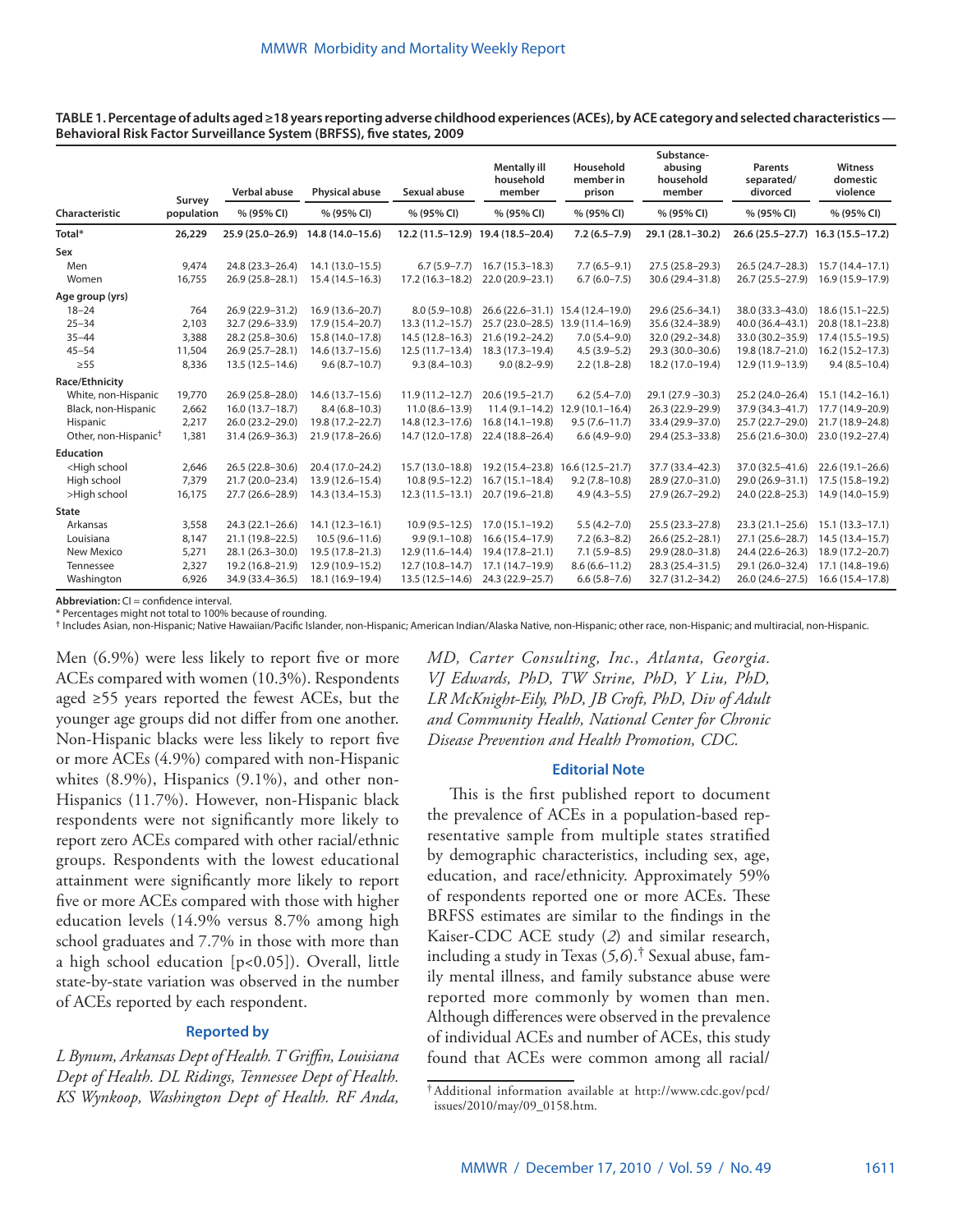|                                                                                                                                                                                                                                      | Survey     | 0 ACEs              | 1 ACEs              | 2 ACEs              | 3 ACEs              | 4 ACEs            | $\geq$ 5 ACEs      |
|--------------------------------------------------------------------------------------------------------------------------------------------------------------------------------------------------------------------------------------|------------|---------------------|---------------------|---------------------|---------------------|-------------------|--------------------|
| Characteristic                                                                                                                                                                                                                       | population | % (95% CI)          | % (95% CI)          | % (95% CI)          | % (95% CI)          | % (95% CI)        | % (95% CI)         |
| Total*                                                                                                                                                                                                                               | 26,229     | 40.6 (39.5-41.7)    | $22.4(21.5-23.3)$   | $13.1(12.3-13.9)$   | $8.8(8.2 - 9.4)$    | $6.5(5.9 - 7.2)$  | $8.7(8.0-9.4)$     |
| Sex                                                                                                                                                                                                                                  |            |                     |                     |                     |                     |                   |                    |
| Men                                                                                                                                                                                                                                  | 9,474      | 42.0 (40.2-43.9)    | 23.3 (21.8-24.8)    | 13.4 (12.2-14.8)    | $7.8(6.9 - 8.7)$    | $6.6(5.5 - 7.9)$  | $6.9(6.0 - 8.0)$   |
| Women                                                                                                                                                                                                                                | 16,755     | 39.2 (38.0-40.4)    | $21.6(20.6 - 22.6)$ | $12.8(11.9-13.6)$   | $9.7(9.0 - 10.6)$   | $6.4(5.8 - 7.1)$  | $10.3(9.5 - 11.2)$ |
| Age group (yrs)                                                                                                                                                                                                                      |            |                     |                     |                     |                     |                   |                    |
| $18 - 24$                                                                                                                                                                                                                            | 764        | $35.5(30.7 - 40.6)$ | $22.6(18.6-27.2)$   | $13.2(10.3 - 16.8)$ | $7.6(5.6 - 10.3)$   | $8.5(6.2 - 11.7)$ | $12.5(9.8 - 15.9)$ |
| $25 - 34$                                                                                                                                                                                                                            | 2,103      | $31.1(28.1 - 34.4)$ | 21.9 (19.4-24.8)    | 14.9 (12.6-17.6)    | $8.9(7.3-10.7)$     | $8.9(7.1 - 11.1)$ | 14.2 (11.9-16.9)   |
| $35 - 44$                                                                                                                                                                                                                            | 3,388      | 35.7 (33.0-38.6)    | $22.2(20.0-24.5)$   | $13.9(12.0 - 16.1)$ | $10.9(9.4 - 12.7)$  | $7.4(5.7-9.7)$    | $9.8(8.5 - 11.4)$  |
| $45 - 54$                                                                                                                                                                                                                            | 11,504     | 41.8 (40.4-43.3)    | $22.4(21.2-23.5)$   | 13.3 (12.4-14.2)    | $9.3(8.5 - 10.1)$   | $5.9(5.3 - 6.6)$  | $7.4(6.7-8.1)$     |
| $>55$                                                                                                                                                                                                                                | 8,336      | $56.7(55.1 - 58.2)$ | 22.9 (21.6-24.2)    | $9.6(8.8 - 10.5)$   | $5.4(4.8-6.2)$      | $3.0(2.5-3.5)$    | $2.5(2.0-3.0)$     |
| Race/Ethnicity                                                                                                                                                                                                                       |            |                     |                     |                     |                     |                   |                    |
| White, non-Hispanic                                                                                                                                                                                                                  | 19,770     | 41.7 (40.4-43.0)    | 22.0 (21.0-23.0)    | $12.7(11.9-13.6)$   | $8.7(8.0-9.4)$      | $6.0(5.4 - 6.8)$  | $8.9(8.1 - 9.7)$   |
| Black, non-Hispanic                                                                                                                                                                                                                  | 2,662      | 37.3 (33.9-40.9)    | 27.0 (23.9-30.4)    | $13.8(11.4 - 16.7)$ | $8.9(7.1 - 11.1)$   | $8.0(5.6 - 11.3)$ | $4.9(3.7-6.6)$     |
| Hispanic                                                                                                                                                                                                                             | 2,217      | 35.7 (32.2-39.4)    | $23.5(20.6 - 26.7)$ | $12.9(10.6 - 15.5)$ | $10.3(8.0-13.1)$    | $8.6(6.7-11.0)$   | $9.1(7.5 - 11.0)$  |
| Other, non-Hispanic <sup>†</sup>                                                                                                                                                                                                     | 1,381      | 37.8 (33.4-42.3)    | $18.2(15.3 - 21.6)$ | $16.4(12.3-21.5)$   | $8.4(5.9 - 11.7)$   | $7.6(5.4 - 10.5)$ | $11.7(9.3 - 14.6)$ |
| <b>Education</b>                                                                                                                                                                                                                     |            |                     |                     |                     |                     |                   |                    |
| <high school<="" td=""><td>2,646</td><td>34.5 (31.1-38.0)</td><td>19.8 (17.3-22.6)</td><td><math>12.6(10.3-15.3)</math></td><td><math>10.5(8.0-13.8)</math></td><td><math>7.7(4.7-12.44)</math></td><td>14.9 (11.7-18.8)</td></high> | 2,646      | 34.5 (31.1-38.0)    | 19.8 (17.3-22.6)    | $12.6(10.3-15.3)$   | $10.5(8.0-13.8)$    | $7.7(4.7-12.44)$  | 14.9 (11.7-18.8)   |
| High school                                                                                                                                                                                                                          | 7,379      | 40.9 (38.7-43.1)    | $23.5(21.7 - 25.4)$ | $13.2(11.7 - 14.9)$ | $7.9(6.9 - 8.9)$    | $5.8(4.8 - 7.0)$  | $8.7(7.6 - 10.1)$  |
| >High school                                                                                                                                                                                                                         | 16,175     | 41.3 (40.0-42.7)    | 22.3 (21.2-23.4)    | $13.1(12.2 - 14.1)$ | $9.0(8.3-9.7)$      | $6.6(5.9 - 7.4)$  | $7.7(7.1-8.5)$     |
| <b>State</b>                                                                                                                                                                                                                         |            |                     |                     |                     |                     |                   |                    |
| Arkansas                                                                                                                                                                                                                             | 3,558      | 46.9 (44.5-49.4)    | 21.0 (19.0-23.0)    | $11.2(9.8-12.9)$    | $7.1(5.9 - 8.4)$    | $5.9(4.7 - 7.3)$  | $8.0(6.5-9.7)$     |
| Louisiana                                                                                                                                                                                                                            | 8,147      | 42.6 (41.0-44.1)    | 24.7 (23.3-26.2)    | 12.9 (11.8-14.0)    | $7.7(6.9-8.7)$      | $5.5(4.8-6.3)$    | $6.6(5.8 - 7.5)$   |
| New Mexico                                                                                                                                                                                                                           | 5,271      | 39.0 (36.9-41.1)    | $21.8(20.2 - 23.6)$ | $12.6(11.3-13.9)$   | $10.1 (8.7 - 11.5)$ | $7.1(6.0-8.3)$    | $9.5(8.4 - 10.8)$  |
| Tennessee                                                                                                                                                                                                                            | 2,327      | 43.5 (40.4-46.7)    | 20.8 (18.4 - 23.5)  | $12.6(10.5-15.0)$   | $8.3(6.8 - 10.1)$   | $6.2(4.4 - 8.6)$  | $8.7(7.0-10.7)$    |
| Washington                                                                                                                                                                                                                           | 6,926      | 34.6 (33.1-36.1)    | 23.0 (21.7-24.3)    | $14.6(13.5 - 15.8)$ | $10.3(9.4 - 11.2)$  | $7.5(6.7 - 8.4)$  | $10.1(9.1 - 11.1)$ |

**TABLE 2. Percentage of adults aged ≥18 years reporting adverse childhood experiences (ACEs), by number of ACEs reported and selected characteristics — Behavioral Risk Factor Surveillance System (BRFSS), five states, 2009**

**Abbreviation:** CI = confidence interval.

\* Percentages might not total to 100% because of rounding.

† Includes Asian, non-Hispanic; Native Hawaiian/Pacific Islander, non-Hispanic; American Indian/Alaska Native, non-Hispanic; other race, non-Hispanic; and multiracial, non-Hispanic.

> ethnic groups. Participants aged ≥55 years reported significantly lower prevalences of all ACE categories than each of the younger age groups.

> These findings reinforce the commonality of ACEs across racial/ethnic groups and states. Differences in reporting family mental illness and substance abuse by women might represent greater comfort with disclosing family problems. However, sexual abuse has been consistently reported by more women than men in many surveys and agencies' statistics, and this study confirms that finding. The markedly lower prevalences for all the ACE categories among those aged ≥55 years were similar to findings from the Kaiser-CDC ACE study (*1*), which suggested that a higher number of ACEs were associated with premature mortality (up to 20 years of life lost). Additionally, growing up with a family member in prison was inversely related to age; this might reflect the rising level of incarceration among the U.S. population.§

The findings in this report are subject to at least four limitations. First, the prevalences of ACEs might be underestimated because BRFSS excludes persons in institutions and hospitals, who might have experienced ACEs disproportionately. Second, BRFSS excludes persons who rely on cellular telephones as their only telephone service, thus underestimating the prevalence of ACES among persons aged 18–35 years or those more likely to use only a cellular phone. Third, this study covered only five states, and the results are not generalizeable to the entire U.S. adult population. Finally, BRFSS response rates were low, which increases the risk for response bias.

State-based surveillance of ACEs can provide guidance for the allocation of maltreatment prevention strategies and trauma-related intervention services.<sup>¶</sup> In addition, more research is needed to disentangle the specific role each ACE plays in the development of health problems later in life. As it currently exists, the ACE total captures the cumulative risk associated with

<sup>§</sup>Additional information available at [http://www.justicepolicy.org/](http://www.justicepolicy.org/images/upload/00-05_rep_punishingdecade_ac.pdf)

<sup>&</sup>lt;sup>5</sup> Additional information available at [http://www.samhsa.gov/nctic/](http://www.samhsa.gov/nctic/default.asp) [default.asp](http://www.samhsa.gov/nctic/default.asp).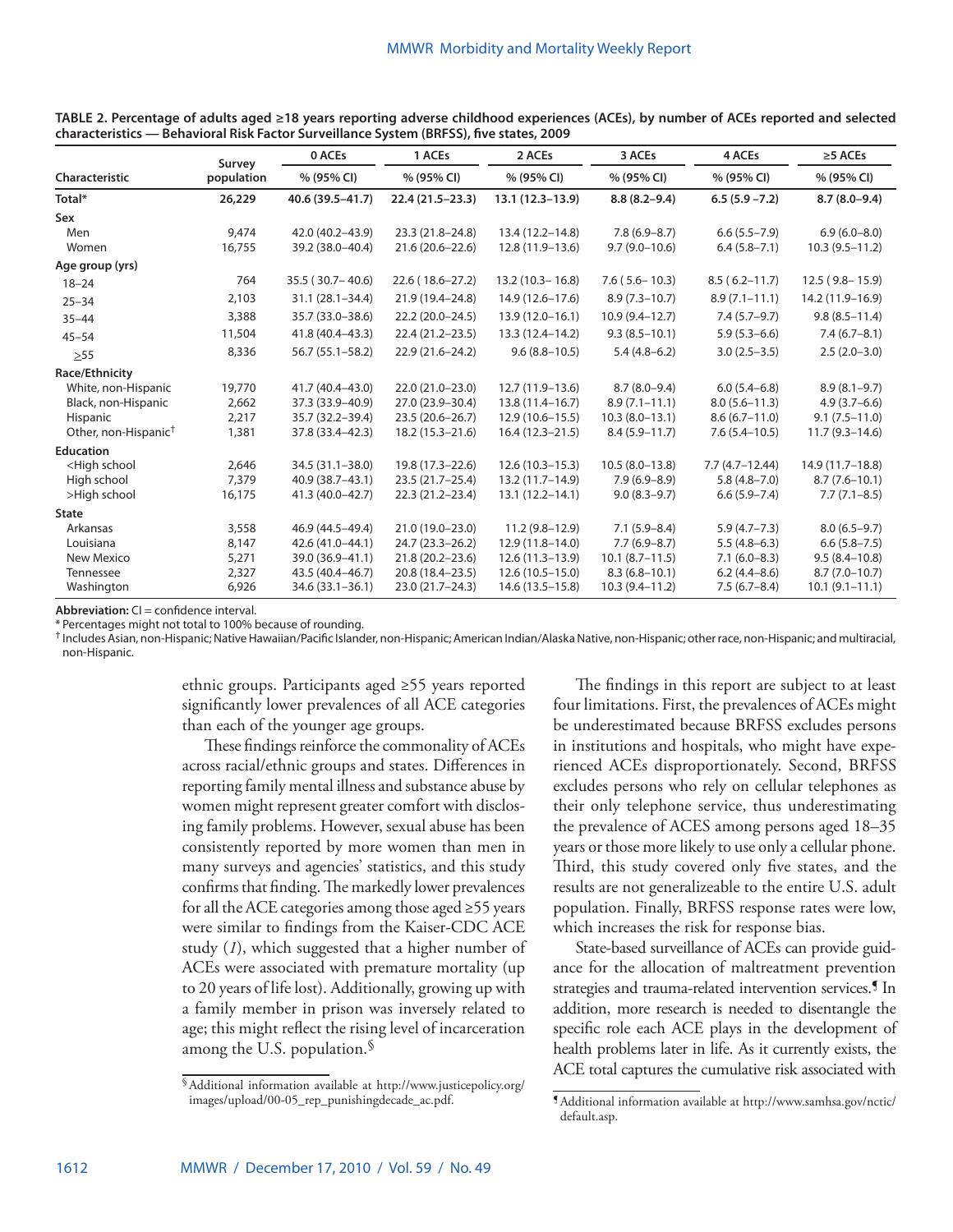### What is already known on this topic?

Adverse childhood experiences (ACEs) are common and are associated with multiple mental and physical health problems.

### What does this report add?

ACE prevalences range from a low of 6.7% of respondents reporting having had a family member in prison to 29.1% reporting living with a substance-abusing household member. Reporting multiple ACEs was common; 8.7% of respondents reported five or more ACEs.

What are the implications for public health practice?

Evidence-based child abuse prevention programs, such as home visitations and parenting programs, might improve health by reducing ACEs.

child maltreatment and family dysfunction, but could be further refined to address issues of unequal severity.

CDC is developing, evaluating, and promoting dissemination of programs for the primary prevention of child maltreatment.\*\* Evidence-based programs exist that have demonstrated reductions in child maltreatment, such as home visits by nurses to mothers at high risk (*7*) and parenting programs that teach new skills and behaviors to parents (*8*). However, most child maltreatment goes undetected, as evidenced by the discrepancy between the incidence of confirmed cases of abuse reported by child protective services and retrospectively reported prevalences such as those described in this report. Therefore, secondary and tertiary efforts are important complementary approaches to primary prevention efforts to improve the health and well-being of affected adults and families. Psychological treatments that can mitigate the progression of ACE-related health problems, such as trauma-focused cognitive-behavioral therapy, are effective (*9*) and should be widely disseminated. Other promising public health programs, such as trauma survivors' networks (*10*), should be more systematically evaluated to add to the repertoire of available evidence-based interventions that can prevent and alleviate the stress-related health risk behaviors, conditions, and disability associated with ACEs.

### **Acknowledgments**

The findings in this report are based, in part, on contributions by BRFSS state coordinators.

### **References**

- 1. Felitti VJ, Anda RF, Nordenberg D, et al. Relationship of childhood abuse and household dysfunction to many of the leading causes of death in adults. The adverse childhood experiences (ACE) study. Am J Prev Med 1998;14:245–58.
- 2. Brown DW, Anda RF, Henning T, et al. Adverse childhood experiences and the risk of premature mortality. Am J Prev Med 2009;37:389–96.
- 3. Anda RF, Felitti VJ, Bremner JD, et al. The enduring effects of abuse and related experiences in childhood: a convergence of evidence from neurobiology and epidemiology. Eur Arch Psychiatry Clin Neurosci 2006;256:174–86.
- 4. Dong M, Anda RF, Felitti VJ, et al. The interrelatedness of multiple forms of childhood abuse, neglect, and household dysfunction. Child Abuse Negl 2004;28;771– 84.
- 5. Green JG, McLaughlin KA, Berglund PA, et al. Childhood adversities and adult psychiatric disorders in the National Comorbidity Survey Replication 1: associations with first onset of DSM-IV disorders. Arch Gen Psychiatry 2010;67:113–23.
- 6. Lang J, Laffaye C, Satz LE, et al. Relationships among childhood maltreatment, PTSD, and health in female veterans in primary care. Child Abuse Neg 2006;30:1281–91.
- 7. Eckenrode J, Campa M, Luckey DW, et al. Long-term effects of prenatal and infancy nurse home visitation on the life course of youths: 19-year follow-up of a randomized trial. Arch Pediatr Adolescent Med 2010;164:9–15.
- 8. Prinz RJ, Sanders MR, Shapiro CJ, Whitaker DJ, Lutzker JR. Population-based prevention of child maltreatment: the U.S. Triple P system population trial. Prev Sci 2009;10:1–12.
- 9. Wethington HR, Hahn RA, Fuqua-Whitley DS, et al. The effectiveness of interventions to reduce psychological harm from traumatic events among children and adolescents: a systematic review. Am J Prev Med 2008;35:287–313.
- 10. Bloom SL. The sanctuary model: developing generic inpatient programs for the treatment of psychological trauma. In: Williams, MB, Sommer, JF Jr (eds). Handbook of posttraumatic therapy, a practical guide to intervention, treatment, and research. Westport, Connecticut: Greenwood Publishing; 1994:474–91.

<sup>\*\*</sup> Additional information available at [http://www.cdc.gov/](http://www.cdc.gov/violenceprevention/childmaltreatment/index.html) [violenceprevention/childmaltreatment/index.html.](http://www.cdc.gov/violenceprevention/childmaltreatment/index.html)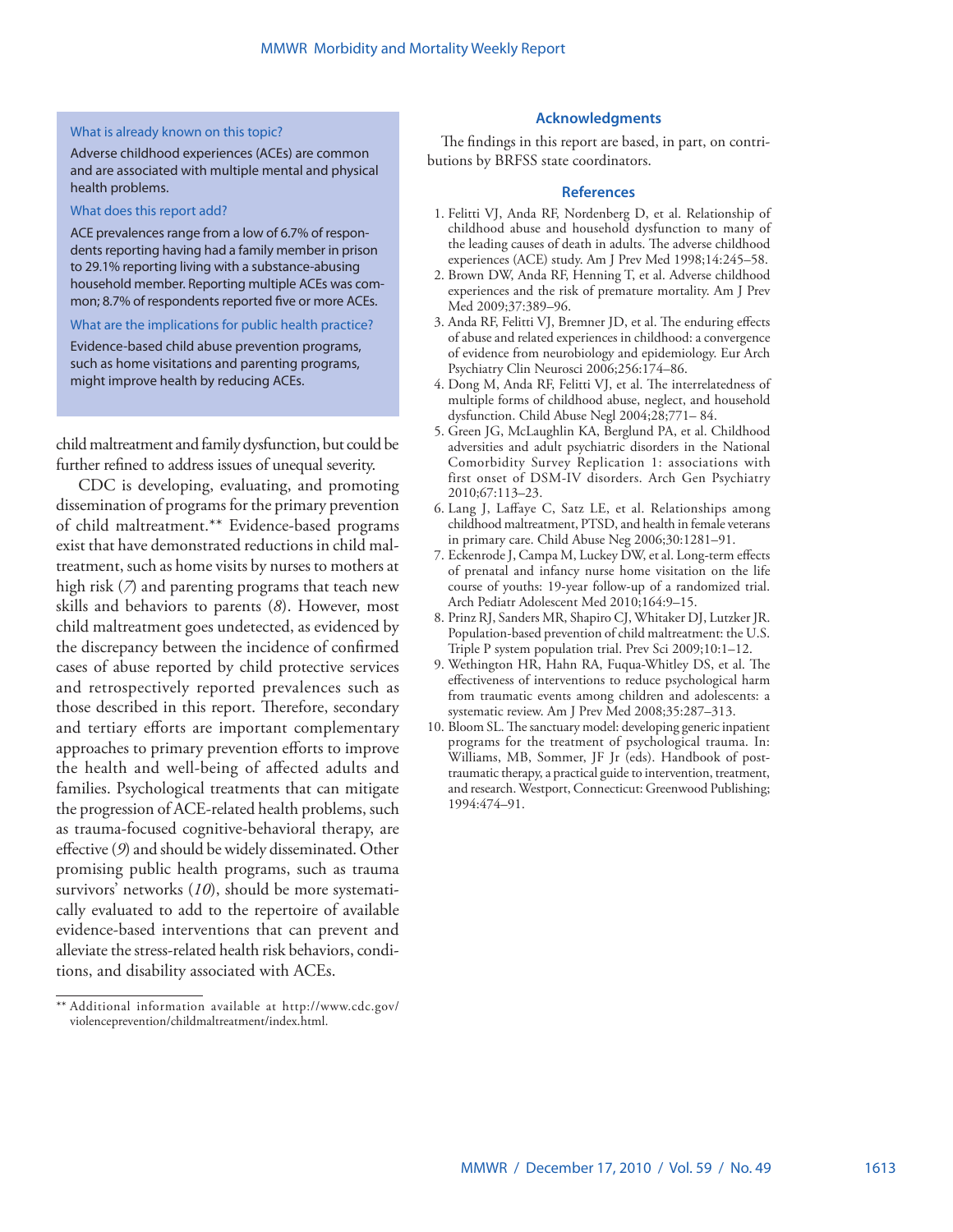# <span id="page-5-0"></span>**Health of Resettled Iraqi Refugees — San Diego County, California, October 2007–September 2009**

In recent years, Iraqi refugees have been resettling in the United States in large numbers, with approximately 28,000 arrivals during October 2007–September 2009 (federal fiscal years [FYs] 2008 and 2009). All refugees undergo a required medical examination before departure to the United States to prevent importation of communicable diseases, including active tuberculosis (TB), as prescribed by CDC Technical Instructions (*1*). CDC also recommends that refugees receive a more comprehensive medical assessment after arrival, which typically occurs within the first 90 days of arrival. To describe the health profile of resettled Iraqi refugees, post-arrival medical assessment data were reviewed for 5,100 Iraqi refugees who underwent full or partial assessments at the San Diego County refugee health clinic during FYs 2008 and 2009. Among 4,923 screened refugees aged >1 year, 692 (14.1%) had latent tuberculosis infection (LTBI); among 3,047 screened adult refugees aged >18 years, 751 (24.6%) were classified as obese; and among 2,704 screened adult refugees, 410 (15.2%) were hypertensive. Although infectious illness has been the traditional focus of refugee medical screening (*2*), a high prevalence of chronic, noninfectious conditions that could lead to serious morbidity was observed among Iraqi refugees. Public health agencies should be aware of the potentially diverse health profiles of resettling refugee groups. Medical assessment of arriving refugee populations, with timely collection and review of health data, enables early detection, treatment, and follow-up of conditions, and can help public health agencies develop and set priorities for population-specific health interventions and guidelines.

During FYs 2008 and 2009, California received 24% (6,626) of all U.S.-bound Iraqi refugees, the largest proportion of any state (Figure). The California Refugee Health Program provides comprehensive, standardized medical assessments for all refugees within 90 days of arrival. Based on those assessment results, refugees are referred to primary-care providers and, if needed, for specialized care. This initial assessment, based partially on CDC guidelines for arriving refugees (*1*), includes a history, physical exam, mental health screening, and laboratory screening for infectious conditions such as intestinal parasites, TB, syphilis, human immunodeficiency virus (HIV), and hepatitis B. Depending on age, medical history, and other risk factors, the refugees also are assessed for noninfectious conditions such as diabetes, hypertension, hyperlipidemia, anemia, and lead poisoning. This report describes prevalences for selected infectious and noninfectious conditions among Iraqi refugees in California, based on data from those assessments.

San Diego County received 5,397 (81%) of the 6,626 Iraqi refugees who resettled in California during FYs 2008 and 2009 (Table 1). Of these, 5,100 (94.5%) completed at least part of a medical assessment (Table 2), with a median time between arrival and assessment of 76 days (range: 1–159 days). Denominators varied for different components of the medical assessment because of screening criteria (e.g., age) and missing data. Although mental health screening was performed, the data captured were limited and are not presented here.

LTBI was identified in 692 (14.1%) of 4,923 of Iraqi refugees aged >1 year (Table 2). Within the subset of this group aged ≥65 years, the prevalence of LTBI was 52.3%. The only pathogenic intestinal parasites identified by stool examination were *Giardia intestinalis* in 40 (3.1%)and *Entamoeba histolytica* in 55 (1.2%) of 4,520 screened refugees; no helminths were identified. All other identified species were of little or indeterminate clinical significance (e.g., *Endolimax nana* and *Blastocystis hominis*, respectively) (*3*). Only 21 (0.7%) of 2,957 refugees of any age were hepatitis B surface antigen-positive, an indication of chronic hepatitis B virus infection. Most resettled Iraqi refugees were screened for syphilis and HIV during the required overseas examination. Of 28,366 U.S.-bound Iraqi refugees screened overseas during FYs 2008 and 2009, 27 (0.1%) had syphilis, and only three (<0.1%) were HIV-infected (CDC, unpublished data, 2010). Among 323 Iraqi refugee arrivals in San Diego County who had not been screened overseas for syphilis, eight (2.5%) were found to have the disease. Among 274 arrivals who had not been screened overseas for HIV, only one was found to be infected (Table 2). Among refugees aged >18 years,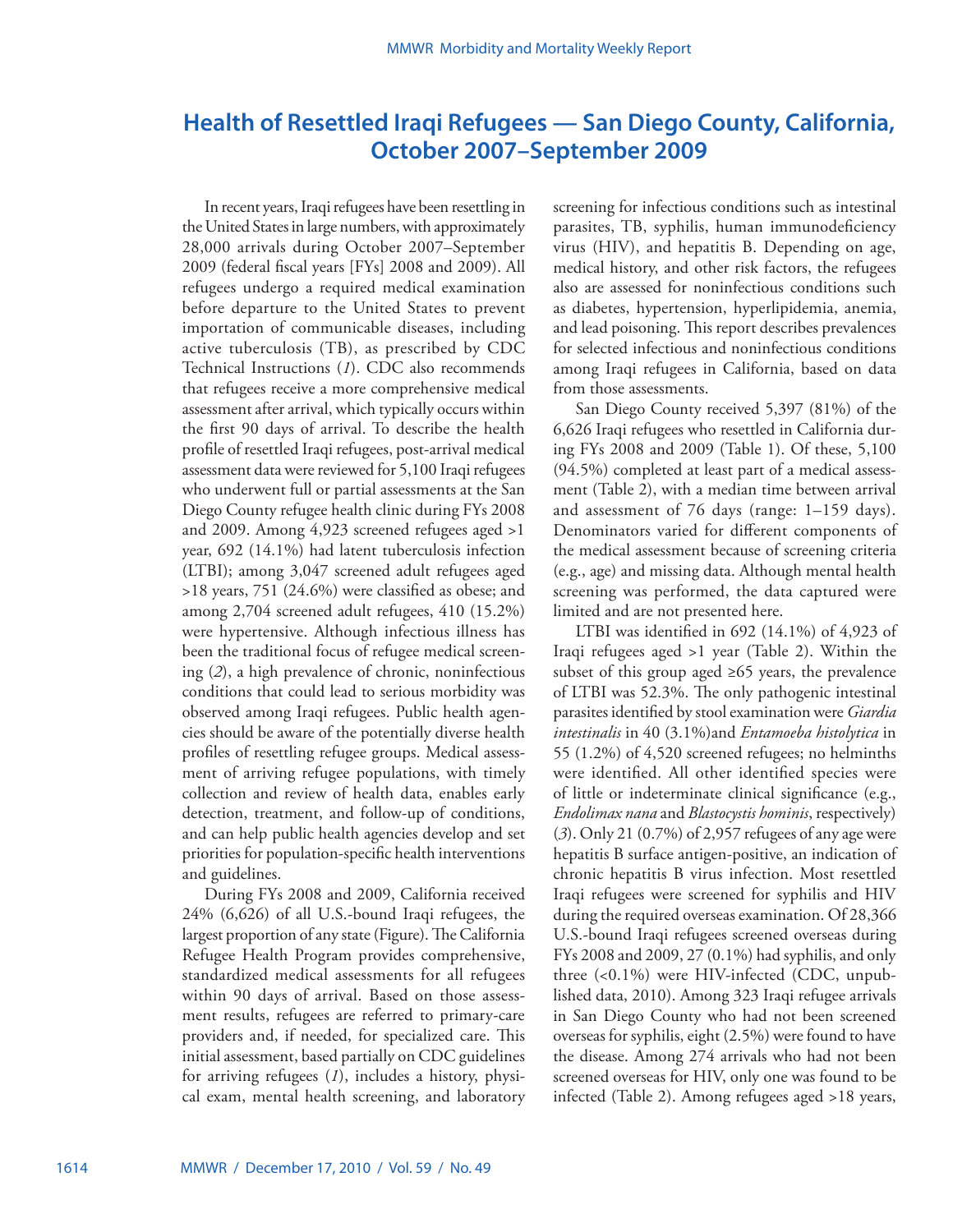the most frequently diagnosed noninfectious conditions were obesity in 751 (24.6%) of 3,047 persons and hypertension in 410 (15.2%) of 2,704 persons.\* Among those aged ≥65 years, 83 (64.3%) of 129 were hypertensive (Table 2). Of refugees aged ≥40 years who were screened for hyperlipidemia, 114 (39.9%) of 286 had dyslipidemia.† Of children aged <5 years with available anthropometric data, 23 (7.1%) of 322 were acutely malnourished and 348 (29.6%) of 1,175 women of childbearing age were anemic.<sup>§</sup>

## **Reported by**

*M Ramos, PhD, P Orozovich, MPH, California Dept of Public Health, Refugee Health Section. K Moser, MD, San Diego County Dept of Public Health. CR Phares, PhD, W Stauffer, MD, Div of Global Migration and Quarantine, National Center for Emerging and Zoonotic Infectious Diseases; T Mitchell, MD, EIS Officer, CDC.* 

### **Editorial Note**

During the past 3 decades, the United States has received approximately 3 million refugees from diverse countries and regions of the world (*4*). During FYs 2008 and 2009, Iraqi refugees were the largest group to resettle in the United States, accounting for approximately 21% of all U.S.-resettled refugees. The traditional focus of refugee medical screening has been on communicable diseases (*2*), and the overseas refugee medical examination emphasizes transmissible illness such as active TB. However, Iraqi refugees were displaced from a middle-income country, where the health profile combines some infectious diseases prevalent in low-income countries (e.g., TB) with chronic conditions seen in the United States (e.g., obesity) (*5*). The prevalence of obesity among Iraqi adults (24.6%), for example, nearly equaled the prevalence of adult obesity (24.8%) among adult California residents (*6*). Medical screening after arrival provides an opportunity to identify important causes of morbidity among resettled refugees that might not have been discovered previously, and enables early referral for treatment and follow-up care.



This report highlights key clinical findings among Iraqi refugees in San Diego and provides screening considerations. Chronic, noninfectious conditions were prevalent in this population. This finding is supported by outside data; for example, in a 2009 survey of Iraqi refugees in Jordan and Syria, 41%–51% of refugees aged ≥18 years reported a diagnosis of chronic illness such as hypertension, diabetes, or cardiovascular disease (S. Doocy, Johns Hopkins Bloomberg School of Public Health, personal communication, 2010)*.* The epidemiology of some infectious diseases in Iraqi refugees also might differ from other refugee groups. For example, although the prevalence of LTBI in Iraqi refugees aged ≥65 years was comparable to rates in other refugee populations (*7*), recent data from the overseas medical examination indicate that prevalences of abnormal chest radiograph (0.7%) and culture-confirmed TB (0%) among 28,366 Iraqi refugees resettling to the United States during FYs 2008 and 2009 were much lower than those in other recently resettled refugee populations (*8*). Prevalence of chronic hepatitis B virus infection also was lower (0.7%) than country estimates (*9*) for Iraq (2%–7%) and substantially lower than prevalences seen in some sub-Saharan African and Southeast Asian refugee populations, which have been as high as 15% (*10*).

<sup>\*</sup> Obesity was defined as body mass index ≥30 kg/m<sup>2</sup>; hypertension was defined as a systolic blood pressure ≥140 mmHg or diastolic blood pressure ≥90 mmHg on two separate measurements.

<sup>†</sup>Dyslipidemia was defined as elevated low density lipoprotein cholesterol, low high-density lipoprotein cholesterol, or elevated triglycerides.

<sup>§</sup>Anemic was defined as capillary hemoglobin <12.0 g/dL.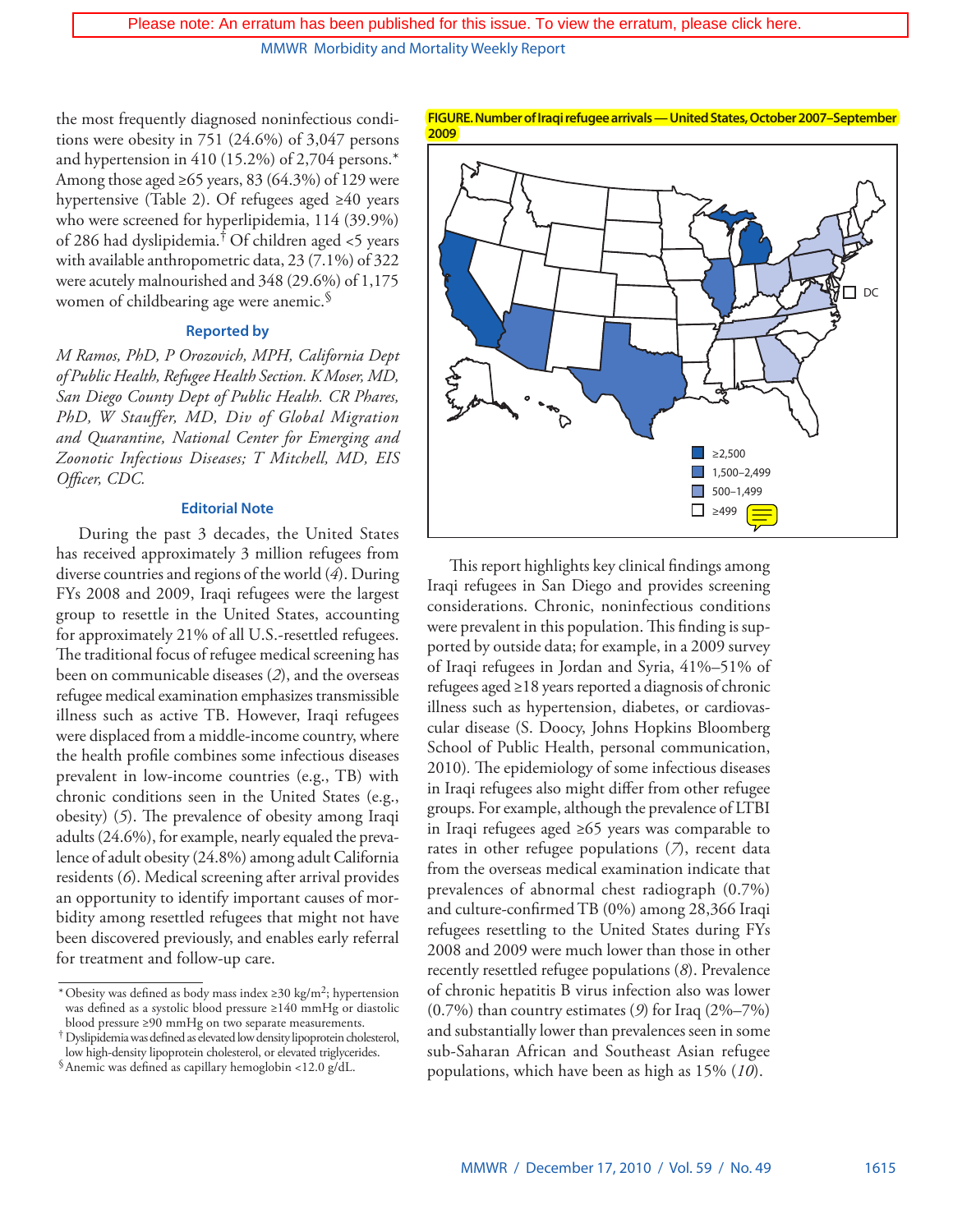|                                               |       | Arrivals*           |
|-----------------------------------------------|-------|---------------------|
| Characteristic                                | No.   | $(96)$ <sup>+</sup> |
| Sex                                           |       |                     |
| Male                                          | 2,781 | (51.5)              |
| Female                                        | 2,616 | (48.5)              |
| Age group (yrs)                               |       |                     |
| $<$ 5                                         | 509   | (9.4)               |
| $5 - 18$                                      | 1,451 | (26.9)              |
| $19 - 25$                                     | 822   | (15.2)              |
| $26 - 45$                                     | 1,664 | (30.8)              |
| $46 - 65$                                     | 777   | (14.4)              |
| $\geq 65$                                     | 174   | (3.2)               |
| Most recent country of residence <sup>§</sup> |       |                     |
| Iraq                                          | 249   | (4.6)               |
| Jordan                                        | 1,082 | (20.0)              |
| Lebanon                                       | 855   | (15.8)              |
| Syria                                         | 1,101 | (20.4)              |
| Turkey                                        | 1,803 | (33.4)              |
| Other                                         | 307   | (5.7)               |
| Highest level of education (yrs) <sup>1</sup> |       |                     |
| None                                          | 146   | (4.8)               |
| Elementary (1–6)                              | 485   | (15.9)              |
| Junior high school (7-8)                      | 274   | (9.0)               |
| High school (9-12)                            | 1,130 | (37.0)              |
| Some college (13-16)                          | 804   | (26.3)              |
| College graduate (>16)                        | 213   | (7.0)               |

| TABLE 1. Characteristics of arriving Iragi refugees – San |  |
|-----------------------------------------------------------|--|
| Diego County, California, October 2007–September 2009     |  |

\*N = 5,397, including 367 refugees who were asylees (sought asylum after arrival in the United States rather than before).

† Percentages might not total 100% because of rounding.

§ Immediately before resettling to the United States.

¶ For 3,052 Iraqi refugees aged ≥19 years.

Few screened Iraqi refugees had evidence of pathogenic intestinal parasites on stool examination (*G. intestinalis* in 3.1% and *E. histolytica* in 1.2%). Although Iraqi refugees resettling to the United States from Jordan and Iraq routinely receive presumptive antihelminthic treatment with albendazole (*1*), none of the Iraqi refugees assessed in San Diego County during FYs 2008 and 2009 (including those from Syria, Lebanon, Turkey, and other countries without presumptive therapy) had evidence of intestinal helminths on stool microscopy. In contrast, other resettling refugee populations have had rates of pathogenic intestinal helminths (e.g., *Ascaris* spp., *Trichuris* spp., *Ancylostoma* spp., and *Necator americanus*) (*3*) as high as 24% (*2*). However, a recent serologic study of 200 Iraqi refugees found that up to 10% were infected with strongyloides and 3.5% with *Schistosoma haematobium* (CDC, unpublished data, 2009). Stool examination is not a sensitive tool for detection of these parasites, which can cause infection leading to serious health consequences, including death (*3*).

The health profile described in this report can help local, state, federal, and international public and refugee health agencies identify public health needs of Iraqi refugees resettling in the United States, and provide clinicians with information about relevant medical needs. Considerations for state public health agencies and clinicians include the importance of evaluation for obesity, hypertension, and dyslipidemia during state medical assessments, with careful screening for diabetes and heart disease among those with risk factors, followed by appropriate referral. Culturally appropriate programs should be implemented to promote obesity prevention and control among Iraqi refugees.

Testing for LTBI should be encouraged and treatment offered to persons with positive test results. Immunization programs in Iraq include bacille Calmette-Guerin vaccination, but CDC guidelines state that prior immunization should not be considered in the interpretation of a positive tuberculin skin test or interferon gamma release assay for TB infection (*1*). In addition, clinicians should consider presumptive treatment or serologic screening for strongyloidiasis and schistosomiasis (*3*), recognizing that the single albendazole dose provided during presumptive treatment in Iraq and Jordan would not eradicate either parasite.

Although rates of chronic malnutrition appear low among Iraqi refugee children aged <5 years, some young children might be acutely malnourished, perhaps because of sudden changes in food availability. In addition to routine assessment of nutritional status with anthropometric measurements and screening for anemia, clinicians should evaluate children aged <5 years for clinical signs of acute malnutrition, such as wasting or bilateral edema.

The findings in this report are subject to at least three limitations. First, the medical assessment was limited to the screening described in this report, the results of which might lead to referral for further workup. Therefore, diagnosis of other conditions anecdotally reported in this group of refugees by overseas health-care providers, such as cancers, ischemic heart disease, specific mental health diagnoses, and familial Mediterranean fever, is beyond the scope of the initial assessment. Past medical and family histories, and screening results for some sexually transmitted diseases (i.e., gonorrhea, chlamydia), also were not captured in these data. Second, Iraqi asylees were included in this group of refugees, and their profiles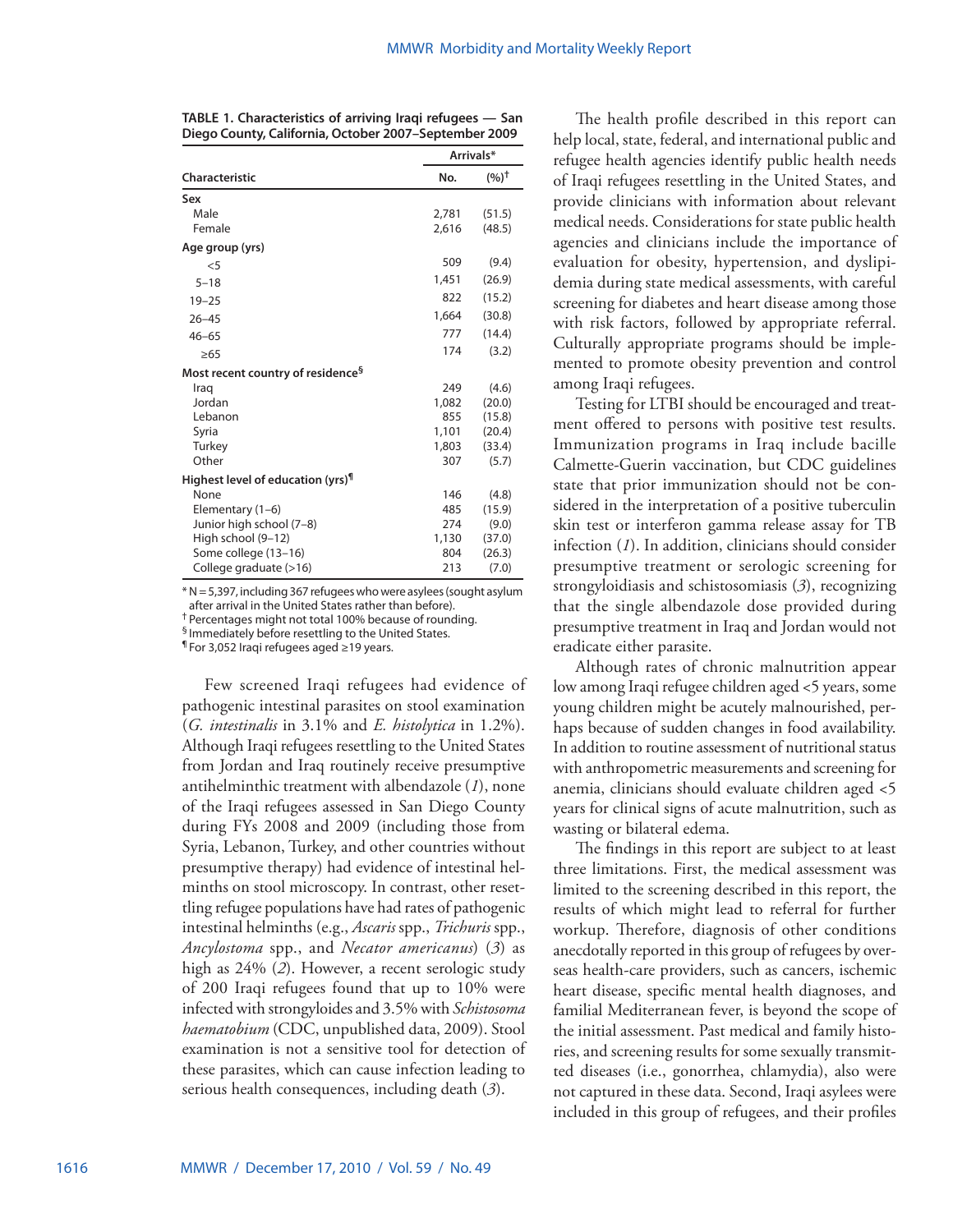|                                         |                                                                                                           |                                                                           | No. screened         | <b>Positive</b> |        |  |
|-----------------------------------------|-----------------------------------------------------------------------------------------------------------|---------------------------------------------------------------------------|----------------------|-----------------|--------|--|
| <b>Conditions</b>                       | <b>Definition</b>                                                                                         | Screened groups*                                                          | $refuqees^{\dagger}$ | No.             | (%)    |  |
| <b>Noninfectious</b>                    |                                                                                                           |                                                                           |                      |                 |        |  |
| Anemia                                  | Children aged <2 yrs: capillary Hgb<br>$<$ 11.0 g/dL                                                      | $>9$ mos                                                                  | 5,100                | 457             | (9.0)  |  |
|                                         |                                                                                                           | $<$ 5 yrs                                                                 | 540                  | 89              | (16.5) |  |
|                                         | Females aged ≥2 yrs: capillary Hgb<br>$<$ 12.0 g/dL<br>Males aged ≥2 yrs: capillary Hgb                   | Females aged<br>19-45 yrs                                                 | 1,175                | 348             | (29.6) |  |
|                                         | $<$ 13.0 g/dL                                                                                             |                                                                           |                      |                 |        |  |
| Dyslipidemia                            | Elevated fasting LDL-C or TG or low HDL-C                                                                 | $\geq$ 40 yrs                                                             | 286                  | 114             | (39.9) |  |
| Glucosuria                              | Urine dipstick glucose results ≥50 mg/dL                                                                  | $\geq 4$ yrs                                                              | 4,755                | 69              | (1.5)  |  |
|                                         |                                                                                                           | $>18$ yrs                                                                 | 3,245                | 61              | (1.9)  |  |
| Hypertension                            | Systolic blood pressure ≥140 mmHg or<br>diastolic blood pressure ≥90 mmHq on<br>two separate measurements | $\geq$ 3 yrs                                                              | 2,805                | 415             | (14.8) |  |
|                                         |                                                                                                           | $\geq 65$ yrs                                                             | 129                  | 83              | (64.3) |  |
| Lead poisoning                          | Blood lead level $\geq$ 10 $\mu$ g/dL                                                                     | $1-5$ yrs                                                                 | 372                  | 5               | (1.3)  |  |
| Malnutrition, acute                     | Weight-for-height z-score <- 2                                                                            | $<$ 5 yrs                                                                 | 322                  | 23              | (7.1)  |  |
| Malnutrition, chronic                   | Height-for-age z-score <- 2                                                                               | $<$ 5 yrs                                                                 | 329                  | 14              | (4.3)  |  |
| Obesity                                 | BMI $\geq$ 30 kg/m <sup>2</sup>                                                                           | All                                                                       | 4,734                | 793             | (16.8) |  |
|                                         |                                                                                                           | $\leq$ 18 yrs                                                             | 1,687                | 42              | (2.5)  |  |
|                                         |                                                                                                           | $>18$ yrs                                                                 | 3,047                | 751             | (24.6) |  |
| <b>Infectious</b>                       |                                                                                                           |                                                                           |                      |                 |        |  |
| <b>Hepatitis B</b>                      | HBsAg positive                                                                                            | $\geq$ 12 yrs                                                             | 2,957                | 21              | (0.7)  |  |
|                                         |                                                                                                           | $>18$ yrs                                                                 | 2,475                | 19              | (0.8)  |  |
| <b>HIV</b>                              | ELISA followed by Western blot                                                                            | Asylees only <sup>§</sup>                                                 | 274                  | $\mathbf{1}$    | (0.4)  |  |
| Intestinal parasites (any) <sup>1</sup> | At least one positive sample from three<br>stool ova and parasites tests                                  | All                                                                       | 4,520                | 2,091           | (46.3) |  |
|                                         |                                                                                                           | $<$ 5 yrs                                                                 | 400                  | 88              | (22.0) |  |
| <b>B.</b> hominis                       |                                                                                                           | All                                                                       |                      | 1,450           | (32.1) |  |
| E. nana                                 |                                                                                                           | All                                                                       |                      | 218             | (4.8)  |  |
| D. fragilis                             |                                                                                                           | All                                                                       |                      | 169             | (3.7)  |  |
| G. intestinalis                         |                                                                                                           | All                                                                       |                      | 140             | (3.1)  |  |
| E. histolytica                          |                                                                                                           | All                                                                       |                      | 55              | (1.2)  |  |
| Latent tuberculosis                     | Positive tuberculin skin test on children<br>aged <12 yrs; positive IGRA on persons<br>aged $\geq$ 12 yrs | $\geq$ 1 yrs                                                              | 4,923                | 692             | (14.1) |  |
|                                         |                                                                                                           | $\geq 65$ yrs                                                             | 153                  | 80              | (52.3) |  |
| Syphilis                                | Positive RPR and TP-PA or FTA-ABS                                                                         | $\geq$ 12 yrs (patients not<br>already screened<br>overseas) <sup>§</sup> | 323                  | 8               | (2.5)  |  |
|                                         |                                                                                                           | $>18$ yrs                                                                 | 304                  | 8               | (2.6)  |  |

### **TABLE 2. Selected conditions diagnosed among Iraqi refugees undergoing part or all of the standard refugee medical assessment (N = 5,100) — San Diego County, California, October 2007–September 2009**

**Abbreviations:** BMI: body mass index; ELISA: enzyme-linked immunosorbent assay; FTA-ABS: fluorescent treponemal antibody absorption; HbsAg: hepatitis B virus surface antigen; HDL-C: high density lipoprotein cholesterol; Hgb: hemoglobin; HIV: human immunodeficiency virus; IGRA: interferon gamma release assay; LDL-C: low density lipoprotein cholesterol; RPR: rapid plasma reagin; TG: triglycerides; TP-PA: *Treponema pallidum* particle agglutination.

\*Describes which subgroups of resettling refugees and asylees are screened for each condition.

<sup>†</sup> Specific age groups with the highest prevalence rates also are displayed.

§ Refugees were screened for HIV during the overseas medical exam until January 2010, when HIV infection was removed from the U.S. list of inadmissible conditions. Among 28,366 U.S.-bound Iraqi refugees tested overseas during October 2007–September 2009, three (0.01%) were HIV-positive.

¶ The only clearly pathogenic species found were *Giardia intestinalis* (seen in 3.1%) and *Entamoeba histolytica* (seen in 1.2%). Other identified species, generally considered nonpathogenic or of indeterminate significance, were intestinal protozoans or stramenopiles: *Blastocystis hominis*, *Chilomastix mesnilii, Dientamoeba fragilis, Endolimax nana, Entamoeba coli, Entamoeba hartmanii,* and *Iodomoeba butchlii.*

might differ slightly because they sought asylum after arrival in the United States and therefore did not receive predeparture medical examinations. Finally, many refugees were assessed >90 days after arrival; therefore, the original severity of certain conditions might not be reflected (e.g., degree of lead poisoning

or presence of intestinal parasitic infections). Delays in medical assessment occurred because the health department was not prepared for the marked increase in Iraqi refugee arrivals during FYs 2008 and 2009 (U.S. arrivals increased from approximately 200 in FY 2007 to approximately 10,000 in FY 2008).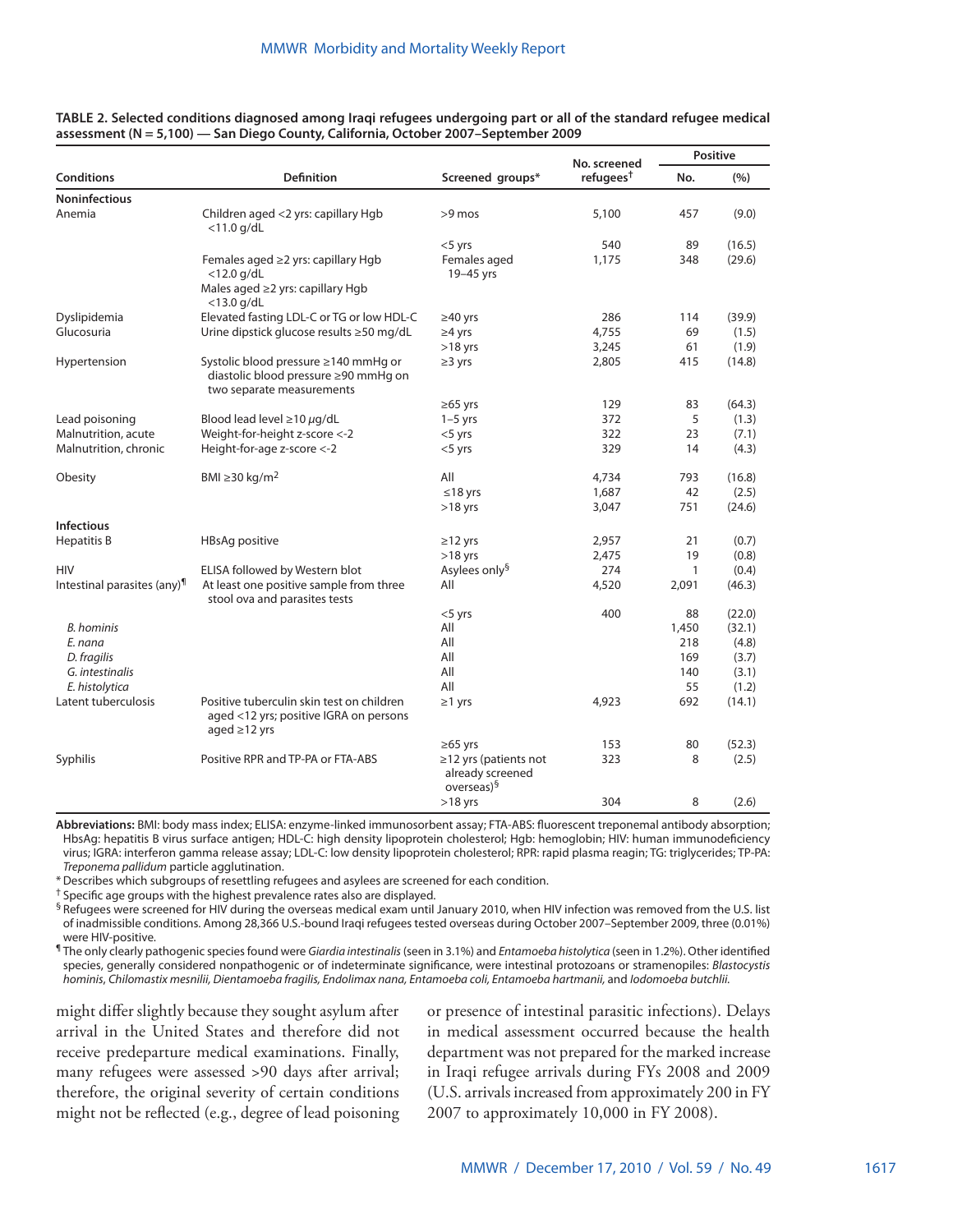### What is already known on this topic?

Iraqi refugees are now the largest refugee group resettling to the United States; although they receive a standard medical exam overseas before resettlement and a recommended, more comprehensive health assessment after arrival, information about the health status of Iraqi refugees from these assessments had not been summarized previously.

### What is added by this report?

Some infectious conditions that have been the traditional focus of refugee health assessment, such as latent tuberculosis, are prevalent in Iraqi refugees, but noninfectious, chronic conditions, such as hypertension, obesity, and dyslipidemia, also are prevalent and important concerns in this population.

### What are the implications for public health practice?

Refugee populations resettling to the United States might have diverse health profiles; populationspecific health information will assist local, state, and federal public health agencies develop more focused screening, prevention, treatment, and referral efforts aimed at reducing morbidity and mortality.

CDC and state public health departments should continue to collaborate to improve collection, review, and sharing of health data for arriving refugee populations. Timely data collection is a corollary of timely medical assessment. Improved planning for and communication regarding sudden increases in refugee arrival could help reduce the time to assessment and allow for earlier detection and referral of important medical conditions. A comprehensive and evidence-based understanding of the unique health profile of each incoming refugee population ultimately would allow development of beneficial, population-specific, and cost-effective screening and therapeutic guidelines for refugees.

### **Acknowledgments**

This report is based, in part, on contributions by L Scott, MD, C Zavala, and Refugee Health Section staff members, California Dept of Public Health; San Diego County Refugee Health Program staff members; R Moser, PhD, San Diego Catholic Charities; and H Burke, MPH, C Godwin, Z Wang, MS, M Weinberg, MD, and E Yanni, MD, Div of Global Migration and Quarantine, National Center for Emerging and Zoonotic Infectious Diseases, CDC.

#### **References**

- 1. CDC. Medical examination of immigrants and refugees [Internet site]. Atlanta, GA: US Department of Health and Human Services, CDC; 2010. Available at [http://www.cdc.](http://www.cdc.gov/immigrantrefugeehealth/exams/medical-examination.html) [gov/immigrantrefugeehealth/exams/medical-examination.](http://www.cdc.gov/immigrantrefugeehealth/exams/medical-examination.html) [html.](http://www.cdc.gov/immigrantrefugeehealth/exams/medical-examination.html) Accessed April 30, 2010.
- 2. Barnett ED. Infectious disease screening for refugees resettled in the United States. Clin Infect Dis 2004;39:833–41.
- 3. CDC. Domestic intestinal parasite guidelines [Internet site]. Atlanta, GA: US Department of Health and Human Services, CDC; 2010. Available at [http://www.cdc.gov/](http://www.cdc.gov/immigrantrefugeehealth/guidelines/domestic/intestinal-parasites-domestic.html#table2) [immigrantrefugeehealth/guidelines/domestic/intestinal](http://www.cdc.gov/immigrantrefugeehealth/guidelines/domestic/intestinal-parasites-domestic.html#table2)[parasites-domestic.html#table2.](http://www.cdc.gov/immigrantrefugeehealth/guidelines/domestic/intestinal-parasites-domestic.html#table2) Accessed August 17, 2010.
- 4. US Department of State. FY 2010 cumulative summary of refugee admissions. Washington, DC: US Department of State, Refugee Processing Center; 2010. Available at [http://](http://www.wrapsnet.org/Reports/Archives/tabid/215/language/en-US/Default.aspx) [www.wrapsnet.org/reports/archives/tabid/215/language/](http://www.wrapsnet.org/Reports/Archives/tabid/215/language/en-US/Default.aspx) [en-us/default.aspx.](http://www.wrapsnet.org/Reports/Archives/tabid/215/language/en-US/Default.aspx) Accessed April 29, 2010.
- 5. Arredondo A. Costs and financial consequences of the changing epidemiological profile in Mexico. Health Policy 1997;42:39–48.
- 6. CDC. U.S. obesity trends, 2009. Atlanta, GA: US Department of Health and Human Services, CDC; 2010. Available at <http://www.cdc.gov/obesity/data/trends.html#state>. Accessed December 13, 2010.
- 7. Varkey P, Jerath AU, Bagniewski SM, Lesnick TG. The epidemiology of tuberculosis among primary refugee arrivals in Minnesota between 1997 and 2001. J Travel Med 2007;14:1–8.
- 8. Liu Y, Weinberg MS, Ortega LS, Painter JA, Maloney SA. Overseas screening for tuberculosis in U.S.-bound immigrants and refugees. N Engl J Med 2009;360:2406–15.
- 9. CDC. The pre-travel consultation: hepatitis B. In: Health information for international travel 2010. Atlanta, GA: US Department of Health and Human Services, Public Health Service, 2009. Available at [http://wwwnc.cdc.gov/travel/](http://wwwnc.cdc.gov/travel/yellowbook/2010/chapter-2/hepatitis-b.aspx) [yellowbook/2010/chapter-2/hepatitis-b.aspx.](http://wwwnc.cdc.gov/travel/yellowbook/2010/chapter-2/hepatitis-b.aspx) Accessed April 29, 2010.
- 10. Rein RB, Lesesne SB, O'Fallon A, Weinbaum CM. Prevalence of hepatitis B surface antigen among refugees entering the United States between 2006 and 2008. Hepatology 2010;51:431–4.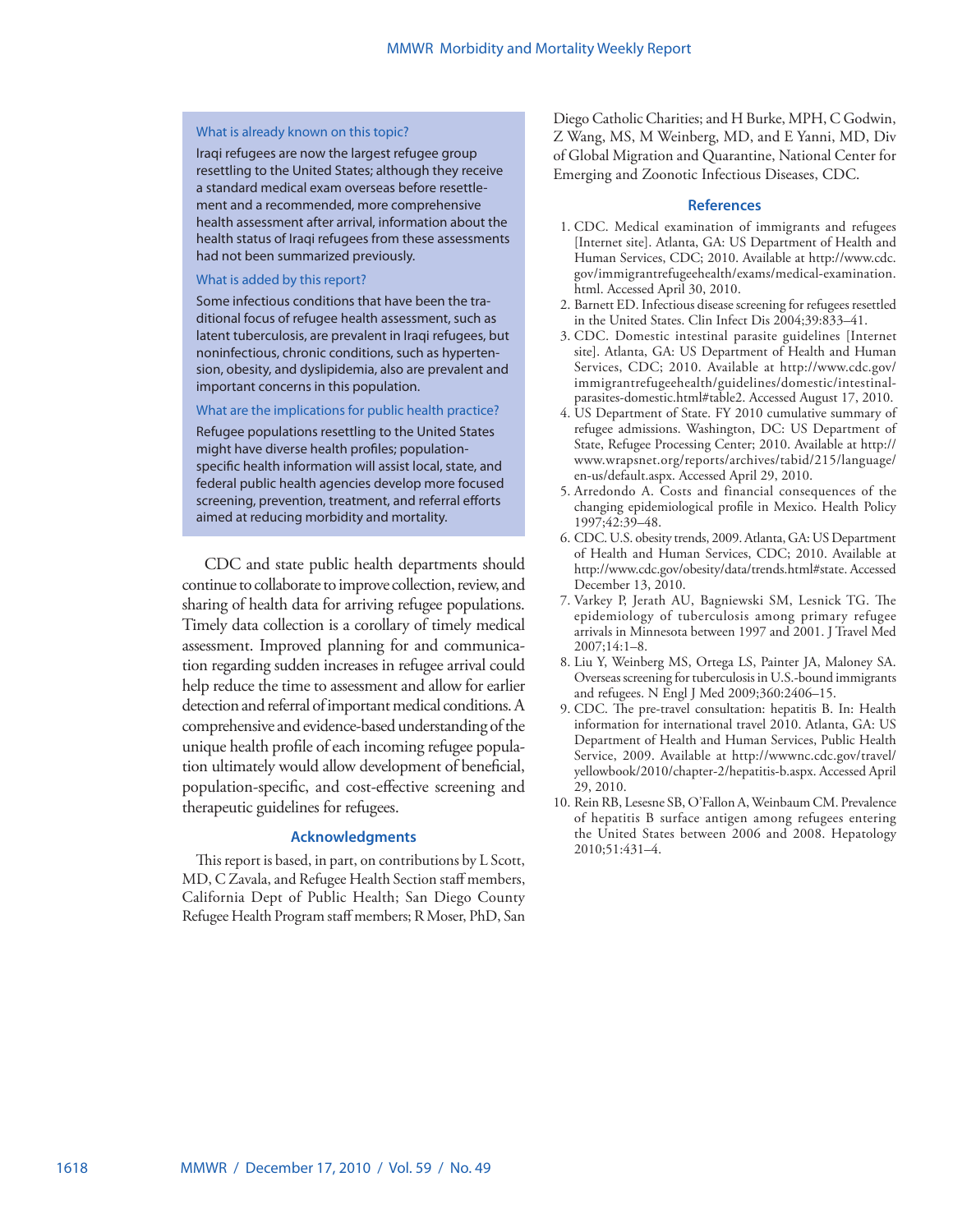# <span id="page-10-0"></span>*Notes from the Field*

# **Emergence of** *Shigella flexneri* **2a Resistant to Ceftriaxone and Ciprofloxacin — South Carolina, October 2010**

On October 20, 2010, the South Carolina Department of Health and Environmental Control and CDC began investigating a cluster of three diarrheal illnesses caused by multidrug-resistant *Shigella flexneri* 2a. The index case occurred in a girl aged 2 years who experienced the onset of diarrhea on September 25 and was hospitalized the next day because of a seizure and fever. On September 30, her brother, aged 6 years, was hospitalized with vomiting, bloody diarrhea, and hyponatremia. Three days later, her father was hospitalized with vomiting, bloody diarrhea, and hyponatremia.

*S. flexneri* 2a was isolated from all three patients and tested for antimicrobial susceptibility using semiautomated broth microdilution panels. Interpretations of susceptible, intermediate, or resistant were based on the most recently approved standards published by the Clinical and Laboratory Standards Institute (*1*). The isolates were found susceptible to imipenem, had intermediate susceptibility or were resistant to ceftazidime and cefepime, and were resistant to ampicillin, aztreonam, cefotaxime, ceftriaxone, chloramphenicol, ciprofloxacin, nalidixic acid, streptomycin, sulfisoxazole, tetracycline, and trimethoprim/sulfamethoxazole. Azithromycin inhibited the isolates at a minimum concentration of 2 or 4 *µ*g/mL, which is similar to the azithromycin minimum inhibitory concentrations among *Shigellae* in the United States during 2005–2007 (no breakpoint for *Shigella* susceptibility to azithromycin has been established) (*2*).

The two children were treated sequentially with ceftriaxone, piperacillin/tazobactam, azithromycin, and clarithromycin, for a total of 25 days of treatment per child. The father received piperacillin/tazobactam and azithromycin for 6 days. The younger child's diarrhea persisted for ≥16 days; *Shigella* organisms were isolated from every stool specimen tested until 24 days after diarrhea onset. All three patients recovered fully.

The index patient was born in China and lived there until being adopted and brought to the United States in August 2010. A playmate of hers, also adopted from China and believed to be aged 2 years, had diarrhea at approximately the same time as the index patient, but

no further information was available. None of the other eight family members of the girl nor any social contacts have reported diarrhea since September 2010.

Besides being associated with severe disease, the *S. flexneri* isolates were resistant to most clinically useful antibiotics and demonstrated a combination of resistance to extended-spectrum cephalosporins and quinolones rarely seen among *Shigella* organisms isolated in the United States (*3*). Transmission of this difficult-to-treat pathogen can be prevented by scrupulous hygiene, including thorough handwashing. Shigellosis therapy should be guided by the results of antimicrobial susceptibility testing, and cases should be reported promptly to public health officials so that control measures can be implemented.

Although the source of these isolates is unknown, internationally adopted children can be a source of highly resistant enteric pathogens (*4*). When newly arrived adoptees have diarrhea, stool culture for bacterial pathogens should be strongly considered (*5*).

### **Reported by**

*S Jue, MD, Univ Medical Center/Greenville Hospital System; R Hardee, MPH, M Overman, DO, E Mays, South Carolina Dept of Health and Environmental Control. A Bowen, MD, J Whichard, DVM, K Greene, G Pecic, Div of Foodborne, Waterborne, and Environmental Diseases, National Center for Emerging and Zoonotic Infectious Diseases; E Taylor, DVM, EIS Officer, CDC.*

#### **References**

- 1. Clinical and Laboratory Standards Institute. Performance standards for antimicrobial susceptibility testing; twentieth informational supplement (June 2010 update). CLSI document M100-S20-U. Wayne, PA: Clinical and Laboratory Standards Institute; 2010.
- 2. Howie RL, Folster JP, Bowen A, Barzilay EJ, Whichard JM. Reduced azithromycin susceptibility in *Shigella sonnei*, United States. Microb Drug Resist 2010;16:245–8.
- 3. CDC. National Antimicrobial Resistance Monitoring System: enteric bacteria. Human isolates final report, 2008. Atlanta, GA: US Department of Health and Human Services, CDC; 2010. Available at [http://www.cdc.gov/narms/annual/2008/](http://www.cdc.gov/narms/annual/2008/narms_2008_annual_report.pdf) [narms\\_2008\\_annual\\_report.pdf.](http://www.cdc.gov/narms/annual/2008/narms_2008_annual_report.pdf) Accessed December 10, 2010.
- 4. Hendriksen RS, Mikoleit M, Kornschober C, et al. Emergence of multidrug-resistant *Salmonella* Concord infections in Europe and the United States in children adopted from Ethiopia, 2003–2007. Pediatr Infect Dis J 2009;28:814–8.
- 5. American Academy of Pediatrics. *Shigella* infections. In: Pickering LK, Baker CJ, Kimberlin DW, Long SS, eds. Red book: 2009 report of the Committee on Infectious Diseases. 28th ed. Elk Grove Village, IL: American Academy of Pediatrics; 2009:593–6.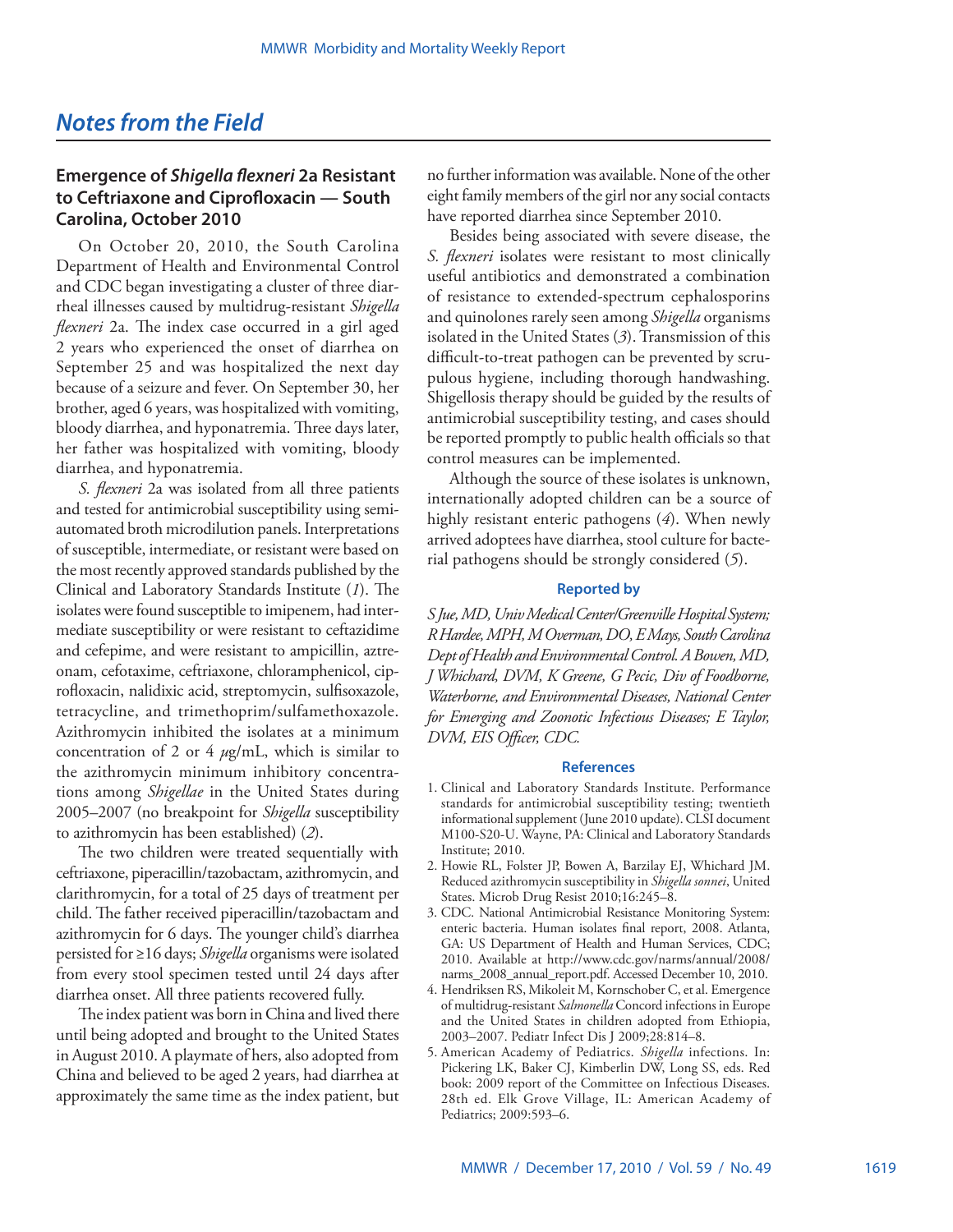# <span id="page-11-0"></span>*Announcement*

## **14th Annual Conference on Vaccine Research**

The 14th Annual Conference on Vaccine Research, the largest scientific forum devoted exclusively to the research and development of vaccines and related technologies for prevention and treatment of disease through immunization, will be held May 16–18, 2011, at the Baltimore Marriott Waterfront Hotel in Baltimore, Maryland. The conference brings together the diverse fields of human and veterinary vaccinology to encourage collaboration and multidisciplinary approaches among disease-specific and methodologic experts.

One Health initiatives, herpesvirus vaccines, the status of human immunodeficiency virus vaccines, genomics, special populations in immunology, and alternative animal models in vaccine discovery are among topics scheduled for discussion during the conference. New this year is a preconference workshop in academic vaccinology, Writing and Submitting a Vaccine Research Paper.

Applications for travel grants to subsidize attendees from countries with limited resources must be submitted by December 27, 2010. Deadline for online submission of general abstracts is January 24, 2011. Abstracts from eligible authors may be designated for consideration for the Maurice R. Hilleman Early-Stage Career Investigator Award, which provides \$10,000 for research expenses and a travel stipend and registration for the 2012 conference.

The vaccine research conference is sponsored by the National Foundation for Infectious Diseases, in collaboration with CDC and 13 other national and international agencies and organizations. Additional information is available at [http://www.nfid.org/](http://www.nfid.org/conferences/vaccine11) [conferences/vaccine11](http://www.nfid.org/conferences/vaccine11), or by e-mail ([vaccine@nfid.](mailto:vaccine@nfid.org) [org](mailto:vaccine@nfid.org)), fax (301-907-0878), telephone (301-656-0003, ext 19), or mail (NFID, Suite 750, 4733 Bethesda Avenue, Bethesda, MD 20814-5278).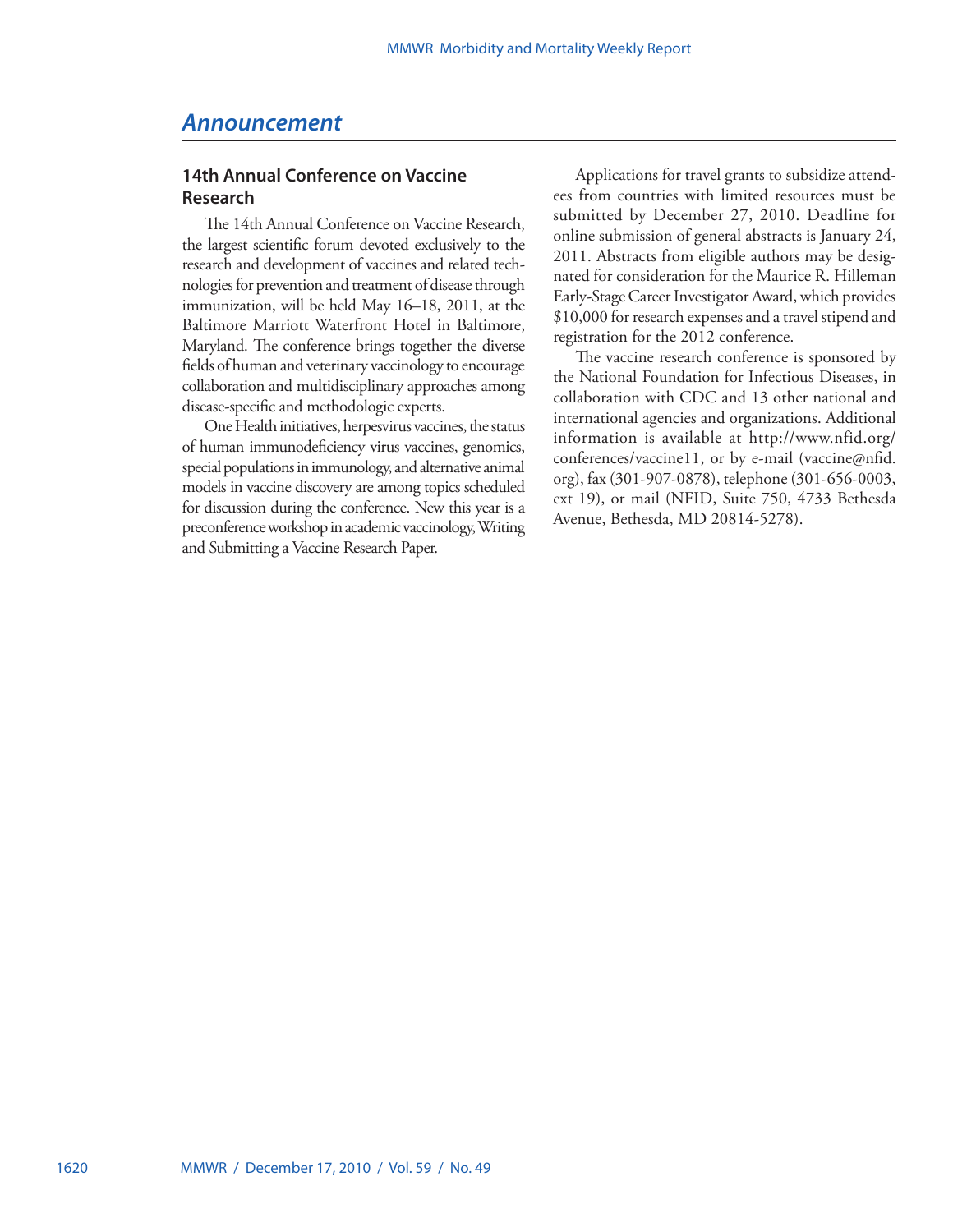## from the national center for health statistics

# <span id="page-12-0"></span>**Percentage of Adults Aged ≥18 Years Who Experienced Serious Psychological Distress During the Preceding 30 Days,\* by Sex and Age Group — National Health Interview Survey, 2009†**



- \* Six psychological distress questions are included in the National Health Interview Survey. Respondents are asked separate questions about how often during the preceding 30 days they felt 1) so sad that nothing could cheer them up, 2) hopeless, 3) worthless, 4) that everything was an effort, 5) nervous, or 6) restless or fidgety. Respondents can choose from among five response categories: all of the time, most of the time, some of the time, a little of the time, or none of the time. For this analysis, response values of 0 to 4 were assigned to each of the five response categories (with all of the time assigned 4 and none of the time assigned 0). The response values were summed to yield a scale with a 0–24 range. A value of 13 or more on this scale was used to define experiencing serious psychological distress.
- † Estimates are based on household interviews of a sample of the civilian, noninstitutionalized U.S. population and are derived from the National Health Interview Survey sample adult component.
- § 95% confidence interval.

In 2009, women were more likely than men to experience serious psychological distress during the preceding 30 days (3.6% versus 2.8%). Among women, those aged 45–64 years were more likely (4.6%) to experience serious psychological distress than those aged 65–74 years (2.4%) and ≥75 years (2.7%). Among men, those aged 65–74 years (1.0%) were less likely to experience serious psychological distress than those aged 18–44 years (3.1%) and 45–64 years (2.9%).

**Source:** National Health Interview Survey, 2009 data. Available at<http://www.cdc.gov/nchs/nhis.htm>.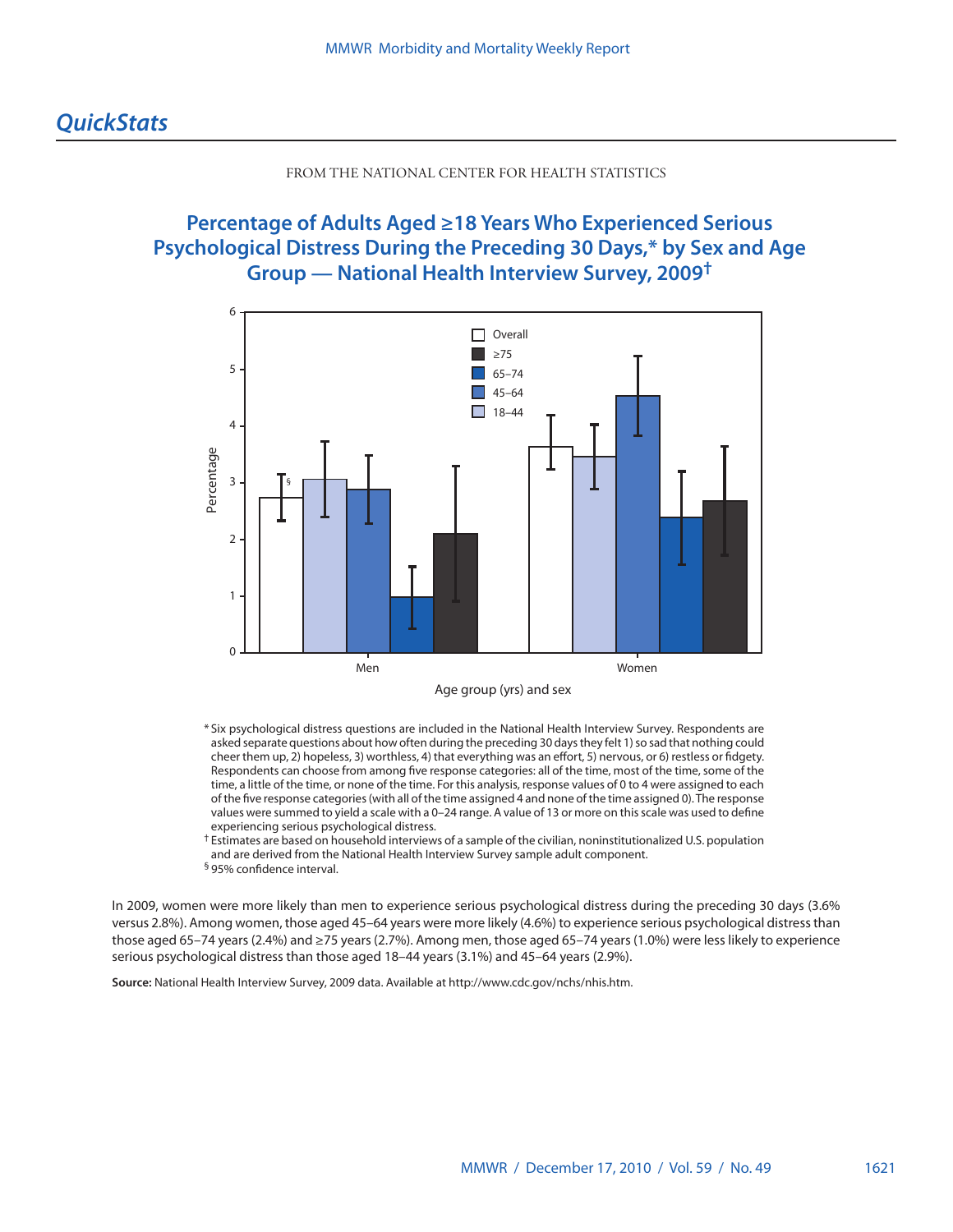# *Notifiable Diseases and Mortality Tables*

**TABLE I. Provisional cases of infrequently reported notifiable diseases (<1,000 cases reported during the preceding year) — United States, week ending December 11, 2010 (49th week)\***

|                                                               |                          |                          | 5-year<br>weekly     |                |                          | for previous years       | <b>Total cases reported</b> |                | <b>States reporting cases</b>                  |  |  |
|---------------------------------------------------------------|--------------------------|--------------------------|----------------------|----------------|--------------------------|--------------------------|-----------------------------|----------------|------------------------------------------------|--|--|
| <b>Disease</b>                                                | Current<br>week          | Cum<br>2010              | average <sup>†</sup> | 2009           |                          |                          | 2008 2007 2006 2005         |                | during current week (No.)                      |  |  |
| Anthrax                                                       |                          | $\overline{\phantom{0}}$ | $\boldsymbol{0}$     | $\mathbf{1}$   | $\overline{\phantom{0}}$ | $\mathbf{1}$             | $\mathbf{1}$                |                |                                                |  |  |
| Botulism, total                                               | $\overline{2}$           | 96                       | 3                    | 118            | 145                      | 144                      | 165                         | 135            |                                                |  |  |
| foodborne                                                     |                          | 6                        | $\boldsymbol{0}$     | 10             | 17                       | 32                       | 20                          | 19             |                                                |  |  |
| infant                                                        | $\mathbf{1}$             | 67                       | $\overline{2}$       | 83             | 109                      | 85                       | 97                          | 85             | FL(1)                                          |  |  |
| other (wound and unspecified)                                 | $\mathbf{1}$             | 23                       | 1                    | 25             | 19                       | 27                       | 48                          | 31             | CA(1)                                          |  |  |
| <b>Brucellosis</b>                                            | $\overline{2}$           | 116                      | $\overline{2}$       | 115            | 80                       | 131                      | 121                         | 120            | FL (1), CA (1)                                 |  |  |
| Chancroid                                                     | $\mathbf{1}$             | 35                       | 1                    | 28             | 25                       | 23                       | 33                          | 17             | CA(1)                                          |  |  |
| Cholera                                                       |                          | $\overline{7}$           | 0                    | 10             | 5                        | $\overline{7}$           | 9                           | 8              |                                                |  |  |
| Cyclosporiasis <sup>§</sup>                                   | -                        | 166                      | 2                    | 141            | 139                      | 93                       | 137                         | 543            |                                                |  |  |
| Diphtheria                                                    |                          |                          |                      |                |                          |                          |                             |                |                                                |  |  |
| Domestic arboviral diseases <sup>§</sup> , <sup>1</sup> :     |                          |                          |                      |                |                          |                          |                             |                |                                                |  |  |
| California serogroup virus disease                            |                          | 71                       | 0                    | 55             | 62                       | 55                       | 67                          | 80             |                                                |  |  |
| Eastern equine encephalitis virus disease                     |                          | 10                       |                      | 4              | 4                        | $\overline{4}$           | 8                           | 21             |                                                |  |  |
| Powassan virus disease                                        | -                        | 5                        | $\mathbf 0$          | 6              | 2                        | 7                        | 1                           | $\overline{1}$ |                                                |  |  |
| St. Louis encephalitis virus disease                          |                          | 8                        | $\pmb{0}$            | 12             | 13                       | 9                        | 10                          | 13             |                                                |  |  |
| Western equine encephalitis virus disease                     |                          |                          |                      |                |                          |                          |                             |                |                                                |  |  |
| Haemophilus influenzae,** invasive disease (age <5 yrs):      |                          |                          |                      |                |                          |                          |                             |                |                                                |  |  |
| serotype b                                                    | $\mathbf{1}$             | 15                       | 0                    | 35             | 30                       | 22                       | 29                          | 9              | AZ(1)                                          |  |  |
| nonserotype b                                                 | 5                        | 145                      | 4                    | 236            | 244                      | 199                      | 175                         | 135            | VT (2), CT (1), WA (2)                         |  |  |
| unknown serotype                                              | $\overline{4}$           | 240                      | 4                    | 178            | 163                      | 180                      | 179                         | 217            | PA (1), OH (1), MI (1), MO (1)                 |  |  |
| Hansen disease <sup>9</sup>                                   | $\mathbf{1}$             | 57                       | 1                    | 103            | 80                       | 101                      | 66                          | 87             | CA(1)                                          |  |  |
| Hantavirus pulmonary syndrome <sup>8</sup>                    | -                        | 17                       | 1                    | 20             | 18                       | 32                       | 40                          | 26             |                                                |  |  |
| Hemolytic uremic syndrome, postdiarrheal <sup>9</sup>         |                          | 212                      | 4                    | 242            | 330                      | 292                      | 288                         | 221            |                                                |  |  |
| HIV infection, pediatric (age <13 yrs) <sup>TT</sup>          | -                        |                          | 2                    |                | $\overline{\phantom{0}}$ |                          | $\overline{\phantom{0}}$    | 380            |                                                |  |  |
| Influenza-associated pediatric mortality <sup>§,§§</sup>      | $\mathbf{1}$             | 59                       | $\overline{2}$       | 358            | 90                       | 77                       | 43                          | 45             | NY(1)                                          |  |  |
| Listeriosis                                                   | 7                        | 725                      | 15                   | 851            | 759                      | 808                      | 884                         | 896            | NY (1), PA (1), FL (1), OR (1), CA (3)         |  |  |
| Measles <sup>11</sup>                                         |                          | 59                       | $\mathbf{1}$         | 71             | 140                      | 43                       | 55                          | 66             |                                                |  |  |
| Meningococcal disease, invasive***:                           |                          |                          |                      |                |                          |                          |                             |                |                                                |  |  |
| A, C, Y, and W-135                                            | 2                        | 220                      | 6                    | 301            | 330                      | 325                      | 318                         | 297            | WY (1), WA (1)                                 |  |  |
| serogroup B                                                   | $\mathbf{1}$             | 100                      | 3                    | 174            | 188                      | 167                      | 193                         | 156            | OK(1)                                          |  |  |
| other serogroup                                               | -                        | 8                        | $\pmb{0}$            | 23             | 38                       | 35                       | 32                          | 27             |                                                |  |  |
| unknown serogroup                                             | $\overline{4}$           | 382                      | 10                   | 482            | 616                      | 550                      | 651                         | 765            | NY (1), MO (1), CO (1), CA (1)                 |  |  |
| Mumps                                                         | 8                        | 2,477                    | 37                   | 1,991          | 454                      | 800                      | 6,584                       | 314            | PA (1), OH (5), TX (1), WA (1)                 |  |  |
| Novel influenza A virus infections <sup>†††</sup>             |                          | 3                        | $\boldsymbol{0}$     | 43,774         | $\overline{2}$           | 4                        | <b>NN</b>                   | <b>NN</b>      |                                                |  |  |
| Plague                                                        |                          | $\overline{2}$           |                      | 8              | 3                        | 7                        | 17                          | 8              |                                                |  |  |
| Poliomyelitis, paralytic                                      |                          |                          |                      | $\mathbf{1}$   |                          |                          |                             | $\mathbf{1}$   |                                                |  |  |
| Polio virus Infection, nonparalytic <sup>3</sup>              |                          |                          | —                    |                |                          |                          | <b>NN</b>                   | <b>NN</b>      |                                                |  |  |
| Psittacosis <sup>§</sup>                                      |                          | $\overline{4}$           | $\boldsymbol{0}$     | 9              | 8                        | 12                       | 21                          | 16             |                                                |  |  |
| Q fever, total <sup>§,§§§</sup>                               | $\overline{\phantom{0}}$ | 110                      | $\mathbf{1}$         | 114            | 120                      | 171                      | 169                         | 136            |                                                |  |  |
| acute                                                         | $\overline{\phantom{0}}$ | 84                       | $\mathbf{1}$         | 94             | 106                      |                          |                             |                |                                                |  |  |
| chronic                                                       |                          | 26                       | $\boldsymbol{0}$     | 20             | 14                       | $\overline{\phantom{0}}$ |                             |                |                                                |  |  |
| Rabies, human                                                 | $\overline{\phantom{a}}$ | $\overline{1}$           | 0                    | 4              | $\overline{2}$           | $\overline{1}$           | 3                           | $\overline{2}$ |                                                |  |  |
| Rubella <sup>999</sup>                                        |                          | 6                        | $\boldsymbol{0}$     | 3              | 16                       | 12                       | 11                          | 11             |                                                |  |  |
| Rubella, congenital syndrome                                  |                          |                          |                      | $\overline{2}$ |                          |                          | 1                           | $\overline{1}$ |                                                |  |  |
| SARS-CoV <sup>§,****</sup>                                    |                          |                          |                      |                |                          |                          |                             |                |                                                |  |  |
| Smallpox <sup>§</sup>                                         |                          |                          |                      |                |                          |                          |                             |                |                                                |  |  |
| Streptococcal toxic-shock syndrome <sup>§</sup>               | $\sqrt{2}$               | 151                      | $\overline{2}$       | 161            | 157                      | 132                      | 125                         | 129            | VT(1), OH(1)                                   |  |  |
| Syphilis, congenital (age <1 yr) <sup>††††</sup>              | $\overline{\phantom{0}}$ | 202                      | 8                    | 423            | 431                      | 430                      | 349                         | 329            |                                                |  |  |
| Tetanus                                                       |                          | 7                        | 1                    | 18             | 19                       | 28                       | 41                          | 27             |                                                |  |  |
| Toxic-shock syndrome (staphylococcal) <sup>§</sup>            |                          | 71                       | 1                    | 74             | 71                       | 92                       | 101                         | 90             |                                                |  |  |
| <b>Trichinellosis</b>                                         |                          | $\overline{4}$           | 0                    | 13             | 39                       | 5                        | 15                          | 16             |                                                |  |  |
| Tularemia                                                     | -                        | 104                      | 1                    | 93             | 123                      | 137                      | 95                          | 154            |                                                |  |  |
| Typhoid fever                                                 | $\overline{2}$           | 386                      | 4                    | 397            | 449                      | 434                      | 353                         | 324            | NC (1), CA (1)                                 |  |  |
| Vancomycin-intermediate Staphylococcus aureus <sup>§</sup>    |                          | 86                       | 1                    | 78             | 63                       | 37                       | 6                           | 2              |                                                |  |  |
| Vancomycin-resistant Staphylococcus aureus <sup>8</sup>       |                          | $\overline{2}$           | $\pmb{0}$            | 1              |                          | 2                        | 1                           | 3              |                                                |  |  |
| Vibriosis (noncholera Vibrio species infections) <sup>§</sup> | 11                       | 729                      | 5                    | 789            | 588                      | 549                      | <b>NN</b>                   | <b>NN</b>      | VA (4), SC (1), GA (1), FL (2), WA (2), CA (1) |  |  |
| Viral hemorrhagic fever <sup>§§§§</sup>                       |                          | $\mathbf{1}$             |                      | NN             | <b>NN</b>                | ΝN                       | <b>NN</b>                   | <b>NN</b>      |                                                |  |  |
| Yellow fever                                                  |                          |                          |                      |                |                          |                          |                             |                |                                                |  |  |

See Table I footnotes on next page.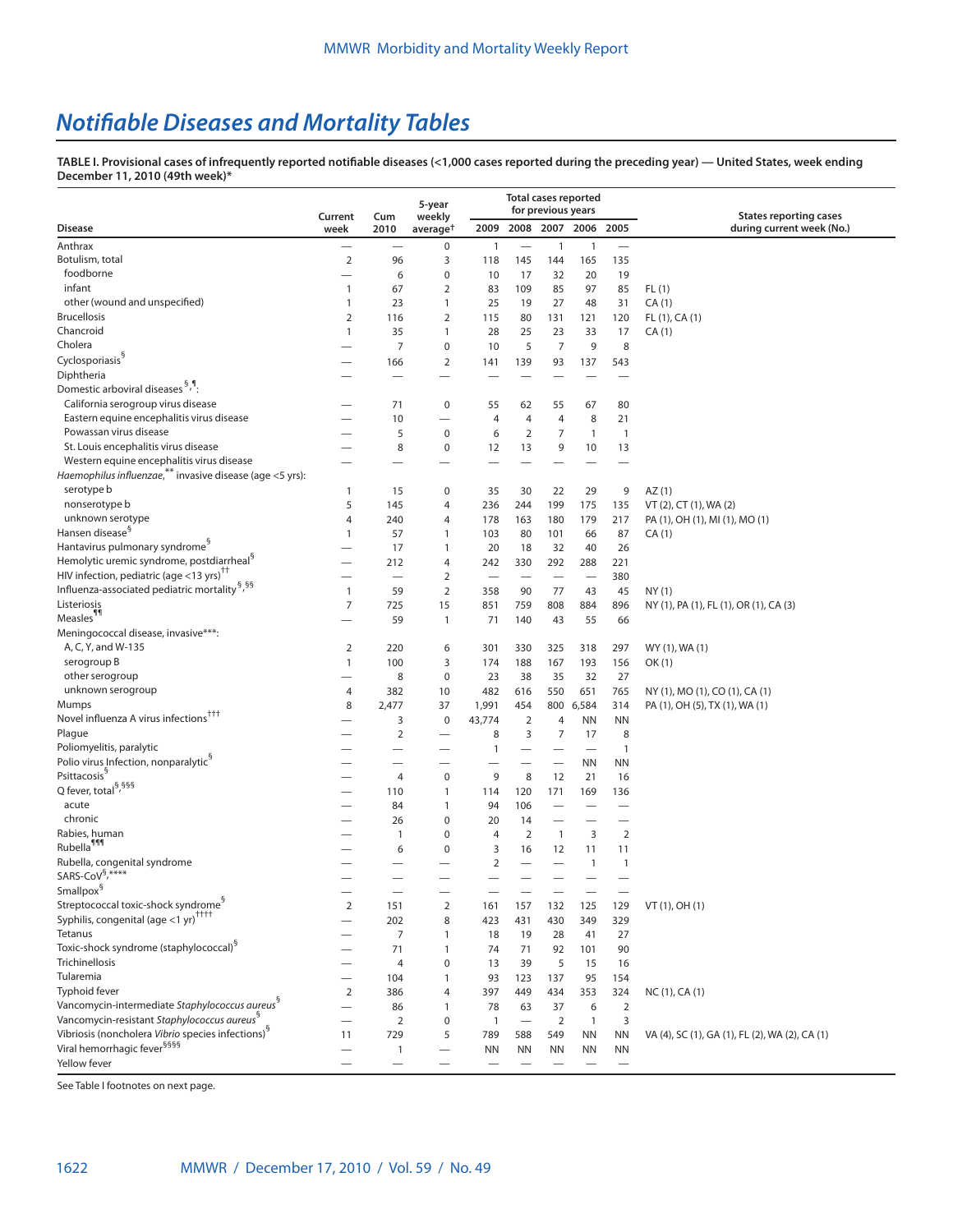#### **TABLE I. (***Continued***) Provisional cases of infrequently reported notifiable diseases (<1,000 cases reported during the preceding year) — United States, week ending December 11, 2010 (49th week)\***

—: No reported cases. N: Not reportable. NN: Not Nationally Notifiable Cum: Cumulative year-to-date counts.

- \* Case counts for reporting year 2010 are provisional and subject to change. For further information on interpretation of these data, see [http://www.cdc.gov/ncphi/disss/nndss/phs/files/](http://www.cdc.gov/ncphi/disss/nndss/phs/files/ProvisionalNationa%20NotifiableDiseasesSurveillanceData20100927.pdf) [ProvisionalNationa%20NotifiableDiseasesSurveillanceData20100927.pdf.](http://www.cdc.gov/ncphi/disss/nndss/phs/files/ProvisionalNationa%20NotifiableDiseasesSurveillanceData20100927.pdf)
- <sup>+</sup> Calculated by summing the incidence counts for the current week, the 2 weeks preceding the current week, and the 2 weeks following the current week, for a total of 5 preceding years. Additional information is available at <http://www.cdc.gov/ncphi/disss/nndss/phs/files/5yearweeklyaverage.pdf>.
- § Not reportable in all states. Data from states where the condition is not reportable are excluded from this table except starting in 2007 for the domestic arboviral diseases, STD data, TB data, and influenza-associated pediatric mortality, and in 2003 for SARS-CoV. Reporting exceptions are available at [http://www.cdc.gov/ncphi/disss/nndss/phs/infdis.htm](Not reportable in all states.   Data from states where the condition is not reportable are excluded from this table except starting in 2007 for the domestic arboviral diseases, STD data, TB data, and influenza-associated pediatric mortality, and in 2003 for SARS-CoV.   Reporting exceptions are available at http://www.cdc.gov/ncphi/disss/nndss/phs/infdis.htm.).
- ¶ Includes both neuroinvasive and nonneuroinvasive. Updated weekly from reports to the Division of Vector-Borne Infectious Diseases, National Center for Zoonotic, Vector-Borne, and Enteric Diseases (ArboNET Surveillance). Data for West Nile virus are available in Table II.
- \*\* Data for *H. influenzae* (all ages, all serotypes) are available in Table II.
- †† Updated monthly from reports to the Division of HIV/AIDS Prevention, National Center for HIV/AIDS, Viral Hepatitis, STD, and TB Prevention. Implementation of HIV reporting influences the number of cases reported. Updates of pediatric HIV data have been temporarily suspended until upgrading of the national HIV/AIDS surveillance data management system is completed. Data for HIV/AIDS, when available, are displayed in Table IV, which appears quarterly.
- §§ Updated weekly from reports to the Influenza Division, National Center for Immunization and Respiratory Diseases. Since October 3, 2010, two influenza-associated pediatric death occurred during the 2010–11 influenza season. Since August 30, 2009, a total of 282 influenza-associated pediatric deaths occurring during the 2009–10 influenza season have been<br>reported.
- **11** No measles cases were reported for the current week.
- \*\*\* Data for meningococcal disease (all serogroups) are available in Table II.
- ††† CDC discontinued reporting of individual confirmed and probable cases of 2009 pandemic influenza A (H1N1) virus infections on July 24, 2009. During 2009, four cases of human infection with novel influenza A viruses, different from the 2009 pandemic influenza A (H1N1) strain, were reported to CDC. The three cases of novel influenza A virus infection reported to CDC during 2010 were identified as swine influenza A (H3N2) virus and are unrelated to the 2009 pandemic influenza A (H1N1) virus. Total case counts for 2009 were provided by the Influenza Division, National Center for Immunization and Respiratory Diseases (NCIRD).
- <sup>§§§</sup> In 2009, Q fever acute and chronic reporting categories were recognized as a result of revisions to the Q fever case definition. Prior to that time, case counts were not differentiated with respect to acute and chronic Q fever cases.
- ¶¶¶ No rubella cases were reported for the current week.

\*\*\*\* Updated weekly from reports to the Division of Viral and Rickettsial Diseases, National Center for Zoonotic, Vector-Borne, and Enteric Diseases.

- †††† Updated weekly from reports to the Division of STD Prevention, National Center for HIV/AIDS, Viral Hepatitis, STD, and TB Prevention.
- §§§§ There was one case of viral hemorrhagic fever reported during week 12. The one case report was confirmed as lassa fever. See Table II for dengue hemorrhagic fever.

### **FIGURE I. Selected notifiable disease reports, United States, comparison of provisional 4-week totals December 11, 2010, with historical data**



\* Ratio of current 4-week total to mean of 15 4-week totals (from previous, comparable, and subsequent 4-week periods for the past 5 years). The point where the hatched area begins is based on the mean and two standard deviations of these 4-week totals.

|                     | <b>Notifiable Disease Data Team and 122 Cities Mortality Data Team</b> |  |  |  |  |  |  |  |  |  |  |  |
|---------------------|------------------------------------------------------------------------|--|--|--|--|--|--|--|--|--|--|--|
| Patsy A. Hall-Baker |                                                                        |  |  |  |  |  |  |  |  |  |  |  |
| Deborah A. Adams    | Rosaline Dhara                                                         |  |  |  |  |  |  |  |  |  |  |  |
| Willie J. Anderson  | Pearl C. Sharp                                                         |  |  |  |  |  |  |  |  |  |  |  |
| Michael S. Wodajo   | Lenee Blanton                                                          |  |  |  |  |  |  |  |  |  |  |  |
|                     |                                                                        |  |  |  |  |  |  |  |  |  |  |  |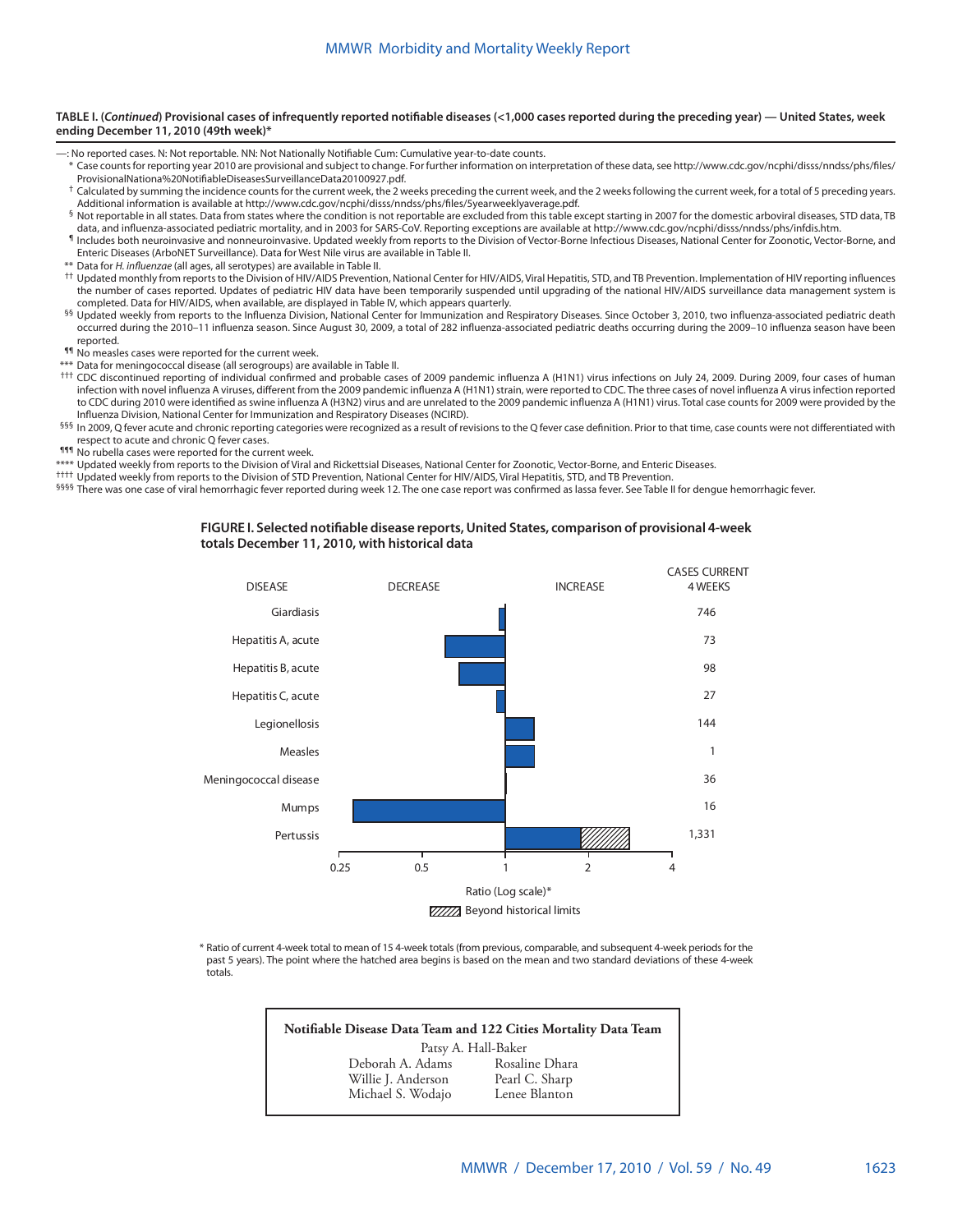**TABLE II. Provisional cases of selected notifiable diseases, United States, weeks ending December 11, 2010, and December 12, 2009 (49th week)\***

|                                                | Chlamydia trachomatis infection                      |                   |                 |                     |                                 |                                                      | <b>Cryptosporidiosis</b> |                    |                                   |                                                      |
|------------------------------------------------|------------------------------------------------------|-------------------|-----------------|---------------------|---------------------------------|------------------------------------------------------|--------------------------|--------------------|-----------------------------------|------------------------------------------------------|
| Reporting area                                 | Current                                              | Previous 52 weeks |                 | Cum                 | Cum                             | Current                                              | Previous 52 weeks        |                    | Cum                               | Cum                                                  |
|                                                | week                                                 | Med               | Max             | 2010                | 2009                            | week<br>61                                           | Med<br>120               | Max<br>342         | 2010                              | 2009                                                 |
| <b>United States</b><br><b>New England</b>     | 12,825<br>776                                        | 23,880<br>759     | 26,353<br>1,396 | 1,137,409<br>37,830 | 1,176,476<br>37,914             | $\overline{2}$                                       | 7                        | 77                 | 7,254<br>434                      | 7,036<br>435                                         |
| Connecticut                                    | 193                                                  | 198               | 736             | 9,585               | 10,850                          | $\overline{\phantom{0}}$                             | 0                        | 71                 | 71                                | 38                                                   |
| Maine <sup>†</sup>                             | $\overline{\phantom{0}}$                             | 49                | 69              | 1,996               | 2,297                           | $\overline{\phantom{0}}$                             | 1                        | $\overline{7}$     | 74                                | 47                                                   |
| Massachusetts                                  | 445                                                  | 401               | 695             | 19,462              | 18,188                          | $\overline{2}$                                       | 3                        | 8                  | 156                               | 172                                                  |
| New Hampshire<br>Rhode Island <sup>1</sup>     | 37<br>87                                             | 43<br>65          | 114<br>120      | 2,331<br>3,293      | 2,013<br>3,438                  | $\overline{\phantom{0}}$                             | 1<br>0                   | 5<br>2             | 52<br>13                          | 79<br>22                                             |
| Vermont <sup>†</sup>                           | 14                                                   | 23                | 51              | 1,163               | 1,128                           |                                                      | 1                        | 5                  | 68                                | 77                                                   |
| Mid. Atlantic                                  | 1,693                                                | 3,372             | 5,031           | 161,057             | 149,423                         | 11                                                   | 15                       | 38                 | 803                               | 785                                                  |
| New Jersey                                     | 367                                                  | 516               | 691             | 25,340              | 23,131                          | $\overline{\phantom{0}}$                             | $\mathbf{1}$             | $\overline{4}$     | 37                                | 52                                                   |
| New York (Upstate)                             | 701                                                  | 693               | 2,530           | 33,057              | 29,761                          | 5                                                    | 3                        | 16                 | 207                               | 204                                                  |
| New York City<br>Pennsylvania                  | $\qquad \qquad$<br>625                               | 1,209<br>942      | 2,738<br>1,092  | 57,635<br>45,025    | 55,729<br>40,802                | 6                                                    | $\overline{2}$<br>8      | 6<br>26            | 96<br>463                         | 80<br>449                                            |
| E.N. Central                                   | 1,005                                                | 3,489             | 3,960           | 165,666             | 188,740                         | 9                                                    | 30                       | 122                | 1,924                             | 1,656                                                |
| Illinois                                       | 25                                                   | 746               | 1,191           | 36,047              | 57,937                          | $\overline{\phantom{0}}$                             | $\overline{4}$           | 21                 | 265                               | 150                                                  |
| Indiana                                        | $\equiv$                                             | 364               | 797             | 17,957              | 20,956                          |                                                      | 3                        | 10                 | 143                               | 275                                                  |
| Michigan                                       | 710                                                  | 916               | 1,419           | 45,614              | 43,829                          | $\mathbf{1}$                                         | 5                        | 18                 | 306                               | 274                                                  |
| Ohio<br>Wisconsin                              | 156<br>114                                           | 984<br>421        | 1,085<br>513    | 45,937<br>20,111    | 46,087<br>19,931                | 7<br>$\mathbf{1}$                                    | 7<br>9                   | 24<br>57           | 438<br>772                        | 366<br>591                                           |
| W.N. Central                                   | 164                                                  |                   |                 |                     |                                 | 5                                                    |                          | 83                 |                                   |                                                      |
| lowa                                           | 11                                                   | 1,367<br>202      | 1,556<br>270    | 64,031<br>9,653     | 67,044<br>8,957                 |                                                      | 22<br>4                  | 24                 | 1,256<br>323                      | 1,063<br>200                                         |
| Kansas                                         | 26                                                   | 189               | 235             | 8,990               | 10,075                          | $\overline{\phantom{0}}$                             | $\overline{2}$           | 9                  | 130                               | 101                                                  |
| Minnesota                                      | $\overline{\phantom{0}}$                             | 282               | 345             | 12,514              | 13,627                          | $\overline{\phantom{0}}$                             | 0                        | 16                 | 98                                | 324                                                  |
| Missouri                                       | $\overline{\phantom{0}}$                             | 499               | 616             | 23,774              | 24,594                          | 3                                                    | 4                        | 30                 | 361                               | 181                                                  |
| Nebraska <sup>†</sup><br>North Dakota          | 84<br>25                                             | 94<br>30          | 174<br>89       | 4,552<br>1,622      | 5,179<br>1,763                  | $\overline{2}$                                       | 3<br>0                   | 26<br>18           | 226<br>31                         | 115<br>13                                            |
| South Dakota                                   | 18                                                   | 62                | 77              | 2,926               | 2,849                           |                                                      | 1                        | 6                  | 87                                | 129                                                  |
| S. Atlantic                                    | 2,871                                                | 4,710             | 5,664           | 227,430             | 238,240                         | 18                                                   | 18                       | 51                 | 969                               | 1,089                                                |
| Delaware                                       | 86                                                   | 84                | 220             | 4,180               | 4,457                           | $\mathbf{1}$                                         | 0                        | 2                  | 8                                 | 12                                                   |
| District of Columbia                           | $\overline{\phantom{0}}$                             | 94                | 177             | 4,570               | 6,332                           |                                                      | 0                        | $\mathbf{1}$       | 7                                 | 7                                                    |
| Florida<br>Georgia                             | 614<br>324                                           | 1,464<br>625      | 1,738<br>1,216  | 70,327<br>30,363    | 69,564<br>37,788                | 12<br>2                                              | 7<br>5                   | 19<br>31           | 369<br>285                        | 438<br>325                                           |
| Maryland <sup>†</sup>                          |                                                      | 453               | 1,031           | 21,448              | 22,121                          |                                                      | 1                        | 3                  | 33                                | 42                                                   |
| North Carolina                                 | 342                                                  | 759               | 1,563           | 37,591              | 39,139                          | $\overline{\phantom{0}}$                             | 0                        | 12                 | 77                                | 110                                                  |
| South Carolina <sup>t</sup>                    | 554                                                  | 524               | 748             | 25,832              | 25,524                          | $\mathbf{1}$                                         | 1                        | 8                  | 84                                | 59                                                   |
| Virginia <sup>†</sup><br>West Virginia         | 883<br>68                                            | 596<br>73         | 902<br>117      | 29,482<br>3,637     | 29,858<br>3,457                 | $\overline{2}$<br>$\overline{\phantom{0}}$           | $\overline{2}$<br>0      | 8<br>3             | 90<br>16                          | 80<br>16                                             |
| E.S. Central                                   | 985                                                  | 1,746             | 2,414           | 82,948              | 88,377                          | $\overline{4}$                                       | 4                        | 19                 | 312                               | 218                                                  |
| Alabama <sup>t</sup>                           | 359                                                  | 505               | 757             | 24,827              | 24,876                          | 2                                                    | $\overline{2}$           | 13                 | 154                               | 62                                                   |
| Kentucky                                       | $\overline{1}$                                       | 269               | 614             | 13,396              | 12,623                          | 2                                                    | 1                        | 6                  | 82                                | 63                                                   |
| Mississippi                                    | 463                                                  | 377               | 780             | 18,404              | 22,542                          |                                                      | 0                        | 3<br>5             | 22                                | 18                                                   |
| Tennessee <sup>t</sup>                         | 162                                                  | 563               | 783             | 26,321              | 28,336                          | $\overline{\phantom{0}}$                             | 1                        |                    | 54                                | 75                                                   |
| W.S. Central<br>Arkansas <sup>†</sup>          | 2,120<br>331                                         | 3,022<br>268      | 4,578<br>392    | 151,099<br>11,812   | 152,565<br>13,721               |                                                      | $\overline{7}$<br>0      | 39<br>3            | 413<br>31                         | 548<br>57                                            |
| Louisiana                                      | 429                                                  | 322               | 1,073           | 15,836              | 26,270                          |                                                      | 1                        | 6                  | 60                                | 55                                                   |
| Oklahoma                                       | 316                                                  | 257               | 1,374           | 14,029              | 13,415                          | $\overline{\phantom{0}}$                             | 1                        | 8                  | 80                                | 122                                                  |
| Texas <sup>†</sup>                             | 1,044                                                | 2,241             | 3,194           | 109,422             | 99,159                          |                                                      | 4                        | 30                 | 242                               | 314                                                  |
| Mountain                                       | 1,148                                                | 1,464             | 1,912           | 71,950              | 75,738                          | $\mathbf{1}$                                         | 10                       | 29                 | 526                               | 546                                                  |
| Arizona<br>Colorado                            | 342<br>236                                           | 515<br>351        | 713<br>560      | 24,632<br>16,332    | 24,352<br>18,836                | $\mathbf{1}$                                         | 1<br>$\overline{2}$      | 3<br>8             | 34<br>130                         | 33<br>133                                            |
| Idaho <sup>†</sup>                             | 146                                                  | 69                | 200             | 3,800               | 3,605                           |                                                      | $\overline{2}$           | $\overline{7}$     | 89                                | 96                                                   |
| Montana <sup>†</sup>                           | 44                                                   | 60                | 82              | 2,895               | 2,834                           |                                                      | 1                        | 4                  | 46                                | 55                                                   |
| Nevada <sup>†</sup><br>New Mexico <sup>+</sup> | 199<br>126                                           | 173<br>171        | 337<br>453      | 8,818<br>7,650      | 9,623<br>8,762                  |                                                      | $\mathbf 0$<br>2         | 6<br>12            | 31<br>116                         | 25<br>141                                            |
| Utah                                           | 34                                                   | 122               | 176             | 5,933               | 5,854                           |                                                      | 1                        | 5                  | 64                                | 39                                                   |
| Wyoming <sup>†</sup>                           | 21                                                   | 36                | 79              | 1,890               | 1,872                           | $\overline{\phantom{0}}$                             | $\boldsymbol{0}$         | $\overline{2}$     | 16                                | 24                                                   |
| Pacific                                        | 2,063                                                | 3,658             | 5,350           | 175,398             | 178,435                         | 11                                                   | 12                       | 28                 | 617                               | 696                                                  |
| Alaska                                         |                                                      | 113               | 148             | 5,347               | 4,916                           |                                                      | $\mathbf 0$              | $\overline{1}$     | 5                                 | $\overline{7}$                                       |
| California<br>Hawaii                           | 1,060<br>$\qquad \qquad$                             | 2,799<br>111      | 4,406<br>158    | 133,629<br>5,361    | 136,749<br>5,764                | 3                                                    | 8<br>0                   | 18<br>$\mathbf{1}$ | 357<br>$\mathbf{1}$               | 424<br>$\overline{1}$                                |
| Oregon                                         | 342                                                  | 212               | 468             | 10,983              | 10,580                          | $\overline{2}$                                       | 3                        | 13                 | 172                               | 181                                                  |
| Washington                                     | 661                                                  | 406               | 500             | 20,078              | 20,426                          | 6                                                    | $\mathbf{1}$             | 8                  | 82                                | 83                                                   |
| <b>Territories</b>                             |                                                      |                   |                 |                     |                                 |                                                      |                          |                    |                                   |                                                      |
| American Samoa                                 |                                                      | $\mathbf 0$       | $\pmb{0}$       |                     |                                 | N                                                    | $\mathbf 0$              | 0                  | N                                 | N                                                    |
| C.N.M.I.<br>Guam                               | $\overline{\phantom{0}}$<br>$\overline{\phantom{0}}$ | $\boldsymbol{7}$  | 31              | 323                 | $\overline{\phantom{0}}$<br>331 | $\qquad \qquad -$<br>$\overbrace{\phantom{1232211}}$ | $\mathsf 0$              | $\mathsf 0$        | $\qquad \qquad -$                 | $\overline{\phantom{0}}$<br>$\overline{\phantom{0}}$ |
| Puerto Rico                                    | $\overline{\phantom{0}}$                             | 92                | 265             | 4,950               | 7,022                           | N                                                    | $\mathbf 0$              | $\mathbf 0$        | N                                 | N                                                    |
| U.S. Virgin Islands                            | $\overline{\phantom{0}}$                             | 10                | 29              | 509                 | 474                             | $\overbrace{\phantom{123221111}}$                    | 0                        | 0                  | $\overbrace{\phantom{123221111}}$ | $\overbrace{\phantom{123221111}}$                    |

C.N.M.I.: Commonwealth of Northern Mariana Islands.<br>U: Unavailable. —: No reported cases. N: Not reportable. NN: Not Nationally Notifiable. Cum: Cumulative year-to-date counts. Med: Median. Max: Maximum.<br>\* Case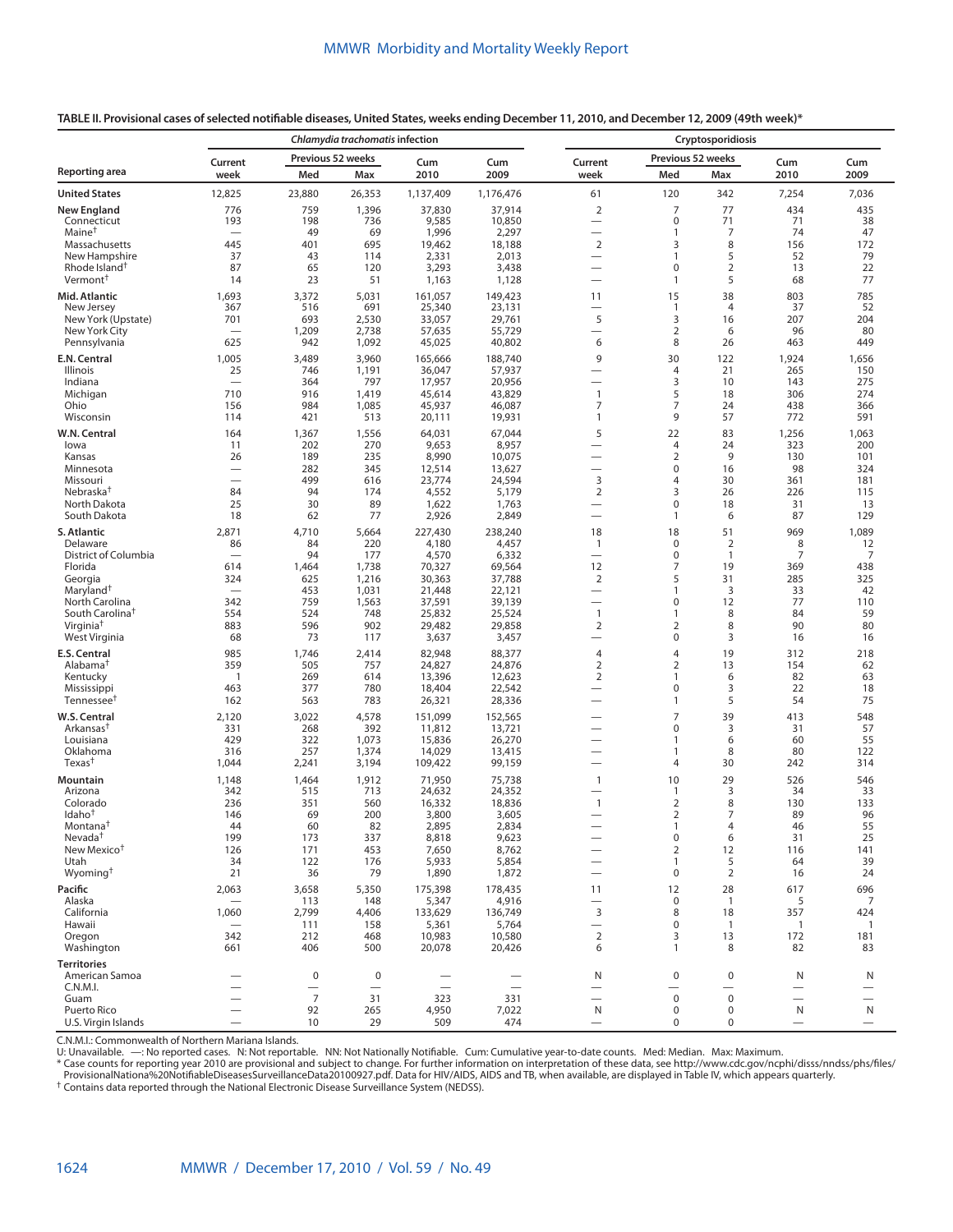|                                         |                                                      | <b>Dengue Virus Infection</b> |                                       |                                               |                        |                                                      |                                         |                                  |                                                      |                        |  |  |  |  |
|-----------------------------------------|------------------------------------------------------|-------------------------------|---------------------------------------|-----------------------------------------------|------------------------|------------------------------------------------------|-----------------------------------------|----------------------------------|------------------------------------------------------|------------------------|--|--|--|--|
|                                         |                                                      |                               | Dengue Fever <sup>†</sup>             |                                               |                        | Dengue Hemorrhagic Fever <sup>§</sup>                |                                         |                                  |                                                      |                        |  |  |  |  |
|                                         | Current                                              |                               | Previous 52 weeks                     | Cum                                           | Cum                    | Current                                              | Previous 52 weeks                       |                                  | Cum                                                  | Cum                    |  |  |  |  |
| Reporting area                          | week                                                 | Med                           | Max                                   | 2010                                          | 2009                   | week                                                 | Med                                     | Max                              | 2010                                                 | 2009                   |  |  |  |  |
| <b>United States</b>                    |                                                      | 6                             | 36                                    | 462                                           | <b>NN</b>              |                                                      | $\boldsymbol{0}$                        | $\overline{2}$                   | 5                                                    | <b>NN</b>              |  |  |  |  |
| <b>New England</b>                      |                                                      | $\pmb{0}$                     | $\mathsf 3$                           | 8                                             | <b>NN</b>              |                                                      | $\mathbf 0$                             | $\pmb{0}$                        |                                                      | <b>NN</b>              |  |  |  |  |
| Connecticut<br>Maine <sup>¶</sup>       |                                                      | 0                             | $\pmb{0}$                             | $\overline{\phantom{0}}$                      | <b>NN</b>              | $\overline{\phantom{0}}$                             | 0                                       | 0                                | $\overline{\phantom{0}}$                             | <b>NN</b>              |  |  |  |  |
| Massachusetts                           |                                                      | $\mathbf 0$<br>$\pmb{0}$      | $\overline{2}$<br>$\mathbf 0$         | 5<br>$\overline{\phantom{0}}$                 | <b>NN</b><br><b>NN</b> |                                                      | $\mathbf 0$<br>$\mathbf 0$              | $\mathbf 0$<br>$\mathbf 0$       | $\overline{\phantom{0}}$<br>$\overline{\phantom{0}}$ | <b>NN</b><br><b>NN</b> |  |  |  |  |
| New Hampshire                           |                                                      | 0                             | $\mathbf 0$                           | $\overbrace{\phantom{12322111}}$              | <b>NN</b>              | $\overline{\phantom{0}}$                             | $\mathbf 0$                             | $\boldsymbol{0}$                 | $\overline{\phantom{0}}$                             | <b>NN</b>              |  |  |  |  |
| Rhode Island <sup>1</sup>               | $\overline{\phantom{0}}$                             | 0                             | $\mathbf 0$                           | $\overbrace{\phantom{12322111}}$              | <b>NN</b>              | $\overline{\phantom{0}}$                             | $\mathbf 0$                             | 0                                |                                                      | <b>NN</b>              |  |  |  |  |
| Vermont                                 |                                                      | $\pmb{0}$                     | $\mathbf{1}$                          | 3                                             | <b>NN</b>              | $\overline{\phantom{0}}$                             | $\mathbf 0$                             | $\boldsymbol{0}$                 |                                                      | <b>NN</b>              |  |  |  |  |
| Mid. Atlantic                           |                                                      | $\overline{2}$                | 12                                    | 134                                           | <b>NN</b>              |                                                      | $\mathbf 0$                             | $\mathbf{1}$                     | $\overline{1}$                                       | <b>NN</b>              |  |  |  |  |
| New Jersey                              |                                                      | 0                             | $\mathbf 0$                           | $\qquad \qquad -$                             | <b>NN</b>              | $\overline{\phantom{0}}$                             | $\mathbf 0$                             | $\mathbf 0$                      |                                                      | <b>NN</b>              |  |  |  |  |
| New York (Upstate)                      |                                                      | $\mathbf 0$                   | $\pmb{0}$                             |                                               | <b>NN</b>              |                                                      | $\mathbf 0$<br>$\mathbf 0$              | $\mathbf 0$                      | $\mathbf{1}$                                         | <b>NN</b>              |  |  |  |  |
| New York City<br>Pennsylvania           | $\overline{\phantom{0}}$<br>$\overline{\phantom{0}}$ | 1<br>$\pmb{0}$                | 12<br>$\overline{2}$                  | 115<br>19                                     | <b>NN</b><br><b>NN</b> | $\overline{\phantom{0}}$<br>$\overline{\phantom{0}}$ | $\mathbf 0$                             | $\mathbf{1}$<br>$\mathsf 0$      |                                                      | <b>NN</b><br><b>NN</b> |  |  |  |  |
| E.N. Central                            |                                                      | $\pmb{0}$                     | 5                                     | 41                                            | <b>NN</b>              |                                                      | $\mathbf 0$                             | $\mathbf{1}$                     | $\mathbf{1}$                                         | <b>NN</b>              |  |  |  |  |
| Illinois                                | $\overline{\phantom{0}}$                             | 0                             | $\mathbf 0$                           |                                               | <b>NN</b>              | $\overline{\phantom{0}}$                             | $\mathbf 0$                             | $\boldsymbol{0}$                 | $\overline{\phantom{0}}$                             | <b>NN</b>              |  |  |  |  |
| Indiana                                 |                                                      | 0                             | $\overline{2}$                        | 11                                            | <b>NN</b>              |                                                      | $\mathbf 0$                             | $\mathbf 0$                      | $\overline{\phantom{0}}$                             | <b>NN</b>              |  |  |  |  |
| Michigan                                |                                                      | 0                             | $\mathbf 2$                           | 9                                             | <b>NN</b>              |                                                      | $\mathbf 0$                             | $\mathbf 0$                      | $\overline{\phantom{0}}$                             | <b>NN</b>              |  |  |  |  |
| Ohio                                    |                                                      | 0                             | $\mathbf 2$                           | 16                                            | <b>NN</b>              | $\overline{\phantom{0}}$                             | $\mathbf 0$                             | $\pmb{0}$                        | $\overline{\phantom{0}}$                             | <b>NN</b>              |  |  |  |  |
| Wisconsin                               |                                                      | 0                             | $\overline{2}$                        | 5                                             | <b>NN</b>              |                                                      | $\mathbf 0$                             | $\mathbf{1}$                     | $\overline{1}$                                       | <b>NN</b>              |  |  |  |  |
| W.N. Central                            |                                                      | $\mathbf 0$                   | $\mathbf 2$                           | 17                                            | <b>NN</b>              |                                                      | $\mathbf 0$                             | $\pmb{0}$                        | $\overline{\phantom{0}}$                             | <b>NN</b>              |  |  |  |  |
| lowa<br>Kansas                          |                                                      | $\mathbf 0$<br>$\mathbf 0$    | $\mathbf{1}$<br>$\mathbf{1}$          | $\overline{2}$<br>$\overline{1}$              | <b>NN</b><br><b>NN</b> |                                                      | $\mathbf 0$<br>$\mathbf 0$              | $\mathbf 0$<br>$\mathbf 0$       | $\overline{\phantom{0}}$                             | <b>NN</b><br><b>NN</b> |  |  |  |  |
| Minnesota                               |                                                      | $\mathbf 0$                   | $\overline{2}$                        | 13                                            | <b>NN</b>              |                                                      | $\mathbf 0$                             | $\mathbf 0$                      | $\overline{\phantom{0}}$                             | <b>NN</b>              |  |  |  |  |
| Missouri                                |                                                      | $\mathbf 0$                   | $\pmb{0}$                             |                                               | <b>NN</b>              | $\overline{\phantom{0}}$                             | $\mathbf 0$                             | $\mathbf 0$                      |                                                      | <b>NN</b>              |  |  |  |  |
| Nebraska <sup>¶</sup>                   |                                                      | $\mathbf 0$                   | $\pmb{0}$                             |                                               | <b>NN</b>              |                                                      | $\mathbf 0$                             | $\mathbf 0$                      |                                                      | <b>NN</b>              |  |  |  |  |
| North Dakota                            |                                                      | 0                             | $\mathbf{1}$                          | $\mathbf{1}$                                  | <b>NN</b>              | $\overline{\phantom{0}}$                             | $\mathbf 0$                             | $\boldsymbol{0}$                 | $\overline{\phantom{0}}$                             | <b>NN</b>              |  |  |  |  |
| South Dakota                            |                                                      | 0                             | $\mathbf 0$                           | $\overline{\phantom{0}}$                      | <b>NN</b>              | $\overline{\phantom{0}}$                             | $\mathbf 0$                             | $\mathbf 0$                      | $\overline{\phantom{0}}$                             | <b>NN</b>              |  |  |  |  |
| S. Atlantic<br>Delaware                 |                                                      | $\overline{2}$<br>$\mathbf 0$ | 17<br>$\mathbf 0$                     | 213                                           | <b>NN</b><br><b>NN</b> |                                                      | $\mathbf 0$<br>$\mathbf 0$              | $\mathbf{1}$<br>$\boldsymbol{0}$ | $\mathbf 2$                                          | <b>NN</b><br><b>NN</b> |  |  |  |  |
| District of Columbia                    | $\overline{\phantom{0}}$                             | $\mathbf 0$                   | $\boldsymbol{0}$                      | $\overbrace{\phantom{12322111}}$              | <b>NN</b>              | $\overline{\phantom{0}}$                             | $\mathbf 0$                             | $\mathbf 0$                      | $\overline{\phantom{0}}$                             | <b>NN</b>              |  |  |  |  |
| Florida                                 |                                                      | 2                             | 14                                    | 174                                           | <b>NN</b>              | $\overline{\phantom{0}}$                             | $\mathbf 0$                             | $\mathbf{1}$                     | $\mathbf 2$                                          | <b>NN</b>              |  |  |  |  |
| Georgia                                 | $\overline{\phantom{0}}$                             | $\mathbf 0$                   | $\overline{2}$                        | 11                                            | <b>NN</b>              | $\overline{\phantom{0}}$                             | $\mathbf 0$                             | $\mathbf 0$                      |                                                      | <b>NN</b>              |  |  |  |  |
| Maryland <sup>1</sup>                   | $\overline{\phantom{0}}$                             | 0                             | $\pmb{0}$                             | $\overline{\phantom{0}}$                      | <b>NN</b>              | $\overline{\phantom{0}}$                             | $\mathbf 0$                             | $\boldsymbol{0}$                 |                                                      | <b>NN</b>              |  |  |  |  |
| North Carolina                          | $\overline{\phantom{0}}$                             | $\mathbf 0$                   | $\mathbf{1}$                          | $\overline{4}$                                | <b>NN</b>              | $\overline{\phantom{0}}$                             | $\mathbf 0$                             | $\mathbf 0$                      |                                                      | <b>NN</b>              |  |  |  |  |
| South Carolina <sup>1</sup><br>Virginia | $\overline{\phantom{0}}$                             | 0<br>$\mathbf 0$              | 3<br>3                                | 10<br>12                                      | <b>NN</b><br><b>NN</b> |                                                      | $\mathbf 0$<br>$\mathbf 0$              | $\boldsymbol{0}$<br>$\mathbf 0$  | $\overline{\phantom{0}}$                             | <b>NN</b><br><b>NN</b> |  |  |  |  |
| West Virginia                           |                                                      | 0                             | $\overline{1}$                        | $\overline{2}$                                | <b>NN</b>              | $\overline{\phantom{0}}$                             | $\mathbf 0$                             | $\mathbf 0$                      | $\overbrace{\phantom{1232211}}$                      | <b>NN</b>              |  |  |  |  |
| E.S. Central                            |                                                      | $\mathbf 0$                   | $\mathbf 2$                           | 5                                             | <b>NN</b>              | $\overline{\phantom{0}}$                             | $\mathbf 0$                             | $\mathbf 0$                      | $\overline{\phantom{0}}$                             | <b>NN</b>              |  |  |  |  |
| Alabama <sup>1</sup>                    |                                                      | $\mathbf 0$                   | $\mathbf 2$                           | $\mathbf 2$                                   | <b>NN</b>              |                                                      | $\mathbf 0$                             | $\mathbf 0$                      |                                                      | <b>NN</b>              |  |  |  |  |
| Kentucky                                |                                                      | $\mathbf 0$                   | $\mathbf{1}$                          | $\mathbf{1}$                                  | <b>NN</b>              |                                                      | $\mathbf 0$                             | $\mathbf 0$                      |                                                      | <b>NN</b>              |  |  |  |  |
| Mississippi<br>Tennessee <sup>¶</sup>   | $\overline{\phantom{0}}$                             | $\mathbf 0$                   | $\mathbf{1}$                          | 1                                             | <b>NN</b>              |                                                      | $\mathbf 0$                             | $\mathbf 0$                      | $\overline{\phantom{0}}$                             | <b>NN</b>              |  |  |  |  |
|                                         |                                                      | 0                             | $\mathbf{1}$<br>$\overline{1}$        | 1                                             | <b>NN</b>              | $\overline{\phantom{0}}$                             | $\mathbf 0$<br>$\mathbf 0$              | $\boldsymbol{0}$<br>$\mathbf{1}$ | $\overline{\phantom{0}}$                             | <b>NN</b>              |  |  |  |  |
| W.S. Central<br>Arkansas <sup>¶</sup>   | $\overline{\phantom{0}}$                             | $\pmb{0}$<br>$\mathbf 0$      | $\bf 0$                               | $\overline{4}$<br>-                           | <b>NN</b><br><b>NN</b> | $\overline{\phantom{0}}$                             | $\mathbf 0$                             | $\mathbf{1}$                     | $\mathbf{1}$<br>$\mathbf{1}$                         | <b>NN</b><br><b>NN</b> |  |  |  |  |
| Louisiana                               |                                                      | 0                             | $\pmb{0}$                             | $\overline{\phantom{0}}$                      | <b>NN</b>              | $\overline{\phantom{0}}$                             | $\mathbf 0$                             | $\boldsymbol{0}$                 | $\overline{\phantom{0}}$                             | <b>NN</b>              |  |  |  |  |
| Oklahoma                                | $\overline{\phantom{0}}$                             | $\mathbf 0$                   | $\mathbf{1}$                          | $\overline{4}$                                | <b>NN</b>              |                                                      | 0                                       | $\mathbf 0$                      | $\overline{\phantom{0}}$                             | <b>NN</b>              |  |  |  |  |
| Texas <sup>¶</sup>                      |                                                      | 0                             | $\pmb{0}$                             | $\overline{\phantom{0}}$                      | <b>NN</b>              | $\overline{\phantom{0}}$                             | 0                                       | $\mathsf 0$                      | $\overline{\phantom{0}}$                             | <b>NN</b>              |  |  |  |  |
| Mountain                                |                                                      | $\mathbf 0$                   | $\mathbf 2$                           | 16                                            | <b>NN</b>              |                                                      | $\mathbf 0$                             | $\mathbf 0$                      |                                                      | <b>NN</b>              |  |  |  |  |
| Arizona<br>Colorado                     |                                                      | $\mathbf 0$<br>0              | $\mathbf{1}$<br>$\mathbf 0$           | 6<br>$\overline{\phantom{0}}$                 | <b>NN</b><br><b>NN</b> |                                                      | $\mathbf 0$<br>0                        | $\mathbf 0$<br>$\mathbf 0$       | —                                                    | <b>NN</b><br><b>NN</b> |  |  |  |  |
| Idaho¶                                  | $\overline{\phantom{0}}$                             | $\Omega$                      | $\mathbf{1}$                          | $\mathbf 2$                                   | <b>NN</b>              |                                                      | $\mathbf 0$                             | $\mathbf 0$                      | $\overline{\phantom{0}}$                             | <b>NN</b>              |  |  |  |  |
| Montana                                 |                                                      | 0                             | $\mathbf{1}$                          | 3                                             | ΝN                     |                                                      | 0                                       | 0                                |                                                      | <b>NN</b>              |  |  |  |  |
| Nevada <sup>1</sup>                     |                                                      | $\mathsf{O}\xspace$           | $\mathbf{1}$                          | $\overline{4}$                                | <b>NN</b>              |                                                      | $\pmb{0}$                               | $\pmb{0}$                        | $\qquad \qquad$                                      | <b>NN</b>              |  |  |  |  |
| New Mexico <sup>¶</sup>                 | $\overline{\phantom{0}}$                             | 0                             | $\mathbf{1}$                          | $\mathbf{1}$                                  | <b>NN</b>              | $\overline{\phantom{0}}$                             | $\pmb{0}$                               | $\mathsf 0$                      | $\qquad \qquad -$                                    | <b>NN</b>              |  |  |  |  |
| Utah<br>Wyoming <sup>1</sup>            |                                                      | 0<br>$\pmb{0}$                | $\pmb{0}$<br>$\pmb{0}$                | $\overbrace{\phantom{123221111}}$<br>$\equiv$ | <b>NN</b><br><b>NN</b> | $\overline{\phantom{0}}$                             | $\pmb{0}$<br>$\pmb{0}$                  | $\mathbf 0$<br>$\mathbf 0$       | $\equiv$                                             | <b>NN</b><br><b>NN</b> |  |  |  |  |
| Pacific                                 |                                                      | $\pmb{0}$                     | 5                                     |                                               | <b>NN</b>              |                                                      | $\pmb{0}$                               | $\pmb{0}$                        |                                                      | <b>NN</b>              |  |  |  |  |
| Alaska                                  | $\overline{\phantom{0}}$                             | $\mathbf 0$                   | $\mathbf 0$                           | 24<br>$\overline{\phantom{0}}$                | <b>NN</b>              | $\overline{\phantom{0}}$                             | $\pmb{0}$                               | $\mathbf 0$                      |                                                      | <b>NN</b>              |  |  |  |  |
| California                              | $\overline{\phantom{0}}$                             | 0                             | 5                                     | 11                                            | <b>NN</b>              | $\overline{\phantom{0}}$                             | $\pmb{0}$                               | $\mathsf 0$                      |                                                      | <b>NN</b>              |  |  |  |  |
| Hawaii                                  | $\overline{\phantom{0}}$                             | 0                             | $\bf 0$                               | $\overbrace{\phantom{1232211}}$               | <b>NN</b>              | $\overline{\phantom{0}}$                             | $\boldsymbol{0}$                        | $\mathbf 0$                      |                                                      | <b>NN</b>              |  |  |  |  |
| Oregon                                  | $\overbrace{\phantom{12322111}}$                     | 0                             | $\pmb{0}$                             | $\overline{\phantom{m}}$                      | <b>NN</b>              | $\overline{\phantom{0}}$                             | 0                                       | $\mathbf 0$                      | $\qquad \qquad -$                                    | <b>NN</b>              |  |  |  |  |
| Washington                              | $\overline{\phantom{0}}$                             | 0                             | 2                                     | 13                                            | <b>NN</b>              | $\overline{\phantom{0}}$                             | $\mathbf 0$                             | $\mathbf 0$                      |                                                      | <b>NN</b>              |  |  |  |  |
| <b>Territories</b>                      |                                                      |                               |                                       |                                               |                        |                                                      |                                         |                                  |                                                      |                        |  |  |  |  |
| American Samoa<br>C.N.M.I.              |                                                      | $\mathbf 0$                   | $\pmb{0}$<br>$\overline{\phantom{0}}$ | $\qquad \qquad -$<br>$\overline{\phantom{0}}$ | <b>NN</b><br><b>NN</b> |                                                      | $\mathbf 0$<br>$\overline{\phantom{0}}$ | $\boldsymbol{0}$                 |                                                      | <b>NN</b><br><b>NN</b> |  |  |  |  |
| Guam                                    |                                                      | $\mathsf 0$                   | $\mathbf 0$                           | $\equiv$                                      | <b>NN</b>              | $\overline{\phantom{0}}$                             | $\mathbf 0$                             | $\mathsf{O}\xspace$              | $\equiv$                                             | <b>NN</b>              |  |  |  |  |
| Puerto Rico                             |                                                      | 109                           | 536                                   | 9,809                                         | <b>NN</b>              | $\overline{\phantom{0}}$                             | $\mathbf 0$                             | 3                                | 42                                                   | <b>NN</b>              |  |  |  |  |
| U.S. Virgin Islands                     |                                                      | $\mathbf 0$                   | $\mathbf 0$                           | $\overline{\phantom{m}}$                      | <b>NN</b>              |                                                      | 0                                       | 0                                | $\overline{\phantom{0}}$                             | <b>NN</b>              |  |  |  |  |

### **TABLE II. (***Continued***) Provisional cases of selected notifiable diseases, United States, weeks ending December 11, 2010, and December 12, 2009 (49th week)\***

C.N.M.I.: Commonwealth of Northern Mariana Islands.<br>U: Unavailable. —: No reported cases. N: Not reportable. NN: Not Nationally Notifiable. Cum: Cumulative year-to-date counts. Med: Median. Max: Maximum.<br>\* Case

<sup>†</sup> Dengue Fever includes cases that meet criteria for Dengue Fever with hemorrhage, other clinical, and unknown case classifications.<br><sup>§</sup> DHF includes cases that meet criteria for dengue shock syndrome (DSS), a more seve

¶ Contains data reported through the National Electronic Disease Surveillance System (NEDSS).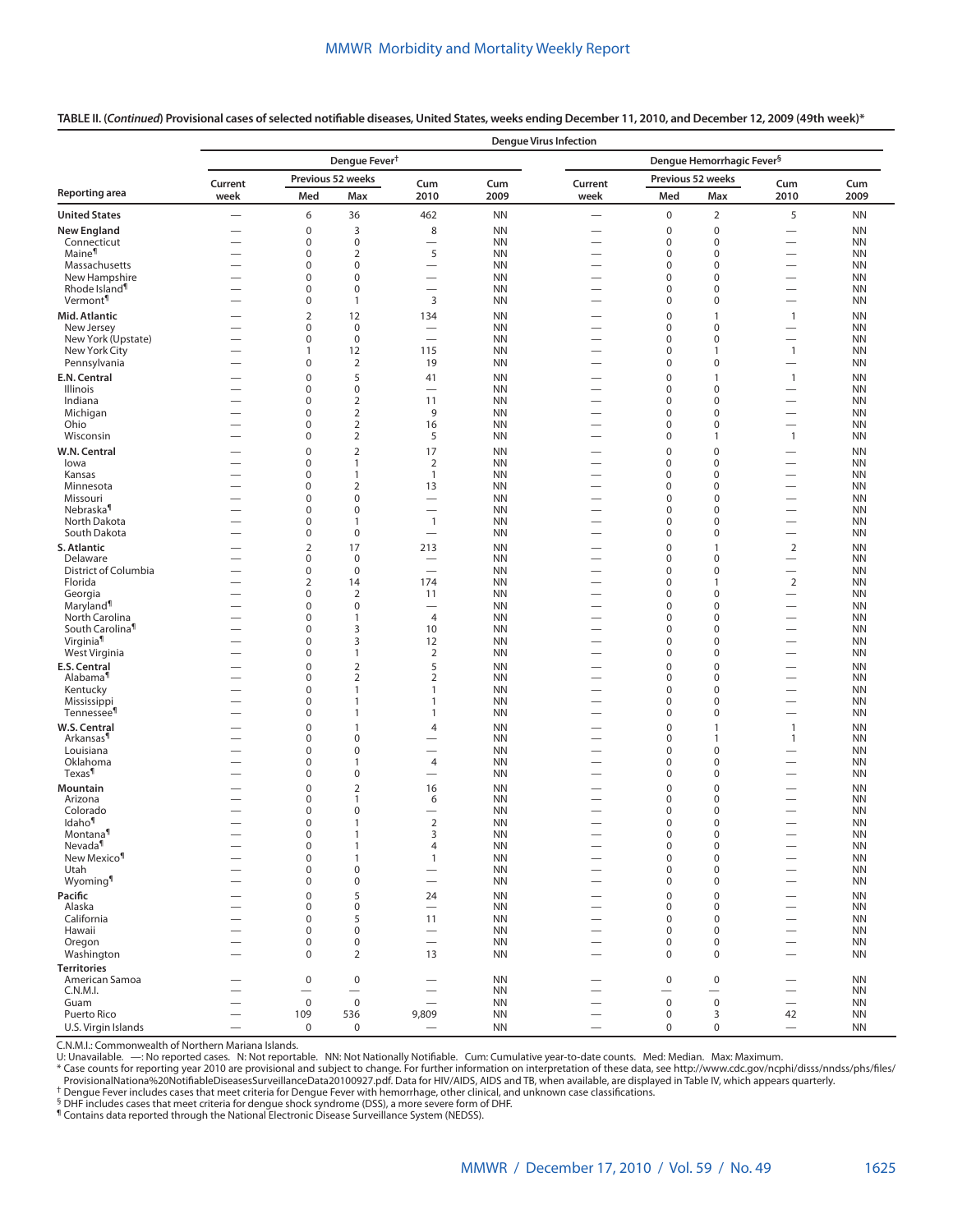### **TABLE II. (***Continued***) Provisional cases of selected notifiable diseases, United States, weeks ending December 11, 2010, and December 12, 2009 (49th week)\***

|                                                      |                                                      |                   |                                |                                                      |                                                              |                                                      |                             | Ehrlichiosis/Anaplasmosis <sup>+</sup> |                                                              |                                                      |                                                              |                            |                                  |                                                      |                                                      |
|------------------------------------------------------|------------------------------------------------------|-------------------|--------------------------------|------------------------------------------------------|--------------------------------------------------------------|------------------------------------------------------|-----------------------------|----------------------------------------|--------------------------------------------------------------|------------------------------------------------------|--------------------------------------------------------------|----------------------------|----------------------------------|------------------------------------------------------|------------------------------------------------------|
|                                                      |                                                      |                   | Ehrlichia chaffeensis          |                                                      |                                                              |                                                      |                             | Anaplasma phagocytophilum              | Undetermined                                                 |                                                      |                                                              |                            |                                  |                                                      |                                                      |
|                                                      | Current                                              | Previous 52 weeks |                                | Cum                                                  | Cum                                                          | Current                                              | Previous 52 weeks           |                                        | Cum                                                          | Cum                                                  | Current                                                      | Previous 52 weeks          |                                  | Cum                                                  | Cum                                                  |
| Reporting area                                       | week                                                 | Med               | Max                            | 2010                                                 | 2009                                                         | week                                                 | Med                         | Max                                    | 2010                                                         | 2009                                                 | week                                                         | Med                        | Max                              | 2010                                                 | 2009                                                 |
| <b>United States</b>                                 | $\overline{4}$                                       | 8                 | 181                            | 581                                                  | 911                                                          | 11                                                   | 11                          | 309                                    | 771                                                          | 907                                                  | $\qquad \qquad -$                                            | $\mathbf{1}$               | 35                               | 97                                                   | 164                                                  |
| <b>New England</b>                                   |                                                      | 0<br>0            | $\mathbf 2$<br>$\mathbf 0$     | $\overline{7}$<br>$\overline{\phantom{0}}$           | 54                                                           | $\mathbf{1}$<br>$\mathbf{1}$                         | $\mathbf{1}$<br>$\mathbf 0$ | 8<br>5                                 | 84<br>26                                                     | 262                                                  | $\overline{\phantom{0}}$                                     | $\pmb{0}$<br>$\mathbf 0$   | $\overline{2}$<br>$\overline{2}$ | 8<br>6                                               | $\overline{2}$<br>$\overline{\phantom{0}}$           |
| Connecticut<br>Maine <sup>§</sup>                    | $\overline{\phantom{0}}$                             | 0                 | $\mathbf{1}$                   | 4                                                    | 6                                                            | $\overline{\phantom{0}}$                             | $\pmb{0}$                   | $\overline{2}$                         | 16                                                           | 17<br>15                                             | $\overbrace{\phantom{12322111}}$                             | $\mathbf 0$                | 0                                | $\overline{\phantom{0}}$                             | $\overline{\phantom{0}}$                             |
| Massachusetts                                        | $\overline{\phantom{0}}$                             | 0                 | $\mathbf 0$                    | $\overline{\phantom{0}}$                             | 9                                                            | $\overline{\phantom{0}}$                             | $\mathbf 0$                 | $\mathbf{1}$                           | $\overline{\phantom{0}}$                                     | 97                                                   | $\overline{\phantom{0}}$                                     | $\Omega$                   | $\mathbf 0$                      | $\overline{\phantom{0}}$                             | $\overline{\phantom{0}}$                             |
| New Hampshire<br>Rhode Island <sup>§</sup>           | $\overline{\phantom{0}}$                             | 0<br>0            | $\mathbf{1}$<br>$\mathbf{1}$   | 3<br>$\overline{\phantom{0}}$                        | 4<br>34                                                      | $\overline{\phantom{0}}$<br>$\overline{\phantom{0}}$ | $\mathbf 0$<br>$\mathbf 0$  | 3<br>$\overline{7}$                    | 18<br>24                                                     | 19<br>114                                            | $\overline{\phantom{0}}$<br>$\overline{\phantom{0}}$         | $\mathbf 0$<br>$\mathbf 0$ | 1<br>0                           | $\overline{2}$<br>$\overline{\phantom{0}}$           | $\overline{1}$<br>$\mathbf{1}$                       |
| Vermont <sup>§</sup>                                 | $\overline{\phantom{0}}$                             | 0                 | $\pmb{0}$                      | $\overline{\phantom{0}}$                             | $\overline{1}$                                               | $\overline{\phantom{0}}$                             | $\pmb{0}$                   | 0                                      | $\overbrace{\phantom{12322111}}$                             | $\overline{\phantom{0}}$                             | $\overline{\phantom{0}}$                                     | $\mathbf 0$                | 0                                | $\qquad \qquad$                                      | $\overline{\phantom{0}}$                             |
| Mid. Atlantic                                        |                                                      | $\mathbf{1}$      | 15<br>$\mathbf{1}$             | 50                                                   | 190                                                          | 5                                                    | 3<br>$\pmb{0}$              | 17                                     | 211<br>$\overline{1}$                                        | 303<br>70                                            | $\overline{\phantom{0}}$                                     | $\pmb{0}$<br>$\mathbf 0$   | $\overline{2}$<br>$\pmb{0}$      | 4                                                    | 44                                                   |
| New Jersey<br>New York (Upstate)                     | $\overline{\phantom{0}}$<br>$\overline{\phantom{0}}$ | 0<br>0            | 15                             | $\overline{\phantom{0}}$<br>29                       | 100<br>54                                                    | $\overline{\phantom{0}}$<br>5                        | 3                           | $\mathbf{1}$<br>17                     | 207                                                          | 222                                                  | $\overline{\phantom{0}}$<br>$\overline{\phantom{0}}$         | $\mathbf 0$                | 1                                | $\overline{\phantom{0}}$<br>4                        | $\overline{\phantom{0}}$<br>6                        |
| New York City                                        |                                                      | 0                 | 3                              | 20                                                   | 10                                                           | $\overline{\phantom{0}}$                             | $\mathbf 0$                 | $\mathbf{1}$                           | 3                                                            | 9                                                    | $\overline{\phantom{0}}$                                     | $\mathbf 0$                | 0                                |                                                      | $\overline{1}$                                       |
| Pennsylvania                                         | $\overline{\phantom{0}}$<br>$\overline{\phantom{0}}$ | 0<br>0            | $\mathbf{1}$<br>$\overline{4}$ | $\mathbf{1}$<br>32                                   | 26<br>84                                                     | $\overline{\phantom{0}}$<br>$\overline{\phantom{0}}$ | $\mathbf 0$<br>4            | $\mathbf 0$<br>39                      | $\overline{\phantom{0}}$<br>374                              | $\overline{2}$<br>279                                | $\overbrace{\phantom{12322111}}$<br>$\overline{\phantom{0}}$ | $\mathbf 0$<br>1           | 1<br>$\overline{7}$              | $\overline{\phantom{0}}$<br>61                       | 37<br>71                                             |
| E.N. Central<br>Illinois                             |                                                      | 0                 | $\overline{2}$                 | 12                                                   | 33                                                           |                                                      | $\mathbf 0$                 | $\overline{2}$                         | $\overline{7}$                                               | 6                                                    |                                                              | $\mathbf 0$                | $\mathbf 2$                      | 3                                                    | $\overline{3}$                                       |
| Indiana                                              | $\overline{\phantom{0}}$                             | 0                 | $\pmb{0}$                      | $\overline{\phantom{0}}$                             | $\overline{\phantom{0}}$                                     | $\overline{\phantom{0}}$                             | $\pmb{0}$                   | 0                                      | $\overline{\phantom{0}}$                                     | $\overline{\phantom{0}}$                             | $\overline{\phantom{0}}$                                     | $\mathbf 0$                | 3                                | 27                                                   | 36                                                   |
| Michigan<br>Ohio                                     | $\overline{\phantom{0}}$                             | 0<br>0            | $\mathbf{1}$<br>3              | $\mathbf 2$<br>6                                     | 6<br>13                                                      | $\overline{\phantom{0}}$<br>$\overline{\phantom{0}}$ | $\mathbf 0$<br>$\mathbf 0$  | $\mathbf 0$<br>$\mathbf{1}$            | $\overline{\phantom{0}}$<br>$\overline{2}$                   | —<br>$\overline{1}$                                  | $\overline{\phantom{0}}$<br>$\overline{\phantom{0}}$         | $\mathbf 0$<br>$\mathbf 0$ | 1<br>0                           | $\overline{4}$<br>$\equiv$                           | $\overline{\phantom{0}}$<br>$\overline{2}$           |
| Wisconsin                                            | $\overline{\phantom{0}}$                             | 0                 | $\mathbf{1}$                   | 12                                                   | 32                                                           | $\overline{\phantom{0}}$                             | 4                           | 39                                     | 365                                                          | 272                                                  | $\qquad \qquad$                                              | 0                          | $\overline{4}$                   | 27                                                   | 30                                                   |
| W.N. Central                                         | $\mathbf{1}$                                         | $\mathbf{1}$      | 13                             | 124                                                  | 154                                                          | $\overline{\phantom{0}}$                             | $\mathbf 0$                 | 261                                    | 16                                                           | 39                                                   | $\overline{\phantom{0}}$                                     | $\mathbf 0$                | 30                               | 10                                                   | 20                                                   |
| lowa<br>Kansas                                       | $\overline{\phantom{0}}$                             | 0<br>0            | $\mathbf 0$<br>$\mathbf{1}$    | $\overline{\phantom{0}}$<br>6                        | $\overline{\phantom{0}}$<br>6                                | $\overline{\phantom{0}}$                             | $\mathbf 0$<br>$\pmb{0}$    | $\mathbf 0$<br>0                       | $\overline{\phantom{0}}$                                     | $\overline{\phantom{0}}$<br>$\overline{1}$           | $\overbrace{\phantom{12322111}}$                             | $\mathbf 0$<br>0           | $\mathbf 0$<br>$\mathbf 0$       | $\overline{\phantom{0}}$<br>$\overline{\phantom{0}}$ | $\overline{\phantom{0}}$<br>$\overline{\phantom{0}}$ |
| Minnesota                                            | $\overline{\phantom{0}}$                             | 0                 | 6                              | $\qquad \qquad -$                                    | 2                                                            | $\overline{\phantom{0}}$                             | $\mathbf 0$                 | 261                                    | $\overline{\phantom{0}}$                                     | 33                                                   | $\overline{\phantom{0}}$                                     | $\mathbf 0$                | 30                               | $\overbrace{\phantom{12322111}}$                     | $\overline{7}$                                       |
| Missouri                                             | $\mathbf{1}$                                         | $\mathbf{1}$      | 13                             | 116                                                  | 144                                                          | $\overline{\phantom{0}}$                             | $\pmb{0}$                   | 3                                      | 16                                                           | $\overline{4}$                                       | $\overline{\phantom{0}}$                                     | 0                          | 3                                | 10                                                   | 13                                                   |
| Nebraska <sup>§</sup><br>North Dakota                | $\overline{\phantom{0}}$<br>$\overline{\phantom{0}}$ | 0<br>0            | $\mathbf{1}$<br>$\pmb{0}$      | 2<br>$\overline{\phantom{m}}$                        | $\overline{2}$<br>$\overline{\phantom{0}}$                   | $\overline{\phantom{0}}$<br>$\overline{\phantom{0}}$ | $\pmb{0}$<br>0              | $\mathbf 0$<br>$\pmb{0}$               | $\overline{\phantom{0}}$<br>$\overline{\phantom{0}}$         | $\mathbf{1}$<br>$\overline{\phantom{0}}$             | $\overline{\phantom{0}}$<br>$\overline{\phantom{0}}$         | $\mathbf 0$<br>0           | 0<br>0                           | $\overline{\phantom{0}}$<br>$\overline{\phantom{0}}$ | $\qquad \qquad -$<br>$\overline{\phantom{0}}$        |
| South Dakota                                         |                                                      | 0                 | $\mathbf 0$                    | $\equiv$                                             | $\overline{\phantom{0}}$                                     | $\overline{\phantom{0}}$                             | $\mathbf 0$                 | $\mathbf 0$                            | $\overline{\phantom{0}}$                                     | $\overline{\phantom{0}}$                             | $\overline{\phantom{0}}$                                     | $\mathbf 0$                | 0                                | $\overline{\phantom{0}}$                             | $\overline{\phantom{0}}$                             |
| S. Atlantic                                          | 3                                                    | $\overline{4}$    | 19                             | 251                                                  | 260                                                          | 4                                                    | 1                           | $\overline{7}$                         | 61                                                           | 17                                                   | $\overline{\phantom{0}}$                                     | $\mathbf 0$                | $\overline{2}$                   | $\overline{7}$                                       | $\overline{2}$                                       |
| Delaware<br>District of Columbia                     | $\overline{\phantom{0}}$<br>$\overline{\phantom{0}}$ | 0<br>0            | 3<br>$\pmb{0}$                 | 17<br>$\overline{\phantom{0}}$                       | 22<br>$\overline{\phantom{0}}$                               | $\overline{\phantom{0}}$<br>$\overline{\phantom{0}}$ | $\mathbf 0$<br>$\pmb{0}$    | $\mathbf{1}$<br>$\pmb{0}$              | $\overline{4}$<br>$\overline{\phantom{0}}$                   | $\overline{2}$<br>$\overline{\phantom{0}}$           | $\overline{\phantom{0}}$<br>$\overline{\phantom{0}}$         | $\mathbf 0$<br>0           | 0<br>0                           | $\overline{\phantom{0}}$<br>$\overline{\phantom{0}}$ | $\overline{\phantom{0}}$<br>$\overline{\phantom{0}}$ |
| Florida                                              | $\overline{\phantom{0}}$                             | 0                 | $\overline{2}$                 | 8                                                    | 12                                                           | $\overline{\phantom{0}}$                             | $\mathbf 0$                 | 1                                      | 3                                                            | 3                                                    | $\overline{\phantom{0}}$                                     | $\mathbf 0$                | 0                                |                                                      | $\qquad \qquad -$                                    |
| Georgia<br>Maryland <sup>§</sup>                     | $\overline{\phantom{0}}$<br>$\overline{\phantom{0}}$ | 0<br>0            | $\overline{4}$<br>3            | 22<br>24                                             | 18<br>44                                                     | $\overline{\phantom{0}}$<br>$\overline{\phantom{0}}$ | 0<br>$\mathbf 0$            | 1<br>$\overline{2}$                    | $\overline{2}$<br>15                                         | $\mathbf{1}$<br>$\overline{4}$                       | $\overline{\phantom{0}}$<br>$\overline{\phantom{0}}$         | 0<br>$\mathbf 0$           | 1<br>$\overline{2}$              | $\overline{1}$<br>3                                  | $\overline{\phantom{0}}$<br>$\overline{\phantom{0}}$ |
| North Carolina                                       | 3                                                    | 2                 | 13                             | 103                                                  | 64                                                           | $\overline{4}$                                       | $\pmb{0}$                   | $\overline{4}$                         | 25                                                           | 3                                                    | $\overline{\phantom{0}}$                                     | 0                          | 0                                | $\overline{\phantom{0}}$                             | $\qquad \qquad$                                      |
| South Carolina <sup>§</sup><br>Virginia <sup>§</sup> | $\overline{\phantom{0}}$<br>$\overline{\phantom{0}}$ | 0<br>1            | 2<br>13                        | $\overline{4}$<br>72                                 | 12<br>87                                                     | $\overline{\phantom{0}}$<br>$\overline{\phantom{0}}$ | $\mathbf 0$<br>0            | 1<br>$\overline{2}$                    | $\overline{1}$<br>11                                         | $\overline{\phantom{0}}$<br>$\overline{4}$           | $\overline{\phantom{0}}$<br>$\overline{\phantom{0}}$         | $\mathbf 0$<br>0           | 0<br>1                           | $\overline{\phantom{0}}$<br>3                        | $\overline{2}$                                       |
| West Virginia                                        | $\overline{\phantom{0}}$                             | 0                 | $\mathbf{1}$                   | $\mathbf{1}$                                         | $\overline{1}$                                               | $\overline{\phantom{0}}$                             | $\mathbf 0$                 | $\pmb{0}$                              | $\overline{\phantom{0}}$                                     |                                                      | $\overline{\phantom{0}}$                                     | $\mathbf 0$                | $\mathbf{1}$                     | $\qquad \qquad$                                      | $\qquad \qquad -$                                    |
| E.S. Central                                         | $\overline{\phantom{0}}$                             | $\mathbf{1}$      | 10                             | 86                                                   | 136                                                          | $\overline{\phantom{0}}$                             | $\mathbf 0$                 | $\overline{2}$                         | 18                                                           | 3                                                    | $\overline{\phantom{0}}$                                     | $\mathbf 0$                | $\mathbf{1}$                     | 6                                                    | 24                                                   |
| Alabama <sup>§</sup>                                 |                                                      | 0                 | 3                              | 11                                                   | 9                                                            |                                                      | $\mathbf 0$                 | $\overline{2}$                         | 7                                                            | $\mathbf{1}$                                         | $\overline{\phantom{0}}$                                     | $\mathbf 0$                | 0                                | $\overline{\phantom{0}}$                             | $\overline{\phantom{0}}$                             |
| Kentucky<br>Mississippi                              | $\overline{\phantom{0}}$<br>$\overline{\phantom{0}}$ | 0<br>0            | $\overline{2}$<br>1            | 16<br>3                                              | 12<br>6                                                      | $\overline{\phantom{0}}$<br>$\overline{\phantom{0}}$ | $\pmb{0}$<br>$\pmb{0}$      | $\pmb{0}$<br>1                         | $\overline{\phantom{0}}$<br>$\mathbf{1}$                     | $\overline{\phantom{0}}$<br>$\overline{\phantom{0}}$ | $\overline{\phantom{0}}$                                     | 0<br>$\mathbf 0$           | 0<br>0                           | $\overline{\phantom{0}}$<br>$\qquad \qquad$          | $\overline{\phantom{0}}$<br>$\overline{\phantom{0}}$ |
| Tennessee <sup>§</sup>                               | $\overline{\phantom{0}}$                             | 0                 | 6                              | 56                                                   | 109                                                          | $\overline{\phantom{0}}$                             | $\mathbf 0$                 | $\overline{2}$                         | 10                                                           | $\overline{2}$                                       | $\overbrace{\phantom{12322111}}$                             | $\mathbf 0$                | $\mathbf{1}$                     | 6                                                    | 24                                                   |
| W.S. Central                                         |                                                      | 0                 | 141                            | 30                                                   | 30                                                           | $\mathbf{1}$                                         | $\mathbf 0$                 | 23                                     | $\overline{7}$                                               | $\overline{2}$                                       |                                                              | $\mathbf 0$                | $\mathbf{1}$                     | $\mathbf{1}$                                         |                                                      |
| Arkansas <sup>§</sup><br>Louisiana                   |                                                      | 0<br>0            | 34<br>$\mathbf{1}$             | 11<br>$\overline{1}$                                 | $\overline{4}$                                               | $\overline{\phantom{0}}$                             | $\pmb{0}$<br>$\mathbf 0$    | 6<br>$\mathbf 0$                       | 3                                                            | $\overline{\phantom{0}}$                             | $\overline{\phantom{0}}$<br>$\overline{\phantom{0}}$         | $\pmb{0}$<br>$\mathbf 0$   | 0<br>0                           | $\overline{\phantom{0}}$<br>$\overline{\phantom{0}}$ | $\overline{\phantom{0}}$<br>$\overline{\phantom{0}}$ |
| Oklahoma                                             |                                                      | 0                 | 105                            | 15                                                   | 24                                                           | $\overline{\phantom{0}}$                             | $\pmb{0}$                   | 16                                     | $\overline{2}$                                               | $\overline{1}$                                       | $\overline{\phantom{0}}$                                     | 0                          | 0                                | $\overline{\phantom{0}}$                             | $\qquad \qquad -$                                    |
| Texas <sup>§</sup>                                   |                                                      | 0<br>0            | $\overline{2}$                 | 3                                                    | $\overline{2}$                                               | $\mathbf{1}$                                         | $\pmb{0}$<br>$\mathbf 0$    | 1<br>$\mathbf 0$                       | $\overline{2}$                                               | $\mathbf{1}$                                         | $\qquad \qquad$                                              | $\pmb{0}$<br>$\mathbf 0$   | 1<br>$\mathbf 0$                 | $\mathbf{1}$                                         | $\qquad \qquad -$                                    |
| Mountain<br>Arizona                                  | $\overline{\phantom{0}}$                             | 0                 | $\mathbf 0$<br>$\mathbf 0$     | $\overline{\phantom{0}}$<br>$\overline{\phantom{0}}$ | $\overline{\phantom{0}}$                                     | $\overline{\phantom{0}}$                             | $\mathbf 0$                 | $\mathbf 0$                            | $\overline{\phantom{0}}$                                     | $\overline{\phantom{0}}$                             |                                                              | $\mathbf 0$                | $\mathbf 0$                      | $\overline{\phantom{0}}$<br>$\overline{\phantom{0}}$ | $\mathbf{1}$<br>$\mathbf{1}$                         |
| Colorado                                             |                                                      | 0                 | $\Omega$                       |                                                      |                                                              |                                                      | $\Omega$                    | $\Omega$                               |                                                              | $\overline{\phantom{0}}$                             |                                                              | $\Omega$                   | $\Omega$                         |                                                      | $\overline{\phantom{0}}$                             |
| Idaho <sup>§</sup><br>Montana <sup>§</sup>           | $\overline{\phantom{0}}$                             | $\mathbf 0$<br>0  | $\pmb{0}$<br>$\pmb{0}$         | $\overline{\phantom{0}}$                             |                                                              | $\overline{\phantom{0}}$<br>$\overline{\phantom{0}}$ | $\pmb{0}$<br>$\pmb{0}$      | 0<br>0                                 | $\overline{\phantom{0}}$<br>$\overline{\phantom{0}}$         | $\overline{\phantom{0}}$                             | $\overline{\phantom{0}}$                                     | $\mathbf 0$<br>$\pmb{0}$   | $\mathbf 0$<br>0                 | $\overline{\phantom{0}}$                             | $\qquad \qquad -$<br>$\overline{\phantom{0}}$        |
| Nevada <sup>§</sup>                                  |                                                      | 0                 | $\pmb{0}$                      |                                                      |                                                              |                                                      | $\pmb{0}$                   | $\mathbf 0$                            |                                                              |                                                      |                                                              | $\mathbf 0$                | 0                                |                                                      |                                                      |
| New Mexico <sup>§</sup><br>Utah                      | $\overline{\phantom{0}}$                             | 0<br>0            | $\pmb{0}$<br>$\mathbf 0$       | $\overline{\phantom{0}}$                             | $\overline{\phantom{0}}$                                     |                                                      | $\pmb{0}$<br>$\mathbf 0$    | $\mathbf 0$<br>$\mathbf 0$             | $\overline{\phantom{0}}$                                     | $\overline{\phantom{0}}$                             | $\overline{\phantom{0}}$                                     | $\mathbf 0$<br>$\mathbf 0$ | 0<br>$\mathbf 0$                 | $\overline{\phantom{0}}$                             | $\overline{\phantom{0}}$                             |
| Wyoming <sup>§</sup>                                 | $\overline{\phantom{0}}$                             | 0                 | $\mathbf 0$                    | $\overline{\phantom{0}}$                             | $\overline{\phantom{0}}$                                     |                                                      | $\mathbf 0$                 | $\pmb{0}$                              | $\overline{\phantom{0}}$                                     | $\overline{\phantom{0}}$                             | $\qquad \qquad$                                              | $\mathbf 0$                | 0                                |                                                      | —                                                    |
| Pacific                                              | $\overline{\phantom{0}}$                             | $\mathbf 0$       | $\mathbf{1}$                   | $\mathbf{1}$                                         | 3                                                            |                                                      | $\mathbf 0$                 | $\mathbf 0$                            | $\overline{\phantom{0}}$                                     | $\sqrt{2}$                                           | $\qquad \qquad$                                              | $\mathbf 0$                | $\mathbf{1}$                     |                                                      | $\qquad \qquad -$                                    |
| Alaska                                               |                                                      | 0                 | $\mathbf 0$                    | $\overline{\phantom{0}}$                             |                                                              |                                                      | $\mathbf 0$                 | $\mathbf 0$                            |                                                              | —                                                    |                                                              | $\mathbf 0$                | $\mathbf 0$                      |                                                      | $\overline{\phantom{0}}$                             |
| California<br>Hawaii                                 | $\overline{\phantom{0}}$                             | 0<br>0            | $\mathbf{1}$<br>$\pmb{0}$      | $\mathbf{1}$<br>$\qquad \qquad$                      | $\mathsf 3$<br>$\overline{\phantom{0}}$                      | $\overline{\phantom{0}}$                             | $\pmb{0}$<br>$\pmb{0}$      | $\mathbf 0$<br>$\mathbf 0$             | $\overline{\phantom{0}}$                                     | $\sqrt{2}$                                           | $\qquad \qquad$<br>$\overline{\phantom{0}}$                  | $\mathbf 0$<br>$\mathbf 0$ | $\mathbf{1}$<br>0                |                                                      | $\qquad \qquad -$                                    |
| Oregon                                               |                                                      | 0                 | $\pmb{0}$                      |                                                      |                                                              |                                                      | $\mathbf 0$                 | $\mathbf 0$                            |                                                              | $\overline{\phantom{0}}$                             | $\overline{\phantom{0}}$                                     | $\mathbf 0$                | $\mathbf 0$                      |                                                      |                                                      |
| Washington                                           |                                                      | $\mathbf 0$       | $\mathbf 0$                    |                                                      |                                                              | $\overline{\phantom{0}}$                             | $\mathbf 0$                 | 0                                      |                                                              | $\overline{\phantom{0}}$                             | $\overbrace{\phantom{12322111}}$                             | $\mathbf 0$                | $\mathbf 0$                      |                                                      | $\overline{\phantom{0}}$                             |
| <b>Territories</b><br>American Samoa                 |                                                      | 0                 | $\pmb{0}$                      |                                                      |                                                              |                                                      | $\pmb{0}$                   | 0                                      |                                                              |                                                      |                                                              | $\boldsymbol{0}$           | $\boldsymbol{0}$                 |                                                      |                                                      |
| C.N.M.I.                                             |                                                      |                   |                                | $\overline{\phantom{0}}$                             |                                                              |                                                      |                             | $\overline{\phantom{0}}$               | $\overbrace{\phantom{123221111}}$                            | $\overline{\phantom{0}}$                             | $\overline{\phantom{0}}$                                     | $\overline{\phantom{0}}$   | $\overline{\phantom{0}}$         | $\overline{\phantom{0}}$                             |                                                      |
| Guam<br>Puerto Rico                                  | $\overline{\phantom{0}}$<br>$\overline{\phantom{0}}$ | $\mathbf 0$<br>0  | $\mathsf 0$<br>$\mathbf 0$     | $\overline{\phantom{0}}$<br>$\qquad \qquad -$        | $\overbrace{\phantom{12322111}}$<br>$\overline{\phantom{0}}$ | $\overline{\phantom{0}}$                             | $\mathbf 0$<br>$\pmb{0}$    | $\mathsf 0$<br>0                       | $\overbrace{\phantom{12322111}}$<br>$\overline{\phantom{m}}$ | $\overline{\phantom{0}}$                             | $\overbrace{\phantom{12322111}}$<br>$\overline{\phantom{0}}$ | $\mathbf 0$<br>$\pmb{0}$   | $\mathbf 0$<br>$\mathbf 0$       | $\overline{\phantom{0}}$<br>$\overline{\phantom{0}}$ | $\equiv$                                             |
| U.S. Virgin Islands                                  | $\equiv$                                             | 0                 | $\mathbf 0$                    | $\overline{\phantom{0}}$                             | $\overline{\phantom{0}}$                                     | $\overline{\phantom{0}}$                             | $\mathbf 0$                 | 0                                      |                                                              | $\overline{\phantom{0}}$                             | $\overline{\phantom{0}}$                                     | 0                          | 0                                | $\overline{\phantom{0}}$                             | $\equiv$                                             |

C.N.M.I.: Commonwealth of Northern Mariana Islands.

U: Unavailable. —: No reported cases. N: Not reportable. NN: Not Nationally Notifiable. Cum: Cumulative year-to-date counts. Med: Median. Max: Maximum.<br>\* Case counts for reporting year 2010 are provisional and subject to [ProvisionalNationa%20NotifiableDiseasesSurveillanceData20100927.pdf](http://www.cdc.gov/ncphi/disss/nndss/phs/files/ProvisionalNationa%20NotifiableDiseasesSurveillanceData20100927.pdf). Data for HIV/AIDS, AIDS and TB, when available, are displayed in Table IV, which appears quarterly.<br><sup>†</sup> Cumulative total *E. ewingii* cases reported for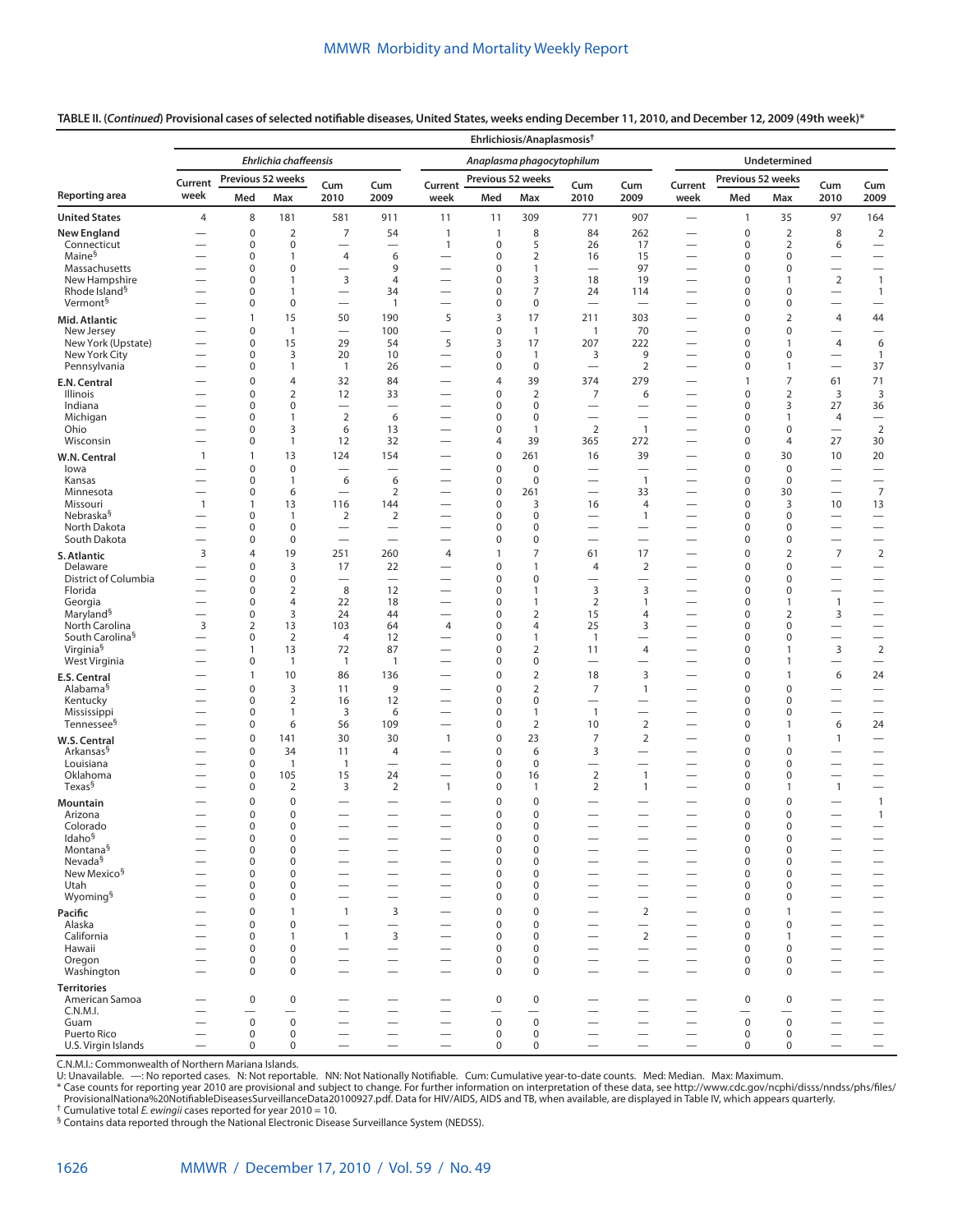**TABLE II. (***Continued***) Provisional cases of selected notifiable diseases, United States, weeks ending December 11, 2010, and December 12, 2009 (49th week)\***

|                                             | <b>Giardiasis</b>              |                             |                                          |                                            |                                  |                                         | Gonorrhea                             |                               |                 |                 |                                                      |                                | Haemophilus influenzae, invasive <sup>†</sup><br>All ages, all serotypes |                          |                          |  |  |  |
|---------------------------------------------|--------------------------------|-----------------------------|------------------------------------------|--------------------------------------------|----------------------------------|-----------------------------------------|---------------------------------------|-------------------------------|-----------------|-----------------|------------------------------------------------------|--------------------------------|--------------------------------------------------------------------------|--------------------------|--------------------------|--|--|--|
|                                             |                                | Current Previous 52 weeks   |                                          | Cum                                        | Cum                              | Current                                 | Previous 52 weeks                     |                               | Cum             | Cum             | Current                                              | Previous 52 weeks              |                                                                          | Cum                      | Cum                      |  |  |  |
| Reporting area                              | week                           | Med                         | Max                                      | 2010                                       | 2009                             | week                                    | Med                                   | Max                           | 2010            | 2009            | week                                                 | Med                            | Max                                                                      | 2010                     | 2009                     |  |  |  |
| <b>United States</b>                        | 219                            | 333                         | 666                                      | 16,841                                     | 18,085                           | 2,956                                   | 5,578                                 | 6,386                         | 266,463         | 285,888         | 41                                                   | 59                             | 171                                                                      | 2,755                    | 2,716                    |  |  |  |
| <b>New England</b>                          | 16                             | 32                          | 54                                       | 1,499                                      | 1,676                            | 125                                     | 102                                   | 196                           | 5,107           | 4,779           | 6                                                    | $\overline{4}$                 | 21                                                                       | 180                      | 188                      |  |  |  |
| Connecticut                                 |                                | 5                           | 13                                       | 236                                        | 274                              | 62                                      | 41                                    | 169                           | 2,214           | 2,326           | $\mathbf{1}$                                         | $\mathbf 0$                    | 15                                                                       | 44                       | 48                       |  |  |  |
| Maine <sup>§</sup><br>Massachusetts         | $\overline{4}$<br>11           | 4<br>13                     | 12<br>24                                 | 220<br>670                                 | 211<br>719                       | $\overline{\phantom{0}}$<br>57          | 3<br>46                               | 11<br>81                      | 136<br>2,290    | 130<br>1,858    | $\mathbf{1}$<br>$\mathbf{1}$                         | 0<br>2                         | 2<br>8                                                                   | 13<br>89                 | 19<br>94                 |  |  |  |
| New Hampshire                               |                                | 3                           | 8                                        | 137                                        | 193                              | 4                                       | 3                                     | 7                             | 151             | 106             | $\overline{\phantom{0}}$                             | $\mathbf 0$                    | 2                                                                        | 11                       | 12                       |  |  |  |
| Rhode Island <sup>§</sup>                   |                                | $\mathbf{1}$                | 7                                        | 60                                         | 67                               |                                         | 5                                     | 14                            | 267             | 313             |                                                      | $\mathbf 0$                    | $\overline{2}$                                                           | 11                       | 10                       |  |  |  |
| Vermont <sup>§</sup>                        | $\mathbf{1}$                   | $\overline{4}$              | 10                                       | 176                                        | 212                              | $\overline{2}$                          | $\mathbf 0$                           | 17                            | 49              | 46              | 3                                                    | $\mathbf 0$                    | $\mathbf{1}$                                                             | 12                       | 5                        |  |  |  |
| Mid. Atlantic                               | 41                             | 62<br>$\overline{7}$        | 105<br>18                                | 3,051<br>331                               | 3,280<br>413                     | 377<br>101                              | 686<br>112                            | 1,161<br>175                  | 34,203<br>5,615 | 30,019<br>4,584 | 5                                                    | 11<br>$\overline{2}$           | 34<br>7                                                                  | 546<br>87                | 545<br>119               |  |  |  |
| New Jersey<br>New York (Upstate)            | 25                             | 22                          | 84                                       | 1,119                                      | 1,270                            | 131                                     | 106                                   | 422                           | 5,496           | 5,481           | 3                                                    | 3                              | 20                                                                       | 151                      | 150                      |  |  |  |
| New York City                               | $\overline{4}$                 | 17                          | 33                                       | 868                                        | 793                              | $\overline{\phantom{0}}$                | 228                                   | 528                           | 11,058          | 10,460          |                                                      | $\overline{2}$                 | 6                                                                        | 106                      | 69                       |  |  |  |
| Pennsylvania                                | 12                             | 14                          | 27                                       | 733                                        | 804                              | 145                                     | 249                                   | 366                           | 12,034          | 9,494           | $\overline{2}$                                       | $\overline{4}$                 | 9                                                                        | 202                      | 207                      |  |  |  |
| E.N. Central                                | 21                             | 54                          | 83                                       | 2,685                                      | 2,777                            | 230                                     | 947                                   | 1,231                         | 45,453          | 60,142          | 6                                                    | 10                             | 20                                                                       | 466                      | 431                      |  |  |  |
| Illinois<br>Indiana                         |                                | 12<br>5                     | 26<br>14                                 | 539<br>207                                 | 585<br>293                       | 11                                      | 187<br>99                             | 360<br>222                    | 8,602<br>5,073  | 19,139<br>6,604 | $\overline{\phantom{0}}$<br>$\overline{\phantom{0}}$ | 3<br>$\mathbf{1}$              | 9<br>6                                                                   | 151<br>76                | 161<br>80                |  |  |  |
| Michigan                                    | $\overline{2}$                 | 13                          | 25                                       | 642                                        | 634                              | 131                                     | 247                                   | 471                           | 12,533          | 14,149          | $\mathbf{1}$                                         | $\mathbf 0$                    | 3                                                                        | 33                       | 24                       |  |  |  |
| Ohio                                        | 15                             | 17                          | 29                                       | 821                                        | 771                              | 55                                      | 319                                   | 381                           | 14,750          | 15,285          | 5                                                    | $\overline{2}$                 | 6                                                                        | 115                      | 95                       |  |  |  |
| Wisconsin                                   | 4                              | 8                           | 32                                       | 476                                        | 494                              | 33                                      | 93                                    | 155                           | 4,495           | 4,965           | $\overline{\phantom{0}}$                             | $\overline{2}$                 | 5                                                                        | 91                       | 71                       |  |  |  |
| W.N. Central                                | 15                             | 24                          | 165                                      | 1,341                                      | 1,774                            | 34                                      | 282                                   | 348                           | 13,312          | 14,168          | 5                                                    | 3                              | 24                                                                       | 159                      | 154                      |  |  |  |
| lowa                                        | $\overline{2}$                 | 5                           | 11                                       | 269                                        | 282                              | 5                                       | 33                                    | 57                            | 1,656           | 1,593           | $\overline{\phantom{0}}$                             | $\mathbf 0$                    | $\mathbf{1}$                                                             | $\overline{1}$           | $\overline{\phantom{0}}$ |  |  |  |
| Kansas<br>Minnesota                         | $\mathbf{1}$                   | 4<br>0                      | 10<br>135                                | 201<br>136                                 | 158<br>539                       | 10<br>$\overline{\phantom{0}}$          | 37<br>38                              | 62<br>62                      | 1,879<br>1,761  | 2,406<br>2,203  | $\mathbf{1}$<br>-                                    | $\mathbf 0$<br>$\mathbf 0$     | 2<br>17                                                                  | 16<br>25                 | 13<br>54                 |  |  |  |
| Missouri                                    | 10                             | 8                           | 26                                       | 418                                        | 495                              | $\overline{\phantom{0}}$                | 137                                   | 178                           | 6,430           | 6,190           | $\overline{2}$                                       | $\overline{2}$                 | 6                                                                        | 81                       | 57                       |  |  |  |
| Nebraska <sup>§</sup>                       | $\overline{2}$                 | 4                           | 9                                        | 209                                        | 164                              | 18                                      | 21                                    | 47                            | 1,064           | 1,313           | $\mathbf{1}$                                         | $\mathbf 0$                    | 3                                                                        | 25                       | 24                       |  |  |  |
| North Dakota                                |                                | 0                           | 7                                        | 29                                         | 25                               | $\overline{\phantom{0}}$                | $\overline{2}$                        | 11                            | 106             | 134             | $\mathbf{1}$                                         | $\mathbf 0$                    | 4                                                                        | 11                       | 6                        |  |  |  |
| South Dakota                                |                                | 1                           | 7                                        | 79                                         | 111                              | $\mathbf{1}$                            | 7                                     | 19                            | 416             | 329             | $\overline{\phantom{0}}$                             | 0                              | 0                                                                        | $\overline{\phantom{0}}$ |                          |  |  |  |
| <b>S. Atlantic</b><br>Delaware              | 61<br>$\mathbf{1}$             | 70<br>$\mathbf 0$           | 143<br>5                                 | 3,460<br>31                                | 3,517<br>25                      | 821<br>17                               | 1,347<br>18                           | 1,789<br>48                   | 65,877<br>933   | 71,235<br>908   | 8<br>$\overline{\phantom{0}}$                        | 14<br>$\mathbf 0$              | 27<br>$\mathbf{1}$                                                       | 713<br>5                 | 739<br>5                 |  |  |  |
| <b>District of Columbia</b>                 |                                | $\mathbf{1}$                | 5                                        | 39                                         | 70                               | $\overline{\phantom{0}}$                | 34                                    | 66                            | 1,705           | 2,476           | $\overline{\phantom{0}}$                             | $\mathbf 0$                    | 1                                                                        | $\overline{4}$           | 6                        |  |  |  |
| Florida                                     | 49                             | 39                          | 87                                       | 2,022                                      | 1,834                            | 180                                     | 388                                   | 493                           | 18,958          | 19,917          | $\overline{2}$                                       | 3                              | 9                                                                        | 179                      | 214                      |  |  |  |
| Georgia                                     |                                | 8                           | 51                                       | 485                                        | 711                              | 124                                     | 211                                   | 392                           | 10,107          | 12,892          | $\mathbf{1}$                                         | 3                              | 9                                                                        | 165                      | 146                      |  |  |  |
| Maryland <sup>§</sup><br>North Carolina     | N                              | 5<br>0                      | 11<br>$\mathbf{0}$                       | 246<br>N                                   | 267<br>N                         | 121                                     | 132<br>242                            | 237<br>596                    | 6,276<br>12,597 | 5,985<br>13,275 | $\overline{\phantom{0}}$                             | $\mathbf{1}$<br>$\overline{2}$ | 6<br>9                                                                   | 63<br>117                | 87<br>97                 |  |  |  |
| South Carolina <sup>§</sup>                 | 3                              | $\overline{2}$              | 9                                        | 130                                        | 103                              | 186                                     | 151                                   | 232                           | 7,632           | 7,981           | $\overline{2}$                                       | $\sqrt{2}$                     | 7                                                                        | 75                       | 74                       |  |  |  |
| Virginia <sup>§</sup>                       | 8                              | 9                           | 36                                       | 461                                        | 455                              | 176                                     | 152                                   | 265                           | 7,123           | 7,346           | $\mathbf{1}$                                         | $\overline{2}$                 | 4                                                                        | 75                       | 82                       |  |  |  |
| West Virginia                               |                                | 0                           | 6                                        | 46                                         | 52                               | 17                                      | 10                                    | 26                            | 546             | 455             | 2                                                    | $\mathbf 0$                    | 5                                                                        | 30                       | 28                       |  |  |  |
| E.S. Central                                |                                | 6                           | 15                                       | 266                                        | 393                              | 285                                     | 468                                   | 697                           | 22,599          | 25,343          | $\overline{2}$                                       | 3                              | 12                                                                       | 162                      | 158                      |  |  |  |
| Alabama <sup>§</sup>                        |                                | 4                           | 11                                       | 209                                        | 187                              | 102                                     | 147                                   | 217                           | 7,233           | 7,162           |                                                      | $\mathbf 0$                    | 3                                                                        | 25                       | 38                       |  |  |  |
| Kentucky<br>Mississippi                     | N<br>N                         | 0<br>0                      | $\mathbf 0$<br>0                         | N<br>N                                     | N<br>N                           | $\overline{\phantom{0}}$<br>146         | 73<br>110                             | 142<br>216                    | 3,475<br>5,303  | 3,657<br>6,967  | $\mathbf{1}$                                         | $\mathbf{1}$<br>$\mathbf 0$    | $\overline{2}$<br>2                                                      | 32<br>14                 | 20<br>8                  |  |  |  |
| Tennessee <sup>§</sup>                      |                                | $\mathbf{1}$                | 9                                        | 57                                         | 206                              | 37                                      | 134                                   | 194                           | 6,588           | 7,557           | $\mathbf{1}$                                         | $\overline{2}$                 | 10                                                                       | 91                       | 92                       |  |  |  |
| W.S. Central                                |                                | 8                           | 16                                       | 358                                        | 498                              | 645                                     | 835                                   | 1,303                         | 41,185          | 44,658          | 3                                                    | $\overline{2}$                 | 20                                                                       | 126                      | 122                      |  |  |  |
| Arkansas <sup>§</sup>                       |                                | $\overline{2}$              | 7                                        | 127                                        | 145                              | 100                                     | 77                                    | 133                           | 3,618           | 4,285           | -                                                    | $\mathbf 0$                    | 3                                                                        | 16                       | 21                       |  |  |  |
| Louisiana                                   |                                | 3                           | 9                                        | 168                                        | 197                              | 179                                     | 93                                    | 351                           | 4,646           | 8,549           |                                                      | 0                              | 4                                                                        | 24                       | 22                       |  |  |  |
| Oklahoma<br>Texas <sup>§</sup>              | N                              | $\mathbf{1}$<br>$\mathbf 0$ | 7<br>0                                   | 63<br>N                                    | 156<br>N                         | 79<br>287                               | 77<br>590                             | 359<br>964                    | 4,116<br>28,805 | 4,266<br>27,558 | 3<br>$\overline{\phantom{0}}$                        | $\mathbf{1}$<br>$\mathbf 0$    | 15<br>2                                                                  | 78<br>8                  | 73<br>6                  |  |  |  |
| <b>Mountain</b>                             | 9                              | 30                          | 50                                       | 1,549                                      | 1,578                            | 107                                     | 177                                   | 262                           | 8,498           | 8,925           | 3                                                    | 5                              | 15                                                                       | 276                      | 234                      |  |  |  |
| Arizona                                     | $\overline{2}$                 | 3                           | 8                                        | 149                                        | 194                              | 34                                      | 63                                    | 109                           | 2,898           | 3,010           | $\mathbf{1}$                                         | $\overline{2}$                 | 10                                                                       | 100                      | 77                       |  |  |  |
| Colorado                                    | 4                              | 13                          | 27                                       | 656                                        | 476                              | 16                                      | 53                                    | 95                            | 2,541           | 2,659           | $\overline{2}$                                       | $\mathbf{1}$                   | 5                                                                        | 79                       | 65                       |  |  |  |
| Idaho <sup>§</sup>                          | 1                              | 4                           | 9                                        | 195                                        | 201                              | 3                                       | 2                                     | 13                            | 124             | 102             |                                                      | $\Omega$                       | 2                                                                        | 18                       | $\overline{4}$           |  |  |  |
| Montana <sup>§</sup><br>Nevada <sup>§</sup> | $\overline{2}$                 | 2<br>$\mathbf{1}$           | $\overline{7}$<br>11                     | 99<br>97                                   | 128<br>103                       | $\overbrace{\phantom{123221111}}$<br>31 | 2<br>29                               | 6<br>94                       | 95<br>1,523     | 73<br>1,669     |                                                      | $\pmb{0}$<br>$\pmb{0}$         | $\mathbf{1}$<br>$\overline{2}$                                           | $\overline{2}$<br>9      | $\overline{1}$<br>18     |  |  |  |
| New Mexico <sup>§</sup>                     |                                | $\overline{2}$              | 5                                        | 95                                         | 110                              | 22                                      | 20                                    | 41                            | 1,005           | 1,012           |                                                      | $\mathbf{1}$                   | 5                                                                        | 40                       | 33                       |  |  |  |
| Utah                                        |                                | $\overline{4}$              | 11                                       | 222                                        | 300                              | $\overline{1}$                          | 5                                     | 15                            | 282             | 328             | $\overline{\phantom{0}}$                             | $\mathbf 0$                    | $\overline{4}$                                                           | 22                       | 33                       |  |  |  |
| Wyoming <sup>§</sup>                        |                                | $\overline{1}$              | 5                                        | 36                                         | 66                               | $\overline{\phantom{m}}$                | $\bf 0$                               | 4                             | 30              | 72              | $\qquad \qquad -$                                    | $\mathbf 0$                    | 2                                                                        | 6                        | $\overline{3}$           |  |  |  |
| Pacific                                     | 56                             | 53                          | 133                                      | 2,632                                      | 2,592                            | 332                                     | 609                                   | 815                           | 30,229          | 26,619          | 3                                                    | $\sqrt{2}$                     | 21                                                                       | 127                      | 145                      |  |  |  |
| Alaska<br>California                        | $\overline{\phantom{0}}$<br>36 | $\overline{2}$<br>33        | 6<br>57                                  | 88                                         | 108                              | $\overline{\phantom{m}}$<br>248         | 24<br>497                             | 37<br>691                     | 1,151           | 940             | $\overline{\phantom{0}}$<br>$\mathbf{1}$             | $\mathbf 0$<br>$\mathbf 0$     | $\overline{2}$<br>18                                                     | 20<br>23                 | 21<br>41                 |  |  |  |
| Hawaii                                      | $\overline{\phantom{0}}$       | $\mathbf 0$                 | $\overline{4}$                           | 1,628<br>33                                | 1,700<br>20                      | $\overline{\phantom{m}}$                | 14                                    | 25                            | 24,755<br>693   | 21,855<br>608   | $\qquad \qquad -$                                    | $\mathbf 0$                    | 2                                                                        | 9                        | 30                       |  |  |  |
| Oregon                                      | $\overline{4}$                 | 9                           | 20                                       | 454                                        | 387                              | 15                                      | 20                                    | 42                            | 964             | 1,042           | $\qquad \qquad -$                                    | $\mathbf{1}$                   | 5                                                                        | 67                       | 50                       |  |  |  |
| Washington                                  | 16                             | 8                           | 75                                       | 429                                        | 377                              | 69                                      | 53                                    | 83                            | 2,666           | 2,174           | 2                                                    | $\mathbf 0$                    | $\overline{4}$                                                           | 8                        | 3                        |  |  |  |
| <b>Territories</b>                          |                                |                             |                                          |                                            |                                  |                                         |                                       |                               |                 |                 |                                                      |                                |                                                                          |                          |                          |  |  |  |
| American Samoa                              |                                | $\mathbf 0$                 | $\mathbf 0$                              |                                            | $\overline{\phantom{0}}$         | $\overline{\phantom{0}}$                | $\pmb{0}$                             | $\boldsymbol{0}$              | $\equiv$        | $\qquad \qquad$ |                                                      | $\pmb{0}$                      | $\mathbf 0$                                                              |                          |                          |  |  |  |
| C.N.M.I.<br>Guam                            | $\overline{\phantom{0}}$       | $\mathbf 0$                 | $\overline{\phantom{0}}$<br>$\mathbf{1}$ | $\overline{\phantom{0}}$<br>$\overline{2}$ | 3                                | $\qquad \qquad$                         | $\overline{\phantom{0}}$<br>$\pmb{0}$ | $\overline{\phantom{0}}$<br>5 | 40              | 19              | $\overline{\phantom{0}}$                             | $\mathsf 0$                    | $\mathbf 0$                                                              | $\overline{\phantom{0}}$ |                          |  |  |  |
| Puerto Rico                                 |                                | $\mathbf{1}$                | 8                                        | 65                                         | 148                              |                                         | 6                                     | 14                            | 274             | 224             |                                                      | 0                              | $\mathbf{1}$                                                             | $\mathbf{1}$             | $\overline{4}$           |  |  |  |
| U.S. Virgin Islands                         | $\overline{\phantom{0}}$       | 0                           | 0                                        | $\overline{\phantom{0}}$                   | $\overbrace{\phantom{12322111}}$ |                                         | $\overline{2}$                        | $\overline{7}$                | 125             | 114             |                                                      | $\mathbf 0$                    | $\mathbf 0$                                                              |                          |                          |  |  |  |

C.N.M.I.: Commonwealth of Northern Mariana Islands.<br>U: Unavailable. —: No reported cases. N: Not reportable. NN: Not Nationally Notifiable. Cum: Cumulative year-to-date counts. Med: Median. Max: Maximum.<br>\* Case coun

Final for H. influenzae (age <5 yrs for serotype b, nonserotype b, and unknown serotype) are available in Table I.<br>
<sup>5</sup> Contains data reported through the National Electronic Disease Surveillance System (NEDSS).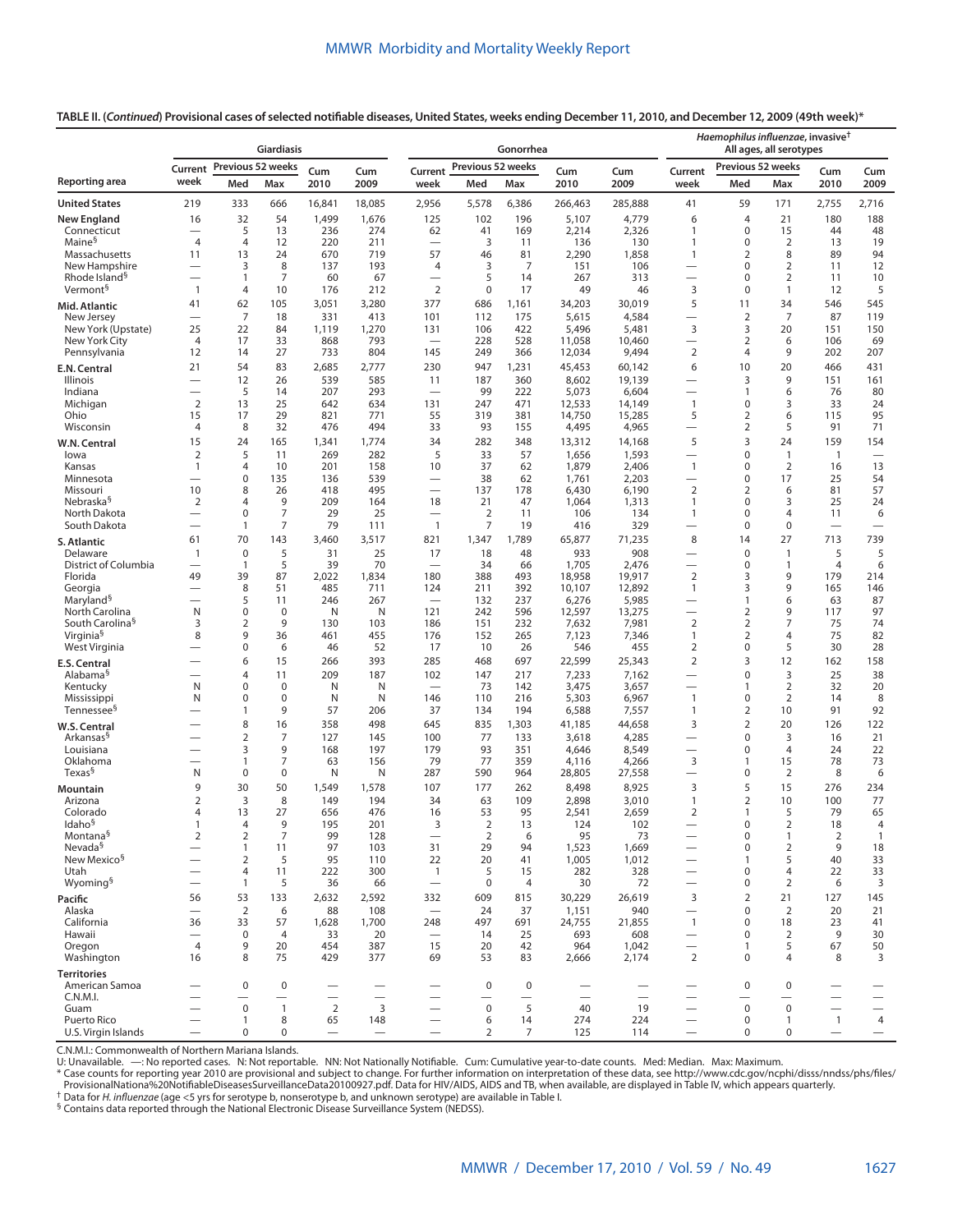### **TABLE II. (***Continued***) Provisional cases of selected notifiable diseases, United States, weeks ending December 11, 2010, and December 12, 2009 (49th week)\***

|                                               |                                            |                             |                                |                                  |                          |                                                      |                                  |                                  | Hepatitis (viral, acute), by type        |                          |                                    |                              |                                  |                                |                                |  |
|-----------------------------------------------|--------------------------------------------|-----------------------------|--------------------------------|----------------------------------|--------------------------|------------------------------------------------------|----------------------------------|----------------------------------|------------------------------------------|--------------------------|------------------------------------|------------------------------|----------------------------------|--------------------------------|--------------------------------|--|
|                                               |                                            |                             | Α                              |                                  |                          |                                                      |                                  | B                                |                                          |                          |                                    |                              | C                                |                                |                                |  |
|                                               | Current                                    | Previous 52 weeks           |                                | Cum                              | Cum                      | Current                                              | Previous 52 weeks                |                                  | Cum                                      | Cum                      | Current                            | Previous 52 weeks            |                                  | Cum                            | Cum                            |  |
| Reporting area                                | week                                       | Med                         | Max                            | 2010                             | 2009                     | week                                                 | Med                              | Max                              | 2010                                     | 2009                     | week                               | Med                          | Max                              | 2010                           | 2009                           |  |
| <b>United States</b>                          | 15                                         | 30                          | 69                             | 1,452                            | 1,855                    | 26                                                   | 62                               | 204                              | 2,911                                    | 3,061                    | 5                                  | 14                           | 44                               | 772                            | 710                            |  |
| <b>New England</b>                            | 1                                          | $\overline{2}$              | 5                              | 89                               | 103                      |                                                      | $\mathbf{1}$                     | 5                                | 49                                       | 52                       |                                    | $\mathbf{1}$                 | 4                                | 41                             | 64                             |  |
| Connecticut<br>Maine <sup>†</sup>             | 1                                          | 0<br>0                      | 3<br>$\mathbf{1}$              | 28<br>7                          | 18<br>$\overline{1}$     |                                                      | 0<br>0                           | $\overline{2}$<br>$\overline{2}$ | 19<br>13                                 | 15<br>15                 |                                    | 0<br>$\mathbf 0$             | 4<br>0                           | 27<br>$\overline{\phantom{0}}$ | 51<br>$\overline{2}$           |  |
| Massachusetts                                 |                                            | 1                           | 5                              | 44                               | 67                       | $\overline{\phantom{0}}$                             | 0                                | $\overline{2}$                   | 9                                        | 17                       |                                    | 0                            | $\overline{2}$                   | 12                             | 10                             |  |
| New Hampshire<br>Rhode Island <sup>†</sup>    |                                            | 0<br>$\pmb{0}$              | $\mathbf{1}$<br>$\overline{4}$ | $\overline{2}$<br>8              | 7<br>8                   | U                                                    | 0<br>0                           | $\overline{2}$<br>$\mathbf 0$    | 6<br>U                                   | 5<br>U                   | N<br>U                             | 0<br>$\mathbf 0$             | 0<br>0                           | N<br>U                         | N<br>U                         |  |
| Vermont <sup>†</sup>                          |                                            | 0                           | $\pmb{0}$                      | $\overline{\phantom{0}}$         | $\overline{2}$           |                                                      | 0                                | 1                                | 2                                        | $\overline{\phantom{0}}$ |                                    | 0                            | 1                                | $\overline{2}$                 | $\overline{1}$                 |  |
| Mid. Atlantic                                 |                                            | 4                           | 10                             | 196                              | 256                      | $\overline{2}$                                       | 5                                | 10                               | 266                                      | 311                      | $\mathbf{1}$                       | $\overline{2}$               | 6                                | 105                            | 95                             |  |
| New Jersey<br>New York (Upstate)              |                                            | 0<br>1                      | 3<br>4                         | 14<br>57                         | 64<br>44                 | $\overline{\phantom{0}}$<br>$\mathbf{1}$             | $\mathbf{1}$<br>$\mathbf{1}$     | 5<br>6                           | 66<br>52                                 | 91<br>48                 | $\mathbf{1}$                       | 0<br>$\mathbf{1}$            | $\overline{2}$<br>4              | 15<br>57                       | $\overline{7}$<br>45           |  |
| New York City                                 | $\overline{\phantom{0}}$                   | $\mathbf{1}$                | 5                              | 73                               | 84                       | $\overline{\phantom{0}}$                             | $\mathbf{1}$                     | $\overline{4}$                   | 78                                       | 69                       | $\overline{\phantom{0}}$           | 0                            | $\mathbf{1}$                     | $\mathbf{1}$                   | 5                              |  |
| Pennsylvania                                  |                                            | 1                           | 4                              | 52                               | 64                       | $\mathbf{1}$                                         | $\mathbf{1}$                     | 5                                | 70                                       | 103                      |                                    | 0                            | 3                                | 32                             | 38                             |  |
| E.N. Central                                  |                                            | $\overline{4}$              | 9                              | 203                              | 278                      | $\mathbf{1}$                                         | 9                                | 17                               | 438                                      | 411                      |                                    | $\overline{2}$               | 8                                | 116                            | 87                             |  |
| Illinois<br>Indiana                           |                                            | $\mathbf{1}$<br>0           | 3<br>$\mathbf 2$               | 46<br>17                         | 122<br>16                |                                                      | $\overline{2}$<br>1              | 5<br>5                           | 88<br>51                                 | 114<br>70                |                                    | 0<br>0                       | $\mathbf{1}$<br>$\overline{2}$   | $\overline{2}$<br>23           | 5<br>20                        |  |
| Michigan                                      |                                            | 1                           | 5                              | 68                               | 72                       | $\mathbf{1}$                                         | 3                                | 6                                | 121                                      | 121                      |                                    | $\mathbf{1}$                 | 5                                | 75                             | 33                             |  |
| Ohio                                          |                                            | $\mathbf{1}$<br>0           | 5<br>3                         | 46                               | 36<br>32                 | $\overline{\phantom{0}}$<br>-                        | $\overline{2}$<br>$\overline{2}$ | 6<br>8                           | 85<br>93                                 | 83<br>23                 |                                    | 0<br>0                       | $\mathbf{1}$<br>$\overline{2}$   | 8<br>8                         | 26<br>3                        |  |
| Wisconsin<br>W.N. Central                     | 3                                          | 1                           | 13                             | 26<br>77                         | 113                      | $\mathbf{1}$                                         | $\overline{2}$                   | 15                               | 114                                      | 134                      |                                    | 0                            | 11                               | 25                             | 22                             |  |
| lowa                                          |                                            | 0                           | 3                              | 11                               | 35                       | $\mathbf{1}$                                         | 0                                | $\overline{2}$                   | 14                                       | 35                       |                                    | 0                            | $\mathbf{1}$                     | $\overline{\phantom{0}}$       | 10                             |  |
| Kansas                                        |                                            | 0                           | 3                              | 12                               | 12                       |                                                      | 0                                | $\overline{2}$                   | 9                                        | 6                        |                                    | 0                            | $\overline{2}$                   | 3                              | $\overline{1}$                 |  |
| Minnesota<br>Missouri                         |                                            | $\mathbf 0$<br>$\mathbf 0$  | 12<br>$\overline{2}$           | 15<br>23                         | 21<br>21                 |                                                      | 0<br>$\mathbf{1}$                | 13<br>3                          | 8<br>70                                  | 25<br>43                 | $\overline{\phantom{0}}$           | 0<br>0                       | 9<br>$\overline{2}$              | 12<br>8                        | 6                              |  |
| Nebraska <sup>†</sup>                         |                                            | $\pmb{0}$                   | $\overline{4}$                 | 12                               | 20                       |                                                      | 0                                | $\overline{2}$                   | 12                                       | 22                       |                                    | 0                            | 1                                | $\overline{2}$                 | $\overline{3}$                 |  |
| North Dakota<br>South Dakota                  | 3                                          | 0<br>$\pmb{0}$              | $\mathbf{1}$<br>$\mathbf{1}$   | 3<br>$\mathbf{1}$                | $\overline{1}$<br>3      | $\overline{\phantom{0}}$<br>$\overline{\phantom{0}}$ | 0<br>0                           | $\mathbf 0$<br>$\mathbf{1}$      | $\overline{\phantom{0}}$<br>$\mathbf{1}$ | 3                        | $\overline{\phantom{0}}$           | 0<br>0                       | $\mathbf{1}$<br>0                | $\overline{\phantom{0}}$       | $\mathbf{1}$<br>$\mathbf{1}$   |  |
| S. Atlantic                                   | $\overline{4}$                             | $\overline{7}$              | 14                             | 327                              | 407                      | 9                                                    | 17                               | 40                               | 823                                      | 836                      | $\mathbf{1}$                       | 4                            | 7                                | 165                            | 164                            |  |
| Delaware                                      |                                            | 0                           | $\mathbf{1}$                   | 7                                | $\overline{4}$           | $\overline{\phantom{0}}$                             | $\pmb{0}$                        | $\overline{2}$                   | 23                                       | 33                       | U                                  | 0                            | 0                                | U                              | U                              |  |
| District of Columbia                          |                                            | $\mathbf 0$                 | $\mathbf{1}$                   | $\overline{1}$                   | $\overline{1}$           | $\overline{\phantom{0}}$                             | 0                                | $\mathbf{1}$                     | 3                                        | 10                       | $\overline{\phantom{0}}$           | 0                            | $\mathbf{1}$                     | 2                              | $\overline{1}$                 |  |
| Florida<br>Georgia                            | $\overline{2}$<br>$\overline{2}$           | 3<br>$\mathbf{1}$           | 7<br>3                         | 134<br>37                        | 163<br>50                | 6<br>$\mathbf{1}$                                    | 6<br>3                           | 11<br>$\overline{7}$             | 284<br>139                               | 278<br>140               |                                    | $\mathbf{1}$<br>0            | 5<br>$\overline{2}$              | 54<br>10                       | 49<br>31                       |  |
| Maryland <sup>+</sup>                         |                                            | $\pmb{0}$                   | 3                              | 23                               | 45                       | $\mathbf{1}$                                         | $\mathbf{1}$                     | 6                                | 71                                       | 70                       |                                    | 0                            | 3                                | 26                             | 22                             |  |
| North Carolina<br>South Carolina <sup>†</sup> |                                            | $\mathbf{1}$<br>$\mathbf 0$ | 5<br>3                         | 47<br>22                         | 40<br>60                 | $\overline{\phantom{0}}$<br>$\mathbf{1}$             | 1<br>$\mathbf{1}$                | 16<br>$\overline{4}$             | 93<br>54                                 | 100<br>53                | $\overline{1}$                     | $\mathbf{1}$<br>$\mathbf 0$  | 3<br>1                           | 42<br>$\overline{1}$           | 22<br>$\overline{1}$           |  |
| Virginia <sup>†</sup>                         |                                            | 1                           | 6                              | 48                               | 39                       | $\overline{\phantom{0}}$                             | $\overline{2}$                   | 14                               | 94                                       | 90                       |                                    | 0                            | $\overline{2}$                   | 13                             | 10                             |  |
| West Virginia                                 |                                            | $\mathbf 0$                 | 5                              | 8                                | 5                        |                                                      | 0                                | 14                               | 62                                       | 62                       | $\overline{\phantom{0}}$           | 0                            | 5                                | 17                             | 28                             |  |
| E.S. Central<br>Alabama <sup>†</sup>          |                                            | $\mathbf{1}$<br>$\pmb{0}$   | 5<br>$\overline{2}$            | 45<br>8                          | 41<br>11                 | $\overline{2}$                                       | 8<br>$\mathbf{1}$                | 13<br>$\overline{4}$             | 337                                      | 331<br>86                |                                    | 3<br>0                       | 8<br>1                           | 144<br>6                       | 100<br>8                       |  |
| Kentucky                                      |                                            | 0                           | 5                              | 23                               | 10                       | $\mathbf{1}$                                         | $\overline{2}$                   | 8                                | 61<br>123                                | 86                       |                                    | $\overline{2}$               | 6                                | 100                            | 61                             |  |
| Mississippi                                   |                                            | 0                           | $\mathbf{1}$                   | $\overline{2}$                   | 9                        | $\overline{\phantom{0}}$                             | 0                                | 3                                | 34                                       | 31                       | U                                  | $\mathbf 0$                  | $\mathbf 0$                      | U                              | U                              |  |
| Tennessee <sup>†</sup>                        | $\overline{\phantom{0}}$<br>$\overline{2}$ | 0<br>3                      | $\overline{2}$<br>19           | 12<br>136                        | 11<br>184                | $\mathbf{1}$<br>5                                    | $\overline{2}$<br>9              | 8<br>109                         | 119                                      | 128<br>547               | 2                                  | $\mathbf{1}$<br>$\mathbf{1}$ | 4<br>14                          | 38<br>71                       | 31                             |  |
| W.S. Central<br>Arkansas <sup>†</sup>         |                                            | 0                           | $\mathbf{1}$                   | $\overline{2}$                   | 12                       | $\overline{\phantom{0}}$                             | 0                                | $\overline{4}$                   | 465<br>41                                | 61                       | $\overline{\phantom{0}}$           | $\mathbf 0$                  | $\mathbf 0$                      |                                | 56<br>$\overline{2}$           |  |
| Louisiana                                     |                                            | $\pmb{0}$                   | $\overline{2}$                 | 12                               | 6                        | $\overline{\phantom{0}}$                             | $\mathbf{1}$                     | $\overline{4}$                   | 45                                       | 70                       |                                    | $\mathbf 0$                  | $\mathbf{1}$                     | 9                              | 8                              |  |
| Oklahoma<br>Texas <sup>†</sup>                | $\overline{2}$                             | 0<br>$\overline{2}$         | $\mathbf{1}$<br>18             | $\overline{1}$<br>121            | 6<br>160                 | $\mathbf{1}$<br>4                                    | $\overline{2}$<br>5              | 19<br>87                         | 90<br>289                                | 99<br>317                | $\overline{2}$<br>$\qquad \qquad$  | 0<br>0                       | 12<br>3                          | 32<br>30                       | 13<br>33                       |  |
| Mountain                                      | 1                                          | 3                           | 8                              | 138                              | 154                      |                                                      | 3                                | 8                                | 131                                      | 124                      | $\overline{\phantom{0}}$           | 1                            | 5                                | 50                             | 49                             |  |
| Arizona                                       |                                            | 1                           | 5                              | 61                               | 64                       |                                                      | 0                                | $\overline{2}$                   | 30                                       | 40                       | U                                  | 0                            | 0                                | U                              | U                              |  |
| Colorado                                      | $\mathbf{1}$                               | $\mathbf{1}$                | 3                              | 35                               | 49                       |                                                      | 0                                | 5                                | 40                                       | 25                       |                                    | 0<br>$\pmb{0}$               | $\mathbf{1}$                     | 12<br>9                        | 26                             |  |
| Idaho <sup>†</sup><br>Montana <sup>†</sup>    |                                            | $\pmb{0}$<br>$\pmb{0}$      | $\overline{2}$<br>$\mathbf{1}$ | $\overline{7}$<br>$\overline{4}$ | 5<br>6                   | $\overline{\phantom{0}}$                             | $\pmb{0}$<br>$\pmb{0}$           | 1<br>$\mathbf{1}$                | 6<br>$\overline{1}$                      | 11<br>$\overline{1}$     |                                    | $\mathbf 0$                  | $\overline{2}$<br>$\mathbf{1}$   | $\overline{2}$                 | 6<br>$\mathbf{1}$              |  |
| Nevada <sup>†</sup>                           |                                            | $\mathbf 0$                 | $\overline{2}$                 | 14                               | 13                       |                                                      | $\mathbf{1}$                     | 3                                | 38                                       | 32                       | $\qquad \qquad$                    | $\mathbf 0$                  | $\mathbf{1}$                     | 6                              | 4                              |  |
| New Mexico <sup>+</sup><br>Utah               |                                            | $\pmb{0}$<br>$\mathbf 0$    | $\mathbf{1}$<br>$\mathbf{1}$   | 5<br>9                           | 8<br>$\overline{7}$      |                                                      | 0<br>0                           | $\mathbf{1}$<br>$\mathbf{1}$     | 5<br>8                                   | 6<br>5                   | $\qquad \qquad$<br>$\qquad \qquad$ | $\mathbf 0$<br>$\mathbf 0$   | $\overline{2}$<br>$\overline{2}$ | 11<br>10                       | 6<br>6                         |  |
| Wyoming <sup>+</sup>                          | $\overline{\phantom{0}}$                   | $\pmb{0}$                   | 3                              | 3                                | $\overline{2}$           | $\overline{\phantom{0}}$                             | $\mathbf 0$                      | $\mathbf{1}$                     | 3                                        | 4                        | $\overline{\phantom{0}}$           | $\mathbf 0$                  | $\mathbf 0$                      |                                | $\qquad \qquad$                |  |
| Pacific                                       | 4                                          | 5                           | 17                             | 241                              | 319                      | 6                                                    | 6                                | 20                               | 288                                      | 315                      | $\mathbf{1}$                       | $\mathbf{1}$                 | 6                                | 55                             | 73                             |  |
| Alaska<br>California                          | $\overline{\phantom{0}}$<br>$\overline{2}$ | $\pmb{0}$<br>$\overline{4}$ | $\mathbf{1}$<br>16             | $\overline{4}$<br>196            | $\overline{2}$<br>253    | $\overline{\phantom{0}}$<br>5                        | 0<br>$\overline{4}$              | $\overline{1}$<br>16             | 3<br>200                                 | $\overline{4}$<br>223    | U<br>$\qquad \qquad$               | $\mathbf 0$<br>$\mathbf 0$   | $\mathbf 0$<br>$\overline{4}$    | U<br>21                        | $\cup$<br>39                   |  |
| Hawaii                                        |                                            | $\mathsf 0$                 | $\overline{2}$                 | $\overline{4}$                   | 8                        | $\overline{\phantom{0}}$                             | 0                                | $\overline{1}$                   | 3                                        | 6                        | U                                  | $\mathbf 0$                  | $\mathsf 0$                      | U                              | U                              |  |
| Oregon                                        |                                            | $\mathsf 0$                 | $\overline{2}$                 | 17                               | 17                       |                                                      | 1                                | 3                                | 38                                       | 41                       | $\mathbf{1}$                       | $\mathbf 0$                  | 3                                | 15                             | 17                             |  |
| Washington                                    | $\overline{2}$                             | $\mathbf 0$                 | $\overline{2}$                 | 20                               | 39                       | $\overline{1}$                                       | $\mathbf{1}$                     | $\overline{4}$                   | 44                                       | 41                       | $\qquad \qquad -$                  | $\mathbf 0$                  | 6                                | 19                             | 15                             |  |
| <b>Territories</b><br>American Samoa          |                                            | $\mathsf 0$                 | $\pmb{0}$                      |                                  | $\overline{\phantom{0}}$ |                                                      | $\mathbf 0$                      | $\mathbf 0$                      |                                          |                          |                                    | $\mathbf 0$                  | $\mathbf 0$                      |                                |                                |  |
| C.N.M.I.                                      |                                            | $\overline{\phantom{0}}$    |                                | $\overline{\phantom{0}}$         | $\overline{\phantom{0}}$ | $\overline{\phantom{0}}$                             | $\overline{\phantom{0}}$         | $\overline{\phantom{0}}$         | $\equiv$                                 | $\overline{\phantom{0}}$ | $\overline{\phantom{0}}$           |                              | $\overline{\phantom{0}}$         | $\overline{\phantom{0}}$       |                                |  |
| Guam<br>Puerto Rico                           | $\mathbf{1}$                               | 0<br>$\boldsymbol{0}$       | 6<br>2                         | 22<br>14                         | $\overline{7}$<br>21     | —                                                    | $\mathbf{1}$<br>$\mathbf 0$      | 6<br>2                           | 43<br>18                                 | 57<br>34                 | —                                  | $\mathsf 0$<br>$\mathbf 0$   | $\overline{7}$<br>$\mathbf 0$    | 37<br>$\qquad \qquad -$        | 49<br>$\overline{\phantom{m}}$ |  |
| U.S. Virgin Islands                           |                                            | 0                           | $\mathbf 0$                    | $\overline{\phantom{0}}$         |                          | $\overline{\phantom{0}}$                             | 0                                | $\mathbf 0$                      |                                          |                          | $\overbrace{\phantom{12322111}}$   | 0                            | $\mathbf 0$                      | $\overline{\phantom{0}}$       | $\overline{\phantom{0}}$       |  |

C.N.M.I.: Commonwealth of Northern Mariana Islands.<br>U: Unavailable. —: No reported cases. N: Not reportable. NN: Not Nationally Notifiable. Cum: Cumulative year-to-date counts. Med: Median. Max: Maximum.<br>\* Case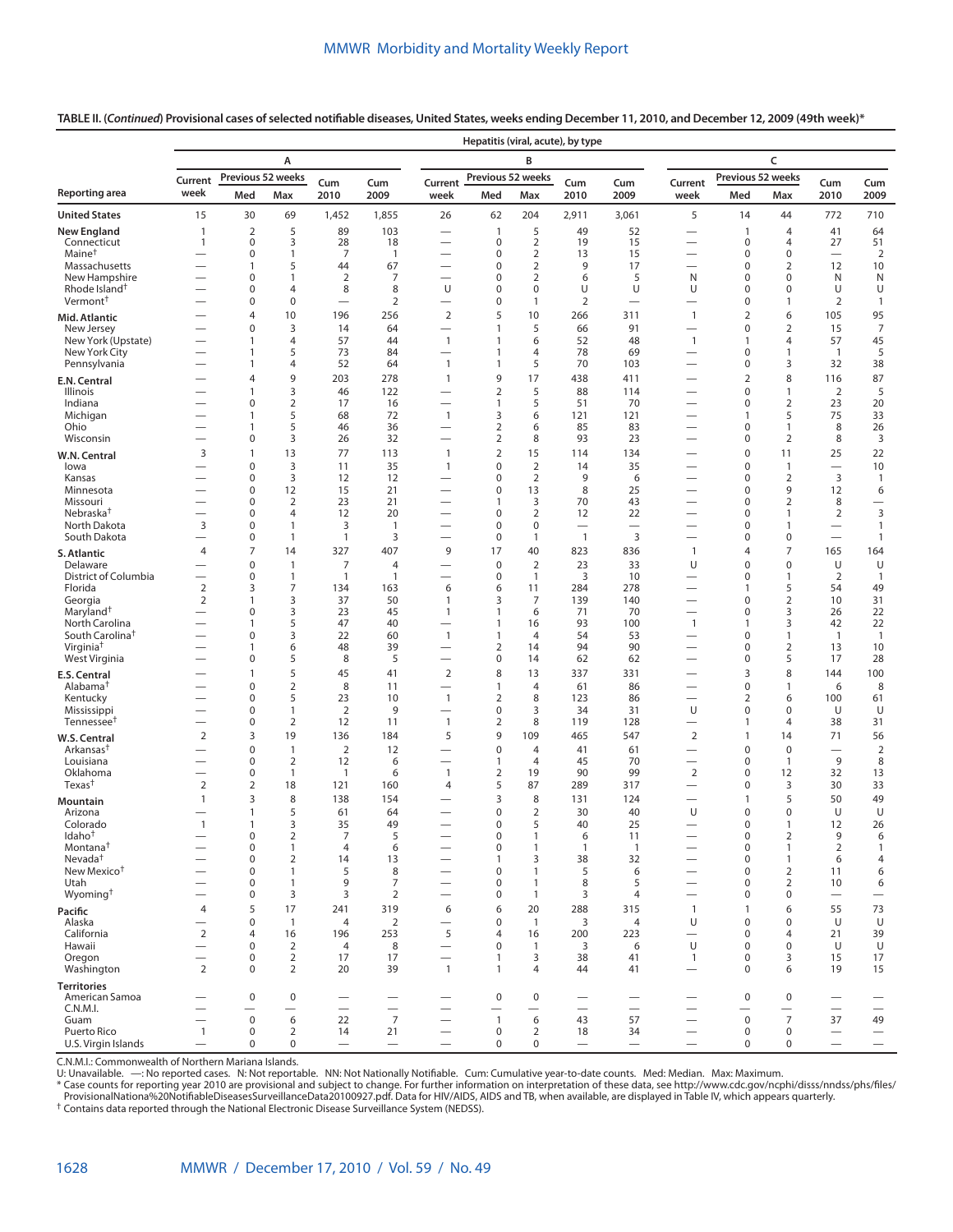| TABLE II. (Continued) Provisional cases of selected notifiable diseases, United States, weeks ending December 11, 2010, and December 12, 2009 (49th week)* |  |
|------------------------------------------------------------------------------------------------------------------------------------------------------------|--|
|------------------------------------------------------------------------------------------------------------------------------------------------------------|--|

|                                             |                          |                                         | Legionellosis                           |                          |                          |                                            |                              | Lyme disease                            |                                | <b>Malaria</b>                           |                                                      |                             |                                  |                          |                       |
|---------------------------------------------|--------------------------|-----------------------------------------|-----------------------------------------|--------------------------|--------------------------|--------------------------------------------|------------------------------|-----------------------------------------|--------------------------------|------------------------------------------|------------------------------------------------------|-----------------------------|----------------------------------|--------------------------|-----------------------|
|                                             | Current                  | Previous 52 weeks                       |                                         |                          |                          |                                            | Previous 52 weeks            |                                         |                                |                                          |                                                      | Previous 52 weeks           |                                  |                          |                       |
| Reporting area                              | week                     | Med                                     | Max                                     | Cum<br>2010              | Cum<br>2009              | Current<br>week                            | Med                          | Max                                     | Cum<br>2010                    | Cum<br>2009                              | Current<br>week                                      | Med                         | Max                              | Cum<br>2010              | Cum<br>2009           |
| <b>United States</b>                        | 29                       | 57                                      | 114                                     | 3,032                    | 3,304                    | 88                                         | 396                          | 2,336                                   | 26,608                         | 35,601                                   | 17                                                   | 27                          | 89                               | 1,383                    | 1,328                 |
| <b>New England</b>                          | 3                        | 3                                       | 15                                      | 234                      | 189                      | 17                                         | 121                          | 495                                     | 7,993                          | 12,177                                   |                                                      | $\overline{2}$              | 4                                | 67                       | 57                    |
| Connecticut                                 | $\mathbf{1}$             | $\mathbf{1}$                            | 6                                       | 50                       | 51                       | $\overline{\phantom{0}}$                   | 42                           | 211                                     | 2,659                          | 4,108                                    |                                                      | $\mathbf 0$                 | 1                                | $\overline{1}$           | 6                     |
| Maine <sup>†</sup><br>Massachusetts         | 2                        | $\mathbf 0$<br>2                        | 4<br>10                                 | 12<br>119                | 8<br>89                  | 14<br>2                                    | 11<br>39                     | 76<br>216                               | 688<br>2,988                   | 873<br>5,180                             | $\overline{\phantom{0}}$<br>$\overline{\phantom{0}}$ | $\mathbf 0$<br>1            | $\mathbf{1}$<br>3                | 5<br>47                  | $\overline{2}$<br>36  |
| New Hampshire                               | $\overline{\phantom{0}}$ | 0                                       | 5                                       | 21                       | 14                       | $\overline{\phantom{0}}$                   | 23                           | 67                                      | 1,178                          | 1,386                                    | $\overline{\phantom{0}}$                             | $\mathbf 0$                 | $\overline{2}$                   | 4                        | 4                     |
| Rhode Island <sup>†</sup>                   | $\overline{\phantom{0}}$ | $\mathbf 0$                             | 4                                       | 23                       | 20                       | $\overline{\phantom{0}}$                   | $\mathbf{1}$                 | 40                                      | 149                            | 231                                      | $\overline{\phantom{0}}$                             | $\mathbf 0$                 | $\mathbf{1}$                     | 7                        | 5                     |
| Vermont <sup>†</sup>                        |                          | 0                                       | $\overline{2}$                          | 9                        | 7                        | $\mathbf{1}$                               | $\overline{4}$               | 27                                      | 331                            | 399                                      | $\overline{\phantom{0}}$                             | $\mathbf 0$                 | $\mathbf{1}$                     | 3                        | $\overline{4}$        |
| Mid. Atlantic                               | 9                        | 14                                      | 44                                      | 828                      | 1,146                    | 39                                         | 169                          | 733                                     | 12,043                         | 15,480                                   | 5                                                    | $\overline{7}$<br>$\Omega$  | 17                               | 377                      | 394<br>97             |
| New Jersey<br>New York (Upstate)            | 8                        | $\overline{2}$<br>5                     | 11<br>19                                | 93<br>281                | 212<br>339               | $\overline{\phantom{0}}$<br>24             | 47<br>47                     | 216<br>577                              | 3,144<br>2,764                 | 4,913<br>3,900                           | 3                                                    | 1                           | $\overline{4}$<br>6              | $\overline{1}$<br>73     | 48                    |
| New York City                               |                          | $\overline{2}$                          | 14                                      | 143                      | 220                      |                                            | $\overline{2}$               | 14                                      | 93                             | 1,034                                    | 1                                                    | 4                           | 14                               | 247                      | 196                   |
| Pennsylvania                                | $\mathbf{1}$             | 6                                       | 18                                      | 311                      | 375                      | 15                                         | 82                           | 383                                     | 6,042                          | 5,633                                    | 1                                                    | 1                           | 3                                | 56                       | 53                    |
| E.N. Central                                | 5                        | 11                                      | 42                                      | 676                      | 696                      | $\mathbf{1}$                               | 19                           | 273                                     | 2,453                          | 2,936                                    | 1                                                    | $\overline{2}$              | 9                                | 138                      | 169                   |
| Illinois<br>Indiana                         |                          | $\mathbf{1}$<br>$\overline{2}$          | 15<br>6                                 | 120<br>102               | 127<br>60                |                                            | $\mathbf{1}$<br>$\mathbf{1}$ | 17<br>7                                 | 123<br>69                      | 136<br>82                                | $\overline{\phantom{0}}$                             | $\mathbf{1}$<br>$\mathbf 0$ | $\overline{7}$<br>$\overline{2}$ | 51<br>8                  | 69<br>25              |
| Michigan                                    | 1                        | 2                                       | 20                                      | 166                      | 161                      | $\overline{\phantom{0}}$                   | 1                            | 13                                      | 90                             | 100                                      | $\overline{\phantom{0}}$                             | $\mathbf 0$                 | 4                                | 29                       | 30                    |
| Ohio                                        | 4                        | 4                                       | 15                                      | 224                      | 274                      | $\overline{\phantom{0}}$                   | $\mathbf 0$                  | 8                                       | 36                             | 57                                       | $\overline{1}$                                       | $\mathbf 0$                 | 5                                | 40                       | 35                    |
| Wisconsin                                   |                          | 1                                       | 11                                      | 64                       | 74                       | $\overline{1}$                             | 15                           | 246                                     | 2,135                          | 2,561                                    | $\overline{\phantom{0}}$                             | $\mathbf 0$                 | $\mathbf{1}$                     | 10                       | 10                    |
| W.N. Central                                | $\overline{2}$           | $\overline{2}$                          | 19                                      | 109                      | 115                      | 5                                          | $\overline{2}$               | 1,395                                   | 120                            | 268                                      | $\mathbf{1}$                                         | $\mathbf{1}$                | 11                               | 68                       | 72                    |
| lowa                                        |                          | $\mathbf 0$                             | $\overline{1}$                          | $\overline{\phantom{0}}$ | 23                       |                                            | 1                            | 10                                      | 80                             | 106                                      | $\overline{\phantom{0}}$                             | $\mathbf 0$                 | $\overline{2}$                   | 13                       | 10                    |
| Kansas<br>Minnesota                         |                          | 0<br>0                                  | $\overline{2}$<br>16                    | 12<br>35                 | $\overline{7}$<br>12     | $\overline{\phantom{0}}$                   | 0<br>0                       | $\mathbf{1}$<br>1,380                   | 6<br>$\overline{\phantom{0}}$  | 18<br>135                                | $\overline{\phantom{0}}$<br>$\overline{\phantom{0}}$ | $\mathbf 0$<br>$\mathbf 0$  | $\overline{2}$<br>11             | 11<br>3                  | 8<br>32               |
| Missouri                                    | $\overline{2}$           | $\mathbf 0$                             | 4                                       | 37                       | 58                       | $\overline{\phantom{0}}$                   | 0                            | $\mathbf{1}$                            | $\mathbf{1}$                   | 3                                        | $\mathbf{1}$                                         | $\mathbf 0$                 | 3                                | 22                       | 12                    |
| Nebraska <sup>†</sup>                       |                          | 0                                       | $\overline{2}$                          | 9                        | 12                       | $\overline{\phantom{0}}$                   | 0                            | $\overline{2}$                          | 9                              | 5                                        |                                                      | $\mathbf 0$                 | $\overline{2}$                   | 15                       | 8                     |
| North Dakota                                |                          | $\mathbf 0$                             | 1                                       | 7                        | $\mathbf{1}$             | 5                                          | 0                            | 15                                      | 23                             |                                          | $\overline{\phantom{0}}$                             | $\mathbf 0$                 | $\mathbf{1}$                     | $\overline{1}$           | $\mathbf{1}$          |
| South Dakota                                |                          | 0<br>10                                 | $\overline{2}$<br>27                    | 9<br>518                 | $\overline{2}$           | $\overline{\phantom{0}}$<br>23             | 0<br>58                      | $\mathbf{1}$<br>175                     | $\mathbf{1}$                   | $\mathbf{1}$                             | 9                                                    | 0<br>$\overline{7}$         | $\overline{2}$<br>42             | 3<br>399                 | $\mathbf{1}$<br>347   |
| S. Atlantic<br>Delaware                     | 6                        | 0                                       | 3                                       | 16                       | 566<br>19                | $\mathbf{1}$                               | 11                           | 32                                      | 3,629<br>606                   | 4,264<br>966                             |                                                      | $\mathbf 0$                 | $\mathbf{1}$                     | $\overline{2}$           | 5                     |
| District of Columbia                        | $\overline{\phantom{0}}$ | 0                                       | 4                                       | 16                       | 23                       | $\overline{\phantom{0}}$                   | $\mathbf 0$                  | $\overline{4}$                          | 30                             | 61                                       | $\overline{\phantom{0}}$                             | $\mathbf 0$                 | $\overline{2}$                   | 9                        | 17                    |
| Florida                                     | 5                        | 3                                       | 9                                       | 168                      | 180                      | 5                                          | $\overline{2}$               | 10                                      | 102                            | 105                                      | 7                                                    | 3                           | 7                                | 130                      | 87                    |
| Georgia                                     | $\overline{\phantom{0}}$ | 1                                       | 4                                       | 53                       | 58                       |                                            | 0                            | $\overline{2}$                          | 11                             | 40                                       |                                                      | $\mathbf 0$                 | 5                                | 45                       | 66                    |
| Maryland <sup>†</sup><br>North Carolina     | $\overline{\phantom{0}}$ | 2<br>1                                  | 6<br>7                                  | 108<br>56                | 147<br>58                | $\overline{\phantom{0}}$<br>4              | 24<br>$\overline{1}$         | 100<br>9                                | 1,553<br>84                    | 1,996<br>93                              | 2                                                    | $\mathbf{1}$<br>0           | 22<br>13                         | 93<br>49                 | 77<br>30              |
| South Carolina <sup>t</sup>                 |                          | $\mathbf 0$                             | $\overline{2}$                          | 11                       | 12                       |                                            | $\mathbf 0$                  | 3                                       | 28                             | 41                                       | —                                                    | $\mathbf 0$                 | $\mathbf{1}$                     | $\overline{4}$           | 5                     |
| Virginia <sup>†</sup>                       | 1                        | 1                                       | 8                                       | 76                       | 60                       | 13                                         | 19                           | 79                                      | 1,094                          | 794                                      | -                                                    |                             | 5                                | 64                       | 58                    |
| West Virginia                               |                          | 0                                       | 3                                       | 14                       | 9                        | $\overline{\phantom{0}}$                   | 0                            | 32                                      | 121                            | 168                                      |                                                      | $\mathbf 0$                 | $\overline{2}$                   | 3                        | 2                     |
| <b>E.S. Central</b>                         | 1                        | $\overline{2}$                          | 10                                      | 126                      | 138                      |                                            | $\mathbf{1}$                 | $\overline{4}$                          | 44                             | 37                                       | -                                                    | $\mathbf 0$                 | 3                                | 31                       | 31                    |
| Alabama <sup>†</sup>                        | $\mathbf{1}$             | $\mathbf 0$<br>0                        | $\overline{2}$<br>4                     | 19<br>27                 | 17<br>52                 |                                            | $\mathbf 0$<br>0             | $\mathbf{1}$<br>1                       | $\overline{2}$<br>5            | 3                                        | -                                                    | $\mathbf 0$<br>$\mathbf 0$  | $\mathbf{1}$<br>3                | 9<br>8                   | 9<br>9                |
| Kentucky<br>Mississippi                     |                          | 0                                       | 3                                       | 10                       | $\overline{4}$           |                                            | 0                            | $\mathbf 0$                             | $\overline{\phantom{0}}$       | $\mathbf{1}$<br>$\overline{\phantom{0}}$ |                                                      | $\mathbf 0$                 | $\overline{2}$                   | $\overline{2}$           | 4                     |
| Tennessee <sup>t</sup>                      |                          | 1                                       | 6                                       | 70                       | 65                       |                                            | 0                            | $\overline{4}$                          | 37                             | 33                                       | -                                                    | 0                           | $\overline{2}$                   | 12                       | 9                     |
| W.S. Central                                | $\overline{2}$           | 3                                       | 14                                      | 142                      | 127                      | $\mathbf{1}$                               | $\overline{2}$               | 44                                      | 96                             | 221                                      |                                                      | $\mathbf{1}$                | 31                               | 77                       | 66                    |
| Arkansas <sup>†</sup>                       |                          | $\mathbf 0$                             | $\overline{2}$                          | 15                       | 8                        |                                            | 0                            | $\mathbf 0$                             | $\overline{\phantom{0}}$       |                                          |                                                      | $\mathbf 0$                 | $\mathbf{1}$                     | $\overline{2}$           | 5                     |
| Louisiana                                   |                          | 0                                       | 3<br>4                                  | 8                        | 14                       | $\overline{\phantom{0}}$                   | 0                            | 1                                       | 2                              | $\overline{\phantom{0}}$                 |                                                      | $\mathbf 0$                 | $\mathbf{1}$                     | 5                        | 6                     |
| Oklahoma<br>Texas <sup>t</sup>              | $\overline{2}$           | 0<br>2                                  | 10                                      | 13<br>106                | 6<br>99                  | $\mathbf{1}$                               | 0<br>2                       | $\overline{2}$<br>42                    | $\overline{\phantom{0}}$<br>94 | $\overline{\phantom{0}}$<br>221          |                                                      | $\mathbf 0$<br>1            | $\mathbf{1}$<br>30               | 5<br>65                  | $\mathbf{1}$<br>54    |
| Mountain                                    |                          | 3                                       | 10                                      | 155                      | 141                      |                                            | $\Omega$                     | 3                                       | 25                             | 56                                       |                                                      | 1                           | $\overline{4}$                   | 59                       | 48                    |
| Arizona                                     |                          | $\mathbf{1}$                            | 6                                       | 59                       | 43                       |                                            | 0                            | $\mathbf{1}$                            | $\overline{2}$                 | 6                                        |                                                      | $\mathbf 0$                 | $\overline{2}$                   | 23                       | 10                    |
| Colorado                                    |                          | $\mathbf 0$                             | 5                                       | 32                       | 29                       |                                            | 0                            | $\mathbf{1}$                            | 3                              | $\mathbf{1}$                             |                                                      | $\mathbf 0$                 | 3                                | 21                       | 26                    |
| Idaho <sup>†</sup>                          |                          | 0                                       | 1                                       | 7<br>$\overline{4}$      | $\overline{7}$           |                                            | $\Omega$                     | $\overline{2}$                          | 8                              | 16                                       |                                                      | $\Omega$                    | $\mathbf{1}$                     | 3                        | 3                     |
| Montana <sup>†</sup><br>Nevada <sup>†</sup> |                          | 0<br>0                                  | $\mathbf{1}$<br>$\overline{2}$          | 19                       | 7<br>14                  |                                            | $\pmb{0}$<br>0               | $\mathbf{1}$<br>$\mathbf{1}$            | $\overline{4}$<br>$\mathbf{1}$ | 3<br>13                                  | -                                                    | $\mathbf 0$<br>0            | $\mathbf{1}$<br>$\mathbf{1}$     | $\overline{2}$<br>6      | 5                     |
| New Mexico <sup>+</sup>                     |                          | 0                                       | $\overline{2}$                          | 9                        | 9                        | $\overline{\phantom{0}}$                   | 0                            | $\overline{2}$                          | 5                              | 5                                        |                                                      | $\pmb{0}$                   | $\mathbf{1}$                     | $\mathbf{1}$             |                       |
| Utah                                        |                          | $\mathbf 0$                             | $\overline{2}$                          | 20                       | 28                       |                                            | 0                            | 1                                       | 2                              | 9                                        |                                                      | $\mathbf 0$                 | $\mathbf{1}$                     | 3                        | $\overline{4}$        |
| Wyoming <sup>+</sup>                        |                          | 0                                       | $\overline{2}$                          | 5                        | $\overline{4}$           | $\overline{\phantom{0}}$                   | 0                            | $\mathbf 0$                             | $\qquad \qquad -$              | 3                                        | $\overline{\phantom{0}}$                             | $\mathbf 0$                 | $\mathbf 0$                      | $\overline{\phantom{0}}$ | $\qquad \qquad -$     |
| Pacific                                     | $\mathbf{1}$             | 5                                       | 19                                      | 244                      | 186                      | $\overline{2}$                             | 4                            | 10                                      | 205                            | 162                                      | $\overline{1}$                                       | 3                           | 19                               | 167                      | 144                   |
| Alaska<br>California                        |                          | $\mathbf 0$<br>$\overline{4}$           | 2<br>19                                 | 2<br>204                 | $\mathbf{1}$<br>144      | $\overline{\phantom{0}}$<br>$\overline{1}$ | 0<br>3                       | $\mathbf{1}$<br>9                       | 6<br>136                       | 7<br>103                                 | $\overline{\phantom{0}}$<br>$\overline{1}$           | $\mathbf 0$<br>2            | $\mathbf{1}$<br>13               | 3<br>114                 | $\overline{2}$<br>109 |
| Hawaii                                      |                          | 0                                       | $\mathbf{1}$                            | $\overline{1}$           | $\overline{1}$           | N                                          | 0                            | $\pmb{0}$                               | N                              | N                                        | $\overline{\phantom{0}}$                             | $\mathbf 0$                 | $\mathbf{1}$                     | $\overline{1}$           | $\mathbf{1}$          |
| Oregon                                      |                          | 0                                       | 3                                       | 14                       | 16                       | $\overline{\phantom{0}}$                   | $\mathbf{1}$                 | 4                                       | 49                             | 37                                       | $\overbrace{\phantom{123221111}}$                    | $\mathbf 0$                 | 3                                | 14                       | 11                    |
| Washington                                  | $\mathbf{1}$             | $\mathbf 0$                             | 4                                       | 23                       | 24                       | $\overline{1}$                             | $\Omega$                     | 3                                       | 14                             | 15                                       | $\overline{\phantom{0}}$                             | $\mathbf 0$                 | 5                                | 35                       | 21                    |
| <b>Territories</b>                          |                          |                                         |                                         |                          |                          |                                            |                              |                                         |                                |                                          |                                                      |                             |                                  |                          |                       |
| American Samoa<br>C.N.M.I.                  |                          | $\mathbf 0$<br>$\overline{\phantom{0}}$ | $\mathbf 0$<br>$\overline{\phantom{0}}$ | $\overline{\phantom{0}}$ | $\overline{\phantom{0}}$ | N                                          | $\mathbf 0$                  | $\mathbf 0$<br>$\overline{\phantom{0}}$ | N                              | N<br>$\overline{\phantom{0}}$            | $\overline{\phantom{0}}$<br>$\overline{\phantom{0}}$ | $\mathbf 0$                 | $\pmb{0}$                        |                          |                       |
| Guam                                        |                          | $\mathbf 0$                             | $\mathbf{1}$                            | $\mathbf{1}$             | $\overline{\phantom{m}}$ |                                            | $\mathbf 0$                  | $\pmb{0}$                               | $\overline{\phantom{m}}$       |                                          | $\overline{\phantom{0}}$                             | $\mathbf 0$                 | $\mathsf 0$                      | $\overline{\phantom{0}}$ |                       |
| Puerto Rico                                 |                          | 0                                       | $\mathbf{1}$                            | $\overline{\phantom{0}}$ | $\overline{2}$           | N                                          | $\pmb{0}$                    | $\mathbf 0$                             | N                              | N                                        | $\overbrace{\phantom{123221111}}$                    | $\mathbf 0$                 | $\overline{2}$                   | $\overline{4}$           | 5                     |
| U.S. Virgin Islands                         | $\overline{\phantom{0}}$ | $\mathbf 0$                             | $\pmb{0}$                               |                          | $\overline{\phantom{m}}$ |                                            | 0                            | $\mathbf 0$                             | $\qquad \qquad$                | $\qquad \qquad$                          |                                                      | 0                           | 0                                |                          | $\qquad \qquad -$     |

C.N.M.I.: Commonwealth of Northern Mariana Islands.

U: Unavailable. —: No reported cases. N: Not reportable. NN: Not Nationally Notifiable. Cum: Cumulative year-to-date counts. Med: Median. Max: Maximum.<br>\* Case counts for reporting year 2010 are provisional and subjec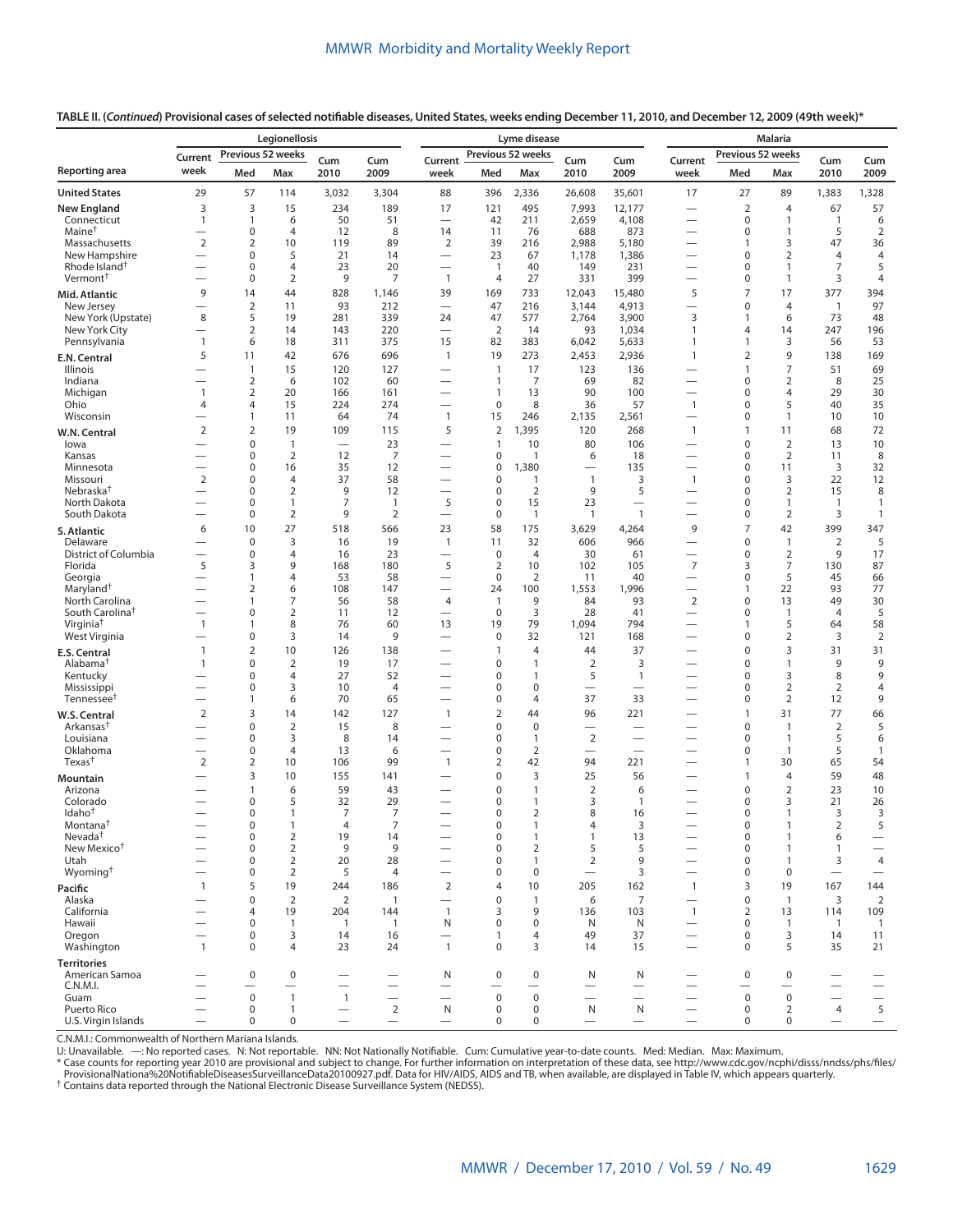### **TABLE II. (***Continued***) Provisional cases of selected notifiable diseases, United States, weeks ending December 11, 2010, and December 12, 2009 (49th week)\***

|                                               |                                                      | Meningococcal disease, invasive <sup>†</sup> | All groups                       |                                            |                          | Pertussis                                            |                            |                                |                          |                          | Rabies, animal                                       |                             |                                |                                |                                  |
|-----------------------------------------------|------------------------------------------------------|----------------------------------------------|----------------------------------|--------------------------------------------|--------------------------|------------------------------------------------------|----------------------------|--------------------------------|--------------------------|--------------------------|------------------------------------------------------|-----------------------------|--------------------------------|--------------------------------|----------------------------------|
|                                               | Current                                              | Previous 52 weeks                            |                                  | Cum                                        | Cum                      | Current                                              |                            | Previous 52 weeks              | Cum                      | Cum                      | Current                                              | Previous 52 weeks           |                                | Cum                            | Cum                              |
| Reporting area                                | week                                                 | Med                                          | Max                              | 2010                                       | 2009                     | week                                                 | Med                        | Max                            | 2010                     | 2009                     | week                                                 | Med                         | Max                            | 2010                           | 2009                             |
| <b>United States</b>                          | $\overline{7}$                                       | 15                                           | 43                               | 710                                        | 898                      | 509                                                  | 403                        | 1,756                          | 19,529                   | 14,509                   | 28                                                   | 63                          | 143                            | 3,132                          | 4,872                            |
| <b>New England</b>                            | $\overline{\phantom{0}}$                             | 0                                            | 3                                | 18                                         | 34                       | $\overline{2}$                                       | 8                          | 22                             | 467                      | 604                      | -                                                    | 4                           | 15                             | 212                            | 336                              |
| Connecticut                                   |                                                      | 0                                            | 1                                | 3                                          | 6                        | $\overline{\phantom{0}}$                             | $\mathbf{1}$               | 8                              | 107                      | 54                       |                                                      | $\mathbf 0$                 | 14                             | 59                             | 146                              |
| Maine <sup>§</sup><br>Massachusetts           |                                                      | 0<br>0                                       | 1<br>$\overline{2}$              | 4<br>6                                     | 4<br>16                  | $\overline{2}$<br>$\overline{\phantom{0}}$           | 1<br>5                     | 5<br>13                        | 47<br>252                | 80<br>342                | —<br>-                                               | $\mathbf{1}$<br>$\mathbf 0$ | $\overline{4}$<br>$\mathbf 0$  | 59<br>$\overline{\phantom{0}}$ | 51                               |
| New Hampshire                                 |                                                      | 0                                            | $\mathbf 0$                      |                                            | 3                        |                                                      | 0                          | $\overline{2}$                 | 19                       | 74                       |                                                      | 0                           | 5                              | 13                             | 32                               |
| Rhode Island <sup>§</sup>                     |                                                      | 0                                            | $\mathbf 0$                      | —                                          | 4                        |                                                      | 0                          | 9                              | 26                       | 43                       | —                                                    | $\mathbf 0$                 | 4                              | 31                             | 43                               |
| Vermont <sup>§</sup>                          |                                                      | 0                                            | 1                                | 5                                          | 1                        | $\overline{\phantom{0}}$                             | 0                          | 4                              | 16                       | 11                       | $\overline{\phantom{0}}$                             | $\mathbf{1}$                | 3                              | 50                             | 64                               |
| Mid. Atlantic                                 | 1                                                    | $\mathbf{1}$                                 | $\overline{4}$                   | 70                                         | 102                      | 133                                                  | 31                         | 100                            | 1,740                    | 1,142                    | 9                                                    | 19                          | 41                             | 993                            | 541                              |
| New Jersey<br>New York (Upstate)              | $\overline{\phantom{0}}$<br>$\mathbf{1}$             | 0<br>0                                       | $\overline{2}$<br>3              | 17<br>12                                   | 17<br>23                 | $\overline{\phantom{0}}$<br>80                       | 3<br>11                    | 9<br>69                        | 132<br>654               | 231<br>223               | —<br>9                                               | $\mathbf 0$<br>9            | $\mathbf 0$<br>19              | 483                            | 419                              |
| New York City                                 |                                                      | 0                                            | $\overline{2}$                   | 16                                         | 17                       |                                                      | $\mathbf 0$                | 9                              | 78                       | 92                       | $\overline{\phantom{0}}$                             | $\overline{2}$              | 12                             | 120                            | 22                               |
| Pennsylvania                                  | $\overline{\phantom{0}}$                             | 0                                            | $\overline{2}$                   | 25                                         | 45                       | 53                                                   | 12                         | 63                             | 876                      | 596                      | —                                                    | 8                           | 24                             | 390                            | 100                              |
| E.N. Central                                  |                                                      | $\overline{2}$                               | 9                                | 121                                        | 162                      | 72                                                   | 99                         | 174                            | 4,830                    | 3,011                    | $\overline{2}$                                       | $\overline{2}$              | 27                             | 226                            | 218                              |
| Illinois                                      |                                                      | 0                                            | 3                                | 19                                         | 44                       | $\overline{\phantom{0}}$                             | 16                         | 34                             | 828                      | 615                      | —                                                    | $\mathbf{1}$                | 11                             | 114                            | 82                               |
| Indiana<br>Michigan                           |                                                      | 0<br>0                                       | 3<br>3                           | 26<br>22                                   | 34<br>20                 | $\overline{\phantom{0}}$<br>5                        | 9<br>27                    | 26<br>55                       | 526<br>1,336             | 366<br>828               | $\overline{2}$                                       | 0<br>$\mathbf{1}$           | 0<br>5                         | 67                             | 25<br>65                         |
| Ohio                                          |                                                      | 0                                            | $\mathbf 2$                      | 31                                         | 42                       | 67                                                   | 29                         | 80                             | 1,693                    | 1,035                    | $\overline{\phantom{0}}$                             | 0                           | 12                             | 45                             | 46                               |
| Wisconsin                                     |                                                      | 0                                            | 3                                | 23                                         | 22                       | $\overline{\phantom{0}}$                             | 8                          | 21                             | 447                      | 167                      | $\overline{\phantom{0}}$                             | $\mathbf 0$                 | 0                              | $\overline{\phantom{0}}$       | $\overline{\phantom{0}}$         |
| W.N. Central                                  | $\mathbf{1}$                                         | 1                                            | 5                                | 51                                         | 82                       | 22                                                   | 35                         | 627                            | 2,275                    | 2,076                    |                                                      | $\overline{4}$              | 16                             | 243                            | 372                              |
| lowa                                          |                                                      | 0                                            | 3                                | 10                                         | 13                       | $\overline{\phantom{0}}$                             | 11                         | 27                             | 584                      | 224                      |                                                      | $\mathbf 0$                 | 3                              | 26                             | 33                               |
| Kansas                                        |                                                      | 0<br>0                                       | $\overline{2}$<br>$\overline{2}$ | 7<br>$\overline{2}$                        | 13<br>13                 | $\overline{\phantom{0}}$<br>$\overline{\phantom{0}}$ | 3<br>0                     | 9<br>601                       | 160<br>698               | 235<br>421               | $\overline{\phantom{0}}$                             | $\mathbf{1}$<br>$\mathbf 0$ | $\overline{4}$<br>9            | 59<br>26                       | 73<br>60                         |
| Minnesota<br>Missouri                         | $\mathbf{1}$                                         | 0                                            | 4                                | 25                                         | 27                       | 20                                                   | 8                          | 44                             | 546                      | 985                      | -                                                    | $\mathbf{1}$                | 6                              | 66                             | 65                               |
| Nebraska <sup>§</sup>                         |                                                      | 0                                            | $\overline{2}$                   | 5                                          | 11                       | 2                                                    | 4                          | 13                             | 209                      | 134                      |                                                      | $\overline{1}$              | 4                              | 51                             | 77                               |
| North Dakota                                  | $\overline{\phantom{0}}$                             | 0                                            | 1                                | 2                                          | $\overline{1}$           | $\overline{\phantom{0}}$                             | 0                          | 30                             | 50                       | 29                       | $\overline{\phantom{0}}$                             | 0                           | 5                              | 15                             | 11                               |
| South Dakota                                  |                                                      | 0                                            | 1                                |                                            | $\overline{4}$           |                                                      | 0                          | 5                              | 28                       | 48                       | $\overline{\phantom{0}}$                             | $\mathbf 0$                 | $\boldsymbol{0}$               | $\overline{\phantom{0}}$       | 53                               |
| S. Atlantic                                   |                                                      | 2                                            | 7                                | 126                                        | 159                      | 42                                                   | 29                         | 78                             | 1,546                    | 1,547                    | 17                                                   | 21                          | 73<br>$\mathbf 0$              | 1,041                          | 2,031                            |
| Delaware<br>District of Columbia              |                                                      | 0<br>0                                       | $\mathbf{1}$<br>$\mathbf 0$      | $\overline{2}$<br>$\overline{\phantom{0}}$ | $\overline{2}$           | $\overline{\phantom{0}}$<br>$\overline{\phantom{0}}$ | $\mathbf 0$<br>$\mathbf 0$ | $\overline{4}$<br>$\mathbf{1}$ | 14<br>8                  | 13<br>7                  | $\overline{\phantom{0}}$                             | $\mathbf 0$<br>$\mathbf 0$  | $\mathbf 0$                    | $\overline{\phantom{0}}$       |                                  |
| Florida                                       |                                                      | 1                                            | 5                                | 57                                         | 51                       | 5                                                    | 5                          | 28                             | 304                      | 490                      | $\overline{\phantom{0}}$                             | $\mathbf 0$                 | 60                             | 72                             | 161                              |
| Georgia                                       | $\overline{\phantom{0}}$                             | 0                                            | $\overline{2}$                   | 13                                         | 31                       | 4                                                    | 4                          | 18                             | 228                      | 219                      |                                                      | 0                           | 6                              | $\overline{\phantom{0}}$       | 390                              |
| Maryland <sup>§</sup>                         | $\overline{\phantom{0}}$                             | 0                                            | $\mathbf{1}$                     | 8                                          | 10                       | $\overline{\phantom{0}}$                             | 3                          | 8                              | 124                      | 141                      | —                                                    | 6                           | 14                             | 344                            | 372                              |
| North Carolina<br>South Carolina <sup>§</sup> | $\overline{\phantom{0}}$<br>$\overline{\phantom{0}}$ | 0<br>0                                       | $\overline{2}$<br>1              | 15<br>10                                   | 31<br>11                 | $\overline{\phantom{0}}$<br>3                        | 0<br>5                     | 32<br>19                       | 129<br>334               | 196<br>248               | $\overline{\phantom{0}}$<br>$\overline{\phantom{0}}$ | 0<br>$\mathbf 0$            | 5<br>$\mathbf 0$               | $\overline{\phantom{0}}$       | 456                              |
| Virginia <sup>§</sup>                         | $\overline{\phantom{0}}$                             | 0                                            | $\overline{2}$                   | 19                                         | 17                       | 22                                                   | 5                          | 18                             | 280                      | 202                      | 16                                                   | 10                          | 25                             | 548                            | 538                              |
| West Virginia                                 |                                                      | 0                                            | $\overline{2}$                   | $\overline{2}$                             | 6                        | 8                                                    | $\mathbf{1}$               | 21                             | 125                      | 31                       | $\mathbf{1}$                                         | $\mathbf{1}$                | 7                              | 77                             | 114                              |
| E.S. Central                                  |                                                      | 1                                            | 3                                | 39                                         | 34                       | 5                                                    | 15                         | 34                             | 737                      | 770                      |                                                      | 3                           | $\overline{7}$                 | 141                            | 136                              |
| Alabama <sup>§</sup>                          |                                                      | 0                                            | $\mathbf{1}$                     | 7                                          | 11                       | $\overline{\phantom{0}}$<br>$\overline{\phantom{0}}$ | 4                          | 8                              | 188                      | 292                      | $\overline{\phantom{0}}$                             | $\mathbf{1}$                | $\overline{4}$                 | 49                             |                                  |
| Kentucky<br>Mississippi                       | $\overline{\phantom{0}}$                             | 0<br>0                                       | $\overline{2}$<br>1              | 17<br>5                                    | 6<br>3                   | $\overline{\phantom{0}}$                             | 5<br>$\mathbf{1}$          | 14<br>8                        | 263<br>71                | 219<br>74                | —                                                    | $\mathbf 0$<br>0            | $\overline{4}$<br>$\mathbf{1}$ | 21<br>$\overline{1}$           | 45<br>$\overline{4}$             |
| Tennessee <sup>§</sup>                        |                                                      | 0                                            | $\overline{2}$                   | 10                                         | 14                       | 5                                                    | 4                          | 11                             | 215                      | 185                      |                                                      | $\mathbf{1}$                | 4                              | 70                             | 87                               |
| W.S. Central                                  | $\mathbf{1}$                                         | $\mathbf{1}$                                 | 9                                | 82                                         | 87                       | 82                                                   | 57                         | 753                            | 2,790                    | 3,130                    |                                                      | $\mathbf 0$                 | 30                             | 69                             | 889                              |
| Arkansas <sup>§</sup>                         | $\overline{\phantom{0}}$                             | 0                                            | $\mathbf{1}$                     | 6                                          | 9                        | 7                                                    | 3                          | 29                             | 183                      | 334                      | $\overline{\phantom{0}}$                             | 0                           | 7                              | 28                             | 41                               |
| Louisiana                                     | $\overline{\phantom{0}}$                             | 0                                            | 4                                | 14                                         | 18                       | $\overline{\phantom{0}}$                             | $\mathbf{1}$               | 3                              | 38                       | 145                      | $\overline{\phantom{0}}$                             | 0                           | $\mathbf 0$                    | $\overline{\phantom{0}}$       |                                  |
| Oklahoma<br>Texas <sup>§</sup>                | $\mathbf{1}$<br>$\overline{\phantom{0}}$             | 0<br>1                                       | 7<br>7                           | 16<br>46                                   | 14<br>46                 | 2<br>73                                              | 0<br>48                    | 41<br>681                      | 91<br>2,478              | 75<br>2,576              | $\overline{\phantom{0}}$<br>$\overline{\phantom{0}}$ | 0<br>0                      | 30<br>7                        | 41                             | 33<br>815                        |
| Mountain                                      | $\overline{2}$                                       | $\mathbf{1}$                                 | 6                                | 53                                         | 60                       | 109                                                  | 27                         | 97                             | 1,621                    | 965                      |                                                      | $\mathbf{1}$                | 8                              | 80                             | 104                              |
| Arizona                                       |                                                      | 0                                            | $\overline{2}$                   | 13                                         | 13                       | $\mathbf{1}$                                         | 7                          | 16                             | 387                      | 256                      |                                                      | $\mathbf 0$                 | 5                              |                                |                                  |
| Colorado                                      | $\mathbf{1}$                                         | 0                                            | 4                                | 21                                         | 21                       | 108                                                  | 4                          | 86                             | 545                      | 221                      | $\overline{\phantom{0}}$                             | 0                           | $\mathbf 0$                    | $\overline{\phantom{0}}$       |                                  |
| Idaho <sup>§</sup>                            | -                                                    | 0                                            | 1                                | 5                                          | 7                        |                                                      | 3                          | 15                             | 183                      | 95                       |                                                      | $\Omega$                    |                                | 11                             | 8                                |
| Montana§<br>Nevada <sup>§</sup>               | $\overline{\phantom{0}}$                             | 0<br>0                                       | 1<br>$\mathbf{1}$                | 1<br>8                                     | 5<br>4                   | $\overline{\phantom{0}}$                             | $\mathbf{1}$<br>$\pmb{0}$  | 16<br>7                        | 98<br>32                 | 58<br>24                 |                                                      | $\mathbf 0$<br>$\mathbf 0$  | 3<br>$\overline{2}$            | 17<br>8                        | 25<br>6                          |
| New Mexico <sup>§</sup>                       | $\overline{\phantom{0}}$                             | 0                                            | $\mathbf{1}$                     | 3                                          | 3                        | $\overline{\phantom{0}}$                             | 2                          | 11                             | 129                      | 76                       |                                                      | $\mathbf 0$                 | $\overline{2}$                 | 13                             | 26                               |
| Utah                                          |                                                      | 0                                            | 1                                | $\mathbf{1}$                               | $\overline{2}$           | $\overline{\phantom{0}}$                             | 4                          | 13                             | 237                      | 213                      | $\overline{\phantom{0}}$                             | $\mathbf 0$                 | $\overline{2}$                 | 10                             | 13                               |
| Wyoming <sup>§</sup>                          | $\mathbf{1}$                                         | 0                                            | 0                                | $\mathbf{1}$                               | 5                        | $\overline{\phantom{0}}$                             | $\mathbf 0$                | 2                              | 10                       | 22                       |                                                      | $\mathbf 0$                 | 4                              | 21                             | 26                               |
| Pacific                                       | 2                                                    | 3                                            | 16                               | 150                                        | 178                      | 42                                                   | 45                         | 210                            | 3,523                    | 1,264                    | $\overline{\phantom{0}}$                             | 2                           | 12                             | 127                            | 245                              |
| Alaska<br>California                          | $\overline{\phantom{0}}$<br>$\mathbf{1}$             | 0<br>2                                       | $\mathbf{1}$<br>13               | $\mathbf{1}$<br>100                        | 6<br>110                 | $\overline{\phantom{0}}$<br>6                        | $\mathbf 0$<br>31          | 6<br>182                       | 38<br>2,694              | 56<br>660                | $\overline{\phantom{0}}$                             | $\pmb{0}$<br>2              | $\overline{2}$<br>12           | 12<br>102                      | 12<br>222                        |
| Hawaii                                        | $\overline{\phantom{0}}$                             | 0                                            | $\mathbf{1}$                     | $\mathbf{1}$                               | 5                        |                                                      | $\mathbf 0$                | 6                              | 42                       | 45                       |                                                      | $\mathbf 0$                 | $\mathbf 0$                    | $\overline{\phantom{0}}$       | $\overline{\phantom{m}}$         |
| Oregon                                        |                                                      | $\mathbf{1}$                                 | $\overline{2}$                   | 31                                         | 41                       | 2                                                    | 6                          | 16                             | 311                      | 246                      | $\qquad \qquad$                                      | $\mathbf 0$                 | 2                              | 13                             | 11                               |
| Washington                                    | $\overline{1}$                                       | $\mathbf 0$                                  | $\overline{7}$                   | 17                                         | 16                       | 34                                                   | 5                          | 38                             | 438                      | 257                      |                                                      | $\mathbf 0$                 | $\mathbf 0$                    |                                |                                  |
| <b>Territories</b><br>American Samoa          |                                                      | $\mathbf 0$                                  | $\mathbf 0$                      |                                            | $\overline{\phantom{0}}$ |                                                      | $\mathbf 0$                | $\mathbf 0$                    |                          |                          | N                                                    | $\mathbf 0$                 | $\mathbf 0$                    | N                              | N                                |
| C.N.M.I.                                      |                                                      |                                              |                                  | $\overline{\phantom{0}}$                   | $\overline{\phantom{0}}$ |                                                      |                            |                                | $\overline{\phantom{0}}$ | $\overline{\phantom{0}}$ | $\overline{\phantom{0}}$                             |                             | $\overline{\phantom{0}}$       |                                | $\overbrace{\phantom{12322111}}$ |
| Guam                                          | $\overline{\phantom{0}}$                             | $\mathbf 0$                                  | $\pmb{0}$                        | $\overline{\phantom{0}}$                   | $\overline{\phantom{0}}$ | $\overline{\phantom{0}}$                             | $\mathbf 0$                | 0                              | $\overline{\phantom{0}}$ | $\overline{2}$           | $\overline{\phantom{0}}$                             | $\pmb{0}$                   | $\mathbf 0$                    | $\equiv$                       | $\overbrace{\phantom{12322111}}$ |
| Puerto Rico                                   |                                                      | 0                                            | 0                                |                                            | $\overline{1}$           |                                                      | $\pmb{0}$                  | $\mathbf{1}$                   | 3                        | $\mathbf{1}$             |                                                      | $\mathbf{1}$                | 3                              | 40                             | 39                               |
| U.S. Virgin Islands                           | $\overline{\phantom{0}}$                             | 0                                            | 0                                | $\overline{\phantom{0}}$                   | $\overline{\phantom{0}}$ | $\overline{\phantom{0}}$                             | $\mathbf 0$                | 0                              | $\qquad \qquad -$        | $\overline{\phantom{0}}$ | $\overline{\phantom{0}}$                             | $\mathbf 0$                 | $\mathbf 0$                    | $\overline{\phantom{0}}$       | $\overline{\phantom{0}}$         |

C.N.M.I.: Commonwealth of Northern Mariana Islands.

U: Unavailable. —: No reported cases. N: Not reportable. NN: Not Nationally Notifiable. Cum: Cumulative year-to-date counts. Med: Median. Max: Maximum.

\* Case counts for reporting year 2010 are provisional and subject to change. For further information on interpretation of these data, see [http://www.cdc.gov/ncphi/disss/nndss/phs/files/](http://www.cdc.gov/ncphi/disss/nndss/phs/files/ProvisionalNationa%20NotifiableDiseasesSurveillanceData20100927.pdf)<br>ProvisionalNationa%20NotifiableDisea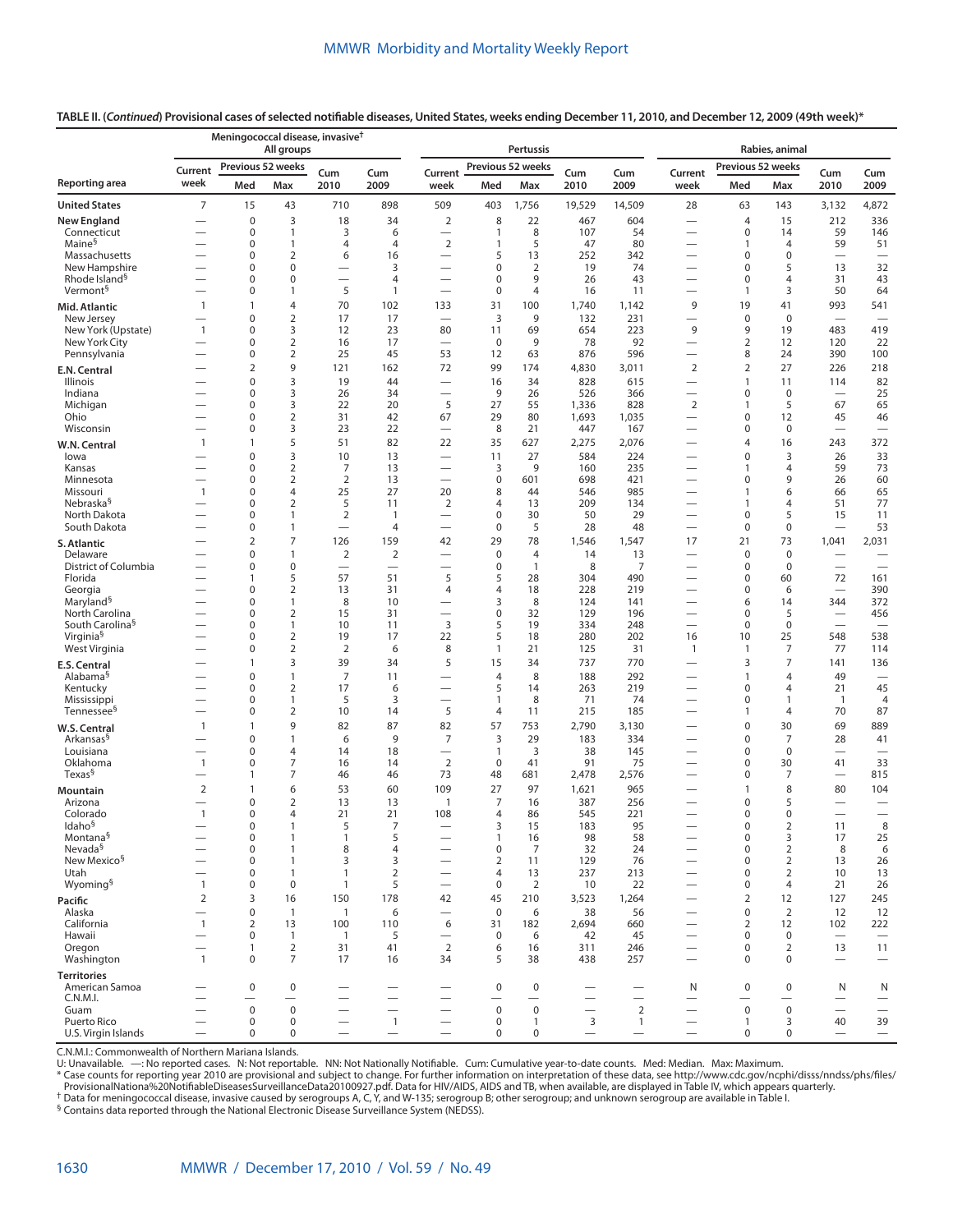**TABLE II. (***Continued***) Provisional cases of selected notifiable diseases, United States, weeks ending December 11, 2010, and December 12, 2009 (49th week)\***

|                                                      | Salmonellosis                                                |                                         |                                                   |                        |                          | Shiga toxin-producing E. coli (STEC) <sup>†</sup>    |                     |                                |                                  |                          | <b>Shigellosis</b>                            |                             |                                   |                               |                               |
|------------------------------------------------------|--------------------------------------------------------------|-----------------------------------------|---------------------------------------------------|------------------------|--------------------------|------------------------------------------------------|---------------------|--------------------------------|----------------------------------|--------------------------|-----------------------------------------------|-----------------------------|-----------------------------------|-------------------------------|-------------------------------|
|                                                      | Current                                                      | Previous 52 weeks                       |                                                   | Cum                    | Cum                      | Current                                              | Previous 52 weeks   |                                | Cum                              | Cum                      | Current                                       | Previous 52 weeks           |                                   | Cum                           | Cum                           |
| Reporting area                                       | week                                                         | Med                                     | Max                                               | 2010                   | 2009                     | week                                                 | Med                 | Max                            | 2010                             | 2009                     | week                                          | Med                         | Max                               | 2010                          | 2009                          |
| <b>United States</b>                                 | 447                                                          | 953                                     | 1,727                                             | 48,562                 | 46,196                   | 46                                                   | 85                  | 210                            | 4,543                            | 4,341                    | 197                                           | 277                         | 527                               | 13,155                        | 14,778                        |
| <b>New England</b>                                   | 8                                                            | 32                                      | 480                                               | 2,191                  | 2.097                    | $\mathbf{1}$                                         | $\overline{2}$      | 53                             | 193                              | 289                      |                                               | $\overline{4}$              | 67                                | 301                           | 331                           |
| Connecticut<br>Maine <sup>§</sup>                    | 5                                                            | $\mathbf 0$<br>$\overline{2}$           | 464<br>$\overline{7}$                             | 464<br>127             | 430<br>118               |                                                      | 0<br>0              | 53<br>3                        | 53<br>20                         | 67<br>19                 |                                               | $\mathbf 0$<br>$\mathbf 0$  | 62<br>$\mathbf{1}$                | 62<br>8                       | 43<br>5                       |
| Massachusetts                                        | 3                                                            | 23                                      | 52                                                | 1,228                  | 1,100                    |                                                      | 1                   | 9                              | 79                               | 105                      | —                                             | $\overline{4}$              | 16                                | 207                           | 231                           |
| New Hampshire                                        | $\overline{\phantom{0}}$                                     | 3                                       | 10                                                | 157                    | 255                      |                                                      | 0                   | 2                              | 21                               | 35                       |                                               | $\mathbf 0$                 | $\overline{1}$                    | 12                            | 21                            |
| Rhode Island <sup>§</sup><br>Vermont <sup>§</sup>    | $\overline{\phantom{0}}$                                     | $\overline{2}$<br>$\mathbf{1}$          | 17<br>5                                           | 140<br>75              | 134<br>60                | $\overline{\phantom{0}}$<br>$\mathbf{1}$             | 0<br>0              | $\mathbf{1}$<br>$\overline{2}$ | $\overline{2}$<br>18             | 38<br>25                 | $\overline{\phantom{0}}$                      | $\mathbf 0$<br>$\mathbf 0$  | 3<br>$\mathbf{1}$                 | 11<br>$\overline{1}$          | 26<br>5                       |
| Mid. Atlantic                                        | 41                                                           | 96                                      | 219                                               | 5,468                  | 5,238                    | 4                                                    | 9                   | 32                             | 531                              | 411                      | 5                                             | 33                          | 53                                | 1,492                         | 2,675                         |
| New Jersey                                           |                                                              | 19                                      | 57                                                | 1,012                  | 1,077                    |                                                      | 2                   | 9                              | 102                              | 101                      | —                                             | 6                           | 16                                | 331                           | 566                           |
| New York (Upstate)<br>New York City                  | 29<br>$\overline{1}$                                         | 25<br>25                                | 78<br>56                                          | 1,371<br>1,284         | 1,249<br>1,214           | $\overline{4}$<br>$\overline{\phantom{0}}$           | 3<br>1              | 13<br>7                        | 194<br>77                        | 143<br>56                | $\overline{4}$<br>$\overline{\phantom{0}}$    | 3<br>5                      | 19<br>14                          | 216<br>282                    | 215<br>437                    |
| Pennsylvania                                         | 11                                                           | 31                                      | 82                                                | 1,801                  | 1,698                    |                                                      | 2                   | 13                             | 158                              | 111                      | $\mathbf{1}$                                  | 13                          | 34                                | 663                           | 1,457                         |
| <b>E.N. Central</b>                                  | 20                                                           | 88                                      | 245                                               | 5,109                  | 4,968                    | 3                                                    | 9                   | 39                             | 698                              | 698                      | 5                                             | 26                          | 238                               | 1,578                         | 2,420                         |
| <b>Illinois</b>                                      |                                                              | 28                                      | 114                                               | 1,717                  | 1,418                    |                                                      | $\overline{2}$      | 9                              | 121                              | 164                      | —                                             | 9                           | 228                               | 769                           | 591                           |
| Indiana<br>Michigan                                  | $\overline{\phantom{0}}$<br>$\overline{4}$                   | 11<br>15                                | 62<br>48                                          | 623<br>882             | 598<br>928               | $\overline{\phantom{0}}$                             | 1<br>2              | 9<br>16                        | 67<br>149                        | 94<br>134                | $\overline{\phantom{0}}$<br>$\mathbf{1}$      | $\mathbf{1}$<br>5           | 5<br>9                            | 38<br>236                     | 73<br>215                     |
| Ohio                                                 | 16                                                           | 24                                      | 47                                                | 1,262                  | 1,360                    | 3                                                    | 3                   | 11                             | 139                              | 127                      | 4                                             | 5                           | 23                                | 293                           | 1,056                         |
| Wisconsin                                            | $\overline{\phantom{0}}$                                     | 9                                       | 45                                                | 625                    | 664                      |                                                      | 3                   | 17                             | 222                              | 179                      |                                               | $\overline{4}$              | 21                                | 242                           | 485                           |
| W.N. Central                                         | 37                                                           | 46                                      | 98                                                | 2,390                  | 2,524                    | 10                                                   | 11                  | 39                             | 634                              | 709                      | 11                                            | 43                          | 88                                | 1,951                         | 1,209                         |
| lowa                                                 | 1<br>1                                                       | 9<br>$\overline{7}$                     | 34<br>19                                          | 507                    | 383<br>384               | $\overline{\phantom{0}}$                             | $\overline{2}$<br>1 | 16                             | 167<br>73                        | 155<br>54                | $\mathbf{1}$<br>3                             | $\overline{1}$<br>5         | 5<br>14                           | 49<br>256                     | 52                            |
| Kansas<br>Minnesota                                  | $\overline{\phantom{0}}$                                     | $\mathbf 0$                             | 32                                                | 426<br>178             | 536                      | $\mathbf{1}$                                         | 0                   | 6<br>13                        | 31                               | 205                      |                                               | $\mathbf 0$                 | 3                                 | 14                            | 196<br>75                     |
| Missouri                                             | 31                                                           | 13                                      | 44                                                | 818                    | 634                      | $\overline{7}$                                       | 4                   | 27                             | 240                              | 136                      | 6                                             | 36                          | 75                                | 1,569                         | 844                           |
| Nebraska <sup>§</sup>                                | 3                                                            | $\overline{4}$                          | 13                                                | 242                    | 335                      | $\overline{2}$                                       | 1                   | 6                              | 74                               | 84                       | $\mathbf{1}$                                  | $\mathbf{1}$                | 10                                | 56                            | 34                            |
| North Dakota<br>South Dakota                         | 1<br>$\overline{\phantom{0}}$                                | $\mathbf 0$<br>3                        | 39<br>17                                          | 51<br>168              | 64<br>188                |                                                      | 0<br>0              | 10<br>4                        | 17<br>32                         | 8<br>67                  | $\overline{\phantom{0}}$                      | $\mathbf 0$<br>$\mathbf 0$  | 5<br>2                            | $\overline{7}$                | 4<br>4                        |
| <b>S. Atlantic</b>                                   | 213                                                          | 262                                     | 610                                               | 15,052                 | 13,726                   | 6                                                    | 13                  | 30                             | 709                              | 641                      | 55                                            | 46                          | 133                               | 2,578                         | 2,269                         |
| Delaware                                             | 1                                                            | 3                                       | 11                                                | 172                    | 140                      |                                                      | 0                   | $\overline{2}$                 | 6                                | 13                       | —                                             | $\mathbf 0$                 | $\overline{4}$                    | 40                            | 145                           |
| District of Columbia                                 | $\overline{\phantom{0}}$                                     | $\overline{1}$                          | 6                                                 | 75                     | 96                       | $\overline{\phantom{0}}$                             | 0                   | $\overline{1}$                 | 6                                | $\overline{2}$           | $\overline{\phantom{0}}$                      | $\mathbf 0$                 | $\overline{4}$                    | 25                            | 26                            |
| Florida<br>Georgia                                   | 117<br>23                                                    | 118<br>41                               | 227<br>132                                        | 6,031<br>2,655         | 6,344<br>2,304           | $\overline{4}$<br>$\overline{\phantom{0}}$           | 4<br>1              | 13<br>15                       | 235<br>103                       | 165<br>69                | 42<br>10                                      | 19<br>14                    | 53<br>39                          | 1,106<br>746                  | 444<br>632                    |
| Maryland <sup>§</sup>                                | $\overline{2}$                                               | 17                                      | 54                                                | 980                    | 774                      |                                                      | 2                   | 9                              | 97                               | 90                       | $\overline{\phantom{0}}$                      | $\overline{2}$              | 8                                 | 124                           | 360                           |
| North Carolina                                       | 18                                                           | 30                                      | 209                                               | 2,287                  | 1,717                    | $\overline{\phantom{0}}$                             | 1                   | 10                             | 90                               | 106                      | $\overline{2}$                                | 3                           | 36                                | 231                           | 351                           |
| South Carolina <sup>§</sup><br>Virginia <sup>§</sup> | 35<br>17                                                     | 21<br>18                                | 98<br>68                                          | 1,606<br>1,076         | 1,141<br>1,002           | $\overline{\phantom{0}}$<br>$\overline{2}$           | 0<br>2              | $\overline{2}$<br>15           | 22<br>129                        | 33<br>134                | $\mathbf{1}$                                  | $\mathbf{1}$<br>3           | 5<br>15                           | 67<br>136                     | 122<br>180                    |
| West Virginia                                        | $\overline{\phantom{0}}$                                     | 2                                       | 16                                                | 170                    | 208                      | $\overline{\phantom{0}}$                             | 0                   | $\overline{4}$                 | 21                               | 29                       | $\overline{\phantom{0}}$                      | $\mathbf 0$                 | 66                                | 103                           | 9                             |
| E.S. Central                                         | 16                                                           | 55                                      | 177                                               | 3,763                  | 2,970                    | $\mathbf{1}$                                         | 4                   | 22                             | 258                              | 208                      | 11                                            | 13                          | 40                                | 722                           | 776                           |
| Alabama <sup>§</sup>                                 | 5                                                            | 19                                      | 52                                                | 1,001                  | 888                      |                                                      | 1                   | $\overline{4}$                 | 51                               | 46                       | $\overline{7}$                                | 3                           | 14                                | 209                           | 149                           |
| Kentucky                                             | 4<br>1                                                       | 10<br>17                                | 31<br>67                                          | 555<br>1,181           | 436<br>885               | $\overline{\phantom{0}}$                             | 1<br>0              | 6                              | 68<br>30                         | 69<br>6                  | $\overline{\phantom{0}}$                      | 3<br>$\mathbf{1}$           | 28<br>$\overline{4}$              | 218                           | 217<br>47                     |
| Mississippi<br>Tennessee <sup>9</sup>                | 6                                                            | 14                                      | 53                                                | 1,026                  | 761                      | $\mathbf{1}$                                         | 2                   | 12<br>7                        | 109                              | 87                       | 4                                             | 5                           | 14                                | 52<br>243                     | 363                           |
| W.S. Central                                         | 12                                                           | 110                                     | 547                                               | 5,871                  | 5,664                    |                                                      | 5                   | 68                             | 275                              | 298                      | 65                                            | 53                          | 251                               | 2,619                         | 2,793                         |
| Arkansas <sup>§</sup>                                | 6                                                            | 12                                      | 43                                                | 761                    | 591                      |                                                      | 1                   | 5                              | 47                               | 44                       | 3                                             | $\overline{1}$              | 9                                 | 76                            | 298                           |
| Louisiana                                            | 1                                                            | 19                                      | 49                                                | 1,195                  | 1,151                    |                                                      | 0                   | $\overline{2}$                 | 19                               | 23                       | $\mathbf{1}$                                  | 5                           | 13                                | 262                           | 171                           |
| Oklahoma<br>Texas <sup>§</sup>                       | 5                                                            | 12<br>61                                | 46<br>477                                         | 643<br>3,272           | 590<br>3,332             | $\overline{\phantom{0}}$                             | 0<br>3              | 27<br>41                       | 40<br>169                        | 32<br>199                | $\mathbf{1}$<br>60                            | 6<br>41                     | 96<br>144                         | 251<br>2,030                  | 279<br>2,045                  |
| <b>Mountain</b>                                      | 7                                                            | 49                                      | 105                                               | 2,621                  | 2,897                    | $\overline{4}$                                       | 11                  | 34                             | 609                              | 549                      | $\overline{4}$                                | 15                          | 32                                | 763                           | 1,097                         |
| Arizona                                              | 1                                                            | 17                                      | 42                                                | 884                    | 1,036                    | 3                                                    | 1                   | 10                             | 86                               | 66                       | $\mathbf{1}$                                  | 8                           | 18                                | 408                           | 784                           |
| Colorado                                             | 5                                                            | 10                                      | 24                                                | 552                    | 590                      |                                                      | 3                   | 21                             | 209                              | 164                      | 3                                             | 2                           | 6                                 | 97                            | 93                            |
| Idaho <sup>§</sup><br>Montana <sup>§</sup>           | $\mathbf{1}$                                                 | 3<br>2                                  | 9<br>7                                            | 158<br>84              | 166<br>105               | $\mathbf{1}$                                         | 2<br>1              | $\overline{7}$<br>5            | 102<br>40                        | 88<br>35                 | $\overline{\phantom{0}}$                      | $\mathbf 0$<br>0            | 3<br>$\mathbf{1}$                 | 23<br>6                       | 8<br>11                       |
| Nevada <sup>§</sup>                                  |                                                              | 4                                       | 22                                                | 279                    | 246                      |                                                      | 0                   | 5                              | 32                               | 34                       |                                               | $\mathbf{1}$                | 6                                 | 47                            | 70                            |
| New Mexico <sup>§</sup>                              | $\overline{\phantom{0}}$                                     | 6                                       | 19                                                | 315                    | 354                      | $\overline{\phantom{0}}$                             | 1                   | 5                              | 43                               | 37                       |                                               | $\overline{2}$              | 10                                | 139                           | 103                           |
| Utah<br>Wyoming <sup>§</sup>                         | $\overline{\phantom{0}}$                                     | 6<br>$\mathbf{1}$                       | 17<br>5                                           | 310<br>39              | 307<br>93                | $\overline{\phantom{0}}$<br>$\qquad \qquad -$        | 1<br>0              | 7<br>$\overline{2}$            | 82<br>15                         | 110<br>15                | $\overline{\phantom{0}}$<br>$\qquad \qquad -$ | $\mathbf{1}$<br>$\mathbf 0$ | 4<br>0                            | 43<br>$\qquad \qquad$         | 24<br>$\overline{4}$          |
| Pacific                                              | 93                                                           | 117                                     | 299                                               | 6,097                  | 6,112                    | 17                                                   | 10                  | 46                             | 636                              | 538                      | 41                                            | 21                          | 64                                | 1,151                         | 1,208                         |
| Alaska                                               |                                                              | $\mathbf{1}$                            | 5                                                 | 78                     | 65                       | $\overbrace{\phantom{1232211}}$                      | $\mathbf 0$         | $\overline{1}$                 | $\overline{2}$                   | $\mathbf{1}$             | $\overbrace{\phantom{12322111}}$              | $\mathbf 0$                 | $\mathbf{1}$                      | $\overline{1}$                | $\overline{4}$                |
| California                                           | 72                                                           | 84                                      | 227                                               | 4,618                  | 4,574                    | $\boldsymbol{7}$                                     | 6                   | 35                             | 286                              | 254                      | 37                                            | 17                          | 51                                | 962                           | 969                           |
| Hawaii<br>Oregon                                     | $\overbrace{\phantom{12322111}}$<br>$\overline{\phantom{0}}$ | 4<br>8                                  | 14<br>48                                          | 210<br>490             | 320<br>416               | $\overline{\phantom{0}}$<br>$\overline{\phantom{0}}$ | 0<br>2              | 4<br>15                        | 18<br>117                        | 11<br>78                 | $\qquad \qquad -$<br>$\qquad \qquad -$        | 0<br>$\mathbf{1}$           | 3<br>$\overline{4}$               | 22<br>58                      | 42<br>51                      |
| Washington                                           | 21                                                           | 15                                      | 61                                                | 701                    | 737                      | 10                                                   | 3                   | 19                             | 213                              | 194                      | 4                                             | $\mathbf{1}$                | 20                                | 108                           | 142                           |
| <b>Territories</b>                                   |                                                              |                                         |                                                   |                        |                          |                                                      |                     |                                |                                  |                          |                                               |                             |                                   |                               |                               |
| American Samoa<br>C.N.M.I.                           |                                                              | $\mathbf 0$<br>$\overline{\phantom{0}}$ | $\mathbf{1}$<br>$\overbrace{\phantom{123221111}}$ | 2<br>$\qquad \qquad -$ |                          |                                                      | $\mathbf 0$         | $\mathbf 0$                    |                                  |                          | —                                             | $\mathbf{1}$                | $\mathbf{1}$<br>$\qquad \qquad -$ | 4<br>$\overline{\phantom{0}}$ | 3<br>$\overline{\phantom{m}}$ |
| Guam                                                 |                                                              | $\mathbf 0$                             | $\overline{2}$                                    | $\overline{7}$         | 11                       | $\overline{\phantom{0}}$                             | $\mathbf 0$         | $\mathsf{O}\xspace$            | $\overbrace{\phantom{12322111}}$ | $\overline{\phantom{0}}$ | $\overline{\phantom{0}}$                      | $\pmb{0}$                   | $\mathbf{1}$                      | $\mathbf{1}$                  | 13                            |
| Puerto Rico                                          | 3                                                            | 10                                      | 39                                                | 478                    | 531                      | $\qquad \qquad -$                                    | $\pmb{0}$           | $\mathbf 0$                    |                                  | $\qquad \qquad -$        |                                               | $\mathbf 0$                 | $\mathbf{1}$                      | 5                             | 14                            |
| U.S. Virgin Islands                                  | $\overbrace{\phantom{12322111}}$                             | $\mathbf 0$                             | $\mathsf 0$                                       |                        | $\overline{\phantom{0}}$ | $\overline{\phantom{0}}$                             | 0                   | 0                              |                                  | $\overline{\phantom{0}}$ | $\overbrace{\phantom{12322111}}$              | $\mathbf 0$                 | $\mathbf 0$                       | $\overline{\phantom{0}}$      |                               |

C.N.M.I.: Commonwealth of Northern Mariana Islands.

U: Unavailable. —: No reported cases. N: Not reportable. NN: Not Nationally Notifiable. Cum: Cumulative year-to-date counts. Med: Median. Max: Maximum.<br>\* Case counts for reporting year 2010 are provisional and subjec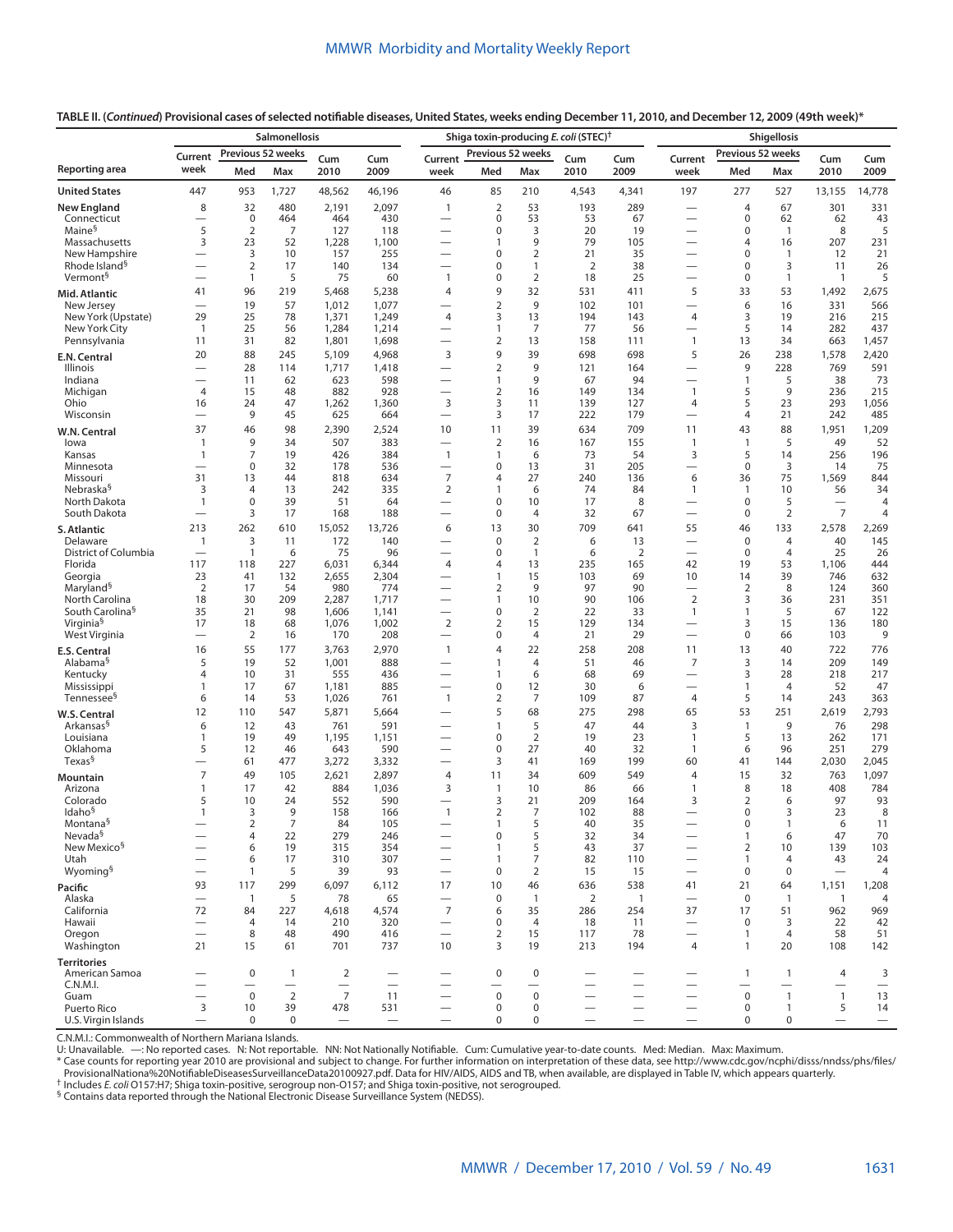|                                                   |                                                      | Spotted Fever Rickettsiosis (including RMSF) <sup>†</sup> |                               |                                                      |                                            |                                                      |                                   |                                   |                                          |                                       |  |  |  |  |
|---------------------------------------------------|------------------------------------------------------|-----------------------------------------------------------|-------------------------------|------------------------------------------------------|--------------------------------------------|------------------------------------------------------|-----------------------------------|-----------------------------------|------------------------------------------|---------------------------------------|--|--|--|--|
|                                                   |                                                      |                                                           | Confirmed                     |                                                      |                                            |                                                      |                                   | Probable                          |                                          |                                       |  |  |  |  |
|                                                   | Current                                              | Previous 52 weeks                                         |                               | Cum                                                  | Cum                                        | Current                                              | Previous 52 weeks                 |                                   | Cum                                      | Cum                                   |  |  |  |  |
| Reporting area                                    | week                                                 | Med                                                       | Max                           | 2010                                                 | 2009                                       | week                                                 | Med                               | Max                               | 2010                                     | 2009                                  |  |  |  |  |
| <b>United States</b>                              | $\qquad \qquad$                                      | $\overline{2}$                                            | 12                            | 157                                                  | 144                                        | $\overline{2}$                                       | 25                                | 421                               | 1,477                                    | 1,230                                 |  |  |  |  |
| New England                                       |                                                      | $\boldsymbol{0}$<br>0                                     | $\bf 0$<br>$\mathbf 0$        |                                                      | $\overline{2}$                             | $\overline{\phantom{0}}$                             | $\mathbf 0$<br>$\mathbf 0$        | $\mathbf{1}$<br>$\mathbf 0$       | 3                                        | 11                                    |  |  |  |  |
| Connecticut<br>Maine <sup>§</sup>                 |                                                      | 0                                                         | $\mathbf 0$                   | $\overline{\phantom{0}}$                             | $\overline{\phantom{0}}$                   | —                                                    | $\mathbf 0$                       | $\mathbf{1}$                      | $\qquad \qquad -$<br>$\overline{2}$      | $\qquad \qquad -$<br>5                |  |  |  |  |
| Massachusetts                                     | $\overline{\phantom{0}}$                             | 0                                                         | $\mathbf 0$                   | $\overline{\phantom{0}}$                             | $\mathbf{1}$                               | -                                                    | $\mathbf 0$                       | 0                                 | $\overline{\phantom{0}}$                 | 6                                     |  |  |  |  |
| New Hampshire                                     |                                                      | 0                                                         | 0                             |                                                      | $\overline{\phantom{0}}$                   | $\overline{\phantom{0}}$                             | 0                                 | $\mathbf{1}$                      | $\mathbf{1}$                             | $\overline{\phantom{0}}$              |  |  |  |  |
| Rhode Island <sup>§</sup><br>Vermont <sup>§</sup> | $\overline{\phantom{0}}$<br>—                        | 0<br>0                                                    | 0<br>0                        | $\overline{\phantom{0}}$<br>$\overline{\phantom{0}}$ | $\overline{\phantom{0}}$<br>$\overline{1}$ | -<br>-                                               | 0<br>0                            | 0<br>0                            | —<br>$\overline{\phantom{0}}$            | $\overline{\phantom{0}}$              |  |  |  |  |
| Mid. Atlantic                                     | -                                                    | 0                                                         | $\overline{2}$                | 16                                                   | 12                                         |                                                      | 1                                 | 4                                 | 60                                       | 95                                    |  |  |  |  |
| New Jersey                                        |                                                      | 0                                                         | 0                             | $\overline{\phantom{0}}$                             | $\overline{2}$                             | $\overline{\phantom{0}}$                             | $\mathbf 0$                       | $\mathbf{1}$                      | $\overline{\phantom{0}}$                 | 60                                    |  |  |  |  |
| New York (Upstate)                                |                                                      | 0                                                         | $\mathbf{1}$                  | $\overline{2}$                                       | $\overline{\phantom{0}}$                   |                                                      | 0                                 | 3                                 | 18                                       | 14                                    |  |  |  |  |
| New York City<br>Pennsylvania                     |                                                      | 0<br>0                                                    | $\mathbf{1}$<br>2             | $\overline{1}$<br>13                                 | $\mathbf{1}$<br>9                          |                                                      | $\mathbf 0$<br>0                  | 4<br>$\overline{2}$               | 28<br>14                                 | 7<br>14                               |  |  |  |  |
| E.N. Central                                      |                                                      | 0                                                         | $\mathbf{1}$                  | $\overline{4}$                                       | 9                                          |                                                      | 1                                 | 9                                 | 91                                       | 81                                    |  |  |  |  |
| Illinois                                          | $\overline{\phantom{0}}$                             | 0                                                         | $\mathbf{1}$                  | $\overline{2}$                                       | 1                                          |                                                      | 0                                 | 5                                 | 33                                       | 48                                    |  |  |  |  |
| Indiana                                           | —                                                    | 0                                                         | 1                             | $\overline{2}$                                       | 3                                          |                                                      | $\Omega$                          | 5                                 | 43                                       | 10                                    |  |  |  |  |
| Michigan<br>Ohio                                  | —<br>—                                               | 0<br>0                                                    | 0<br>0                        | $\overline{\phantom{0}}$<br>$\overline{\phantom{0}}$ | 4                                          | -                                                    | 0<br>0                            | $\mathbf{1}$<br>$\overline{2}$    | $\overline{1}$<br>13                     | $\mathbf{1}$<br>18                    |  |  |  |  |
| Wisconsin                                         |                                                      | 0                                                         | 0                             | $\equiv$                                             | $\mathbf{1}$                               | $\overline{\phantom{0}}$                             | 0                                 | $\mathbf{1}$                      | $\mathbf{1}$                             | 4                                     |  |  |  |  |
| W.N. Central                                      |                                                      | 0                                                         | 4                             | 19                                                   | 19                                         |                                                      | 4                                 | 21                                | 316                                      | 254                                   |  |  |  |  |
| lowa                                              |                                                      | 0                                                         | 0                             |                                                      | $\mathbf{1}$                               | $\overline{\phantom{0}}$                             | $\mathbf 0$                       | $\mathbf{1}$                      | $\overline{4}$                           | $\overline{4}$                        |  |  |  |  |
| Kansas                                            |                                                      | 0<br>0                                                    | 1<br>1                        | $\overline{2}$<br>$\overline{\phantom{0}}$           | $\mathbf{1}$<br>$\overline{2}$             |                                                      | $\mathbf 0$<br>$\mathbf 0$        | $\boldsymbol{0}$<br>$\mathbf 0$   |                                          | -<br>2                                |  |  |  |  |
| Minnesota<br>Missouri                             |                                                      | 0                                                         | 4                             | 15                                                   | 7                                          |                                                      | 4                                 | 20                                | 308                                      | 244                                   |  |  |  |  |
| Nebraska <sup>§</sup>                             |                                                      | 0                                                         | $\mathbf{1}$                  | 2                                                    | 8                                          | $\overline{\phantom{0}}$                             | $\mathbf 0$                       | $\mathbf{1}$                      | 3                                        | $\overline{4}$                        |  |  |  |  |
| North Dakota                                      | —                                                    | 0                                                         | 0                             |                                                      | $\overline{\phantom{0}}$                   | —                                                    | $\mathbf 0$                       | $\mathbf{1}$                      | $\mathbf{1}$                             |                                       |  |  |  |  |
| South Dakota                                      |                                                      | 0                                                         | $\pmb{0}$                     | $\overline{\phantom{0}}$                             | $\overline{\phantom{0}}$                   | $\overline{\phantom{0}}$                             | $\mathbf 0$                       | $\mathsf 0$                       | $\overline{\phantom{0}}$                 | $\overline{\phantom{0}}$              |  |  |  |  |
| S. Atlantic<br>Delaware                           | $\overline{\phantom{0}}$<br>$\overline{\phantom{0}}$ | $\mathbf{1}$<br>0                                         | 9<br>1                        | 83<br>$\overline{1}$                                 | 66<br>$\overline{\phantom{0}}$             | $\overline{2}$<br>$\overline{\phantom{0}}$           | 9<br>0                            | 60<br>3                           | 502<br>21                                | 373<br>18                             |  |  |  |  |
| District of Columbia                              | $\overline{\phantom{0}}$                             | 0                                                         | $\mathbf{1}$                  | $\mathbf{1}$                                         |                                            |                                                      | 0                                 | $\mathbf{1}$                      | $\overline{\phantom{0}}$                 | $\mathbf{1}$                          |  |  |  |  |
| Florida                                           | $\overline{\phantom{0}}$                             | 0                                                         | $\mathbf{1}$                  | $\overline{4}$                                       | $\overline{\phantom{0}}$                   |                                                      | 0                                 | $\overline{2}$                    | 11                                       | $\overline{7}$                        |  |  |  |  |
| Georgia<br>Maryland <sup>§</sup>                  | $\overline{\phantom{0}}$<br>—                        | 1<br>0                                                    | 6<br>1                        | 57<br>3                                              | 52<br>3                                    | $\overline{\phantom{0}}$<br>$\overline{\phantom{0}}$ | 0<br>0                            | $\mathsf 0$<br>5                  | $\overbrace{\phantom{1232211}}$<br>53    | $\overline{\phantom{0}}$<br>37        |  |  |  |  |
| North Carolina                                    | —                                                    | 0                                                         | 3                             | 12                                                   | $\overline{7}$                             | $\overline{2}$                                       | $\overline{2}$                    | 48                                | 268                                      | 242                                   |  |  |  |  |
| South Carolina <sup>§</sup>                       |                                                      | 0                                                         | $\mathbf{1}$                  | $\overline{\phantom{a}}$                             | 3                                          |                                                      | 0                                 | $\overline{2}$                    | 18                                       | 15                                    |  |  |  |  |
| Virginia <sup>§</sup>                             | $\overline{\phantom{0}}$                             | 0<br>0                                                    | 2<br>0                        | $\overline{4}$                                       | $\mathbf{1}$                               | $\overline{\phantom{0}}$                             | $\overline{2}$<br>0               | 12<br>$\mathbf 0$                 | 131                                      | 51                                    |  |  |  |  |
| West Virginia                                     |                                                      |                                                           | 3                             | $\overline{\phantom{0}}$                             | $\overline{\phantom{0}}$<br>9              |                                                      | 5                                 |                                   | $\overline{\phantom{m}}$                 | $\overline{2}$                        |  |  |  |  |
| E.S. Central<br>Alabama <sup>§</sup>              | -<br>—                                               | 0<br>0                                                    | 1                             | 19<br>5                                              | 3                                          |                                                      | 1                                 | 29<br>8                           | 382<br>75                                | 253<br>62                             |  |  |  |  |
| Kentucky                                          |                                                      | 0                                                         | $\overline{2}$                | 6                                                    | $\mathbf{1}$                               |                                                      | $\mathbf 0$                       | $\mathbf 0$                       | $\overline{\phantom{0}}$                 | $\qquad \qquad$                       |  |  |  |  |
| Mississippi                                       | $\overline{\phantom{0}}$                             | 0                                                         | $\mathbf 0$                   | -                                                    | $\overline{\phantom{0}}$                   |                                                      | $\mathbf 0$                       | 3                                 | 16                                       | $\mathsf 9$                           |  |  |  |  |
| Tennessee <sup>§</sup>                            |                                                      | 0                                                         | $\overline{2}$                | $\,8\,$                                              | 5                                          |                                                      | 4                                 | 20                                | 291                                      | 182                                   |  |  |  |  |
| W.S. Central<br>Arkansas <sup>§</sup>             |                                                      | 0<br>0                                                    | 3<br>2                        | 6<br>$\overline{2}$                                  | 9                                          |                                                      | 1<br>0                            | 408<br>110                        | 111<br>64                                | 139<br>70                             |  |  |  |  |
| Louisiana                                         | $\overline{\phantom{0}}$                             | 0                                                         | 0                             | $\overline{\phantom{0}}$                             | $\overline{\phantom{0}}$                   |                                                      | 0                                 | $\mathbf{1}$                      | $\overline{2}$                           | $\overline{2}$                        |  |  |  |  |
| Oklahoma                                          | $\overline{\phantom{0}}$                             | 0                                                         | 3                             | 3                                                    | $\overline{7}$                             |                                                      | 0                                 | 287                               | 26                                       | 46                                    |  |  |  |  |
| Texas <sup>§</sup>                                |                                                      | 0                                                         | 1                             | $\mathbf{1}$                                         | $\overline{2}$                             |                                                      | 0                                 | 11                                | 19                                       | 21                                    |  |  |  |  |
| Mountain<br>Arizona                               |                                                      | 0<br>0                                                    | 1<br>1                        | $\overline{2}$                                       | 17<br>11                                   |                                                      | $\mathbf 0$<br>0                  | $\overline{2}$<br>1               | 12<br>$\overline{2}$                     | 24<br>12                              |  |  |  |  |
| Colorado                                          |                                                      | 0                                                         | 0                             | $\overline{\phantom{0}}$                             | $\mathbf{1}$                               | —                                                    | 0                                 | $\mathbf{1}$                      | $\mathbf{1}$                             |                                       |  |  |  |  |
| Idaho <sup>§</sup>                                | $\overline{\phantom{0}}$                             | 0                                                         | 0                             | $\overline{\phantom{0}}$                             | $\overline{\phantom{0}}$                   |                                                      | $\Omega$                          | $\mathbf{1}$                      | 5                                        | $\mathbf{1}$                          |  |  |  |  |
| Montana <sup>§</sup><br>Nevada <sup>§</sup>       |                                                      | 0<br>$\pmb{0}$                                            | 1<br>$\pmb{0}$                | 2<br>$\overline{\phantom{0}}$                        | 4<br>$\overline{\phantom{0}}$              |                                                      | 0<br>0                            | $\mathbf{1}$<br>$\boldsymbol{0}$  | $\mathbf{1}$<br>$\overline{\phantom{0}}$ | 6<br>$\mathbf{1}$                     |  |  |  |  |
| New Mexico <sup>§</sup>                           |                                                      | $\mathbf 0$                                               | $\pmb{0}$                     | $\overline{\phantom{0}}$                             | $\overline{\phantom{0}}$                   |                                                      | $\mathbf 0$                       | $\mathbf{1}$                      | $\mathbf{1}$                             | $\mathbf{1}$                          |  |  |  |  |
| Utah                                              | —                                                    | $\pmb{0}$                                                 | 0                             | $\overline{\phantom{0}}$                             | $\overline{\phantom{0}}$                   | $\overline{\phantom{0}}$                             | 0                                 | $\mathbf{1}$                      | $\mathbf{1}$                             | $\mathbf{1}$                          |  |  |  |  |
| Wyoming <sup>§</sup>                              | —                                                    | 0                                                         | 0                             | $\overline{\phantom{0}}$                             | $\mathbf{1}$                               |                                                      | 0                                 | $\mathbf{1}$                      | $\mathbf{1}$                             | $\overline{2}$                        |  |  |  |  |
| Pacific<br>Alaska                                 | $\mathsf{N}$                                         | $\pmb{0}$<br>$\boldsymbol{0}$                             | $\overline{2}$<br>$\mathbf 0$ | $\,8\,$<br>N                                         | $\mathbf{1}$<br>N                          | N                                                    | $\mathbf 0$<br>$\mathbf 0$        | $\mathbf 0$<br>$\mathbf 0$        | $\mathsf{N}$                             | $\overline{\phantom{0}}$<br>${\sf N}$ |  |  |  |  |
| California                                        |                                                      | $\mathbf 0$                                               | $\overline{2}$                | $\overline{7}$                                       | $\mathbf{1}$                               | $\overline{\phantom{0}}$                             | $\mathbf 0$                       | $\mathbf 0$                       |                                          | $\qquad \qquad -$                     |  |  |  |  |
| Hawaii                                            | N                                                    | $\boldsymbol{0}$                                          | 0                             | N                                                    | N                                          | N                                                    | 0                                 | $\boldsymbol{0}$                  | N                                        | ${\sf N}$                             |  |  |  |  |
| Oregon                                            | $\overline{\phantom{0}}$                             | $\mathbf 0$                                               | $\mathbf{1}$                  | $\mathbf{1}$                                         | $\overline{\phantom{0}}$                   | $\overline{\phantom{0}}$                             | 0                                 | $\boldsymbol{0}$                  | $\overline{\phantom{0}}$                 |                                       |  |  |  |  |
| Washington                                        | $\overline{\phantom{0}}$                             | $\mathbf 0$                                               | $\mathbf 0$                   |                                                      |                                            |                                                      | 0                                 | $\boldsymbol{0}$                  | $\overline{\phantom{0}}$                 | $\overline{\phantom{0}}$              |  |  |  |  |
| <b>Territories</b><br>American Samoa              | N                                                    | $\pmb{0}$                                                 | $\mathbf 0$                   | N                                                    | N                                          | N                                                    | $\boldsymbol{0}$                  | $\mathbf 0$                       | N                                        | N                                     |  |  |  |  |
| C.N.M.I.                                          | $\qquad \qquad$                                      |                                                           | $\qquad \qquad$               |                                                      |                                            |                                                      | $\overbrace{\phantom{123221111}}$ | $\overbrace{\phantom{123221111}}$ |                                          |                                       |  |  |  |  |
| Guam                                              | N                                                    | $\mathbf 0$                                               | $\mathsf 0$                   | $\mathsf{N}$                                         | N                                          | N                                                    | $\mathbf 0$                       | $\mathsf 0$                       | $\mathsf{N}$                             | N                                     |  |  |  |  |
| Puerto Rico<br>U.S. Virgin Islands                | N<br>$\overbrace{\phantom{12322111}}$                | $\mathbf 0$<br>$\mathbf 0$                                | $\pmb{0}$<br>0                | N<br>$\overline{\phantom{0}}$                        | N<br>$\overline{\phantom{0}}$              | N<br>$\overline{\phantom{0}}$                        | 0<br>$\mathbf 0$                  | $\mathbf 0$<br>$\boldsymbol{0}$   | N<br>$\overline{\phantom{0}}$            | N<br>$\overline{\phantom{0}}$         |  |  |  |  |
|                                                   |                                                      |                                                           |                               |                                                      |                                            |                                                      |                                   |                                   |                                          |                                       |  |  |  |  |

**TABLE II. (***Continued***) Provisional cases of selected notifiable diseases, United States, weeks ending December 11, 2010, and December 12, 2009 (49th week)\***

C.N.M.I.: Commonwealth of Northern Mariana Islands.

U: Unavailable. —: No reported cases. N: Not reportable. NN: Not Nationally Notifiable. Cum: Cumulative year-to-date counts. Med: Median. Max: Maximum.<br>\* Case counts for reporting year 2010 are provisional and subje

by *Rickettsia rickettsii*, is the most common and well-known spotted fever. § Contains data reported through the National Electronic Disease Surveillance System (NEDSS).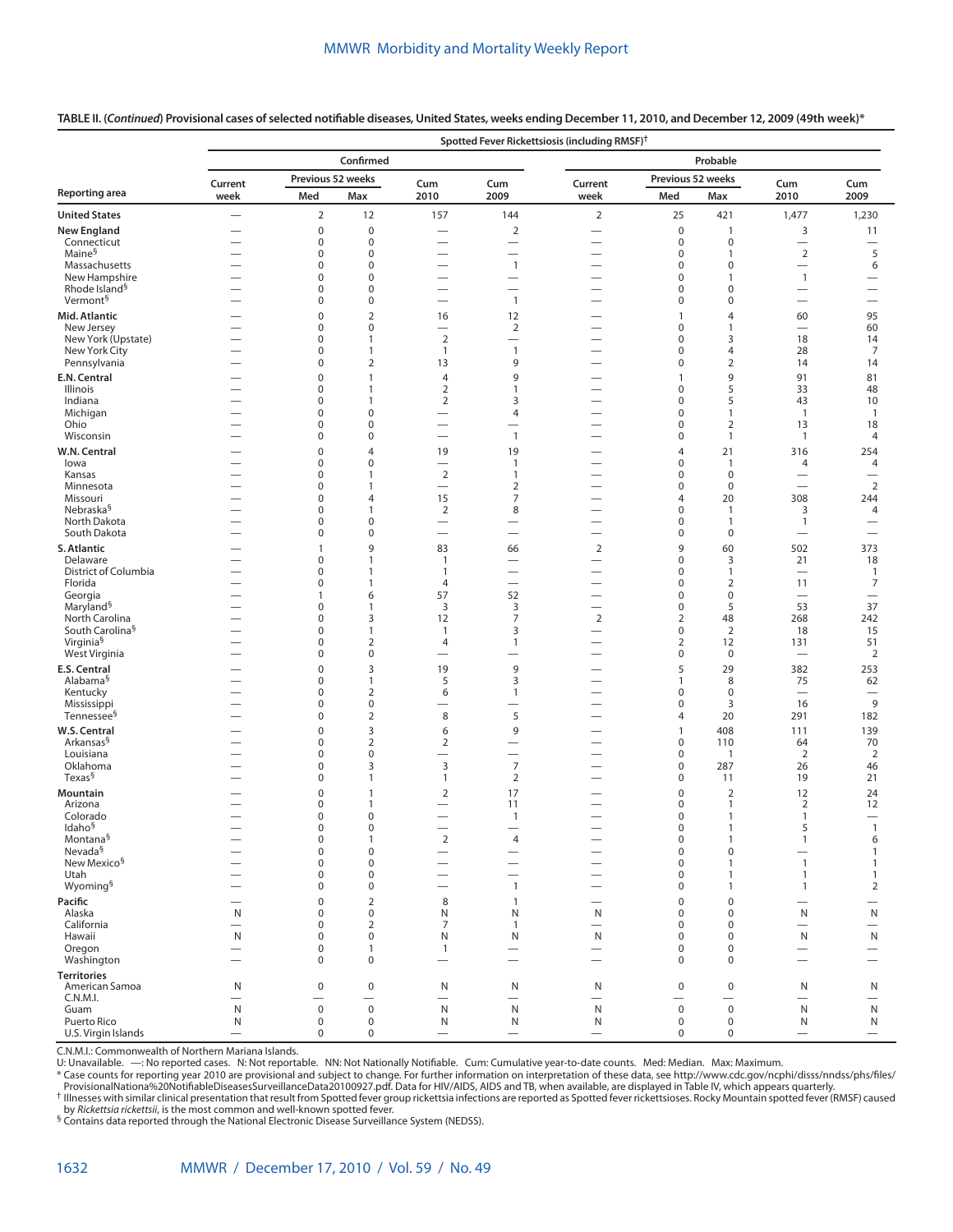### **TABLE II. (***Continued***) Provisional cases of selected notifiable diseases, United States, weeks ending December 11, 2010, and December 12, 2009 (49th week)\***

|                                  | Streptococcus pneumoniae, <sup>†</sup> invasive disease |                  |                                       |                          |                                 |                                                      |                                |                      |                          |                                  |                                                      |                                 |                                         |                          |                          |
|----------------------------------|---------------------------------------------------------|------------------|---------------------------------------|--------------------------|---------------------------------|------------------------------------------------------|--------------------------------|----------------------|--------------------------|----------------------------------|------------------------------------------------------|---------------------------------|-----------------------------------------|--------------------------|--------------------------|
|                                  |                                                         |                  | All ages                              |                          |                                 | Age $<$ 5                                            |                                |                      |                          |                                  |                                                      | Syphilis, primary and secondary |                                         |                          |                          |
|                                  | Current                                                 |                  | Previous 52 weeks                     | Cum                      | Cum                             | Current                                              | Previous 52 weeks              |                      | Cum                      | Cum                              | Current                                              | Previous 52 weeks               |                                         | Cum                      | Cum                      |
| Reporting area                   | week                                                    | Med              | Max                                   | 2010                     | 2009                            | week                                                 | Med                            | Max                  | 2010                     | 2009                             | week                                                 | Med                             | Max                                     | 2010                     | 2009                     |
| <b>United States</b>             | 252                                                     | 252              | 495                                   | 13,474                   | 2,868                           | 22                                                   | 44                             | 156                  | 2,040                    | 2,299                            | 89                                                   | 243                             | 413                                     | 11,636                   | 13,184                   |
| <b>New England</b>               | 13                                                      | 10               | 99                                    | 725                      | 100                             |                                                      | $\mathbf{1}$                   | 24                   | 91                       | 95                               | $\overline{2}$                                       | 9                               | 22                                      | 433                      | 309                      |
| Connecticut                      | 6                                                       | $\boldsymbol{0}$ | 91                                    | 342                      | 50                              | $\overline{\phantom{0}}$                             | 0                              | 22                   | 28                       | 22                               | $\overline{2}$                                       | $\mathbf{1}$                    | 10                                      | 89                       | 54                       |
| Maine <sup>§</sup>               | 1                                                       | $\overline{2}$   | 6                                     | 112                      | 19                              |                                                      | 0                              | $\mathbf{1}$         | 10                       | 8                                | $\overline{\phantom{0}}$                             | $\mathbf 0$                     | 3                                       | 23                       | 3                        |
| Massachusetts<br>New Hampshire   | $\overline{2}$                                          | 1<br>$\mathbf 0$ | 5<br>$\overline{7}$                   | 65<br>59                 | 3<br>$\overline{\phantom{0}}$   | $\overline{\phantom{0}}$                             | 1<br>0                         | 4<br>1               | 41<br>3                  | 46<br>11                         | $\overline{\phantom{0}}$                             | 5<br>$\mathbf 0$                | 15<br>$\overline{2}$                    | 260<br>22                | 223<br>14                |
| Rhode Island <sup>§</sup>        | $\overline{\phantom{0}}$                                | $\mathbf 0$      | 36                                    | 69                       | 15                              | $\overline{\phantom{0}}$                             | 0                              | 3                    | 3                        | 4                                | $\overline{\phantom{0}}$                             | 1                               | 4                                       | 37                       | 15                       |
| Vermont <sup>§</sup>             | $\overline{4}$                                          | 1                | 6                                     | 78                       | 13                              | $\overline{\phantom{0}}$                             | 0                              | 1                    | 6                        | $\overline{4}$                   | —                                                    | $\mathbf 0$                     | $\overline{2}$                          | $\overline{2}$           |                          |
| Mid. Atlantic                    | 18                                                      | 27               | 56                                    | 1,311                    | 191                             | $\overline{2}$                                       | $\overline{7}$                 | 48                   | 346                      | 286                              | 6                                                    | 33                              | 46                                      | 1,561                    | 1,668                    |
| New Jersey                       |                                                         | $\overline{2}$   | 8                                     | 99                       | $\overline{\phantom{0}}$        | $\overline{\phantom{0}}$                             | $\mathbf{1}$                   | 5                    | 51                       | 62                               | 1                                                    | $\overline{4}$                  | 12                                      | 223                      | 211                      |
| New York (Upstate)               | $\overline{4}$                                          | 3                | 12                                    | 154                      | 82                              | $\overline{2}$                                       | $\overline{2}$                 | 19                   | 113                      | 127                              | $\mathbf{1}$                                         | $\overline{2}$                  | 11                                      | 124                      | 115                      |
| New York City                    | 6                                                       | 10<br>9          | 31<br>22                              | 587<br>471               | 16                              | $\overline{\phantom{0}}$                             | $\overline{2}$<br>$\mathbf{1}$ | 24<br>5              | 127<br>55                | 82<br>15                         | $\overline{4}$                                       | 18<br>7                         | 31                                      | 861                      | 1,015                    |
| Pennsylvania                     | 8                                                       |                  |                                       |                          | 93                              |                                                      |                                |                      |                          |                                  |                                                      |                                 | 16                                      | 353                      | 327                      |
| E.N. Central<br>Illinois         | 48                                                      | 54<br>2          | 98<br>7                               | 2,751<br>97              | 635<br>$\overline{\phantom{0}}$ | $\overline{2}$<br>$\overline{\phantom{0}}$           | 7<br>$\overline{2}$            | 18<br>5              | 335<br>89                | 395<br>68                        | $\overline{2}$<br>$\overline{\phantom{0}}$           | 27<br>8                         | 48<br>26                                | 1,289<br>434             | 1,473<br>710             |
| Indiana                          |                                                         | 8                | 24                                    | 507                      | 237                             | $\overline{\phantom{0}}$                             | $\mathbf{1}$                   | 6                    | 43                       | 79                               | $\overline{\phantom{0}}$                             | 3                               | 14                                      | 159                      | 150                      |
| Michigan                         | 9                                                       | 12               | 27                                    | 650                      | 25                              | $\overline{1}$                                       | $\mathbf{1}$                   | 6                    | 76                       | 75                               |                                                      | $\overline{4}$                  | 12                                      | 200                      | 224                      |
| Ohio                             | 36                                                      | 22               | 49                                    | 1,149                    | 373                             | $\mathbf{1}$                                         | $\overline{2}$                 | 6                    | 92                       | 132                              | 2                                                    | 10                              | 19                                      | 454                      | 346                      |
| Wisconsin                        | 3                                                       | 6                | 22                                    | 348                      | $\overline{\phantom{0}}$        |                                                      | $\mathbf{1}$                   | 4                    | 35                       | 41                               | $\overline{\phantom{0}}$                             | $\mathbf{1}$                    | 3                                       | 42                       | 43                       |
| W.N. Central                     | 8                                                       | 11               | 182                                   | 713                      | 172                             |                                                      | $\overline{2}$                 | 12                   | 123                      | 173                              | $\overline{1}$                                       | 6                               | 18                                      | 317                      | 294                      |
| lowa                             |                                                         | 0                | 0                                     |                          |                                 |                                                      | 0                              | 0                    |                          |                                  |                                                      | 0                               | 3                                       | 16                       | 21                       |
| Kansas                           | 1                                                       | $\overline{2}$   | 7<br>179                              | 101<br>287               | 52                              |                                                      | 0                              | $\overline{2}$<br>10 | 14                       | 18                               | $\overline{\phantom{0}}$                             | 0                               | 3<br>9                                  | 18                       | 31                       |
| Minnesota<br>Missouri            | $\overline{2}$                                          | 0<br>2           | 10                                    | 120                      | 43<br>65                        | $\overline{\phantom{0}}$<br>$\overline{\phantom{0}}$ | 0<br>$\mathbf{1}$              | $\overline{4}$       | 44<br>40                 | 81<br>44                         |                                                      | 2<br>3                          | 9                                       | 132<br>140               | 67<br>166                |
| Nebraska <sup>§</sup>            | 3                                                       | $\overline{2}$   | 7                                     | 127                      | $\overline{2}$                  |                                                      | 0                              | $\overline{2}$       | 15                       | 14                               | $\overline{1}$                                       | 0                               | $\mathbf{1}$                            | 7                        | 5                        |
| North Dakota                     | $\overline{2}$                                          | $\pmb{0}$        | 11                                    | 62                       | 7                               | $\overline{\phantom{0}}$                             | 0                              | $\mathbf{1}$         | 2                        | 5                                | $\overline{\phantom{0}}$                             | $\mathbf 0$                     | 0                                       | $\overline{\phantom{0}}$ | 4                        |
| South Dakota                     |                                                         | 0                | 3                                     | 16                       | 3                               |                                                      | 0                              | $\overline{2}$       | 8                        | 11                               | $\overline{\phantom{0}}$                             | 0                               | $\mathbf{1}$                            | 4                        |                          |
| S. Atlantic                      | 48                                                      | 55               | 144                                   | 3,046                    | 1,288                           | 3                                                    | 9                              | 28                   | 503                      | 566                              | 18                                                   | 57                              | 218                                     | 2,832                    | 3,172                    |
| Delaware                         | 1                                                       | 0                | 3                                     | 39                       | 18                              |                                                      | 0                              | $\mathbf 0$          |                          | 3                                | $\overline{\phantom{0}}$                             | $\mathbf 0$                     | $\mathbf{1}$                            | 4                        | 27                       |
| District of Columbia             |                                                         | $\boldsymbol{0}$ | 4<br>89                               | 24                       | 24                              | $\overline{2}$                                       | 0                              | 2                    | $\overline{7}$           | 6<br>194                         | $\overline{7}$                                       | 2                               | 21<br>44                                | 145                      | 162<br>989               |
| Florida<br>Georgia               | 21<br>8                                                 | 24<br>11         | 28                                    | 1,361<br>526             | 728<br>416                      | $\overline{\phantom{0}}$                             | 3<br>3                         | 18<br>12             | 184<br>143               | 170                              | $\mathbf{1}$                                         | 21<br>11                        | 167                                     | 1,039<br>606             | 757                      |
| Maryland <sup>§</sup>            | 3                                                       | 8                | 31                                    | 460                      | $\overline{4}$                  |                                                      | $\mathbf{1}$                   | 6                    | 48                       | 80                               |                                                      | 6                               | 14                                      | 284                      | 289                      |
| North Carolina                   | $\overline{\phantom{0}}$                                | 0                | 0                                     | $\overline{\phantom{0}}$ |                                 | $\overline{\phantom{0}}$                             | 0                              | 0                    | $\overline{\phantom{0}}$ | $\overline{\phantom{0}}$         | 2                                                    | 7                               | 22                                      | 334                      | 546                      |
| South Carolina <sup>§</sup>      | 15                                                      | 7                | 25                                    | 468                      |                                 | $\mathbf{1}$                                         | $\mathbf{1}$                   | 4                    | 51                       | 46                               | 3                                                    | $\overline{2}$                  | 7                                       | 140                      | 116                      |
| Virginia <sup>§</sup>            |                                                         | 1                | 4                                     | 50                       |                                 |                                                      | $\mathbf{1}$                   | 4                    | 48                       | 47                               | 5                                                    | 5                               | 22                                      | 275                      | 282                      |
| West Virginia                    | $\overline{\phantom{0}}$                                | 2                | 21                                    | 118                      | 98                              | $\overline{\phantom{0}}$                             | 0                              | 4                    | 22                       | 20                               | $\overline{\phantom{0}}$                             | 0                               | $\overline{2}$                          | 5                        | $\overline{4}$           |
| <b>E.S. Central</b>              | 20                                                      | 22               | 50                                    | 1,204                    | 252                             | 3                                                    | $\overline{2}$                 | 8                    | 117                      | 141                              | 14                                                   | 16                              | 39                                      | 809                      | 1,082                    |
| Alabama <sup>§</sup><br>Kentucky |                                                         | 0<br>3           | 0<br>16                               | 181                      | 73                              | $\overline{\phantom{0}}$                             | 0<br>0                         | $\mathbf 0$<br>2     | 13                       | 8                                | 3<br>$\overline{\phantom{0}}$                        | 5<br>$\overline{2}$             | 11<br>13                                | 234<br>120               | 407<br>75                |
| Mississippi                      | $\mathbf{1}$                                            | $\mathbf{1}$     | 6                                     | 52                       | 52                              | $\overline{\phantom{0}}$                             | 0                              | $\overline{2}$       | 11                       | 26                               | 10                                                   | $\overline{4}$                  | 17                                      | 210                      | 212                      |
| Tennessee <sup>§</sup>           | 19                                                      | 18               | 44                                    | 971                      | 127                             | 3                                                    | $\overline{2}$                 | 6                    | 93                       | 107                              | $\mathbf{1}$                                         | 5                               | 17                                      | 245                      | 388                      |
| W.S. Central                     | 54                                                      | 30               | 91                                    | 1,766                    | 114                             | 10                                                   | 5                              | 41                   | 274                      | 327                              | 18                                                   | 36                              | 63                                      | 1,810                    | 2,650                    |
| Arkansas <sup>§</sup>            | $\overline{2}$                                          | 3                | 9                                     | 153                      | 53                              | $\overline{1}$                                       | 0                              | 3                    | 17                       | 39                               | 3                                                    | 3                               | 12                                      | 166                      | 264                      |
| Louisiana                        |                                                         | $\overline{2}$   | 8                                     | 107                      | 61                              | $\overline{\phantom{0}}$                             | 0                              | 3                    | 26                       | 29                               | 1                                                    | 7                               | 28                                      | 406                      | 721                      |
| Oklahoma<br>Texas <sup>§</sup>   | $\mathbf{1}$                                            | $\mathbf{1}$     | 5                                     | 45                       | $\overline{\phantom{0}}$        | $\overline{1}$                                       | 1                              | 5                    | 45                       | 55<br>204                        | $\mathbf{1}$                                         | $\overline{1}$                  | 7                                       | 78                       | 88                       |
|                                  | 51<br>36                                                | 24<br>31         | 83                                    | 1,461                    | $\overline{\phantom{0}}$        | 8                                                    | 3<br>4                         | 34                   | 186<br>219               |                                  | 13                                                   | 24                              | 34<br>25                                | 1,160<br>489             | 1,577<br>505             |
| Mountain<br>Arizona              | 14                                                      | 11               | 82<br>51                              | 1,686<br>724             | 113<br>$\overline{\phantom{0}}$ | $\overline{2}$<br>$\overline{2}$                     | $\overline{2}$                 | 12<br>7              | 93                       | 287<br>118                       | 11<br>$\overline{1}$                                 | 10<br>3                         | 8                                       | 149                      | 221                      |
| Colorado                         | 7                                                       | 10               | 22                                    | 524                      |                                 |                                                      | $\mathbf{1}$                   | 4                    | 63                       | 47                               |                                                      | 3                               | 8                                       | 129                      | 95                       |
| Idaho <sup>§</sup>               |                                                         | $\mathbf 0$      | $\overline{2}$                        | 16                       |                                 |                                                      | 0                              | $\overline{2}$       | 9                        | 9                                | $\overline{2}$                                       | 0                               | 1                                       | 4                        | 3                        |
| Montana <sup>§</sup>             |                                                         | 0                | 2                                     | 21                       |                                 |                                                      | $\Omega$                       |                      | 3                        |                                  |                                                      | $\Omega$                        | $\overline{2}$                          | 3                        | 4                        |
| Nevada <sup>§</sup>              |                                                         | $\overline{2}$   | $\overline{4}$                        | 76                       | 40                              |                                                      | $\mathbf 0$                    | $\mathbf{1}$         | 5                        | $\overline{7}$                   | 6                                                    | $\mathbf{1}$                    | 9                                       | 117                      | 89                       |
| New Mexico <sup>§</sup>          |                                                         | $\overline{2}$   | 9                                     | 144                      |                                 | $\overline{\phantom{0}}$                             | $\mathbf 0$                    | $\overline{4}$       | 16                       | 36                               | $\overline{2}$                                       | $\mathbf{1}$                    | 4                                       | 50                       | 60                       |
| Utah<br>Wyoming <sup>§</sup>     | $\overline{\phantom{0}}$<br>15                          | 3<br>0           | 9<br>$\mathbf{1}$                     | 155<br>26                | 61<br>12                        |                                                      | 0<br>0                         | 3<br>$\mathbf{1}$    | 27<br>3                  | 67<br>3                          | $\overline{\phantom{0}}$<br>$\overline{\phantom{0}}$ | $\mathbf{1}$<br>$\mathbf 0$     | 4<br>$\mathbf 0$                        | 37                       | 30<br>3                  |
| Pacific                          | $\overline{7}$                                          | 5                | 14                                    | 272                      | 3                               |                                                      | $\mathbf 0$                    | $\overline{7}$       | 32                       | 29                               | 17                                                   | 43                              | 61                                      | 2,096                    | 2,031                    |
| Alaska                           | $\overline{\phantom{0}}$                                | $\overline{2}$   | 9                                     | 102                      |                                 | $\overline{\phantom{0}}$                             | 0                              | 5                    | 19                       | 19                               | $\qquad \qquad -$                                    | $\mathbf 0$                     | $\overline{1}$                          | $\overline{1}$           |                          |
| California                       | $\overline{7}$                                          | 3                | 12                                    | 170                      |                                 |                                                      | 0                              | 2                    | 13                       | $\qquad \qquad -$                | 14                                                   | 35                              | 54                                      | 1,796                    | 1,813                    |
| Hawaii                           | $\qquad \qquad$                                         | $\mathbf 0$      | $\mathbf 0$                           |                          | 3                               |                                                      | 0                              | $\mathbf 0$          | $\overline{\phantom{m}}$ | 10                               | $\overline{\phantom{0}}$                             | $\mathbf 0$                     | $\overline{4}$                          | 32                       | 33                       |
| Oregon                           | $\overline{\phantom{0}}$                                | $\pmb{0}$        | $\pmb{0}$                             | $\overline{\phantom{0}}$ | $\overline{\phantom{0}}$        | $\overline{\phantom{0}}$                             | 0                              | 0                    | $\overline{\phantom{0}}$ | $\overline{\phantom{0}}$         | $\mathbf{1}$                                         | $\mathbf{1}$                    | 7                                       | 66                       | 54                       |
| Washington                       | $\overline{\phantom{0}}$                                | $\mathbf 0$      | $\mathbf 0$                           |                          | $\overline{\phantom{0}}$        | $\overline{\phantom{0}}$                             | 0                              | 0                    | $\overline{\phantom{0}}$ | $\overline{\phantom{0}}$         | 2                                                    | $\overline{4}$                  | 11                                      | 201                      | 131                      |
| <b>Territories</b>               |                                                         |                  |                                       |                          |                                 |                                                      |                                |                      |                          |                                  |                                                      |                                 |                                         |                          |                          |
| American Samoa<br>C.N.M.I.       |                                                         | $\boldsymbol{0}$ | $\pmb{0}$<br>$\overline{\phantom{0}}$ | -                        | —<br>$\overline{\phantom{0}}$   |                                                      | $\mathbf 0$                    | $\pmb{0}$<br>—       | —                        | $\overline{\phantom{0}}$         |                                                      | $\mathbf 0$                     | $\mathbf 0$<br>$\overline{\phantom{0}}$ |                          | $\overline{\phantom{0}}$ |
| Guam                             |                                                         | $\boldsymbol{0}$ | $\pmb{0}$                             | $\overline{\phantom{0}}$ | $\overline{\phantom{0}}$        | $\overline{\phantom{0}}$                             | $\mathbf 0$                    | $\pmb{0}$            | $\overline{\phantom{0}}$ | $\overbrace{\phantom{12322111}}$ | $\overline{\phantom{0}}$                             | $\mathbf 0$                     | $\mathbf 0$                             | $\equiv$                 |                          |
| Puerto Rico                      | $\overline{\phantom{0}}$                                | 0                | $\pmb{0}$                             | $\overline{\phantom{0}}$ | $\overline{\phantom{0}}$        |                                                      | $\mathbf 0$                    | $\mathbf 0$          | $\overline{\phantom{0}}$ | $\qquad \qquad$                  | $\overline{\phantom{0}}$                             | 4                               | 15                                      | 202                      | 210                      |
| U.S. Virgin Islands              | $\overline{\phantom{0}}$                                | $\mathbf 0$      | 0                                     |                          | $\overline{\phantom{0}}$        | $\overline{\phantom{0}}$                             | 0                              | 0                    |                          |                                  | $\overline{\phantom{0}}$                             | 0                               | 0                                       | $\qquad \qquad -$        | $\overline{\phantom{m}}$ |

C.N.M.I.: Commonwealth of Northern Mariana Islands.<br>U: Unavailable. —: No reported cases. N: Not reportable. NN: Not Nationally Notifiable. Cum: Cumulative year-to-date counts. Med: Median. Max: Maximum.<br>\* Case

a normally sterile body site (e.g., blood or cerebrospinal fluid).<br><sup>§</sup> Contains data reported through the National Electronic Disease Surveillance System (NEDSS).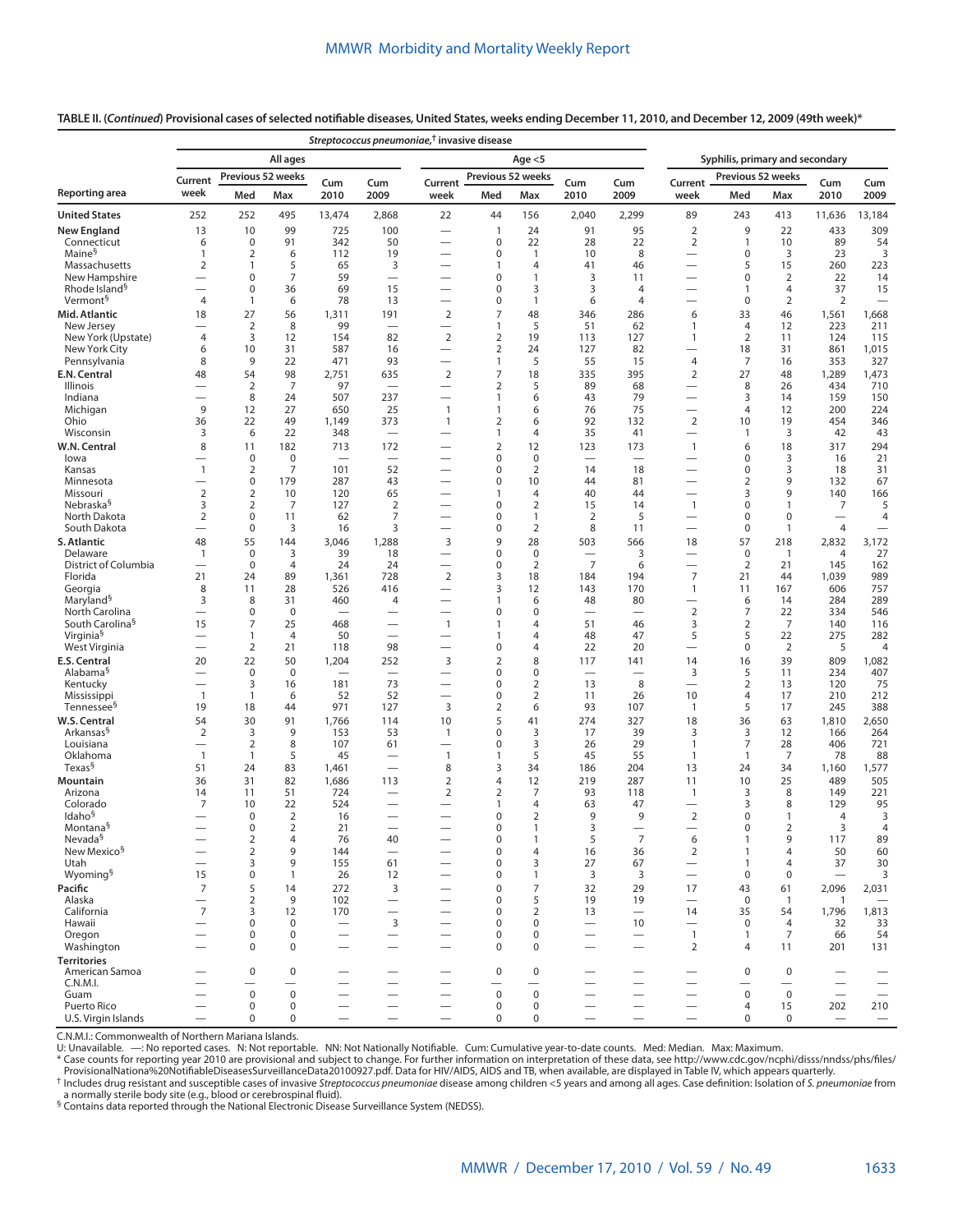**TABLE II. (***Continued***) Provisional cases of selected notifiable diseases, United States, weeks ending December 11, 2010, and December 12, 2009 (49th week)\***

|                                              |                                |                            |                                     |                                  |                                 | West Nile virus disease <sup>†</sup> |                                         |                                         |                                                      |                                  |                                                      |                            |                               |                                  |                                                  |
|----------------------------------------------|--------------------------------|----------------------------|-------------------------------------|----------------------------------|---------------------------------|--------------------------------------|-----------------------------------------|-----------------------------------------|------------------------------------------------------|----------------------------------|------------------------------------------------------|----------------------------|-------------------------------|----------------------------------|--------------------------------------------------|
|                                              |                                |                            | Varicella (chickenpox) <sup>§</sup> |                                  |                                 |                                      |                                         | Neuroinvasive                           |                                                      |                                  |                                                      |                            | Nonneuroinvasive <sup>¶</sup> |                                  |                                                  |
|                                              | Current                        |                            | Previous 52 weeks                   | Cum                              | Cum                             | Current                              | Previous 52 weeks                       |                                         | Cum                                                  | Cum                              | Current                                              | Previous 52 weeks          |                               | Cum                              | Cum                                              |
| Reporting area                               | week                           | Med                        | Max                                 | 2010                             | 2009                            | week                                 | Med                                     | Max                                     | 2010                                                 | 2009                             | week                                                 | Med                        | Max                           | 2010                             | 2009                                             |
| <b>United States</b>                         | 181                            | 293                        | 550                                 | 13,500                           | 19,594                          | $\overline{\phantom{0}}$             | $\pmb{0}$                               | 70                                      | 598                                                  | 385                              | $\overline{\phantom{m}}$                             | 1                          | 53                            | 381                              | 334                                              |
| <b>New England</b><br>Connecticut            | 3<br>$\mathbf{1}$              | 14<br>5                    | 36<br>20                            | 708<br>289                       | 1,042<br>475                    |                                      | 0<br>0                                  | $\mathsf 3$<br>$\overline{2}$           | 13<br>6                                              | $\qquad \qquad$                  |                                                      | $\mathbf 0$<br>$\mathbf 0$ | 1<br>1                        | $\overline{2}$<br>$\mathbf{1}$   | $\overline{\phantom{0}}$                         |
| Maine <sup>§</sup>                           |                                | 4                          | 15                                  | 213                              | 230                             | $\overline{\phantom{0}}$             | 0                                       | $\mathbf 0$                             |                                                      |                                  |                                                      | $\mathbf 0$                | 0                             | $\overline{\phantom{0}}$         | $\qquad \qquad$                                  |
| Massachusetts                                |                                | $\mathbf 0$                | $\mathbf{1}$                        | $\overline{2}$                   | $\overline{4}$                  |                                      | 0                                       | $\overline{2}$                          | 6                                                    |                                  |                                                      | $\mathbf 0$                | 1                             | $\mathbf{1}$                     |                                                  |
| New Hampshire                                | $\overline{\phantom{0}}$       | $\overline{2}$             | 8                                   | 114                              | 194                             |                                      | 0                                       | $\mathbf{1}$                            | $\mathbf{1}$                                         |                                  | $\overline{\phantom{0}}$                             | $\mathbf 0$                | $\mathbf 0$                   |                                  | $\overline{\phantom{0}}$                         |
| Rhode Island <sup>§</sup>                    | $\overline{\phantom{0}}$       | $\mathbf 0$                | 12                                  | 32                               | 41                              | $\overline{\phantom{0}}$             | 0                                       | $\mathbf 0$                             | $\overline{\phantom{0}}$                             | $\qquad \qquad$                  |                                                      | $\mathbf 0$                | 0                             |                                  | $\qquad \qquad -$                                |
| Vermont <sup>§</sup>                         | $\overline{2}$                 | $\mathbf 0$                | 10                                  | 58                               | 98                              |                                      | 0                                       | $\mathbf 0$                             | $\overline{\phantom{0}}$                             |                                  |                                                      | $\mathbf 0$                | $\mathbf 0$                   |                                  | $\overbrace{\phantom{12322111}}$                 |
| Mid. Atlantic<br>New Jersey                  | 29                             | 33<br>8                    | 62<br>30                            | 1,556<br>505                     | 1,971<br>449                    | -<br>$\overline{\phantom{0}}$        | 0<br>0                                  | 19<br>3                                 | 125<br>15                                            | 9<br>3                           | -<br>$\overline{\phantom{0}}$                        | $\mathbf 0$<br>0           | 13<br>6                       | 62<br>15                         | $\mathbf{1}$<br>$\overbrace{\phantom{12322111}}$ |
| New York (Upstate)                           | N                              | $\mathbf 0$                | $\mathbf 0$                         | N                                | N                               | $\overline{\phantom{0}}$             | 0                                       | 9                                       | 57                                                   | 3                                | $\overline{\phantom{0}}$                             | 0                          | 7                             | 30                               | $\mathbf{1}$                                     |
| New York City                                |                                | $\mathbf 0$                | 0                                   |                                  |                                 | $\overline{\phantom{0}}$             | 0                                       | $\overline{7}$                          | 32                                                   | 3                                | -                                                    | 0                          | 4                             | 8                                | $\overline{\phantom{0}}$                         |
| Pennsylvania                                 | 29                             | 22                         | 40                                  | 1,051                            | 1,522                           |                                      | 0                                       | 3                                       | 21                                                   |                                  |                                                      | 0                          | 3                             | 9                                | $\overline{\phantom{0}}$                         |
| E.N. Central                                 | 62                             | 98                         | 176                                 | 4,531                            | 6,197                           | $\overline{\phantom{0}}$             | 0                                       | 14                                      | 75                                                   | 9                                | $\overline{\phantom{0}}$                             | 0                          | 7                             | 29                               | 4                                                |
| Illinois                                     | 5                              | 22                         | 45                                  | 1,124                            | 1,534                           | $\overline{\phantom{0}}$             | 0                                       | 10                                      | 41                                                   | 5                                | $\overline{\phantom{0}}$                             | 0                          | 4                             | 15                               | $\hspace{0.05cm}$                                |
| Indiana <sup>§</sup><br>Michigan             | 6<br>9                         | 6<br>31                    | 35<br>62                            | 398<br>1,360                     | 431<br>1,830                    | $\overline{\phantom{0}}$             | 0<br>0                                  | 2<br>6                                  | 5<br>25                                              | $\overline{2}$<br>1              |                                                      | 0<br>0                     | 2<br>$\mathbf{1}$             | 7<br>$\overline{4}$              | $\overline{2}$<br>$\overbrace{\phantom{12333}}$  |
| Ohio                                         | 34                             | 29                         | 56                                  | 1,298                            | 1,845                           |                                      | 0                                       | $\mathbf{1}$                            | 4                                                    | $\overline{\phantom{0}}$         | $\overline{\phantom{0}}$                             | 0                          | 1                             | 1                                | $\overline{2}$                                   |
| Wisconsin                                    | 8                              | 6                          | 22                                  | 351                              | 557                             |                                      | 0                                       | $\mathbf 0$                             | $\overline{\phantom{0}}$                             | $\mathbf{1}$                     |                                                      | $\mathbf 0$                | 1                             | 2                                | $\overline{\phantom{m}}$                         |
| W.N. Central                                 | $\overline{2}$                 | 15                         | 32                                  | 767                              | 1,242                           | $\overline{\phantom{0}}$             | 0                                       | 7                                       | 28                                                   | 26                               | -                                                    | 0                          | 11                            | 72                               | 75                                               |
| lowa                                         | N                              | $\mathbf 0$                | $\mathbf 0$                         | N                                | N                               |                                      | 0                                       | $\mathbf{1}$                            | $\overline{2}$                                       |                                  |                                                      | $\mathbf 0$                | $\overline{2}$                | $\overline{4}$                   | 5                                                |
| Kansas <sup>§</sup>                          |                                | 4                          | 22<br>$\mathbf 0$                   | 228                              | 538                             | $\overline{\phantom{0}}$             | 0                                       | $\mathbf{1}$                            | 3<br>$\overline{4}$                                  | $\overline{4}$                   | $\overline{\phantom{0}}$                             | 0                          | 3                             | 14                               | 9                                                |
| Minnesota<br>Missouri                        | $\overline{2}$                 | 0<br>$\overline{7}$        | 23                                  | $\overline{\phantom{0}}$<br>447  | $\overline{\phantom{0}}$<br>568 |                                      | 0<br>0                                  | $\mathbf{1}$<br>$\overline{1}$          | 3                                                    | $\mathbf{1}$<br>$\overline{4}$   | $\overline{\phantom{0}}$                             | $\mathbf 0$<br>$\mathbf 0$ | 3<br>$\mathbf 0$              | $\overline{4}$                   | 3<br>$\mathbf{1}$                                |
| Nebraska <sup>§</sup>                        | N                              | $\mathbf 0$                | $\mathbf 0$                         | N                                | N                               | -                                    | 0                                       | 3                                       | 10                                                   | 11                               | -                                                    | $\mathbf 0$                | 7                             | 27                               | 41                                               |
| North Dakota                                 |                                | $\mathbf 0$                | 9                                   | 37                               | 83                              |                                      | 0                                       | $\overline{2}$                          | $\overline{2}$                                       |                                  |                                                      | $\mathbf 0$                | $\overline{2}$                | 7                                | $\overline{1}$                                   |
| South Dakota                                 | $\overline{\phantom{0}}$       | $\mathbf{1}$               | 7                                   | 55                               | 53                              |                                      | 0                                       | $\overline{2}$                          | $\overline{4}$                                       | 6                                | $\overline{\phantom{0}}$                             | $\mathbf 0$                | 3                             | 16                               | 15                                               |
| S. Atlantic                                  | 16                             | 35                         | 100                                 | 2,004                            | 2,482                           |                                      | 0                                       | $\overline{4}$                          | 33                                                   | 16                               |                                                      | $\mathbf 0$                | 4                             | 22                               | $\overline{2}$                                   |
| Delaware <sup>§</sup>                        |                                | $\mathbf 0$<br>$\mathbf 0$ | 3                                   | 25                               | 12                              | $\overline{\phantom{0}}$             | 0                                       | $\mathbf 0$                             | $\overline{\phantom{0}}$                             |                                  | $\overline{\phantom{0}}$                             | $\mathbf 0$                | 0                             | $\overline{\phantom{0}}$         | $\overline{\phantom{m}}$                         |
| District of Columbia<br>Florida <sup>§</sup> | $\overline{\phantom{0}}$<br>10 | 16                         | 4<br>57                             | 18<br>956                        | 30<br>1,092                     | $\overline{\phantom{0}}$<br>-        | 0<br>0                                  | $\mathbf{1}$<br>$\overline{2}$          | $\mathbf{1}$<br>8                                    | $\overline{2}$<br>$\overline{2}$ | -                                                    | $\mathbf 0$<br>$\mathbf 0$ | 1<br>$\mathbf{1}$             | $\mathbf{1}$<br>3                | $\overline{\phantom{0}}$<br>$\mathbf{1}$         |
| Georgia                                      | N                              | $\mathbf 0$                | $\mathbf 0$                         | N                                | N                               |                                      | 0                                       | $\mathbf{1}$                            | 4                                                    | $\overline{4}$                   |                                                      | $\mathbf 0$                | 3                             | 9                                | $\qquad \qquad$                                  |
| Maryland <sup>§</sup>                        | N                              | $\mathbf 0$                | 0                                   | N                                | N                               |                                      | 0                                       | 3                                       | 16                                                   |                                  | $\overline{\phantom{0}}$                             | $\mathbf 0$                | $\overline{2}$                | $\overline{7}$                   | $\overline{1}$                                   |
| North Carolina                               | N                              | $\mathbf 0$                | 0                                   | N                                | N                               | —                                    | 0                                       | $\mathbf 0$                             |                                                      | $\qquad \qquad$                  | -                                                    | 0                          | 0                             |                                  | $\hspace{0.05cm}$                                |
| South Carolina <sup>§</sup>                  | $\overline{\phantom{0}}$       | $\mathbf 0$                | 35                                  | 75                               | 129                             |                                      | 0                                       | $\mathbf{1}$                            | $\overline{1}$                                       | $\overline{3}$                   |                                                      | $\mathbf 0$                | 0                             |                                  | $\overline{\phantom{0}}$                         |
| Virginia <sup>§</sup><br>West Virginia       | $\overline{3}$<br>3            | 11<br>8                    | 29<br>26                            | 500<br>430                       | 734<br>485                      | —                                    | 0<br>0                                  | $\mathbf{1}$<br>$\mathbf 0$             | 3<br>$\overline{\phantom{0}}$                        | 5<br>$\overline{\phantom{0}}$    | $\overline{\phantom{0}}$<br>$\overline{\phantom{0}}$ | $\mathbf 0$<br>$\mathbf 0$ | 1<br>$\mathbf 0$              | $\overline{2}$                   |                                                  |
| <b>E.S. Central</b>                          | $\overline{\phantom{0}}$       | 6                          | 22                                  | 280                              | 531                             | $\overline{\phantom{0}}$             | $\Omega$                                | $\mathbf{1}$                            | 8                                                    | 37                               | $\overline{\phantom{0}}$                             | $\mathbf 0$                | 3                             | 11                               | 27                                               |
| Alabama <sup>§</sup>                         | $\overline{\phantom{0}}$       | 5                          | 22                                  | 273                              | 526                             | -                                    | 0                                       | $\mathbf{1}$                            | 1                                                    | $\overline{\phantom{0}}$         | -                                                    | 0                          | $\mathbf{1}$                  | 2                                |                                                  |
| Kentucky                                     | N                              | $\mathbf 0$                | $\mathbf 0$                         | N                                | N                               |                                      | 0                                       | $\overline{1}$                          | $\overline{2}$                                       | $\overline{3}$                   |                                                      | 0                          | 1                             | $\mathbf{1}$                     | $\overline{\phantom{0}}$                         |
| Mississippi                                  | $\overline{\phantom{0}}$       | $\mathbf 0$                | $\overline{2}$                      | 7                                | 5                               | $\overline{\phantom{0}}$             | 0                                       | $\overline{1}$                          | 3                                                    | 30                               |                                                      | 0                          | 2                             | 6                                | 22                                               |
| Tennessee <sup>§</sup>                       | N                              | $\mathbf 0$                | 0                                   | N                                | N                               | $\overline{\phantom{0}}$             | 0                                       | $\overline{1}$                          | $\overline{2}$                                       | $\overline{4}$                   | $\overline{\phantom{0}}$                             | 0                          | $\overline{2}$                | $\overline{2}$                   | 5                                                |
| W.S. Central<br>Arkansas <sup>§</sup>        | 68                             | 45<br>2                    | 285<br>32                           | 2,642<br>129                     | 4,725<br>477                    | -                                    | 0<br>0                                  | 15<br>3                                 | 97<br>6                                              | 117<br>6                         | -                                                    | 0<br>0                     | 3<br>1                        | 19<br>$\mathbf{1}$               | 35<br>$\overline{\phantom{m}}$                   |
| Louisiana                                    |                                | $\overline{2}$             | 5                                   | 81                               | 131                             | $\overline{\phantom{0}}$             | 0                                       | 3                                       | 14                                                   | 10                               | $\overline{\phantom{0}}$                             | 0                          | 1                             | 6                                | 11                                               |
| Oklahoma                                     | N                              | $\mathbf 0$                | 0                                   | N                                | N                               |                                      | 0                                       | $\mathbf 0$                             | $\overline{\phantom{0}}$                             | 8                                | $\overline{\phantom{0}}$                             | $\mathbf 0$                | $\mathbf 0$                   | $\overbrace{\phantom{12322111}}$ | 2                                                |
| Texas <sup>§</sup>                           | 68                             | 39                         | 272                                 | 2,432                            | 4,117                           |                                      | 0                                       | 15                                      | 77                                                   | 93                               | $\overline{\phantom{0}}$                             | 0                          | $\overline{2}$                | 12                               | 22                                               |
| Mountain                                     | 1                              | 20                         | 36                                  | 945                              | 1,310                           |                                      | 0                                       | 18                                      | 152                                                  | 77                               | $\overline{\phantom{0}}$                             | $\mathbf 0$                | 15                            | 125                              | 123                                              |
| Arizona                                      |                                | 0                          | 0                                   |                                  |                                 |                                      | 0                                       | 13                                      | 104                                                  | 12                               | $\overline{\phantom{0}}$                             | 0                          | 9                             | 58                               | 8                                                |
| Colorado <sup>§</sup><br>Idaho <sup>§</sup>  | N                              | 8<br>0                     | 18<br>0                             | 379<br>N                         | 506<br>N                        |                                      | 0<br>0                                  | 5<br>$\mathbf 0$                        | 26                                                   | 36<br>9                          | $\overline{\phantom{0}}$                             | 0<br>$\mathbf 0$           | 11<br>$\mathbf{1}$            | 55<br>$\mathbf{1}$               | 67<br>29                                         |
| Montana <sup>§</sup>                         | $\overline{\phantom{0}}$       | 3                          | 17                                  | 185                              | 162                             | $\overline{\phantom{0}}$             | 0                                       | $\mathbf 0$                             | $\overline{\phantom{0}}$                             | $\overline{2}$                   | $\overline{\phantom{0}}$                             | $\mathbf 0$                | 0                             | $\overline{\phantom{0}}$         | 3                                                |
| Nevada <sup>§</sup>                          | N                              | 0                          | 0                                   | N                                | N                               |                                      | 0                                       | $\Omega$                                |                                                      | 7                                |                                                      | $\mathbf{0}$               | 1                             | 2                                | 5                                                |
| New Mexico <sup>§</sup>                      | $\mathbf{1}$                   | $\overline{2}$             | 8                                   | 94                               | 114                             |                                      | $\mathbf 0$                             | 5                                       | 19                                                   | 6                                |                                                      | 0                          | 2                             | 4                                | $\overline{2}$                                   |
| Utah                                         |                                | 5                          | 17                                  | 273                              | 528                             |                                      | $\mathbf 0$                             | $\mathbf{1}$                            | $\mathbf{1}$                                         | $\mathbf{1}$                     |                                                      | $\pmb{0}$                  | $\mathbf{1}$                  | $\mathbf{1}$                     | $\mathbf{1}$                                     |
| Wyoming <sup>§</sup>                         |                                | 0                          | 3                                   | 14                               | $\overline{\phantom{m}}$        | $\overline{\phantom{0}}$             | 0                                       | $\overline{1}$                          | $\overline{2}$                                       | $\overline{4}$                   | $\overline{\phantom{0}}$                             | 0                          | 1                             | $\overline{4}$                   | 8                                                |
| Pacific<br>Alaska                            |                                | 1<br>$\mathbf 0$           | 6<br>5                              | 67<br>37                         | 94<br>55                        |                                      | $\mathbf 0$<br>0                        | $\overline{7}$<br>$\mathbf 0$           | 67<br>$\overbrace{\phantom{123221111}}$              | 94<br>$\overline{\phantom{m}}$   | $\overline{\phantom{0}}$                             | 0<br>0                     | 6<br>$\mathbf 0$              | 39                               | 67<br>$\overline{\phantom{m}}$                   |
| California                                   |                                | 0                          | 0                                   | $\overline{\phantom{0}}$         | $\equiv$                        |                                      | 0                                       | $\overline{7}$                          | 66                                                   | 67                               |                                                      | 0                          | 6                             | 38                               | 45                                               |
| Hawaii                                       | $\overline{\phantom{0}}$       | $\mathbf 0$                | 6                                   | 30                               | 39                              | $\overbrace{\phantom{13333}}$        | 0                                       | $\mathbf 0$                             | $\qquad \qquad$                                      | $\overline{\phantom{0}}$         | $\qquad \qquad$                                      | $\mathbf 0$                | $\mathbf 0$                   |                                  | $\overline{\phantom{m}}$                         |
| Oregon                                       | N                              | $\mathbf 0$                | $\mathbf 0$                         | N                                | N                               | $\overline{\phantom{0}}$             | $\mathbf 0$                             | $\mathbf 0$                             |                                                      | $\overline{1}$                   | $\overline{\phantom{0}}$                             | 0                          | $\mathbf 0$                   |                                  | 10                                               |
| Washington                                   | N                              | $\mathbf 0$                | $\mathbf 0$                         | N                                | N                               | $\overline{\phantom{0}}$             | $\mathbf 0$                             | $\mathbf{1}$                            | $\overline{1}$                                       | 26                               |                                                      | $\mathbf 0$                | $\mathbf{1}$                  | $\overline{1}$                   | 12                                               |
| <b>Territories</b>                           |                                |                            |                                     |                                  |                                 |                                      |                                         |                                         |                                                      |                                  |                                                      |                            |                               |                                  |                                                  |
| American Samoa<br>C.N.M.I.                   | N                              | $\mathbf 0$                | 0<br>$\overline{\phantom{0}}$       | N<br>$\overline{\phantom{m}}$    | N<br>$\overline{\phantom{0}}$   | $\overbrace{\phantom{13333}}$        | $\mathbf 0$<br>$\overline{\phantom{0}}$ | $\mathbf 0$<br>$\overline{\phantom{0}}$ | $\overline{\phantom{0}}$<br>$\overline{\phantom{0}}$ | $\overline{\phantom{0}}$         | $\overline{\phantom{0}}$                             | $\pmb{0}$                  | $\boldsymbol{0}$              |                                  | $\qquad \qquad$<br>$\qquad \qquad -$             |
| Guam                                         |                                | $\mathsf{O}\xspace$        | $\overline{2}$                      | 15                               | 32                              |                                      | $\mathbf 0$                             | $\mathbf 0$                             | $\qquad \qquad$                                      | $\qquad \qquad$                  |                                                      | $\mathsf 0$                | $\mathbf 0$                   |                                  | $\qquad \qquad -$                                |
| Puerto Rico                                  | $\overline{2}$                 | 9                          | 30                                  | 527                              | 490                             |                                      | $\mathbf 0$                             | $\mathbf 0$                             | $\overline{\phantom{0}}$                             | $\qquad \qquad -$                | $\qquad \qquad$                                      | 0                          | $\mathbf 0$                   | $\qquad \qquad$                  | $\qquad \qquad -$                                |
| U.S. Virgin Islands                          | $\overline{\phantom{0}}$       | $\mathbf 0$                | $\mathbf 0$                         | $\overbrace{\phantom{12322111}}$ |                                 |                                      | $\mathbf 0$                             | $\mathbf 0$                             |                                                      | $\equiv$                         |                                                      | 0                          | $\mathbf 0$                   | $\equiv$                         | $\equiv$                                         |

C.N.M.I.: Commonwealth of Northern Mariana Islands.

U: Unavailable. —: No reported cases. N: Not reportable. NN: Not Nationally Notifiable. Cum: Cumulative year-to-date counts. Med: Median. Max: Maximum.

\* Case counts for reporting year 2010 are provisional and subject to change. For further information on interpretation of these data, see [http://www.cdc.gov/ncphi/disss/nndss/phs/files/](http://www.cdc.gov/ncphi/disss/nndss/phs/files/ProvisionalNationa%20NotifiableDiseasesSurveillanceData20100927.pdf)

<sup>†</sup> Updated weekly from reports to the Division of Vector-Borne Infectious Diseases, National Center for Zoonotic, Vector-Borne, and Enteric Diseases (ArboNET Surveillance). Data for California serogroup, eastern equine, Powassan, St. Louis, and western equine diseases are available in Table I. § Contains data reported through the National Electronic Disease Surveillance System (NEDSS).

¶ Not reportable in all states. Data from states where the condition is not reportable are excluded from this table, except starting in 2007 for the domestic arboviral diseases and influenzaassociated pediatric mortality, and in 2003 for SARS-CoV. Reporting exceptions are available at <http://www.cdc.gov/ncphi/disss/nndss/phs/infdis.htm>.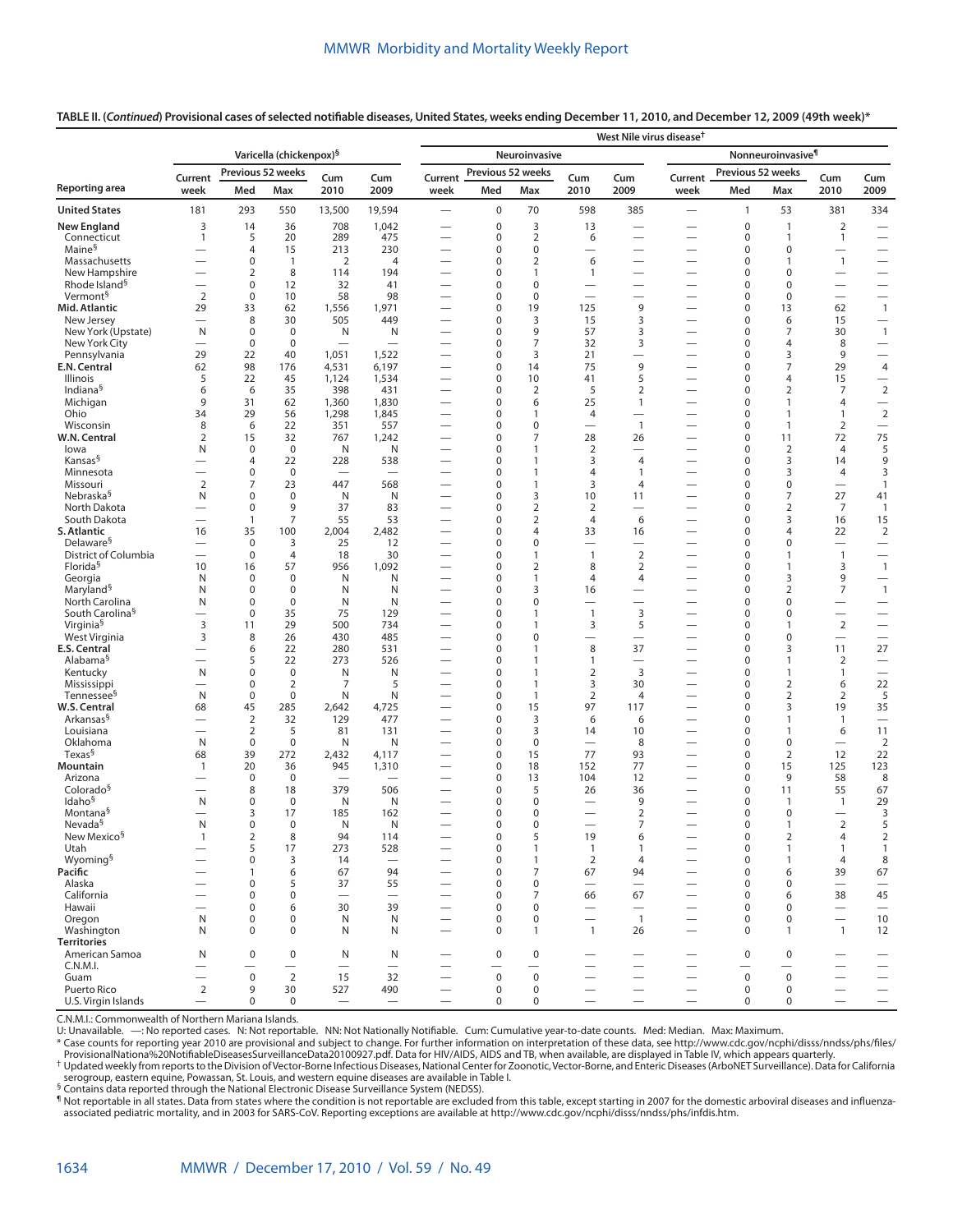### **TABLE III. Deaths in 122 U.S. cities,\* week ending December 11, 2010 (49th week)**

|                                  | All causes, by age (years) |              |                |                                            |                                            |                                          |                                  |                               | All causes, by age (years) |            |                |                     |                          |                               |                                  |
|----------------------------------|----------------------------|--------------|----------------|--------------------------------------------|--------------------------------------------|------------------------------------------|----------------------------------|-------------------------------|----------------------------|------------|----------------|---------------------|--------------------------|-------------------------------|----------------------------------|
| Reporting area                   | All<br>Ages                | $\geq 65$    | $45 - 64$      | $25 - 44$                                  | $1 - 24$                                   | < 1                                      | P&I <sup>†</sup><br><b>Total</b> | Reporting area                | All<br>Ages                | $\geq 65$  | $45 - 64$      | $25 - 44$           | $1 - 24$                 | <1                            | P&I <sup>†</sup><br><b>Total</b> |
| <b>New England</b>               | 553                        | 383          | 127            | 29                                         | 8                                          | 6                                        | 49                               | S. Atlantic                   | 1,329                      | 820        | 361            | 88                  | 28                       | 31                            | 78                               |
| Boston, MA                       | 139                        | 79           | 38             | 13                                         | 6                                          | 3                                        | 12                               | Atlanta, GA                   | 168                        | 94         | 51             | 17                  | $\overline{4}$           | $\overline{2}$                | 13                               |
| Bridgeport, CT                   | 23                         | 15           | $\overline{7}$ | $\overline{1}$                             |                                            |                                          | $\overline{\phantom{0}}$         | Baltimore, MD                 | 218                        | 115        | 74             | 16                  | 8                        | $\overline{4}$                | 21                               |
| Cambridge, MA                    | 18                         | 13           | 5              |                                            | $\overline{\phantom{0}}$                   | $\equiv$                                 | $\mathbf{1}$                     | Charlotte, NC                 | 135                        | 102        | 27             | 3                   | $\equiv$                 | 3                             | 12                               |
| Fall River, MA                   | 27                         | 20           | $\overline{4}$ | 3                                          | $\overline{\phantom{0}}$                   | $\overline{\phantom{0}}$                 | $\overline{2}$                   | Jacksonville, FL              | 183                        | 113        | 51             | 12                  | $\overline{2}$           | 5                             | 7                                |
| Hartford, CT<br>Lowell, MA       | 57<br>18                   | 37<br>16     | 15<br>1        | 5<br>$\equiv$                              |                                            | $\overline{\phantom{0}}$<br>$\mathbf{1}$ | 5<br>$\mathbf{1}$                | Miami, FL<br>Norfolk, VA      | 141<br>61                  | 97<br>37   | 34<br>13       | 7<br>$\overline{2}$ | 3<br>$\mathbf{1}$        | $\overline{\phantom{0}}$<br>8 | 6<br>$\overline{2}$              |
| Lynn, MA                         | 9                          | 7            | $\mathbf{1}$   | $\mathbf{1}$                               |                                            |                                          |                                  | Richmond, VA                  | 59                         | 29         | 22             | 5                   | 3                        |                               | $\overline{2}$                   |
| New Bedford, MA                  | 20                         | 15           | $\overline{4}$ | 1                                          |                                            | $\overline{\phantom{0}}$                 | $\overline{\phantom{0}}$         | Savannah, GA                  | 65                         | 42         | 16             | 6                   | $\overline{1}$           | $\equiv$                      | 4                                |
| New Haven, CT                    | 29                         | 22           | 5              | $\mathbf{1}$                               |                                            | $\mathbf{1}$                             |                                  | St. Petersburg, FL            | 47                         | 27         | 16             | 2                   | $\mathbf{1}$             | $\mathbf{1}$                  | $\mathbf{1}$                     |
| Providence, RI                   | 69                         | 53           | 15             | $\overline{\phantom{0}}$                   |                                            | $\mathbf{1}$                             | $\overline{4}$                   | Tampa, FL                     | 133                        | 91         | 23             | 10                  | 3                        | 6                             | $\overline{7}$                   |
| Somerville, MA                   | $\overline{4}$             | 3            | $\mathbf{1}$   | $\overline{\phantom{0}}$                   |                                            | $\overline{\phantom{0}}$                 |                                  | Washington, D.C.              | 103                        | 62         | 30             | 7                   | $\overline{2}$           | $\overline{2}$                | 3                                |
| Springfield, MA                  | 40                         | 28           | 12             |                                            | $\overline{\phantom{0}}$                   |                                          | $\overline{3}$                   | Wilmington, DE                | 16                         | 11         | $\overline{4}$ | $\mathbf{1}$        | $\overline{\phantom{0}}$ |                               | $\qquad \qquad -$                |
| Waterbury, CT                    | 37                         | 28           | $\overline{7}$ | $\overline{2}$                             |                                            | $\overline{\phantom{0}}$                 | $\overline{4}$                   | E.S. Central                  | 1,038                      | 692        | 248            | 53                  | 22                       | 22                            | 71                               |
| Worcester, MA                    | 63                         | 47           | 12             | $\overline{2}$                             | 2                                          | $\overline{\phantom{0}}$                 | 17                               | Birmingham, AL                | 212                        | 140        | 55             | 10                  | 3                        | 4                             | 21                               |
| Mid. Atlantic                    | 1,999                      | 1,390        | 428            | 102                                        | 46                                         | 30                                       | 103                              | Chattanooga, TN               | 98                         | 75         | 17             | 3                   | $\overline{2}$           | $\mathbf{1}$                  | 5                                |
| Albany, NY                       | 48                         | 38           | 6              | $\mathbf{1}$                               | $\mathbf{1}$                               | $\overline{2}$                           | 3                                | Knoxville, TN                 | 123                        | 79         | 34             | 5                   | 5                        | $\equiv$                      | 4                                |
| Allentown, PA                    | 21                         | 18           | $\overline{2}$ | $\overbrace{\phantom{12322111}}$           | $\mathbf{1}$                               | $\overline{\phantom{0}}$                 | 3                                | Lexington, KY                 | 70                         | 41         | 19             | $\overline{4}$      | $\overline{2}$           | $\overline{4}$                | 3                                |
| Buffalo, NY                      | 72                         | 51           | 12             | 6                                          | 3                                          | $\qquad \qquad$                          | 10                               | Memphis, TN                   | 192                        | 124        | 43             | 14                  | 5                        | 6                             | 11                               |
| Camden, NJ                       | 31                         | 18           | 11             | $\overline{2}$                             |                                            |                                          | 3                                | Mobile, AL                    | 39                         | 28         | 9              | $\mathbf{1}$        |                          |                               | 5                                |
| Elizabeth, NJ                    | 16                         | 10           | 6              |                                            |                                            |                                          | $\equiv$                         | Montgomery, AL                | 128                        | 86         | 30             | 10                  | 2                        | $\overline{\phantom{0}}$      | 12                               |
| Erie, PA                         | 46                         | 38           | 3              | 4                                          | $\mathbf{1}$                               | $\overline{\phantom{0}}$                 | $\overline{4}$                   | Nashville, TN                 | 176                        | 119        | 41             | 6                   | $\overline{3}$           | $\overline{7}$                | 10                               |
| Jersey City, NJ                  | 20                         | 13           | 5              | $\mathbf{1}$                               | $\mathbf{1}$                               |                                          | $\overline{\phantom{0}}$         | W.S. Central                  | 1,777                      | 1,165      | 436            | 95                  | 45                       | 36                            | 122                              |
| New York City, NY                | 1,068                      | 762          | 230            | 46                                         | 17                                         | 11                                       | 43                               | Austin, TX                    | 69                         | 46         | 15             | 3                   | $\overline{2}$           | 3                             | 4                                |
| Newark, NJ                       | 38                         | 19           | 7              | $\overline{7}$                             | $\overline{4}$                             | $\overline{1}$                           | $\overline{\phantom{0}}$         | Baton Rouge, LA               | 72                         | 50         | 14             | $\overline{4}$      | $\overline{4}$           | $\overline{\phantom{0}}$      | $\overline{\phantom{0}}$         |
| Paterson, NJ                     | 13                         | 7            | 4              | $\overline{\phantom{0}}$                   | $\mathbf{1}$                               | $\overline{1}$                           | $\mathbf{1}$                     | Corpus Christi, TX            | 85                         | 61         | 22             | $\overline{2}$      | $\overline{\phantom{0}}$ | $\overline{\phantom{0}}$      | 6                                |
| Philadelphia, PA                 | 296                        | 177          | 79             | 20                                         | 8                                          | 11                                       | 8                                | Dallas, TX                    | 221                        | 135        | 64             | 11                  | $\overline{4}$           | $\overline{7}$                | 13                               |
| Pittsburgh, PA <sup>§</sup>      | 25                         | 18           | 6              | 1                                          | $\overline{\phantom{0}}$                   | $\equiv$<br>$\overline{3}$               | $\overline{4}$                   | El Paso, TX                   | 114<br>U                   | 81<br>U    | 19<br>U        | 7<br>U              | $\overline{4}$<br>U      | 3<br>U                        | 3<br>U                           |
| Reading, PA                      | 37<br>68                   | 25<br>50     | 7<br>11        | $\overline{2}$<br>5                        | $\mathbf{1}$                               | $\mathbf{1}$                             | $\overline{7}$                   | Fort Worth, TX<br>Houston, TX | 555                        | 350        | 145            | 31                  | 19                       | 10                            | 53                               |
| Rochester, NY<br>Schenectady, NY | 17                         | 12           | $\overline{2}$ | 3                                          |                                            |                                          | $\overline{2}$                   | Little Rock, AR               | 82                         | 54         | 24             | $\overline{2}$      | $\equiv$                 | 2                             | $\overline{\phantom{0}}$         |
| Scranton, PA                     | 27                         | 20           | 5              | $\overline{2}$                             |                                            |                                          | $\overline{2}$                   | New Orleans, LA               | U                          | U          | U              | U                   | U                        | U                             | U                                |
| Syracuse, NY                     | 108                        | 77           | 21             | $\overline{2}$                             | 8                                          | $\equiv$                                 | 9                                | San Antonio, TX               | 296                        | 188        | 68             | 22                  | 9                        | 9                             | 24                               |
| Trenton, NJ                      | 16                         | 12           | $\overline{4}$ |                                            |                                            |                                          | $\mathbf{1}$                     | Shreveport, LA                | 104                        | 70         | 25             | $\overline{4}$      | 3                        | $\overline{2}$                | 10                               |
| Utica, NY                        | 12                         | 10           | $\mathbf 2$    | $\overline{\phantom{0}}$                   |                                            | $\overline{\phantom{0}}$                 | $\mathbf{1}$                     | Tulsa, OK                     | 179                        | 130        | 40             | 9                   | $\overline{\phantom{0}}$ | $\equiv$                      | 9                                |
| Yonkers, NY                      | 20                         | 15           | 5              | $\overline{\phantom{0}}$                   | $\overline{\phantom{0}}$                   |                                          | $\overline{2}$                   | Mountain                      | 1,099                      | 767        | 230            | 71                  | 17                       | 14                            | 65                               |
| E.N. Central                     | 2,056                      | 1,387        | 504            | 100                                        | 42                                         | 23                                       | 144                              | Albuquerque, NM               | 116                        | 85         | 23             | 5                   | 3                        | $\overline{\phantom{0}}$      | 10                               |
| Akron, OH                        | 46                         | 37           | 7              | 1                                          | $\mathbf{1}$                               | $\overline{\phantom{0}}$                 | $\overline{2}$                   | Boise, ID                     | 76                         | 61         | 12             | 3                   | $\overline{\phantom{0}}$ | $\equiv$                      | $\qquad \qquad -$                |
| Canton, OH                       | 38                         | 29           | 8              | $\overline{1}$                             | $\overline{\phantom{0}}$                   |                                          | 6                                | Colorado Springs, CO          | 84                         | 63         | 12             | $\overline{7}$      | $\overline{\phantom{0}}$ | $\overline{2}$                | $\overline{2}$                   |
| Chicago, IL                      | 244                        | 154          | 59             | 19                                         | 12                                         | $\equiv$                                 | 16                               | Denver, CO                    | 83                         | 55         | 18             | 8                   | $\overline{1}$           | $\mathbf{1}$                  | 4                                |
| Cincinnati, OH                   | 100                        | 54           | 33             | 8                                          | $\overline{2}$                             | 3                                        | 6                                | Las Vegas, NV                 | 323                        | 205        | 79             | 24                  | 10                       | 5                             | 20                               |
| Cleveland, OH                    | 247                        | 171          | 62             | $\overline{7}$                             | 3                                          | 4                                        | 17                               | Ogden, UT                     | 38                         | 28         | 6              | 3                   | $\overline{1}$           | $\equiv$                      | 5                                |
| Columbus, OH                     | 192                        | 129          | 50             | 9                                          | $\overline{2}$                             | 2                                        | 17                               | Phoenix, AZ                   | U                          | U          | U              | U                   | U                        | U                             | U                                |
| Dayton, OH                       | 154                        | 112          | 32             | 7                                          | 3                                          |                                          | 10                               | Pueblo, CO                    | 45                         | 25         | 17             | 3                   |                          |                               |                                  |
| Detroit, MI                      | 107                        | 52           | 44             | $\overline{7}$                             | $\overline{2}$                             | $\overline{2}$                           | 5                                | Salt Lake City, UT            | 142                        | 101        | 30             | 7                   | $\overline{1}$           | $\overline{3}$                | $\overline{7}$                   |
| Evansville, IN                   | 58<br>70                   | 47           | 9              | $\overline{\phantom{0}}$<br>$\overline{2}$ | $\overline{\phantom{0}}$<br>$\overline{3}$ | $\overline{2}$                           | $\overline{4}$                   | Tucson, AZ                    | 192                        | 144        | 33<br>379      | 11                  | $\overline{1}$           | 3                             | 17                               |
| Fort Wayne, IN<br>Gary, IN       | 17                         | 47<br>10     | 16<br>6        | 1                                          |                                            | 2                                        | 2<br>$\overline{\phantom{0}}$    | Pacific<br>Berkeley, CA       | 1,820<br>13                | 1,297<br>9 | $\overline{2}$ | 83<br>$\mathbf{1}$  | 28                       | 31<br>$\mathbf{1}$            | 169                              |
| Grand Rapids, MI                 | 72                         | 53           | 13             | 4                                          | $\mathbf 2$                                | $\overline{\phantom{0}}$                 | 4                                | Fresno, CA                    | 131                        | 91         | 34             | $\overline{4}$      | $\overline{1}$           | $\mathbf{1}$                  | 9                                |
| Indianapolis, IN                 | 260                        | 169          | 65             | 11                                         | $\overline{7}$                             | 8                                        | 18                               | Glendale, CA                  | 38                         | 33         | 5              |                     |                          |                               | $\overline{7}$                   |
| Lansing, MI                      | 51                         | 34           | 16             | 1                                          |                                            |                                          | 3                                | Honolulu, HI                  | 54                         | 41         | 10             | 2                   |                          | $\overline{1}$                | 4                                |
| Milwaukee, WI                    | 90                         | 63           | 19             | 6                                          | $\overline{2}$                             |                                          | 10                               | Long Beach, CA                | 72                         | 51         | 15             | $\overline{4}$      | $\overline{2}$           |                               | $\boldsymbol{7}$                 |
| Peoria, IL                       | 71                         | 51           | 15             | 5                                          |                                            |                                          | 6                                | Los Angeles, CA               | 285                        | 190        | 68             | 15                  | 8                        | $\overline{4}$                | 37                               |
| Rockford, IL                     | 62                         | 45           | 13             | 3                                          | $\mathbf{1}$                               | $\overline{\phantom{0}}$                 | 4                                | Pasadena, CA                  | 26                         | 19         | 5              | $\overline{2}$      |                          | $\overline{\phantom{0}}$      | $\overline{7}$                   |
| South Bend, IN                   | 27                         | 21           | $\overline{4}$ | $\overline{2}$                             |                                            |                                          | $\overline{2}$                   | Portland, OR                  | 147                        | 103        | 38             | 1                   | $\overline{2}$           | $\overline{2}$                | 15                               |
| Toledo, OH                       | 92                         | 61           | 26             | 4                                          | $\mathbf{1}$                               | $\equiv$                                 | $\overline{7}$                   | Sacramento, CA                | 135                        | 100        | 28             | 6                   | $\overline{1}$           | $\equiv$                      | 9                                |
| Youngstown, OH                   | 58                         | 48           | 7              | $\overline{2}$                             | $\overline{1}$                             | $\overline{\phantom{0}}$                 | 5                                | San Diego, CA                 | 180                        | 123        | 32             | 10                  | 5                        | 10                            | 26                               |
| W.N. Central                     | 711                        | 483          | 166            | 34                                         | 18                                         | 10                                       | 50                               | San Francisco, CA             | 145                        | 109        | 27             | 5                   | $\mathbf{1}$             | 2                             | 12                               |
| Des Moines, IA                   | 104                        | 85           | 17             | $\mathbf{1}$                               | $\overline{\phantom{0}}$                   | $\mathbf{1}$                             | 9                                | San Jose, CA                  | 214                        | 154        | 35             | 14                  | 3                        | 8                             | 15                               |
| Duluth, MN                       | 45                         | 33           | $\overline{7}$ | 3                                          | $\mathbf{1}$                               | $\mathbf{1}$                             | 4                                | Santa Cruz, CA                | 43                         | 32         | 9              | $\overline{2}$      |                          |                               | $\overline{2}$                   |
| Kansas City, KS                  | 42                         | 23           | 13             | 3                                          | $\overline{2}$                             | 1                                        | 4                                | Seattle, WA                   | 127                        | 85         | 31             | 7                   | $\overline{3}$           | $\mathbf{1}$                  | 9                                |
| Kansas City, MO                  | 111                        | 71           | 29             | 9                                          | $\mathbf{1}$                               | $\mathbf{1}$                             | 8                                | Spokane, WA                   | 82                         | 64         | 14             | 3                   | $\overline{1}$           |                               | 5                                |
| Lincoln, NE                      | 54                         | 39           | 12             | 1                                          | $\mathbf{1}$                               | $\mathbf{1}$                             | $\mathbf{1}$                     | Tacoma, WA                    | 128                        | 93         | 26             | 7                   | $\overline{1}$           | $\mathbf{1}$                  | 5                                |
| Minneapolis, MN                  | 95                         | 53           | 28             | 4                                          | 8                                          | $\overline{2}$                           | 6                                | <b>Total</b> <sup>1</sup>     | 12,382                     | 8,384      | 2,879          | 655                 | 254                      | 203                           | 851                              |
| Omaha, NE                        | 101                        | 70           | 21             | 5                                          | 3                                          | $\overline{2}$                           | 6                                |                               |                            |            |                |                     |                          |                               |                                  |
| St. Louis, MO                    | 5                          | $\mathbf{1}$ | 3              | $\overline{\phantom{0}}$                   | $\mathbf{1}$                               | $\overline{\phantom{0}}$                 | $\overline{\phantom{0}}$         |                               |                            |            |                |                     |                          |                               |                                  |
| St. Paul, MN                     | 64                         | 48           | 13             | 3                                          |                                            |                                          | 6                                |                               |                            |            |                |                     |                          |                               |                                  |
| Wichita, KS                      | 90                         | 60           | 23             | 5                                          | $\mathbf{1}$                               | $\mathbf{1}$                             | 6                                |                               |                            |            |                |                     |                          |                               |                                  |

U: Unavailable. —: No reported cases.

\* Mortality data in this table are voluntarily reported from 122 cities in the United States, most of which have populations of >100,000. A death is reported by the place of its occurrence and by the week that the death certificate was filed. Fetal deaths are not included. † Pneumonia and influenza.

 ${}^5$  Because of changes in reporting methods in this Pennsylvania city, these numbers are partial counts for the current week. Complete counts will be available in 4 to 6 weeks.

¶ Total includes unknown ages.